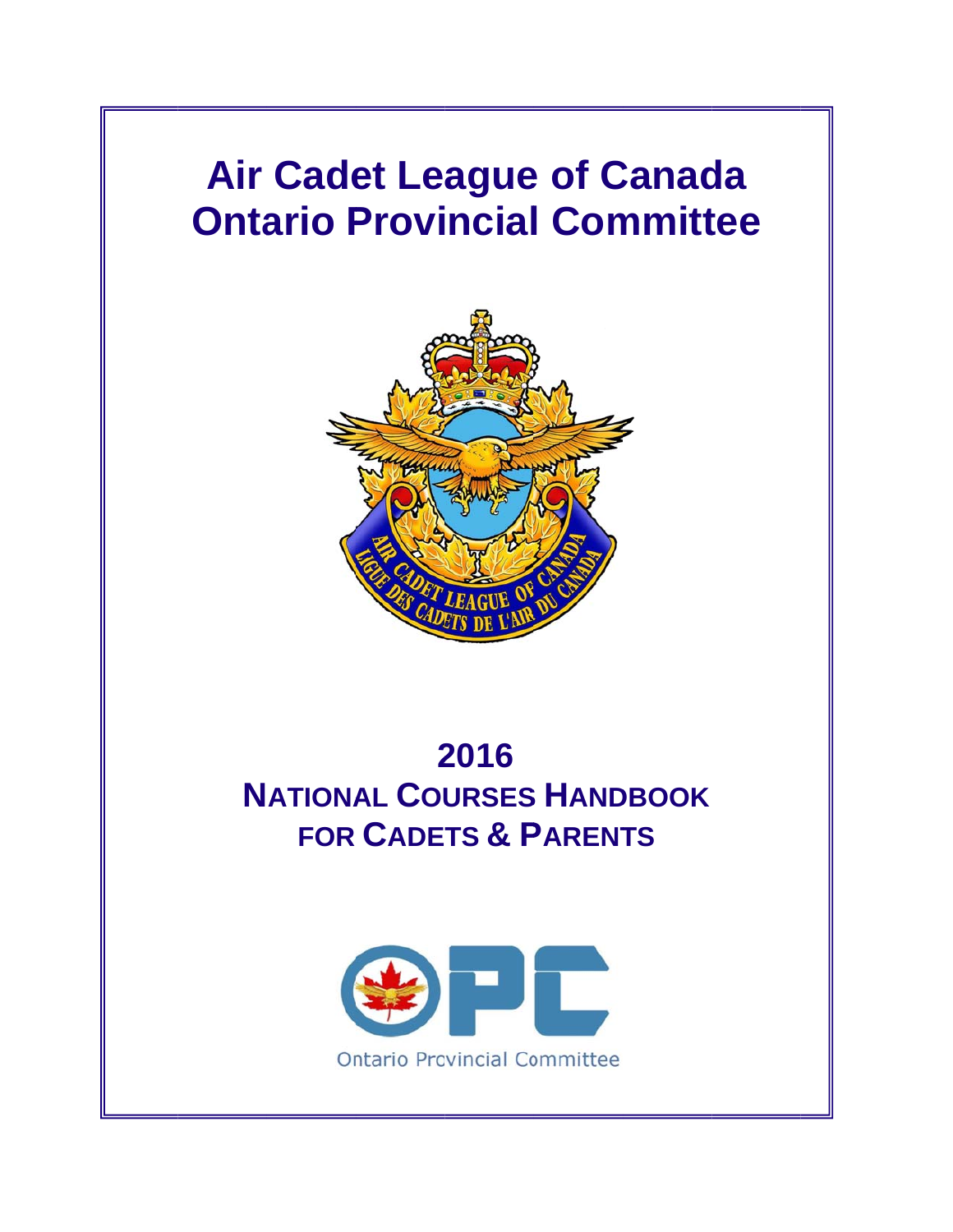# **Contents**

| Contents                                          |                  |
|---------------------------------------------------|------------------|
| Preface                                           | 2                |
| Caveats                                           | $\overline{c}$   |
| <b>Deadlines</b>                                  | $\overline{2}$   |
| 2016 Courses - Read this First!                   | $\mathbf{3}$     |
| The Common Deficiencies which Impedes the Process | 3                |
| Overview of the National Courses                  | 4                |
| <b>Useful Course Information</b>                  | $\overline{5}$   |
| <b>OPC Course Billets</b>                         | 5                |
| The Process at LHQ                                | $6\phantom{1}6$  |
| Step by Step at Squadron                          | 7                |
| References to Official Publications               | 8                |
| <b>National Courses Checklist</b>                 | $\boldsymbol{8}$ |
| 2015-2016 Timetable                               | 9                |
| The Merit Process                                 | 10               |
| <b>Merit Scoring Factors</b>                      | 10               |
| Selection Board Scoring by Course:                | 11               |
| <b>Application Quotas</b>                         | 11               |
| <b>Squadron Quotas</b>                            | 11               |
| <b>Education Assessment and Documentation</b>     | 12               |
| Home-Schooled Candidates                          | 13               |
| <b>Education Assessment Scoring</b>               | 13               |
| <b>Narratives</b>                                 | 14               |
| <b>Qualification for Training Levels</b>          | 15               |
| <b>Interview Boards</b>                           | 15               |
| Dress Code for the Interviews                     | 16               |
| What Cadets can Expect at an Interview            | 17               |
| <b>Sample Interview Board Questions</b>           | 18               |
| <b>Transport Canada Medical Certificates</b>      | 20               |
| Announcing the Results                            | 21               |
| OPC Fees and Course Training Expenses             | 21               |
| <b>OPC Fees</b>                                   | 21               |
| Uniform Expenses for IACE                         | 22               |
| Training Expenses for PPS and GPS                 | 22               |
| <b>Summary</b>                                    | 22               |
|                                                   |                  |

| Appendix A:        | National Summer Training Courses Selection Process N/A - to be distritbuted when released. |
|--------------------|--------------------------------------------------------------------------------------------|
| <b>Appendix B:</b> | CATO 11-04, Annex C - Cadet Summer Training Centre Program                                 |
| <b>Appendix C:</b> | CATO 51-01, Annex A, Appendix 1 - Late Joiner Policy                                       |
| <b>Appendix D:</b> | CATO 51-01, Annex B - Cadet Training Centre Program                                        |
| <b>Appendix E:</b> | CATO 54-25 - International Air Cadet Exchange and Oshkosh Trip                             |
| <b>Appendix F:</b> | CATO 54-26 - Glider Pilot Scholarship                                                      |
| <b>Appendix G:</b> | CATO 54-27 - Power Pilot Scholarship                                                       |
| Appendix H:        | CRCSO 401/15 - Air Cadet Unit Official Population                                          |
| Appendix I:        | CRCSO 402/15 - N/A – to be distritbuted when released                                      |
| Appendix J:        | Home Schooled Cadets Academic Assessment                                                   |
|                    |                                                                                            |
| <b>Appendix K:</b> | 2016 National Courses Application Guideline                                                |
| Appendix L:        | 2015 IACE Uniform Price Schedule                                                           |
|                    |                                                                                            |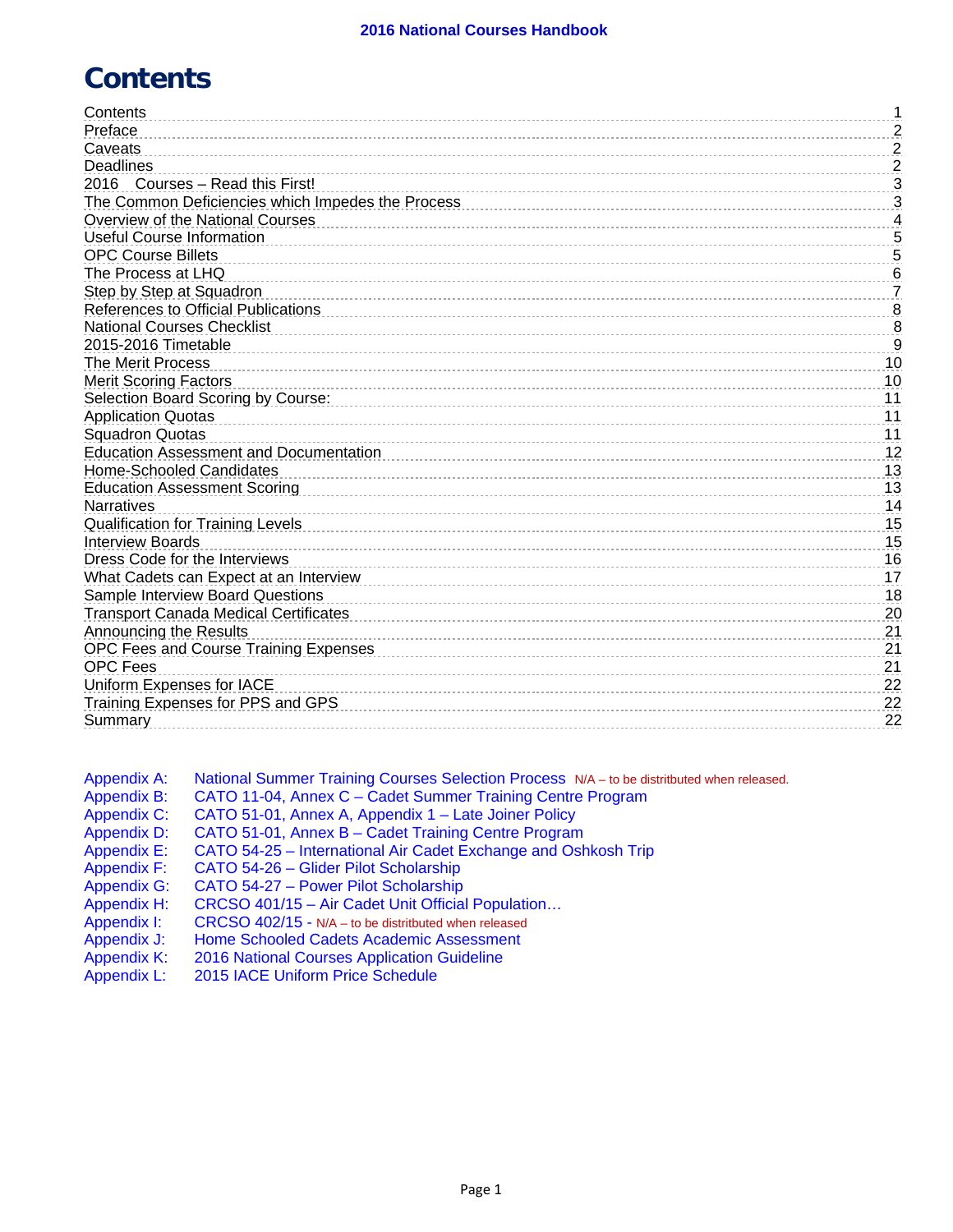# **Preface**

The OPC *National Courses Handbook*, originally created by former Executive Director, Bob Robert, is intended to provide the information – or a reference on where to find it – required to allow all stakeholders to understand the application and selection processes for the 2016 National Courses, in two books. One handbook is for the Cadets and is available from the OPC website under 'Events', and this handbook will be sent by e-mail and is available from the 'back office' of the website by the OPC members and COs.

This Handbook will be of use to:

- Cadets
- Parents

In Central Region, Detachment Offices receive the applications and and OPC will provide the scores for education, narratives, and interviews, and manages the Merit Listing process. Final review and formal selection is done at the National ACL level for IACE and at RCSU(C) for all other National Courses.

Cadets must only apply for courses for which they qualify and have a genuine interest, and SSC Chairs and COs must recommend the most suitable and deserving Cadets, remembering that well-qualified Cadets will sustain the Squadron.

## **Caveats**

The information in this unofficial Handbook is accurate at the time of writing. We hope that there will not be any significant changes.

While the Air Cadet League HQ Memorandum document is the authoritative source on National Courses, there are sometimes different or additional requirements that must be followed in OPC/Central Region – which are described in the appropriate section of the Handbook.

# **Deadlines**

#### *December 11, 2015:*

Application forms for National Summer Training Courses submitted to Detachment office for an initial review. The squadron staff are to submit the applications completed as much as possible and send any outstanding documents to Detachment before January 13, 2016 deadline.

Inputting of Information in FORTRESS is completed. *Failure to submit application within FORTRESS may not grant a cadet their interview.* 

#### *January 13, 2016:*

Last day for squadrons to submit completed and/or missing documentation. Scoring will be conducted based on the information provided. Missing documents for scoring purposes may result in a zero mark or the application will be withdrawn.

#### *January 29, 2016:*

Interview schedules to be distributed to all the SSC Chairs, OPC Directors, Commanding Officers, and Detachment Offices.

And finally, as always, suggestions for improving the Handbook – indeed, the application and selection processes themselves – are always welcome.

**OPC National Courses Coordinator:** Anne Kozich, Program Development Officer **Fax:** 905-479-2789 **Bus:** 905-477-4411 or 1-800-513-0952 – Ext. 225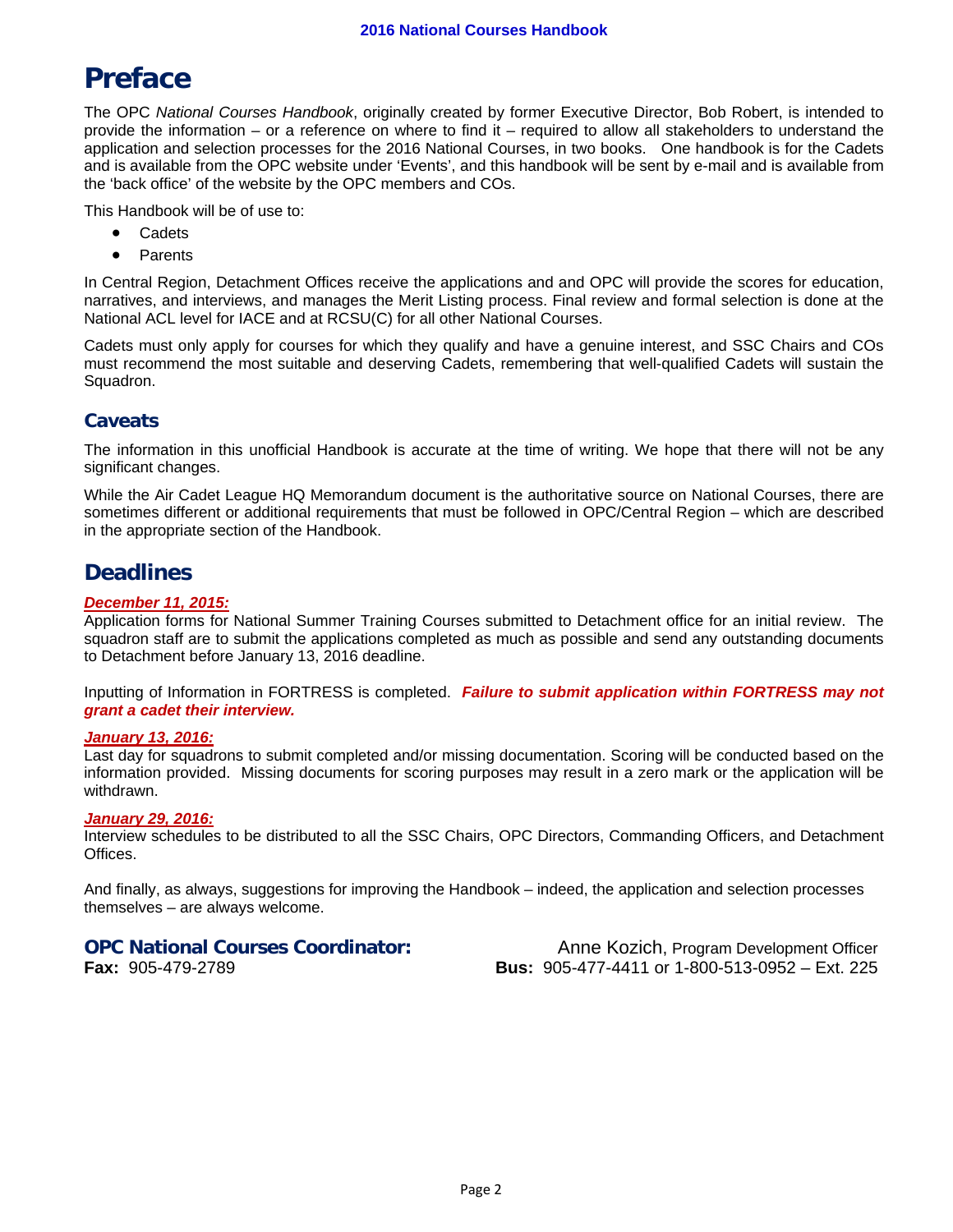# **2016 Courses – Read this First!**

1. There is a folder to accompany the application generated by FORTRESS. This folder needs to be used to package all required documentation for each individual cadet. *This folder has already been shipped to all squadrons.*

CATO 51-01, Annex B, permits Cadets to apply for one of the following courses: IACE, PPS, and GPS; and up to two of: AATC-AO, AATC-AM, and AASC.

#### **Staff Position application forms are not part of the National Courses process and are not be included in the package.**

- 2. **Candidates who make multiple applications** for National Courses:
	- a. **Are still subject to Squadron quotas**; e.g., if one Cadet is already applying for Airport Operations, another Glider candidate cannot select Airport Operations as their second choice as only one application can be submitted for Airport Operations.
	- b. **Cadets selecting more than one course will be interviewed only once**.
		- The "primary" interview will be for the cadet's first course preference with a few additional questions, if the candidate has applied for one or two other courses.
		- There are no interviews for any other courses, such as Survival Instructor or Summer Staff Positions, as neither of these apply to National Courses process.
	- c. **Must submit a separate Narrative** for each course selected.

### **And Remember!**

- 3. For IACE, PPS, and GPS candidates are required to **submit a Birth Certificate** and if it is *a non-Canadian birth certificate, proof of legal Canadian residency* is required.
- 4. Please pay close attention to the **upper age limit** for courses! A candidate's 19th birthday must now fall after the scheduled travel day home from the course. If a course is extended or dates are changed for any reason, a Cadet who turns 19 before the travel date will be RTU'd the day prior to their 19th birthday. Cadets will not be compensated in any way for training missed/lost as result of any such RTU. **Please read the age qualifications for each course carefully.**
- *5.* A regular concern is with *Transport Canada Medical Certificates.* Cadets accepted for PPS or GPS **must**  submit their Transport Canada Category 3 Medical Certificates no later than June 1st - requires scheduling a Transport Canada-approved Medical Examiner appointment no later than March. *Category 4 Medical Certificates or the Medical Examiner's Report are not accepted.* Each year, a number of selected candidates are disappointed when they are replaced by stand-by Cadets who have their Certificates ready. Impress upon your Cadets that they must meet this deadline, or risk losing their billet. *Any Categotory 3 Medical Certificate received after January 13, 2016, can be scanned and e-mailed directly to Capt Ken Reid at ken.reid@forces.gc.ca.*

# **The Common Deficiencies which Impedes the Process**

### **Applications:**

- 1. Cover of Application Folder does not state the cadet's course preferences, or the cadet's name, etc., is not recorded.
- 2. Missing signatures (or signatures in pencil) by CO and/or SSC Chair on the Application Document.
- 3. Missing Narratives For GPS and PPS, narratives are mandatory and *missing narratives will result in withdrawal from the selection process*. For other courses requiring a narrative and have not provided one will receive a mark of 0. *Narratives not following the OPC guidelines will lose marks in scoring = affects the overall score the cadet will receive!*
- 4. For GPS Candidates, missing or incomplete Height/Weight form (CATO 54-26, Annex B produced directly from FORTRESS) – esp., missing signature of the parent, cadet, or CO.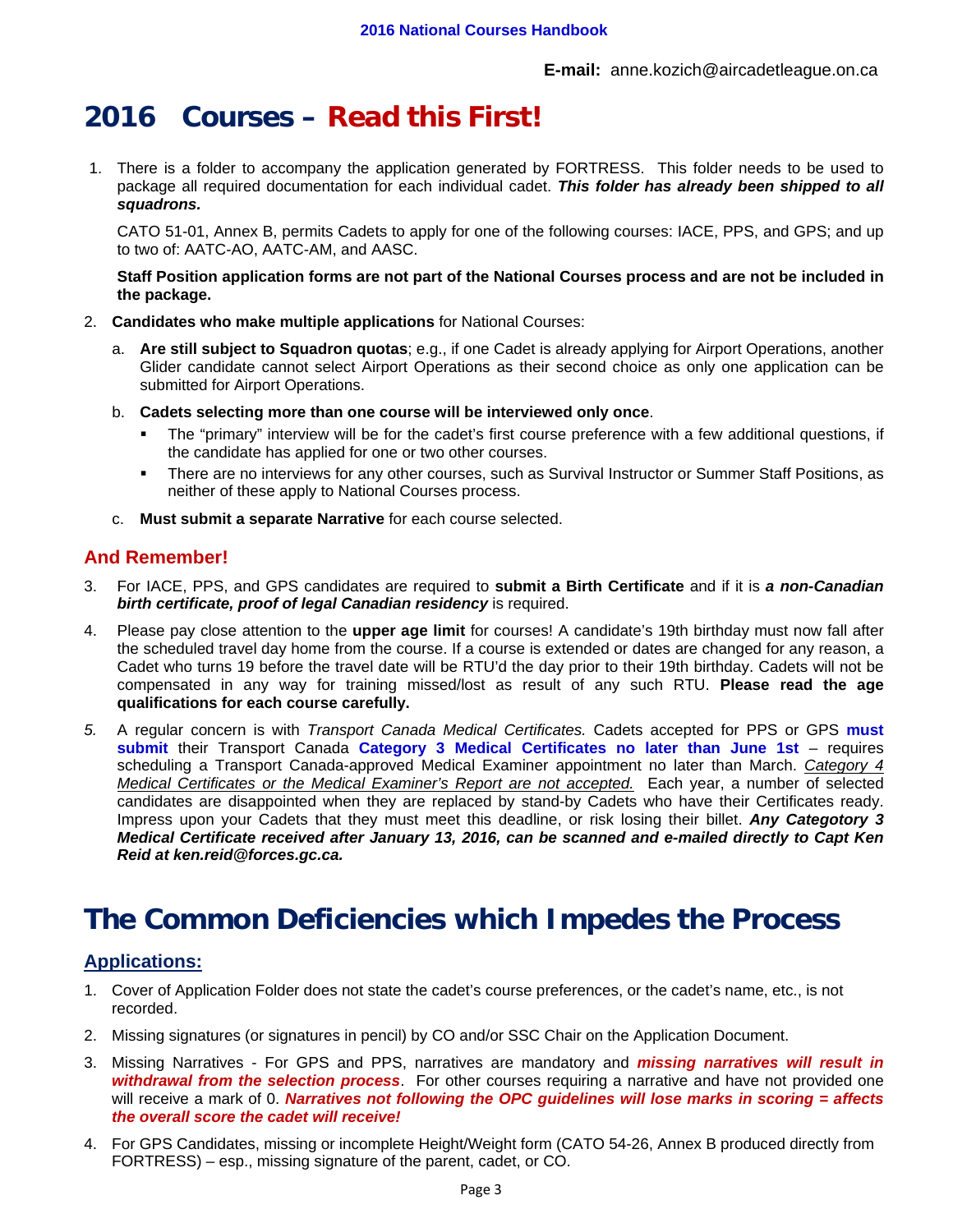#### **2016 National Courses Handbook**

- 5. For PPS Candidates, require to complete a Height/Weight form (CATO 54-27, Annex B produced directly from FORTRESS). Ensure the cadet, the parent, and CO have signed the form.
- 6. Photos submitted not passport quality (i.e., school photos, self portraits) which are not accepted by Transport Canada. Photos are not secured in the application folder – use a plastic bag and attach with the 2-prong fastener.
- 7. Submitting application after deadline you need to allow sufficient time to submit application to **Detachment Office** by deadline of **December 11, 2015**, otherwise it could jeopardize your application.
- 8. Application for a Cadet Staff position is not part of National Courses process. A successful National Courses selection supercedes any other summer course or employment applications.
- 9. **Applications still incomplete by January 13 will be scored 'as is' or may be withdrawn and not forwarded to OPC.**

#### **Interviews:**

- 1. For any make-up interviews required, the cadet is to request a new date and provide the reason why to the CO.
- 2. Home-Schooled Cadets must have a 'home school' interview for the first time in person, or subsequent years by telephone. Please refer to the Home Schooled Cadets section for more details.
- 3. COs and/or squadron staff are to notifying cadets and/or their parents of the interview times. The cadets and/or parents should not be contacting OPC for interview times, etc.
- 4. OPC will be providing a list of specific questions to be asked for each interview board. Only these questions will be asked during the interview.
- 5. OPC does not conduct 'practive' interviews for cadets who do not qualify for a National Course. The SSC and the squadron staff are encouraged to conduct practive interviews at the squadron.

# **Overview of the National Courses**

The following is a brief overview of the National Courses, taken from the Central Region summer training pamphlet. For the authoritative description, please refer to the CATO 51-01, Annex B which is available from the File Repository.

#### **International Air Cadet Exchanges (IACE):**

The purpose of the IACE is three-fold: to promote friendship and goodwill among Air Cadets of the participating countries, to encourage participants to develop an interest in international affairs, and to reward those Air Cadets who have rendered outstanding services to the Squadrons over a period of years. The IACE is intended only for outstanding senior Cadets who will present Canada with distinction. Exchange Cadets visit air bases, centres of industry, world landmarks, universities, cultural centres and museums, plus they experience private hospitality with families in their own homes. Host countries may include: Australia, Belgium, France, Germany, Hong Kong, Israel, Netherlands, New Zealand, South Korea, Turkey, United Kingdom and the USA.

Selection requirements include: possession of a valid passport with an expiry date falling at least 6 months beyond the exchange end date, an outstanding Air Cadet record, good school record and excellent personal characteristics, including deportment, dependability, cooperation and the ability to communicate effectively. Exchange dates are from mid-July to early August. Candidates must also be admissible as a visitor to their destination country.

#### **Power Pilot Scholarship (PPS):**

This seven-week course is an intensive program of ground school and in-flight pilot training. Cadets who successfully complete their flight test and Transport Canada written exam will qualify for a Private Pilot Licence and be awarded Air Cadet Pilot Wings.

**Training Centre:** Various Cadet Flight Training Centres across Ontario.

#### **Glider Pilot Scholarship (GPS):**

This six-week course is an intensive program of ground school and in-flight glider pilot training. Cadets who successfully complete their flight test and Transport Canada written exam will qualify for a Glider Pilot Licence and be awarded Air Cadet Glider Pilot Wings.

**Training Centre:** Mountain View Cadet Flying Training Centre – Flying operations at Mountain View and Picton, both in Prince Edward County, ON.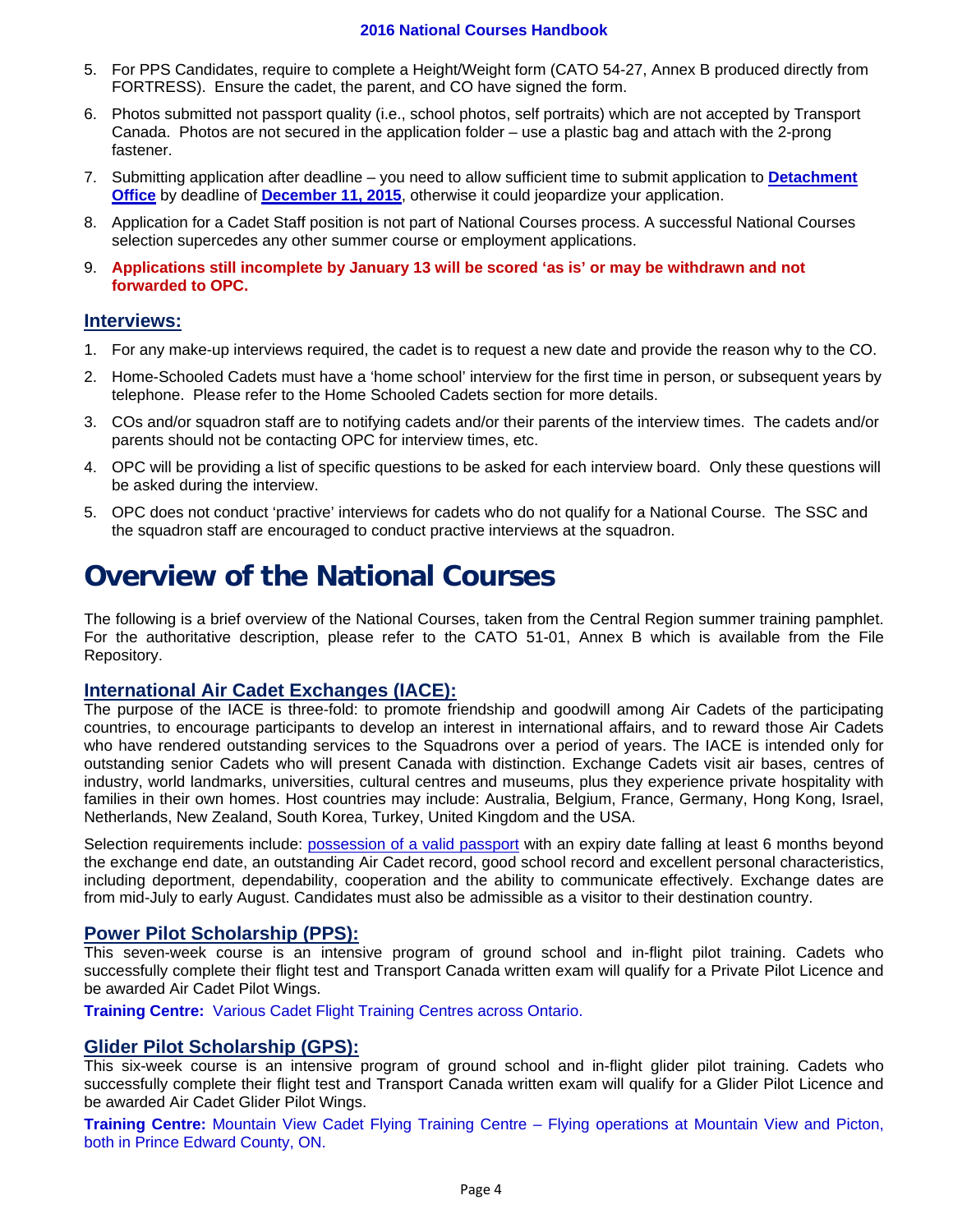Due to training constraints and limitations, some Cadets may be trained outside of Central Region (e.g. Atlantic Region), but will still receive the same licence. Cadets willing to train outside of Central Region should identify this in their application.

Cadets should be advised that depending on weather and operational conditions affecting available flight time, this course may be extended up to one additional week.

#### **Advanced Aviation Technology Course – Airport Operations (AATC-AO):**

The aim of the six-week AATC-AO is to introduce Cadets to programming specific to airport operations. The aim will be accomplished through practical, hands-on learning modules that will reinforce theoretical notions. By establishing a dynamic leaning environment and exposing the Cadets to a variety of airport operations, they will be inspired to further pursue learning in this program area.

#### **Training Centre:** Canadore College

#### **Advanced Aviation Technology Course – Aircraft Maintenance (AATC-AM):**

The aim of the six-week AATC-AM is to introduce Cadets to aircraft construction and maintenance. The aim will be accomplished through practical, hands-on learning modules that will reinforce theoretical notions. By establishing a dynamic learning environment and exposing the Cadets to a variety of aircraft construction and maintenance functions, they will be inspired to further pursue learning in this program area.

**Training Centre:** Canadore College

#### **Advanced Aerospace Course (AASC):**

The aim of the six-week AASC course is to develop a specialist with the skills and subject matter knowledge required to be an instructor and team leader for aerospace activities within the Air Cadet program. This aim will be accomplished through the development of knowledge and skills relevant to various aspects of aerospace science and technology, and by providing ample opportunity for practical application within the format of a simulated space mission project. Candidates should show interest and ability for mathematics and physics.

**Training Centre: RGS (Eastern) –** St. Jean Cadet Flying Training Centre (QC)

# **Useful Course Information**

Key points for each course, such as prerequisites, minimum and maximum age, training level, medical standards, education criteria, and physical standards are found in the Official References.

Here are few points to help clarify the Official References:

#### **International Air Cadet Exchange:**

The CO's Report is no longer required. Three passport photos are to be submitted with three completed copies of the IACE Information Form.

#### **Power Pilot and Glider Pilot Scholarships:**

Cadets with a valid Transport Canada Category 3 Medical Certificate are to include a photocopy with the application. For Cadets who do not have a valid MC, an appointment for a Medical Examination scheduled to be held prior to the end of March – owing to the time lag, which can occur between the examination and issuance of the MC. A Category 3 Certificate is the minimum accepted for PPS.

#### *A cadet who has failed the Ministry of Transport Flying Exam is automatically deleted from this course selection and does not to participate in the Interview Boards.*

Flying Scholarship RTUs and Future Training: Please note (ref. CATO 54-27, section 6) that Air Cadets who have previously failed a flying course because of an assessed lack of flying aptitude or failure of the TC written examination *shall not be nominated*, recommended or selected for any future flying training course. (There is one exception, read the CATO).

# **OPC Course Billets**

The number of course openings available to OPC candidates is indicated in the Table below. Any changes to these numbers will be circulated by the OPC, as they are known.

The number of OPC billets is affected annually by fluctuations in the total of country-wide billets for National Courses and by allocations calculated on relative Cadet Strength between the Regions. There are also last-minute additional billets sometimes available to the OPC, if other Regions cannot fill their quotas.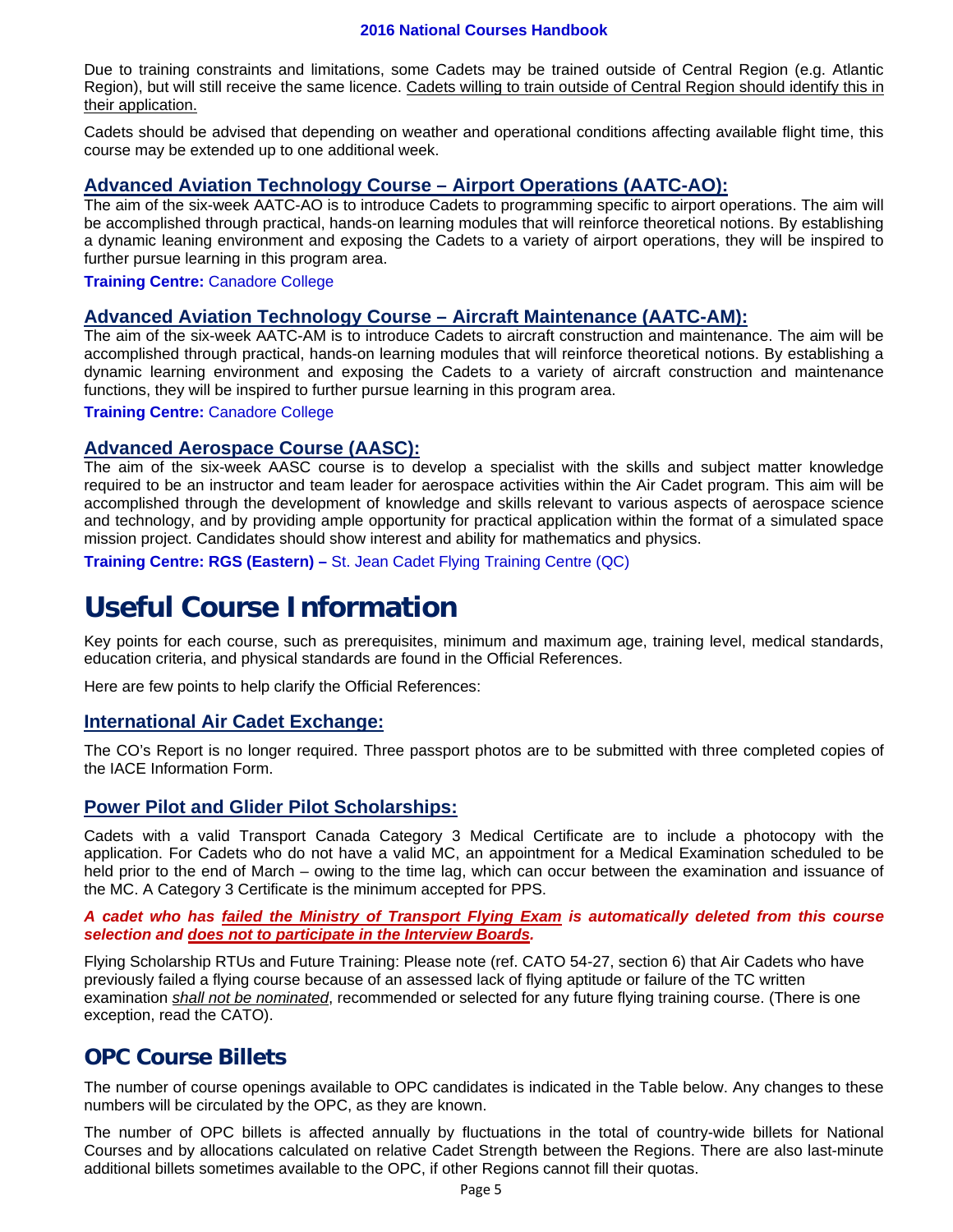#### **2016 National Courses Handbook**

The following chart illustrates both the number of billets and applicants for the past two summers, as well as the 2016 Quotas.

|                                  | <b>HISTORICAL DATA</b> |                      |                      |                      | 2016                                   |  |
|----------------------------------|------------------------|----------------------|----------------------|----------------------|----------------------------------------|--|
| <b>COURSE</b>                    | 2014<br><b>QUOTA</b>   | 2014<br><b>APPNS</b> | 2015<br><b>QUOTA</b> | 2015<br><b>APPNS</b> | <b>QUOTA</b><br><b>TO BE CONFIRMED</b> |  |
| International Air Cadet Exchange | 25                     | 58                   | 23                   | 54                   | 22                                     |  |
| Power Pilot Scholarship          | 81                     | 162                  | 79                   | 175                  | 79                                     |  |
| <b>Glider Pilot Scholarship</b>  | 96                     | 247                  | 88                   | 259                  | 78                                     |  |
| <b>Airport Operations</b>        | 19                     | 73                   | 18                   | 85                   | 18                                     |  |
| Aircraft Maintenance             | 19                     | 117                  | 18                   | 116                  | 18                                     |  |
| Advanced Aerospace               | 19                     | 87                   | 18                   | 97                   | 18                                     |  |

# **The Process at LHQ**

Each course has prerequisites and qualifying standards, which are accumulated throughout a Cadet's career. They include: age minimums and maximums, training levels, prior summer courses, school courses and grades, fitness test results, and even their rank. Some are simply required; others are factored into the Merit Scoring.

When this National Courses Handbook is available, it should be given to the Cadets. This handbook will be available from the OPC website, under Events.

A Central Region specific application folder has been developed for use during the application process to provide an organized way to submit all the necessary documentation and has been sent already to the squadrons directly from RCSU. .

Cadets should be asked about their aspirations and have the process explained to them, so that the Staff can determine potential nominees for the various courses. A training plan and a timeline should be developed to ensure that the potential candidates are qualified and prepared in time to meet deadlines. This includes reaching the required training levels, preparing for exams and interviews, and obtaining or preparing the documents required to accompany the application.

Documentation includes school transcripts (mandatory) and interim report cards (*if available*). For cadets in Grade 9, a copy of their Grade 8 final report card with a copy of their Grade 9 interim report card are required. Power or Glider Pilot Scholarship candidates without a valid Transport Canada Medical Certificate must book, no later than mid-December, a March 2016 medical exam with a Civil Aviation Medical Examiner in their area.

When the December deadline for applications arrives, there should be no surprises or delays. The accurate and complete application files are sent to the Detachment office. There will also be follow-up work when selection results are announced in late March. Squadron staff, together with parents, must ensure the **Category 3 Medical Certificate** is e-mailed to Capt Ken Reid at ken.reid@forces.gc.ca or faxed to RCSU(C) at 705-423-7516 **no later than June 1** – and that GPS candidates with borderline height/weight measurements and or PPS candidates with borderline weight measurement are checked. The process isn't over until the selected Cadets leave for their courses!

**Proofread:** To assist the Detachment office and RCSU(C) in timely processing and quality control – carefully proofread and check the application and required documents for each Cadet. Incomplete and inaccurate applications create more work and delay the entire process and ultimately, the interview schedule announcements. *Typically, only 1/3 of applications received are complete.*

**You Must Choose Wisely:** We – CIC Officers, SSC and League members – have a responsibility to each Cadet and the Air Cadet Program, to ensure our candidates are deserving of, suited to, and enthusiastic about the course for which they apply. Occasionally, it may be necessary to refuse a candidate, but it must be done with demonstrable justification. Discuss the desired course with the Cadet to ensure that this is the course that he or she really wants and needs for progression – not simply one that a friend has applied for or recommended. An unsuitably selected Cadet will end up disappointed, often disgruntled, and possibly RTU'd; which denies both that Cadet – and either your Squadron or another Squadron – benefits of that summer training.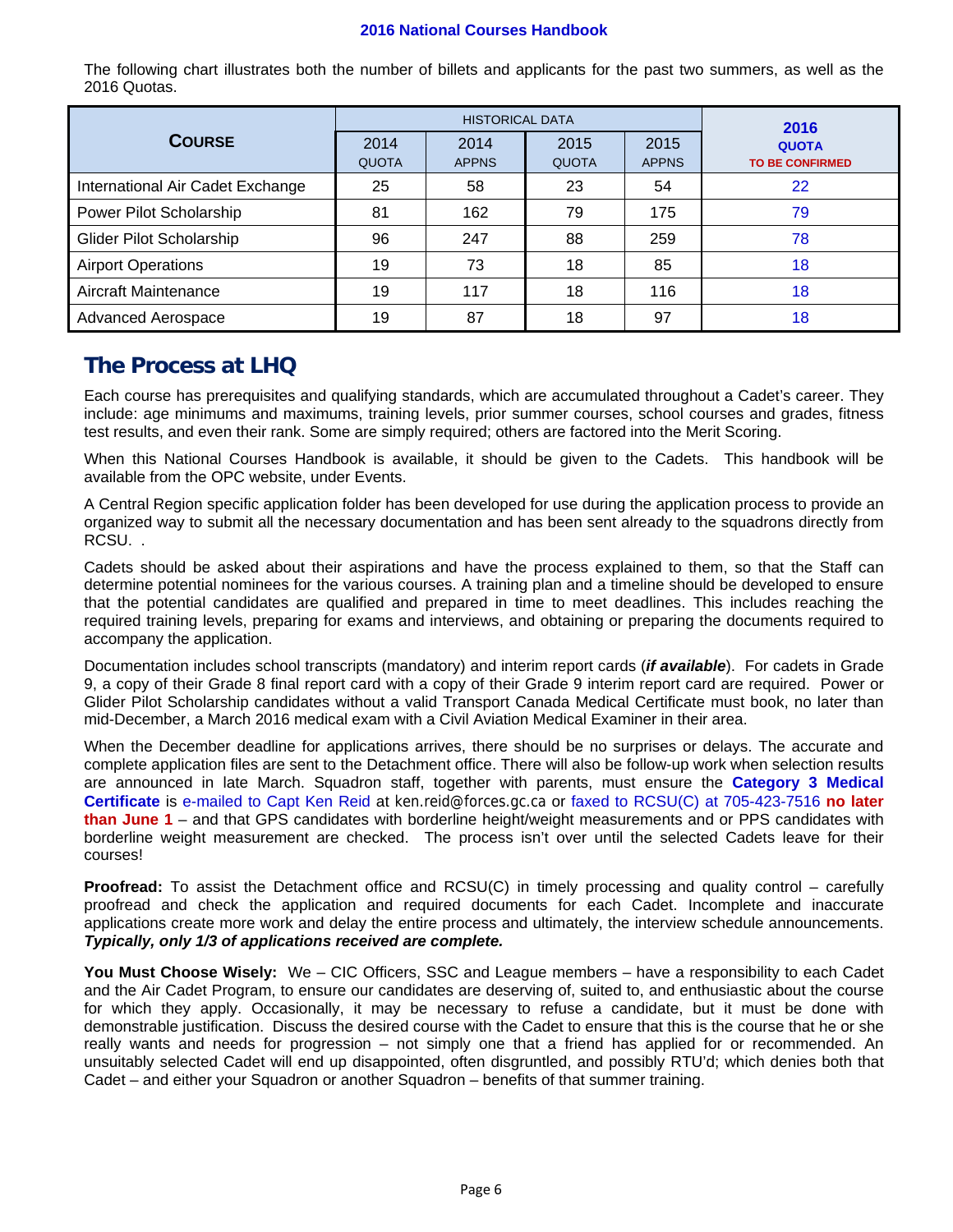## **Step by Step at Squadron**

We cannot overstate the need to start the National Courses process early – and to complete the tasks thoroughly and accurately.

- 1. Announce the availability of the National summer training opportunities, listing applicable qualifications. Request that Cadets advise the National Course Contact Officer of their interest and preferences, and set early deadlines for candidates to complete their applications.
- 2. The CO and other Staff (e.g., DCO, TrgO), *in consultation with the SSC Chai***r**, then determine the most eligible Cadets by reviewing each Cadet's record. Look also to qualify Cadets for future courses through this year's courses. Enlist the expertise of the OPC Director or Regional Team Leader, RCA and ACO/ACA, if appropriate.
- 3. Interview interested candidates, in order to ascertain course interest, eligibility, aptitude, and suitability. Squadron needs should be also factored in.
- 4. After considering all potential candidates, the CO, *in consultation with the SSC Chair*, nominates the Squadron's candidates for each course.
- 5. Create a file for each candidate using the file folder supplied by RCSU. Identify the cadet's course preference (i.e., 1, 2, or 3) for multiple courses on the front cover. IACE, PPS, GPS are always 1<sup>st</sup> preference before AM, AM, or AAS. Secure documents using a 2-prong fastener. Enclose passport photos in a plastic bag and attach with 2-prong fastener.
- 6. A Transport Canada Medical Examination (for a Category 3 Medical Certificate) appointment (by mid-December) in March for Power and Glider Pilot Scholarship candidates who require them.
- 7. On receipt of the candidate's application form(s), check that all requirements are met and that the form(s) are complete and accurate – with all support documents (there is a checklist on the folder).
- 8. In particular, provide the Narrative requirements to the cadet to ensure they comply with the *expectations listed on page 15*. This is an easy way to gain or lose points in the Merit Listing process.
- 9. Once satisfied with the applications, pass them to the CO and SSC Chair for their signature. Also ensure that other signatures (e.g., parents/guardians, the Cadet) are obtained and included.
- 10. The CO, OPC Director/Regional Team Leader, SSC Chair and other Squadron personnel should conduct practise Interview Boards – role playing – for all candidates and explain how the interview process works. Squadron Directors or other "practice board" League members must not participate in the subsequent OPC interviews for those Cadets.
- *11.* The squadron CO and/or staff are to submit missing documents to Detachment as soon as possible and no later than by January 13, 2016. *Incomplete applications may be scored as a zero, or withdrawn from the application process.*
- 12. If a mandatory item is still missing from the file upon final review of the applications by RCSU(C), a phone call will be made OR an e-mail sent to the CO indicating the missing item, and an e-mail will be initiated to the RCAirOpsO, Squadron CO and OPC Office notifying these parties of the jeopardized application. A three-day window will be allowed for submission of the missing items.
- 13. Barring unforeseen circumstances, candidates whose applications are still incomplete at the end of the three-day grace period **will be withdrawn from the selection process.**
- 14. Oshkosh Trip will not be available this year.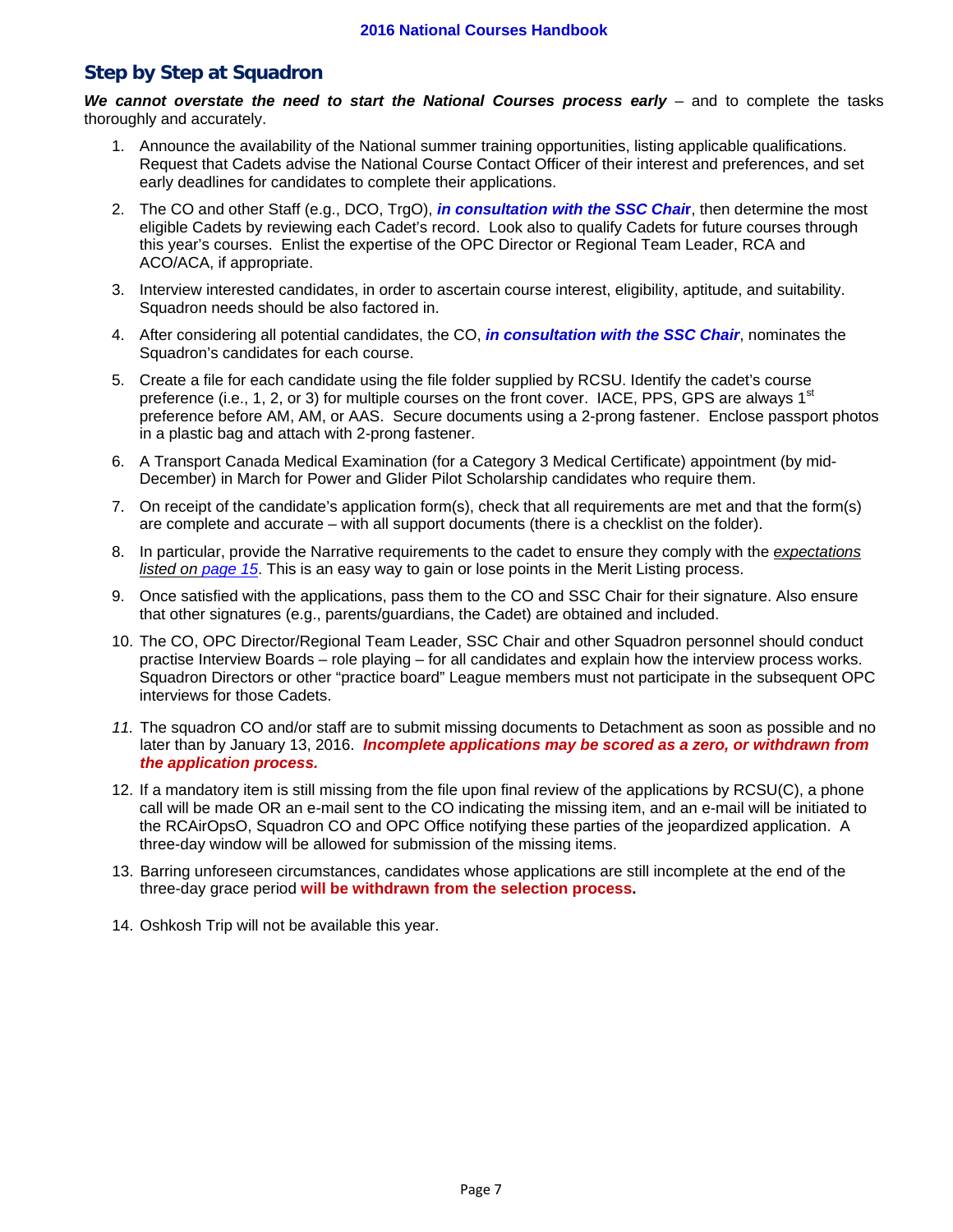## **References to Official Publications**

Any material in this Handbook is subject to confirmation by the following Official Publications: bearing in mind, the sometimes minor variations between the process/requirements in Central Region and the "generic" National process/requirements. As stated previously, all documentation and reference material are available on the File Repository.

- 1. Cadet Administrative Training Orders (CATOs):
	- *a) 11-04, Annex C Cadet Summer Training Centre Program*
	- *b) 51-01, Annex A Appendix 1 Late Joiner Policy*
	-
	-
	- *c) 51-01, Annex B Cadet Training Centre Program*
	-
	-
	- *d) 54-25 International Air Cadet Exchanges and Oshkosh Trip e) 54-26 Glider Pilot Scholarship*
	- *f) 54-27 Power Pilot Scholarship*
- 2. Central Region Cadet Supplementary Orders (CRCSOs)
	-

a) 401/15 Central Regional Cadet Supplementary Orders

- b) 402/15 *N/A to be forwarded when released*.
- 3. 2016 National Summer Training Courses Selection Process N/A to be forwarded when released.

# **National Courses Checklist**

#### **For All National Courses Applications:**

- $\Box$  Fortress Application one for each National Course
- School Transcript | Home Schooled
- □ Narrative p one for each National Course

The following are required in addition to the above:

#### **International Air Cadet Exchange:**

- $\Box$  IACE Information Form completed in triplicate
- □ 3 Colour Passport Photos
- Valid Passport book
- Proof of Birth and/or Nationality (Birth Certificate, Canadian Passport, Canadian Citizenship or Landed Immigrant Status Card).

#### **Power Pilot Scholarship:**

- ◯ CATO 54-27, Annex B (Height and Weight form)
- □ 1 Colour Passport Photos
- $\Box$  Cat 3 Medical Certificate due by June 1
- Proof of Birth and/or Nationality (Birth Certificate, Canadian Passport, Canadian Citizenship or Landed Immigrant Status Card).

#### **Glider Pilot Scholarship:**

- □ CATO 54-26, Annex B (Height and Weight form)
- □ 1 Colour Passport Photos
- $\Box$  Cat 3 Medical Certificate due by June 1
- Proof of Birth and/or Nationality (Birth Certificate, Canadian Passport, Canadian Citizenship or Landed Immigrant Status Card).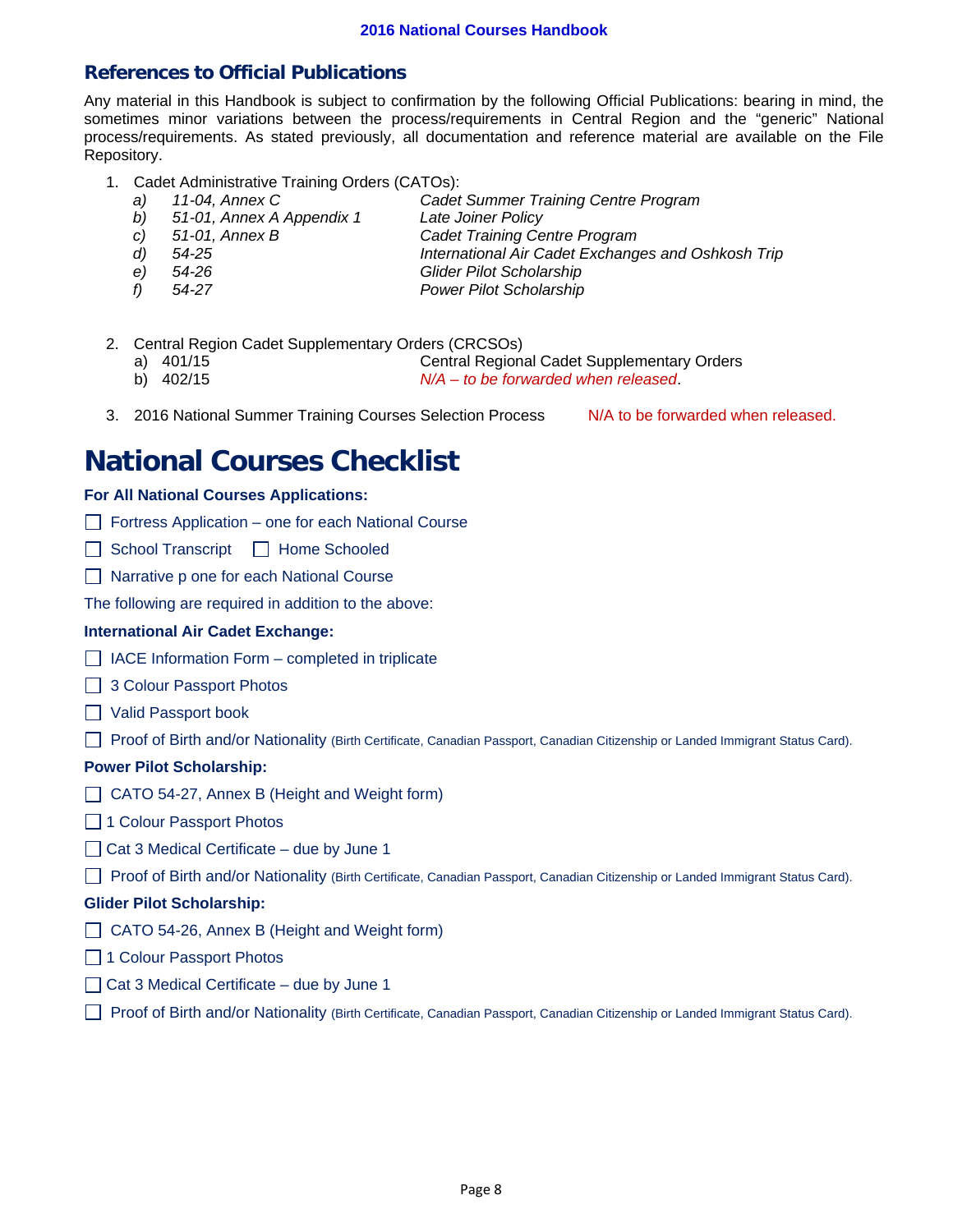# **2015-2016 Timetable**

| Nov 2015                                                                | National Courses Memo from ACL HQ, DCadets & JCR Letter, and DND Forms distributed<br>electronically.                                                                                                                                                                                                                                                                                                                                                                                                                                                                                       |
|-------------------------------------------------------------------------|---------------------------------------------------------------------------------------------------------------------------------------------------------------------------------------------------------------------------------------------------------------------------------------------------------------------------------------------------------------------------------------------------------------------------------------------------------------------------------------------------------------------------------------------------------------------------------------------|
| Late Oct./early<br>Nov. 2015                                            | Serials open in FORTRESS.                                                                                                                                                                                                                                                                                                                                                                                                                                                                                                                                                                   |
| Nov. 23, 2015                                                           | COs must advise appropriate Detachment of the names of their candidates for Power and<br>Glider Pilot Scholarships qualifying examination.                                                                                                                                                                                                                                                                                                                                                                                                                                                  |
| no later than Mid-<br>Dec 2015                                          | Power Pilot and Glider Pilot Scholarship candidates without a valid Category 3 Transport<br>Canada Medical Certificate should book a March appointment with a TC-certified Civil<br>Aviation Medical Examiner for no later than March.                                                                                                                                                                                                                                                                                                                                                      |
| Dec. 11, 2015                                                           | Deadline for applications to arrive at Detachment Office.                                                                                                                                                                                                                                                                                                                                                                                                                                                                                                                                   |
| Jan 9/10, 2016                                                          | Qualifying examination for Pilot Scholarships written by candidates at times and locations<br>designated by appropriate Detachment.                                                                                                                                                                                                                                                                                                                                                                                                                                                         |
| By Jan.29, 2016                                                         | Interview schedules to be distributed via e-mail to COs, SSC Chairs, OPC Directors/Regional<br>Team Leaders, and Detachment Offices.                                                                                                                                                                                                                                                                                                                                                                                                                                                        |
| Feb. 13, 2016*<br>*May be Feb. 6 if<br>venue for Toronto is<br>found    | All Educational and Narrative scoring completed at OPC office.<br><b>VOLUNTEERS WANTED</b> to score education scores and narratives. The files will be<br>available at the OPC office after January 20. If you are available to come to the OPC during<br>business hours, please contact Anne Kozich at anne. kozich@aircadetleague.on.ca.                                                                                                                                                                                                                                                  |
| Feb. 13/14, 2016*<br>*May be Feb. 6 if<br>venue for Toronto is<br>found | Interview Boards, arranged by OPC, are conducted throughout Ontario for IACE, PPS, GPS,<br>AAT-AO, AAT-AM and AASC candidates. See Interview Board Locations - National<br>Courses to confirm squadrons by ROC regions. The actual interview location to be<br>confirmed.<br><b>VOLUNTEERS WANTED</b> to Interview Cadets or to assist with moving participants to their<br>interview room locations are required. Please refer to the Interview Locations. If you are<br>available, please contact Anne Kozich at anne.kozich@aircadetleague.on.ca and advise<br>which interview location. |
| Mar 1, 2016                                                             | Deadline for merit-listed application files for IACE to arrive at the National ACL office.<br>Selections usually announced within two weeks.                                                                                                                                                                                                                                                                                                                                                                                                                                                |
| Mid-Late Mar<br>2016                                                    | Merit-listed files are sent to $RCSU(C)$ for final review and selection. OPC and $RCSU(C)$ – the<br>latter via Detachments - subsequently announce official selections available through<br>FORTRESS via email.                                                                                                                                                                                                                                                                                                                                                                             |
| Jun. 1, 2016                                                            | Last day for Category 3 Medical Certificates to be received at RCSU(C). Standby candidates<br>with valid MCs will be chosen to replace those without. Height/weight of GPS candidates<br>must be verified to ensure compliance with limitations.                                                                                                                                                                                                                                                                                                                                            |
| Jul. 31, 2016                                                           | Deadline for Pilot Scholarships fees, invoiced by OPC, to be received.                                                                                                                                                                                                                                                                                                                                                                                                                                                                                                                      |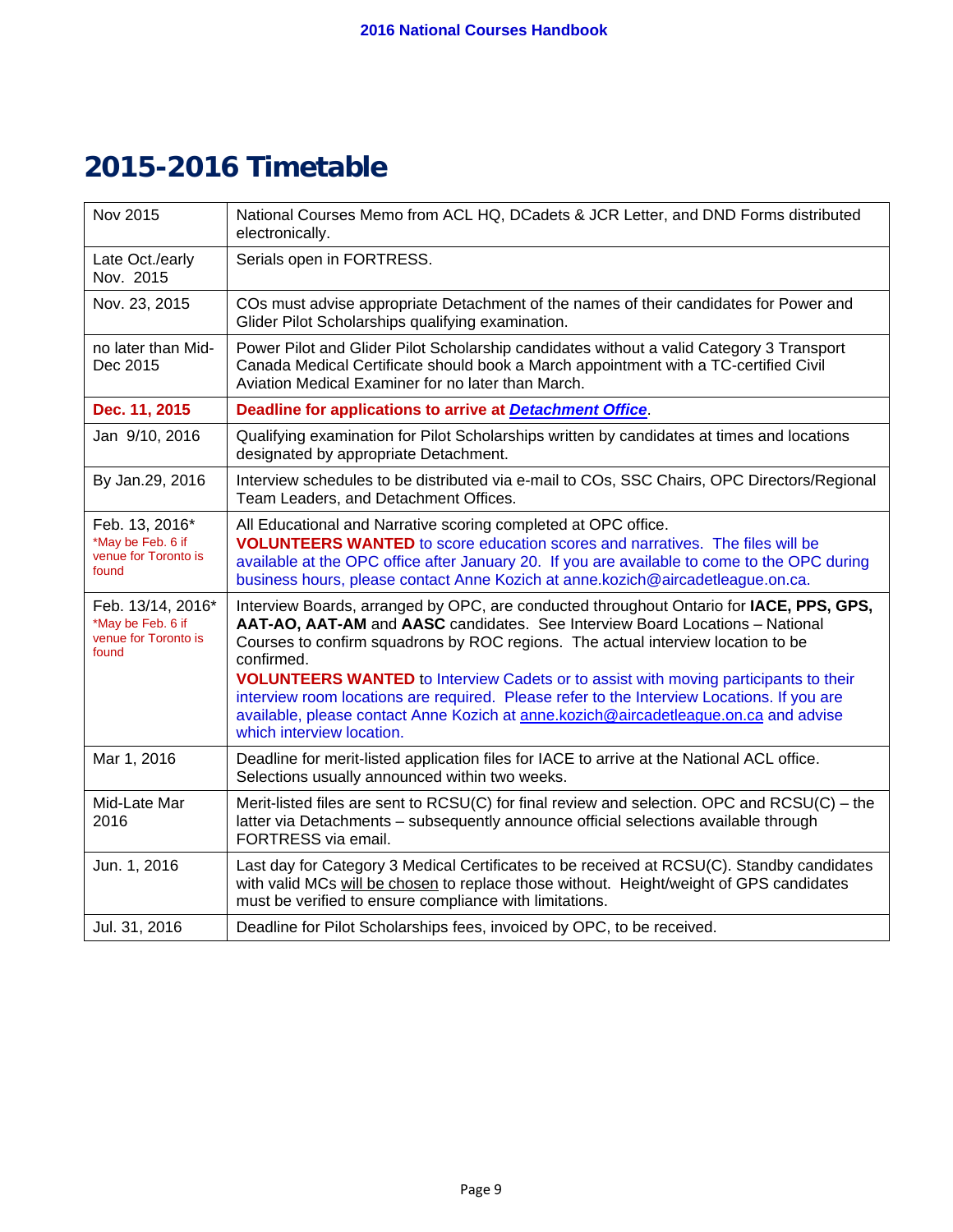# **The Merit Process**

The National Courses are awarded on merit.

The Merit Process begins with the prerequisites and standards, which the Cadet must meet in order to apply. These are described in CATO 51-01, Annex B. Exemptions are rare and based on truly exceptional and deserving circumstances.

The Merit Process elements include:

- Interview Board scores
- $\triangleright$  General knowledge
- > Course subject knowledge
- $\triangleright$  Self-confidence and presentation
- $\triangleright$  Dress and deportment
	- Previous summer training courses and activities
	- Time in Cadets
	- Rank of the applicant
	- Cadet Narrative
	- Qualifying examination mark (for GPS and PPS)
- Level and marks of school subjects

The composite result is a Merit Score out of 100, by which candidates are ranked on the OPC Merit List. The Merit List is used by the National Selections Committee and RCSU(C) to select candidates for each course, up to the maximum number per Squadron and for the OPC overall. There are more applications than billets; therefore, a Squadron's quota of applicants does not guarantee that number of selections, or indeed, any selections at all. Selection is competitive and the applicants' ranking on the Merit List prevails.

The minimum qualifying Merit Score is 60%. Candidates with less than 60% will not be selected for a course, even if billets remain available.

The Merit Process is an impartial, transparent and equitable selection method for deserving Cadets. It rewards the "whole" Cadet, and provides him or her with outstanding training and sustains Squadrons with trained, senior Cadets.

# **Merit Scoring Factors**

The following chart indicates the Merit Score components for the courses indicated:

| <b>SCORING FACTORS:</b>                                     |                                              | <b>IACE</b> | <b>PPS</b> | <b>GPS</b> | <b>AATC - AM/</b><br>AO AASC |
|-------------------------------------------------------------|----------------------------------------------|-------------|------------|------------|------------------------------|
|                                                             | <b>Years of Service</b>                      | 6           | 5          | 5          | 8                            |
| Score                                                       | <b>Summer Training</b>                       | 12          | 5          | 5          | 7                            |
| Selection                                                   | Rank                                         | 7           | 5          | 5          | 5                            |
| <b>Board</b>                                                | <b>Cadet Narrative</b>                       | 10          | 5          | 5          | 10                           |
| <b>Weighted Total</b>                                       |                                              | 35          | 20         | 20         | 30                           |
|                                                             | Attitude, Motivation, Knowledge and Interest | 15          | 15         | 15         | 30                           |
| Interview<br>Board<br>Score                                 | <b>General Knowledge</b>                     |             | 5          | 5          | 10                           |
|                                                             | <b>Dress and Deportment</b>                  | 5           | 5          | 5          | 5                            |
|                                                             | Self-Expression and Self-Confidence          | 10          | 5          | 5          | 5                            |
|                                                             | <b>Qualifying Examination</b>                | n/a         | 30         | 30         | n/a                          |
| <b>Education Assessment Score</b>                           |                                              | 20          | 20         | 20         | 20                           |
| <b>Maximum Score:</b><br>Minimum 60% required for selection |                                              | 100         | 100        | 100        | 100                          |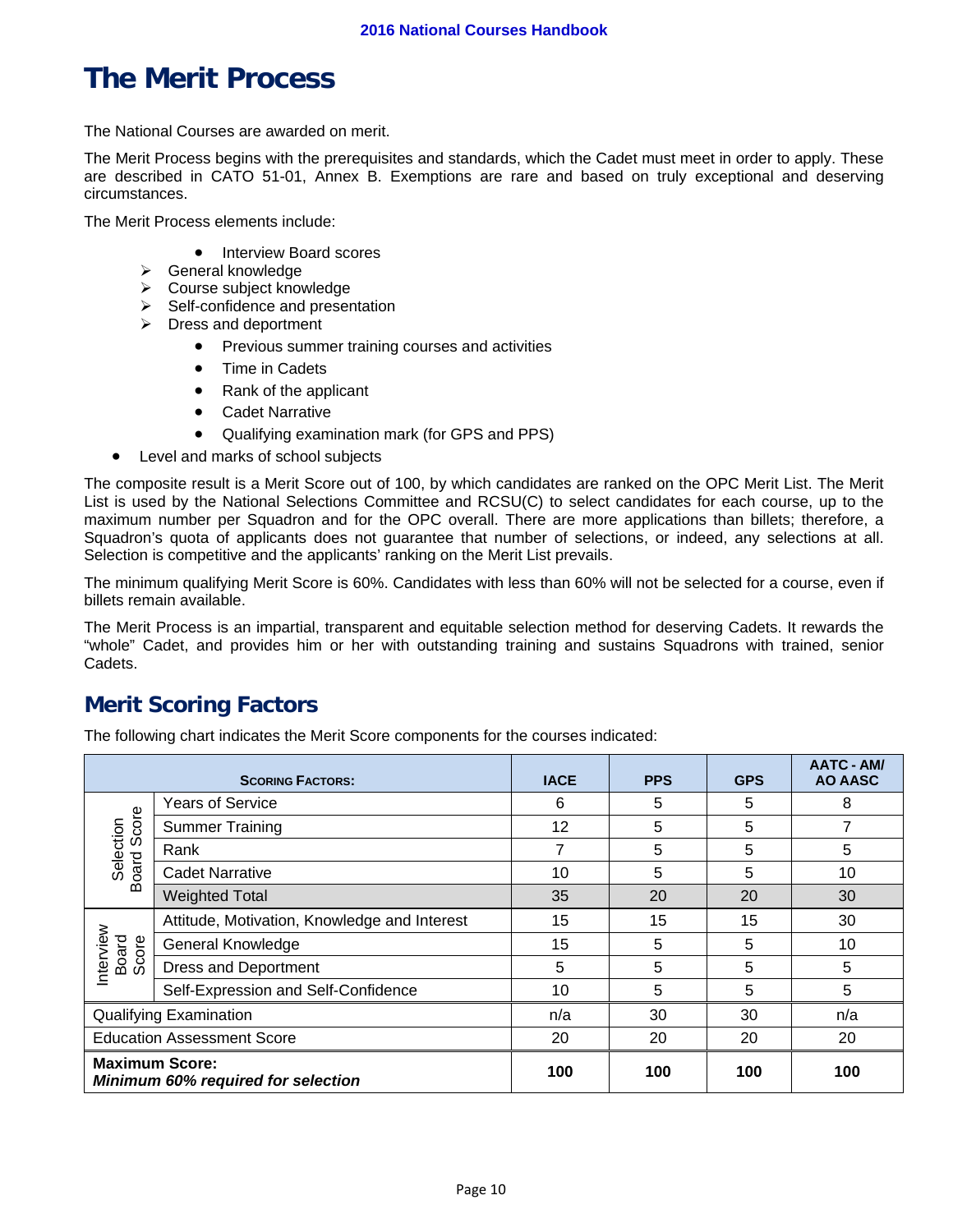# **Selection Board Scoring by Course:**

#### **IACE: Total = 35/100**

- **1** point per full year of service to a maximum of 6 points
- 3 points per National Course 2 points per 3-6 week regional course 1 point for 2 week course to a maximum of 12 points
- LAC  $-$  1 pt, Cpl  $-$  2 pts, FCpl  $-$  3 pts, Sgt  $-$  4 pts, FSgt  $-$  5 pts, WO2  $-$  6 pts, WO1  $-$  7 pts
- Cadet Narrative up to 10 points

#### **PPS: Total = Weighted to 20/100**

- 1 point per full year of service to a maximum of 5 points
- 3 points per National Course 2 points per 3-6 week regional course 1 point for 2 week course to a maximum of 5 points
- LAC 1 pt, Cpl 1 pt, FCpl 1 pt, Sgt 2 pts, FSgt 3 pts, WO2 4 pts, WO1 5 pts
- Cadet Narrative up to 5 points

#### **GPS: Total = Weighted to 20/100**

- 1 point per full year of service to a maximum of 5 points
- 3 points per National Course 2 points per 3-6 week regional course 1 point per 2 week course to a maximum of 5 points
- LAC 1 pt, Cpl 1 pt, FCpl 1 pt, Sgt 2 pts, FSgt 3 pts, WO2 4 pts, WO1 5 pts
- Cadet Narrative up to 5 points

#### **AATC – AO/AM, AASC: Total = Weighted to 30/100**

- 2 points per full year of service to a maximum of 8 points
- 3 points per National Course 2 points per 3-6 week regional course 1 point for 2 week course to a maximum of 7 points
- LAC  $-$  1 pt, Cpl  $-$  1 pt, FCpl  $-$  1 pt, Sgt  $-$  2 pts, FSgt  $-$  3 pts, WO2  $-$  4 pts, WO1  $-$  5 pts
- Cadet Narrative up to 10 points

#### **Notes:**

- 1. Each year of service at a Cadet Summer Training Centre as a Staff Cadet = one National Course. Cadets must submit a copy of their *Advanced Training Staff Cadet Report*.
- 2. A Glider Pilot License earned at York Soaring Association, in addition to the CRGS Conversion Course, is equivalent to half of the points for the GPS.

# **Application Quotas**

A Cadet may only apply for *one* of the following courses:

- **International Air Cadet Exchange (IACE)**
- Power Pilot Scholarship (PPS)
- Glider Pilot Scholarship (GPS)

In addition, a Cadet may apply for up to *two* of the following courses:

- Advanced Aviation Technology Course Airport Operations (AATC-AO)
- Advanced Aviation Technology Course Aircraft Maintenance (AATC-AM)
- Advanced Aerospace Course (AAS)

### **Squadron Quotas:**

PPS & GPS Course Quotas are based on the Registered Cadet Monthly Average (RCMA) strength of squadrons the previous year (derived from FORTRESS). Each Squadron's Registered Average Strength and maximum number of candidates can be found in the *Appendix C: Appendix 1 to Annex A (Central Region only)*. Be aware that it may not be the same as the Quota number used by RCSU(C) to calculate your Local Support Allocation.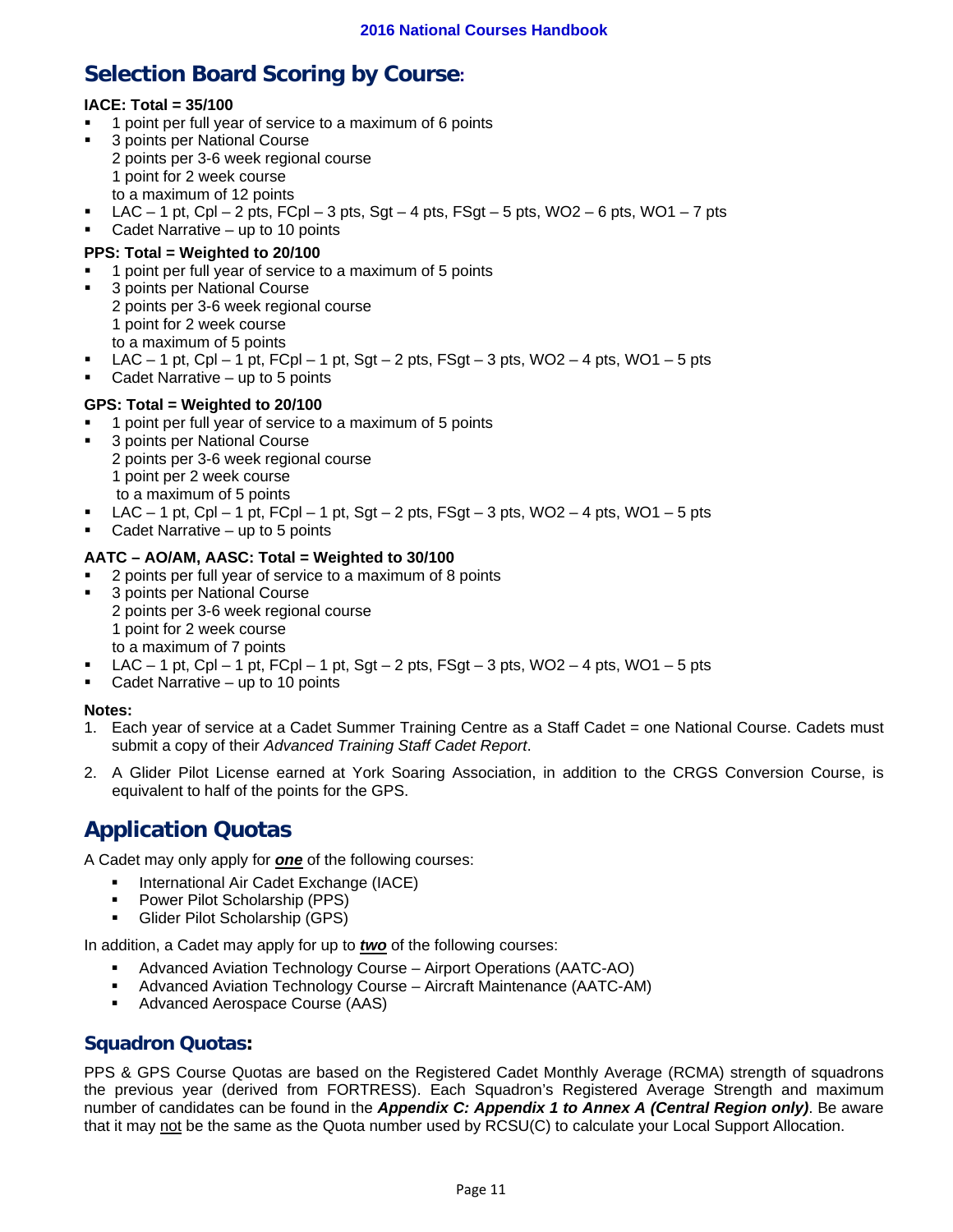### **International Air Cadet Exchange:**

**One candidate** per Squadron. Three copies of IACE form printed directly from FORTRESS.

### **Power Pilot and Glider Pilot Scholarships:**

The number of candidates allowed per Squadron – based on Registered Cadet Monthly Average strength – is shown in the following table and listed in **ANNEX C:** Appendix 1 to Annex A (Central Region only). *The +1 rule not applicable.* 

| <b>AVERAGE EFFECTIVE STRENGTH (PREVIOUS YEAR)</b> | <b>MAXIMUM NUMBER OF CANDIDATES</b> |
|---------------------------------------------------|-------------------------------------|
| 80 or less                                        |                                     |
| $81 - 120$                                        |                                     |
| $121 - 160$                                       |                                     |
| $161+$                                            |                                     |

### **Aircraft Maintenance, Airport Operations, Advanced Aerospace Courses:**

**One candidate** per Squadron. Selection of a second Cadet from your Squadron will only occur after all Squadrons with eligible candidates receive a first selection.

# **Education Assessment and Documentation**

### **Background**:

As part of the selection process, candidates are required to submit information about their formal education, which usually takes the form of school transcripts and/or report cards. A team of educators reviews these documents and gives points out of 20, for all the National Courses (see page 14). The assessment is based upon the grade level, core academic course level (Mathematics, English, Science, etc.), and the level of achievement – marks – in these courses.

### **Terminology**:

**Interim Report Card:** A report listing the courses and levels of achievement in the 1st term. This report is usually issued to students before the Christmas Break.

**Final Report Card:** A report listing the courses and levels of achievement during the semester or at the end of the school year. This report is usually issued at the end of January and June for semester schools, and in June only for non-semester schools.

**Official Transcript:** A report, issued by the Board of Education or private school, listing all secondary school courses attempted and successfully completed by a student during his or her secondary school career. A transcript is not issued for students in Grade 7 or 8. Cadets in Grade 9 are to submit the Grade 8 final report card and the Grade 9 interim report card.

#### **Requirements**:

Each candidate must submit an official transcript with his or her application, which can be obtained at no charge through his or her school's Guidance Office. Cadets should request a copy of their transcript as early as possible. A candidate in Grade 9 is required to provide an Grade 9 Interim Report Card or an interim Official School Transcript and a Final Grade 8 Report Card.

Each candidate is also requested to include a copy of his or her Interim Report Card. This is useful to show the courses the Cadet is currently taking and his or her present level of achievement. While not mandatory, Report Cards supplement the information on transcripts and could result in the Cadet receiving a higher score on the assessment.

#### **More about School Transcripts**:

Schools cannot release information to a third party (e.g., the Squadron), without the student's or parents' written consent. As you can imagine, obtaining written permission in order for the Squadron to make the request, would be a very time-consuming process. Schools can – and must – however, release information to the student or the parent upon request. We suggest that Squadrons have each Cadet approach the Guidance office/school administration and ask for the necessary documents.

It may be necessary or advisable for the candidate to carry a letter from the Squadron, which outlines how the transcript is going to be used. If a candidate is unable to get a transcript, have their parents contact the Principal of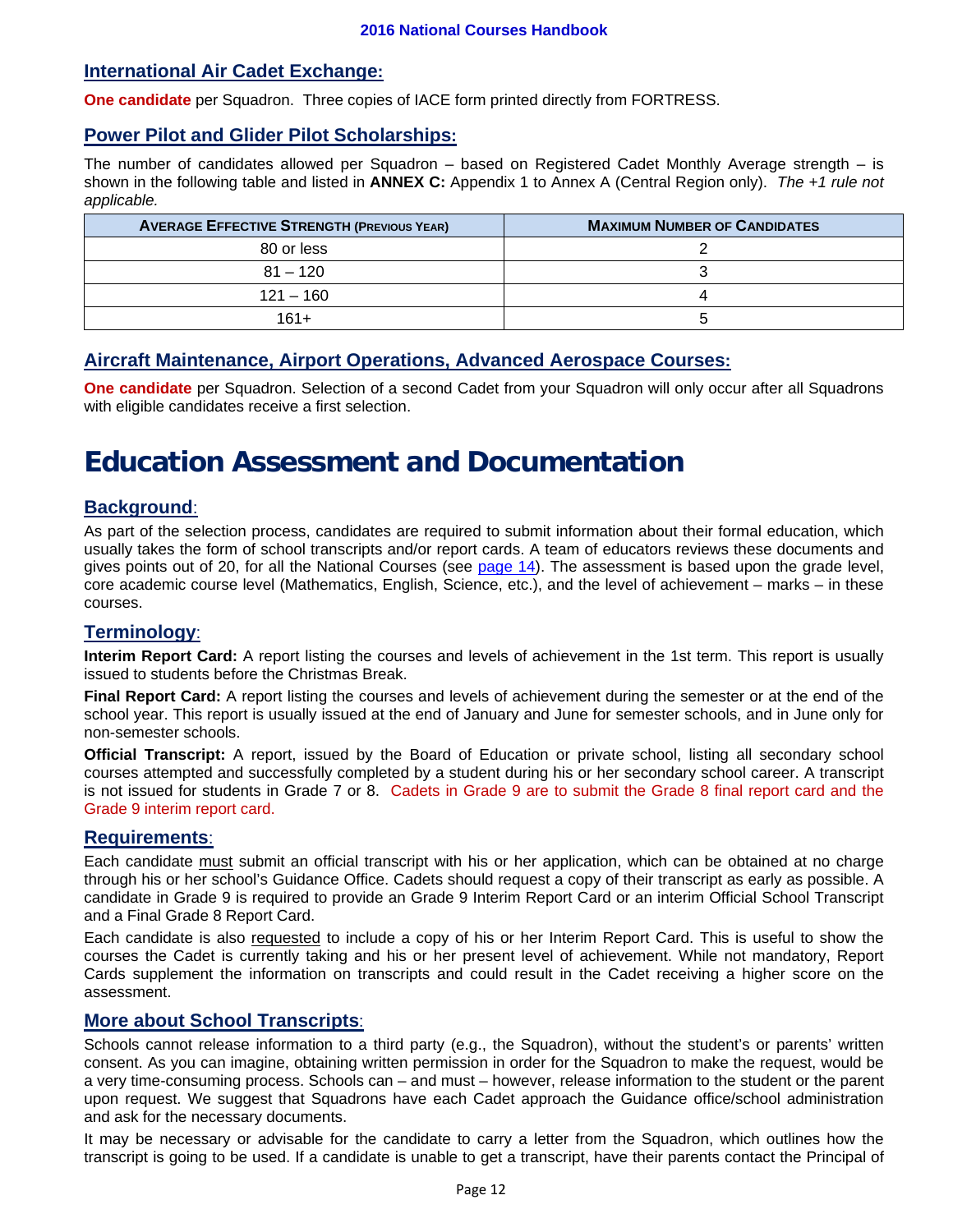#### **2016 National Courses Handbook**

the school directly. If there are any specific and/or unique situations that are causing problems, the OPC would be happy to discuss them and, if necessary, contact a school directly. Schools now seem accustomed to requests for transcripts and few, if any, problems have arisen during the past few years.

### **Home-Schooled Candidates**:

It is the right of every parent to provide an education to his or her child, through a process called "Home Schooling". Cadets that are home-schooled are eligible to apply for all courses, but will undergo a different process in order for Selection Board to arrive at a score for their educational assessment.

First-time home-schooled course applicants will be invited to and must attend an in-person Home Schooled interview – date and location to be determined based on the applications received. The cadet will have a separate interview for the National Course(s). During the for home school interview, Cadets will be given the opportunity to show what they are studying, including samples of work, essays, assignments, projects, textbook lists, course outlines, etc. Cadets are encouraged, therefore, to bring any documentation relating to their home-schooled program, along with samples of their work.

Through this interview process, the home-schooled Cadet will be given an education score that will be included in his or her Merit List score, in the same manner as for Cadets attending, Public, Catholic or private schools.

In subsequent years, a previously interviewed candidate is required to mail new material for assessment and the interview will be by phone. Please refer to *Appendix F: Home-Schooled Cadets* for further details from the Home-Schooled Coordinator, Craig Hawkins.

# **Education Assessment Scoring**

The educational assessment is worth 20 points for all courses, towards the overall Merit List Score. The assessment is based on the following three criteria:

### **Current Grade Level**:

| Year 1 or Grade 8 or 9 | point    |
|------------------------|----------|
| Year 2 or Grade 10     | 2 points |
| Year 3 or Grade 11     | 3 points |
| Year 4+ or Grade 12+   | 4 points |

### **Academic Level**:

The assessment for academic level is based on the majority of the Cadet's courses, including his or her core academic subjects (Mathematics, English, and Science). Consideration will be given to subjects that directly support the National Course for which the candidate is applying (e.g., technology, physical education, etc.).

| University (U) or Mixed (M) | 5 Points |
|-----------------------------|----------|
| College (C)                 | 4 Points |
| Academic (A)                | 3 Points |
| Applied (P)                 | 2 Points |
| Workplace / Essential (E)   | 1 Point  |

Students currently in Grade 8 will be assessed at the Applied Level and given 2 points.

#### **Level of Achievement**:

The assessment for level of achievement is based on an overall average of all courses taken. Where there is a significant change in the level of achievement from one year to the next, more weight is given to the last year completed.

| <b>GRADES</b> | <b>ALL COURSES</b> |
|---------------|--------------------|
| A+/ L4+/ 95%+ | 11 points          |
| A+/L4+/90-94% | 10 points          |
| A/ L4/ 85-89% | 9 points           |
| A/L4/80-84%   | 8 points           |
| B/ L3/ 75-79% | 7 points           |
| B/L3/70-74%   | 6 points           |
| C/L2/65-69%   | 5 points           |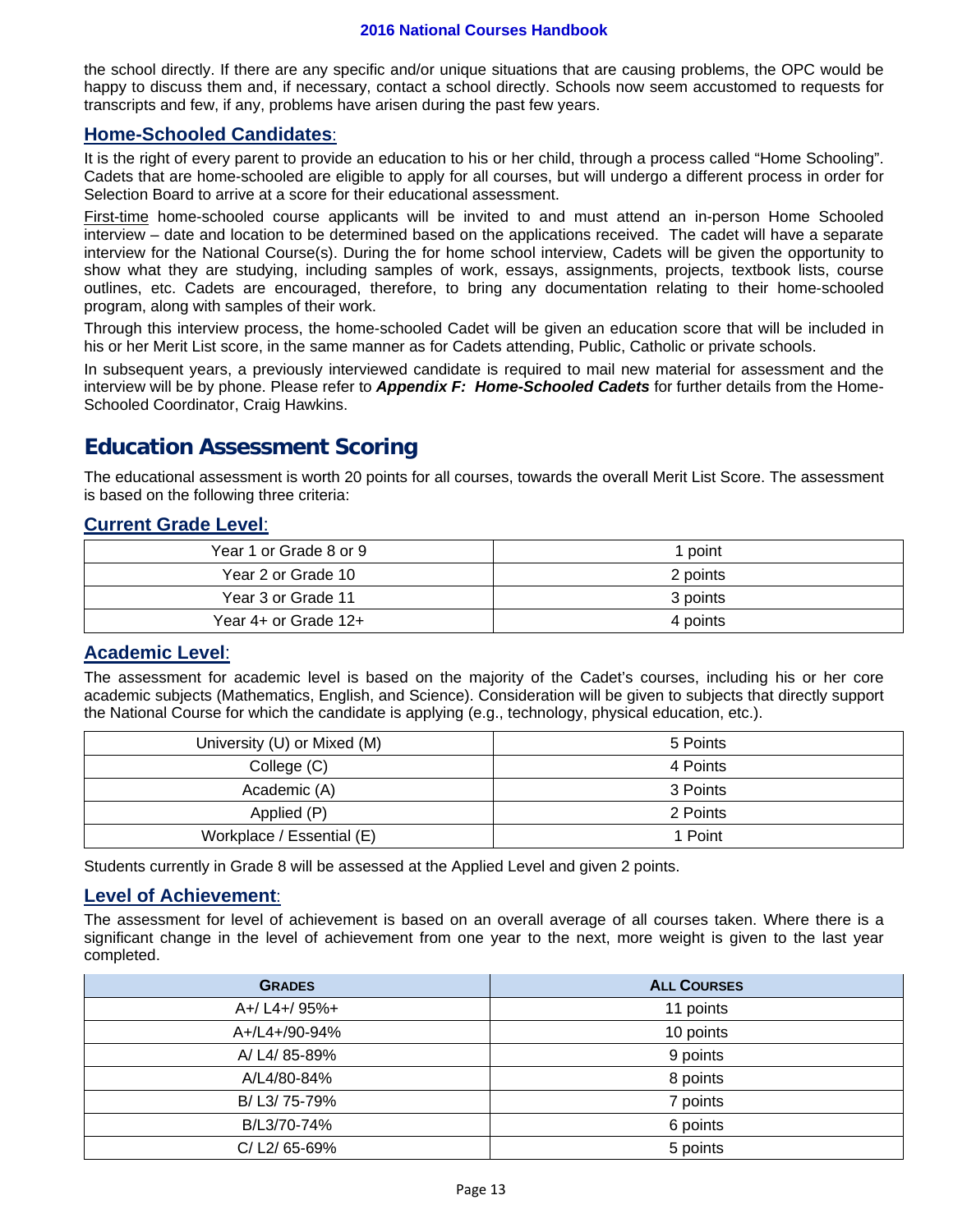#### **2016 National Courses Handbook**

| C/L2/60-64%            | 4 points |
|------------------------|----------|
| D/ L1/ 55-59%          | 3 points |
| D/L1/50-54%            | 2 points |
| Equal or Less than 49% | 1 point  |

# **Narratives**

All National Course applications **must** include a Narrative composed by the Cadet. The Narrative counts for 5% of the Merit List Score for IACE, PPS and GPS, and 10% for AASC, AATC-AO and AATC-AM.

**If Cadets apply for more than one National Course, they must submit a separate Narrative for each Course.** 

## **Specifications:**

- Must be generated by the Cadet *without assistance***.**
- Presentation in 1-1/2 or double-spaced lines, using an 11 or 12 point, standard business font, 500-600 words
- Plain white or cream paper is preferred.
- Cadet's rank, given name, surname, and Squadron at the top of the page.
- His or her signature at the end of the Narrative.

## **Evaluation:**

- 25% for accomplishments as a Cadet
- 50% for understanding of the course content, projecting the value/usefulness of the course to themselves and their Squadron, and articulating their desire to take the course.
- 20% for extra-curricular activities of the applicant, particularly those that relate to the training and qualifications provided by the course.
- 5% for presentation and special merit factors.

### **Notes:**

- The Narrative is a mandatory component of the PPS, GPS and IACE applications. Candidates whose applications arrive without a narrative may be withdrawn if the application remains incomplete.
- **Points are lost** for lack of a signature, not following specifications as outlined above.
- Handwritten narratives are reluctantly accepted, but seldom make a good impression and are strongly discouraged.

*Every point is crucial for every cadet.*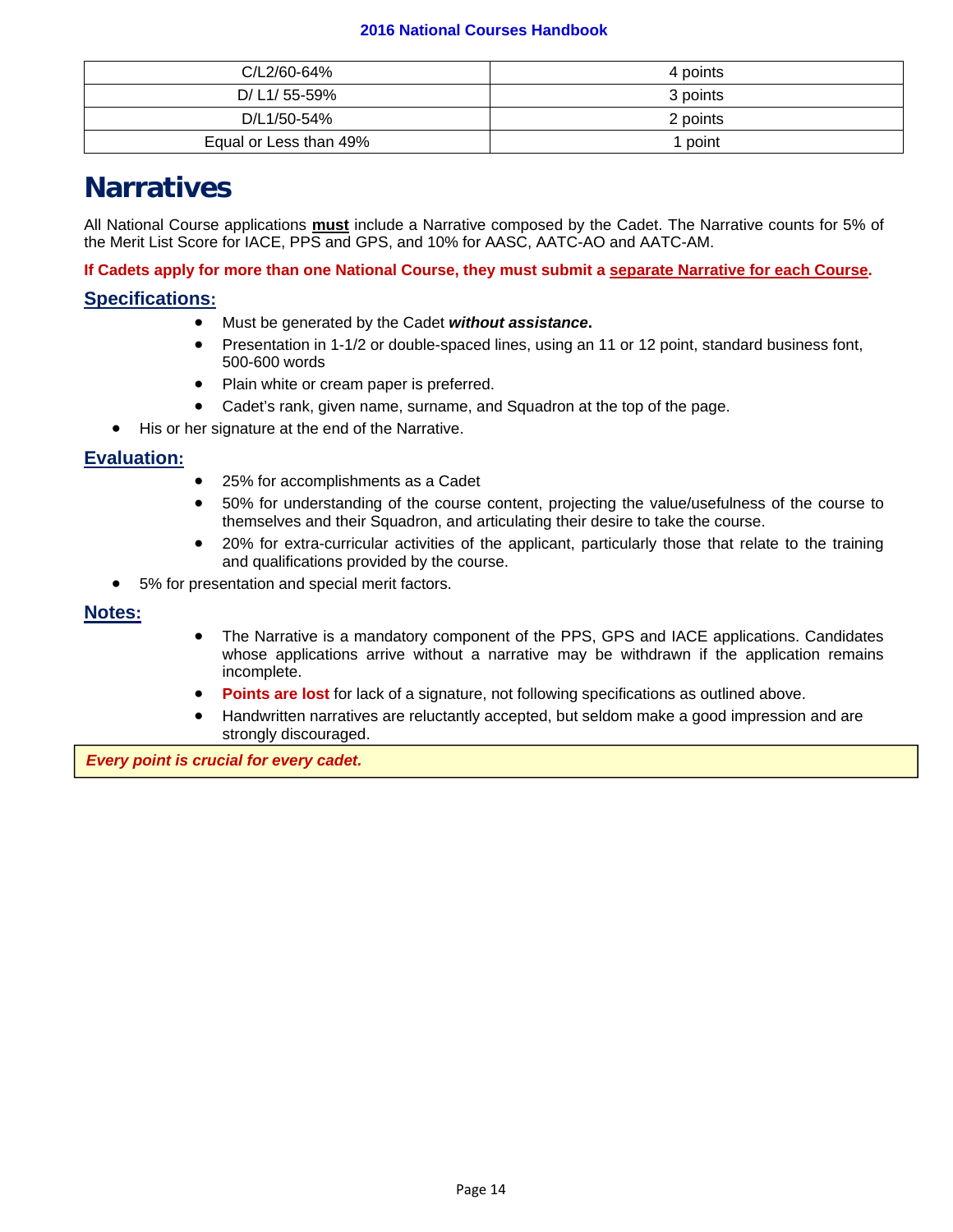# **Qualification for Training Levels**

Each year, some Cadets are disqualified from taking courses because their age and date of enrolment do not permit them to be in the training level required for the course – despite having a FORTRESS Cadet Service Record that seemingly attests to that level. In most cases, this is because a well-meaning LHQ staff (ultimately, the CO), have accelerated their training beyond that permitted by CATO 51-01. **Note that training waivers will not be accepted for GPS and PPS candidates.**

CATO 51-01 reads, in part:

#### **Proficiency Level Program**

A Cadet will usually join in September and will only be permitted to complete one proficiency level in a given year.

#### **Accelerated Training**

Knowing that all Cadets will not join as soon as they turn 12 or at the beginning of the training year in September, accelerated training may be authorized by the Sqn CO. The following conditions apply:

- a) cadets who join at 13 years old may be fast-tracked to phase 2/red star/level 2 immediately if they turn 14 years old before 1 September of the next Training Year (TY) and the initial assessment by the corps/squadron CO concludes that it would be beneficial for them;
- b) cadets who join at 14 years old should normally be fast-tracked to phase 2/red star/level 2, may start training in phase 1/green star/level 1 if the initial assessment concludes that it would be beneficial for them, or may be fast-tracked to phase 3/silver star/level 3 if they turn 15 years old before 1 September of the next TY and the initial assessment concludes that it would be beneficial for them;
- c) cadets who join at 15 years old should normally be fast-tracked to phase 3/silver star/level 3, or may start training in phase 1/green star/level 1 or be fast-tracked to phase 2/red star/level 2 if the initial assessment concludes that would be beneficial for them; and
- d) cadets who join at 16 years old or older should normally start training in phase 3/silver star/level 3, may start training in phase 1/green star/level 1 or phase 2/red star/level 2 if the initial assessment concludes that it would be beneficial for them. They may also be offered a locally developed training program (LDTP) if the initial assessment concludes that it would be beneficial for them and if such a program is available at the corps/squadron. The corps/squadron CO has no obligation to offer a LDTP.
- e) **Note:** Under no circumstances is a cadet to be fast-tracked directly to Phase 4/Gold Star/Proficiency Level 4 or above.

Cadets that are currently undertaking PL3 training are eligible to apply for a National Course. This includes GPS, AATC-AO, AATC-AM, and AASC. Squadron COs need to provide a late-joining cadet with all the information for applying and should brief the cadet on all aspects of the application process, competitive nature and the potential of the cadet to be selected for a course.

The policy including all details has been published in the elemental program CATOs elemental program outline CATOs (31-03, 40-01, 51-01).

# **Interview Boards**

The interview is a Merit List process tool for the Board to assess each candidate in person and assign them a score, which is both absolute and relative to other candidates.

The interview is also a development activity for the candidates, many of whom have not had to undergo a "business" interview, which will be typical of those they face for employment and other opportunities, both during and after their Cadet careers.

Interview Board members for National Courses are comprised of a mix of OPC Directors, Gliding Centre CIC Officers, Detachment and RCSU(C) personnel. If there are shortages of OPC Directors and Officers, exceptions may be made to use SSC Chairs or COs (upon approval by the OPC Office), provided that they do not interview Cadets from their own Squadrons.

All Interviews are coordinated through the OPC office based on the information derived from FORTRESS.

Cadets need to prepare and practice for the interview. Those who don't are invariably at a disadvantage and Interview Board members have confirmed repeatedly that it is obvious as to which candidates have "rehearsed".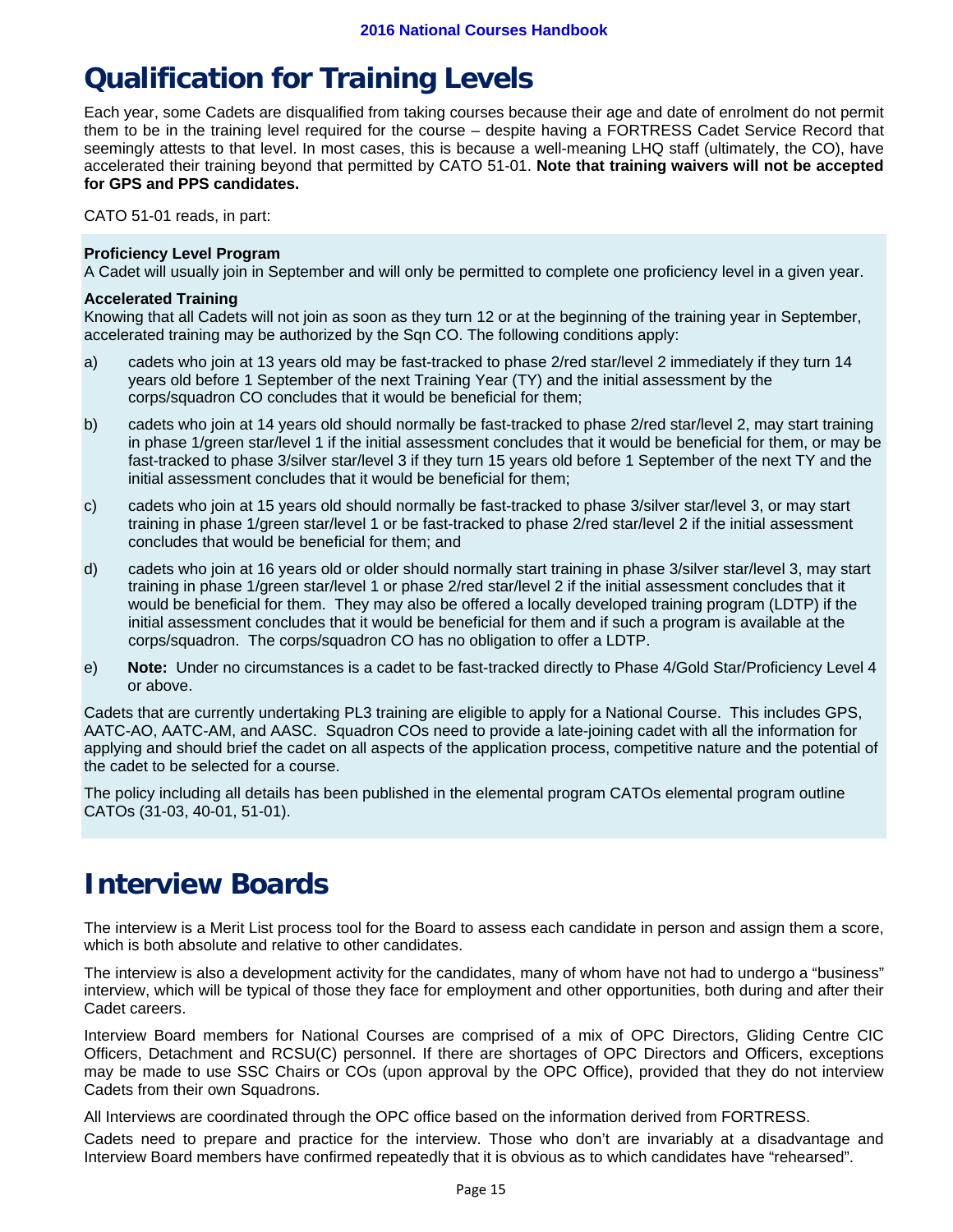Interview Board members must not coach or help to rehearse candidates whom they know they will interview later. Similarly, members must declare a 'conflict of interest' if they are unexpectedly presented with Cadets they have previously assisted at the LHQ level.

All interviews are conducted in person.

The OPC will have Make-Up Interview Boards conducted for cadets who are not able to attend due to illness or a death in the family. Any request for Make-Up Interviews Boards are to be sent to the ACO to review and approve, and then forward the request to OPC office for final approval.

# **IACE & National Courses Interview Board Locations**

**Saturday, February 13, 2016**<sup>\*</sup> - If an alternate location is found for Toronto, the interview date may be moved to the Saturday, February 6 and an e-mail will be sent immediately advising of the change of date.

#### **Eastern Ontario Area:**

| $ROC 5 - Prescott$ : | Squadrons: 58, 253, 325, 379, 585, 653, 661, 870, 999 | South Grenville District H.S.              |
|----------------------|-------------------------------------------------------|--------------------------------------------|
| ROC 4 – Trenton:     | Squadrons: 173, 534, 598, 608, 704, 718, 851          | 8 Wing                                     |
| ROC 4 – Durham:      | Squadrons: 2, 151, 172, 856                           | <b>Enterprise Airlines hangar (Whitby)</b> |

#### **Northern Ontario Area:**

| ROC 6/13 – North Bay:                                        | Squadrons: 200, 295, 547, 638, 844 | CFB North Bay (22 Wing)                                  |
|--------------------------------------------------------------|------------------------------------|----------------------------------------------------------|
| <b>ROC 13 – Iroquois Falls:</b> Squadrons: 10, 288, 355, 792 |                                    | Ministry of Natural Rescources Buidling, South Porcupine |
| ROC 13 - Sault Ste. Marie: Squadrons: 155, 696               |                                    | <b>Pine Street Armoury</b>                               |

#### **Western Ontario Area:**

| ROC 12 – Windsor: | Squadrons: 291, 294, 364, 535                           | <b>Windsor Flying Club</b> |
|-------------------|---------------------------------------------------------|----------------------------|
| ROC 11 - London:  | Squadrons: 3, 27, 44, 153, 201, 532, 599, 614, 741, 862 | A Block, GSU London        |

### **Kitchener/Waterloo/Hamilton Area:**

| ROC 8 – Kitchener:  | Squadrons: 19, 80, 121, 136, 296, 530, 822             | 822 Building Kitchener Airport |
|---------------------|--------------------------------------------------------|--------------------------------|
| ROC 9 – Mount Hope: | Squadrons: 104, 150, 540, 713, 715, 735, 779, 820, 826 | 779 Sqn HQ, Mount Hope Airport |

#### **Niagara Area:**

**ROC 10 – Niagara Falls:** Squadrons: 23, 62, 79, 87, 126, 128, 337, 611, 809 809 809 Squadron LHQ

#### **Grey/Bruce/Simcoe Area:**

| ROC 6/7 - Borden: | Squadrons: 85, 99, 102, 164, 659, 714, 724, 734 | Croil Hall, Bldg A-142, 2 <sup>nd</sup> Floor |
|-------------------|-------------------------------------------------|-----------------------------------------------|
| ROC 7 - Hanover:  | Squadrons: 167, 183, 340, 543, 769, 812, 895    | <b>Saugreen Municipal Airport</b>             |

#### **Greater Toronto Area:**

Squadrons:

| • ROC 3 - York: Squadrons: 8, 94, 140, 283, 351, 707, 778, 883 | <b>Location TBC</b> |
|----------------------------------------------------------------|---------------------|
|                                                                |                     |

- **ROC 1 Toronto:** Squadrons: 110, 142, 166, 180, 188, 246, 330, 618, 631, 700, 818, 876 HMCS York\*
- **ROC 2 Peel/Halton:** Squadrons: 132, 197, 242, 756, 758, 789, 800, 845, 892 Brampton Flying Club

#### **Place and Time:**

Applicants for IACE, PPS, GPS, AATC-AO, AATC-AM and AASC will be interviewed throughout Ontario on **Saturday, February 13, 2016**. The SSC Chairs and COs will be notified by the end of January, via e-mail of the interview timings and locations by the National Courses Coordinator, Anne Kozich.

### **Dress Code for the Interviews:**

The order of dress for: Cadets C-1 (Full dress with medals); OPC/Volunteers OPC Blazer, grey pants and white shirt, or a business suit; and Officers DEU 3C (sweater with tie).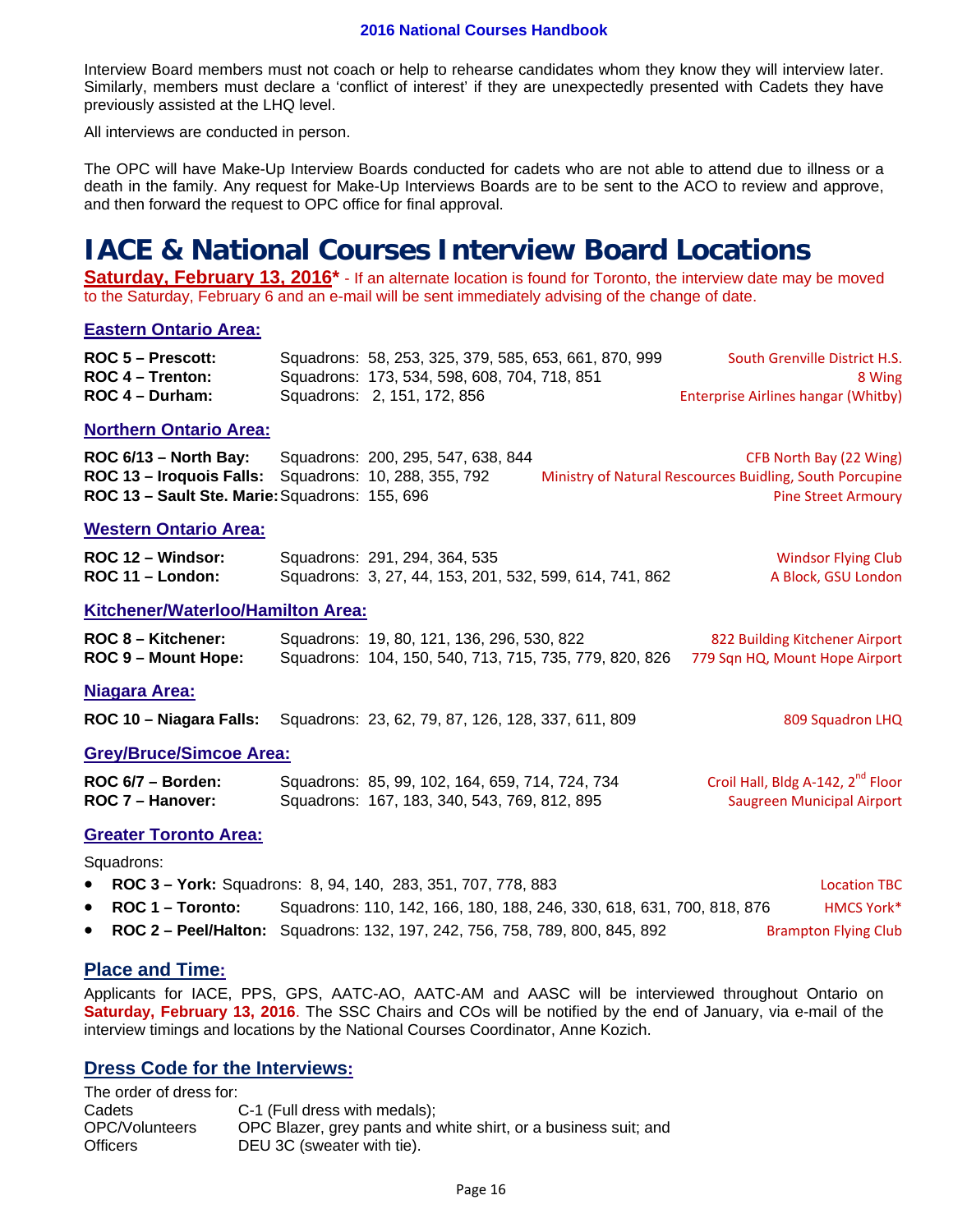# **What Cadets can Expect at an Interview**

## **(Squadrons are encouraged to give this information to Cadets)**

| Who                 | A two or three-person Interview Board normally comprised of Air Cadet League Squadron<br>Directors. A number of Detachment and RCSU(C) personnel will also participate. For PPS and<br>GPS Boards there will be one Gliding Centre CIC Officer.                                                                                                                                                                                                                                                                                                                                                                                                                                                                                                                                                                                                                                                                                                                                                                                                                                                                                                                                                                                                                                                                                                                                                                         |  |  |
|---------------------|-------------------------------------------------------------------------------------------------------------------------------------------------------------------------------------------------------------------------------------------------------------------------------------------------------------------------------------------------------------------------------------------------------------------------------------------------------------------------------------------------------------------------------------------------------------------------------------------------------------------------------------------------------------------------------------------------------------------------------------------------------------------------------------------------------------------------------------------------------------------------------------------------------------------------------------------------------------------------------------------------------------------------------------------------------------------------------------------------------------------------------------------------------------------------------------------------------------------------------------------------------------------------------------------------------------------------------------------------------------------------------------------------------------------------|--|--|
| <b>How long</b>     | Twelve to fifteen minutes; perhaps a little longer for IACE applicants and those Cadets applying for<br>more than one National Course.                                                                                                                                                                                                                                                                                                                                                                                                                                                                                                                                                                                                                                                                                                                                                                                                                                                                                                                                                                                                                                                                                                                                                                                                                                                                                  |  |  |
| <b>Procedure</b>    | Interviews must be in person. Unless given other instructions, you will enter facing the Board,<br>wearing headdress, and salute. Wait until you are offered a seat. You may remove your headdress<br>while you are seated with the Board.<br>The members of the Board want you to feel comfortable and relaxed. Try to be so, while<br>maintaining respect and decorum. Be prepared to say some initial words about yourself.<br>You will most likely be asked general knowledge questions about current events, the World<br>situation, geography, Canada and its government, the Provinces, Air Cadets, the Air Cadet League<br>and the Canadian Forces. If you are applying for PPS or GPS, you will be asked about aviation<br>and flight theory.<br>You will also be asked questions to assess your knowledge, interest, motivation and attitude<br>towards the course(s) for which you have applied. When the interview is completed, stand, replace<br>headdress, salute, and smartly depart the room. The Board members may or may not offer to<br>shake hands: let them decide.<br>Some of the points keenly considered by the panel are:<br>Does the Cadet really want this course?<br>Does the Cadet understand the course and the mental – and physical –<br>$\bullet$<br>commitment required, if selected?<br>Course graduates have a responsibility to their Squadron to set an example for<br>$\bullet$ |  |  |
|                     | junior Cadets, and to provide leadership and instruction. Is the Cadet aware of<br>this obligation?                                                                                                                                                                                                                                                                                                                                                                                                                                                                                                                                                                                                                                                                                                                                                                                                                                                                                                                                                                                                                                                                                                                                                                                                                                                                                                                     |  |  |
| <b>Scoring</b>      | After you depart, the Board members will confer and assign marks for: general knowledge, course<br>knowledge, attitude, motivation, ability to express yourself, Squadron contributions, uniform<br>appearance, and bearing.                                                                                                                                                                                                                                                                                                                                                                                                                                                                                                                                                                                                                                                                                                                                                                                                                                                                                                                                                                                                                                                                                                                                                                                            |  |  |
| <b>Subsequently</b> | An Education Board will score your transcript and school progress reports. Also, a Selection Board<br>will review the complete application and the standardized results of the Interview Board marks, and<br>arrive at a total score out of 100, which will determine your position on the Merit List.                                                                                                                                                                                                                                                                                                                                                                                                                                                                                                                                                                                                                                                                                                                                                                                                                                                                                                                                                                                                                                                                                                                  |  |  |
| <b>Note</b>         | Cadets who are selected for courses must continue good attendance and performance at their<br>Squadron, prior to leaving for summer training. COs may recommend that a Cadet's application be<br>withdrawn, if his or her performance deteriorates to the point that they are undeserving of the<br>opportunity.                                                                                                                                                                                                                                                                                                                                                                                                                                                                                                                                                                                                                                                                                                                                                                                                                                                                                                                                                                                                                                                                                                        |  |  |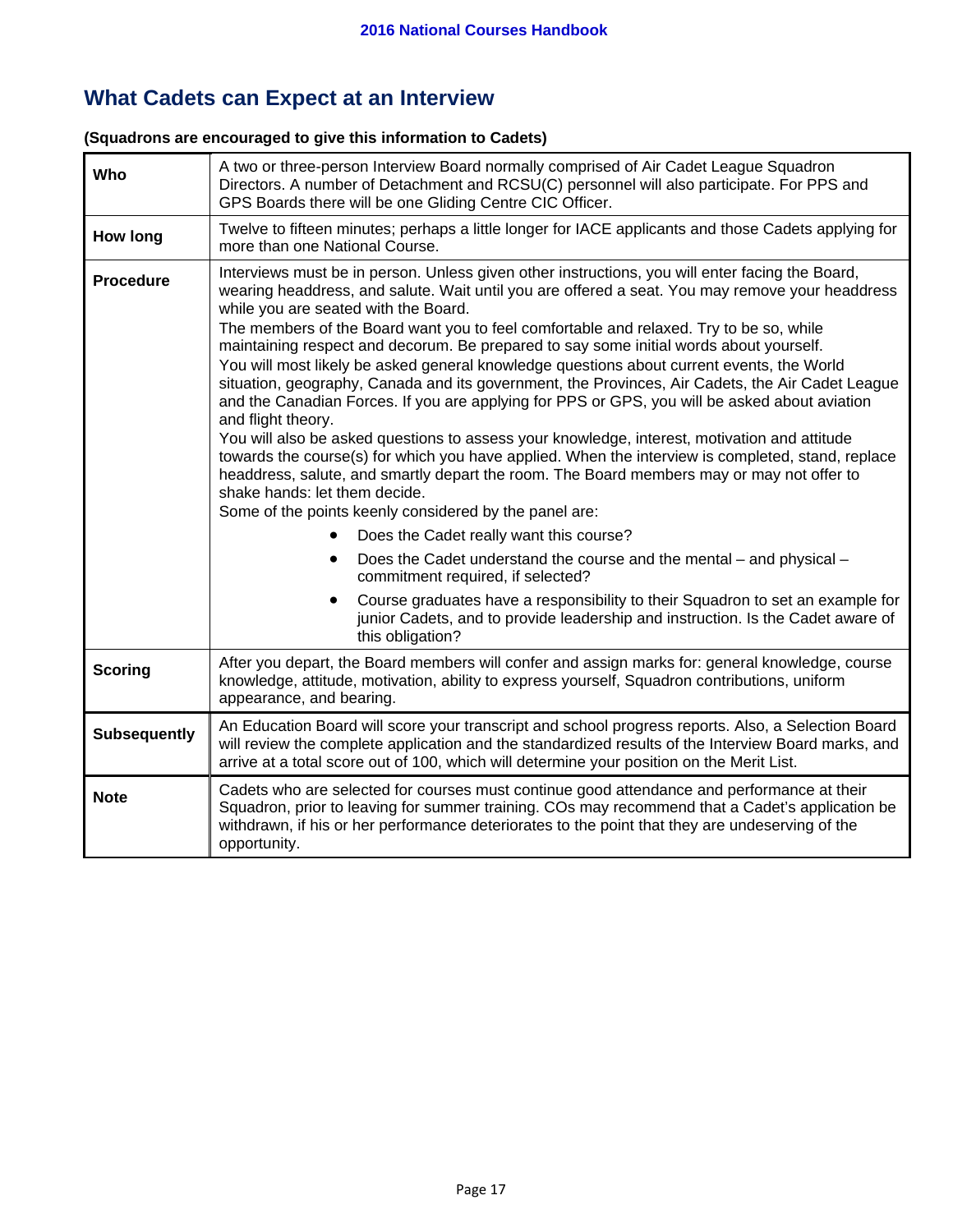# **Sample Interview Board Questions**

Board Chairpersons are to ensure that the Cadet candidates are asked questions specific to the course(s) desired. Each Board member is usually assigned a specific area (e.g. education, or aviation, etc.) and limited to two questions from each subject area. Remember only about 15 minutes is allocated per Cadet, followed by discussion among Board members before scoring.

# **General Questions:**

#### **Current Events:**

- Name and briefly discuss a National and an International current event (in the news).
- How do you keep up with current events? Why is it important?

#### **Geography:**

 Appropriate general geography questions (e.g., name three capitals of Canadian provinces, or African or South American countries).

#### **General Knowledge:**

- Name three former Prime Ministers.
- Name two current Provincial Premiers.
- What was Ontario called just before Confederation?
- Name a Canadian satellite.
- Name two CF aircraft.

#### **Squadron Activities:**

- How did you become interested in the Cadet movement?
- What are your current Squadron responsibilities?
- Are you a member of any Squadron teams, band and drill, flag party, other "clubs" (e.g., a/c modeling)?
- Have you entered an Effective Speaking Competition (or Debating Competition)?

#### **Air Cadet League and Sponsors:**

- What organization sponsors your Squadron?
- Do you know the Squadron Sponsoring Committee Chairperson's name?
- What is the role of the Air Cadet League in the Air Cadet Program?
- Do you know the OPC Director assigned to your Squadron?
- What are the proceeds from the Annual OPC Lottery used for?

#### **Personal Assessment:**

- What do you consider your own strength or weakness?
- What targets have you set for your personal growth or improvement?
- If you had to change something about yourself what would it be?

#### **School:**

- Do you participate in any organized school teams, groups (band, football, etc)?
- On an average evening, how much time do you dedicate to homework?
- What do you use your home computer for? (e.g., games, research, emails)

#### **Career Interests:**

- Where are you headed in life?
- Do you plan to take any post-secondary school education (e.g., community college, university, flight school, military college)?
- What discipline (or course) do you wish to pursue?
- Have you discussed your career with a Guidance Counsellor?

#### **Other Interests:**

- Do you have a part time job?
- Does it compete with Cadets or school?
- Are you involved with any citizenship activities in your community outside of Cadets?
- Do you have any hobbies?
- What community related activities does your Squadron participate in? Cadets Caring for Canada? Squadron Exchanges? Civic Events? Community assistance?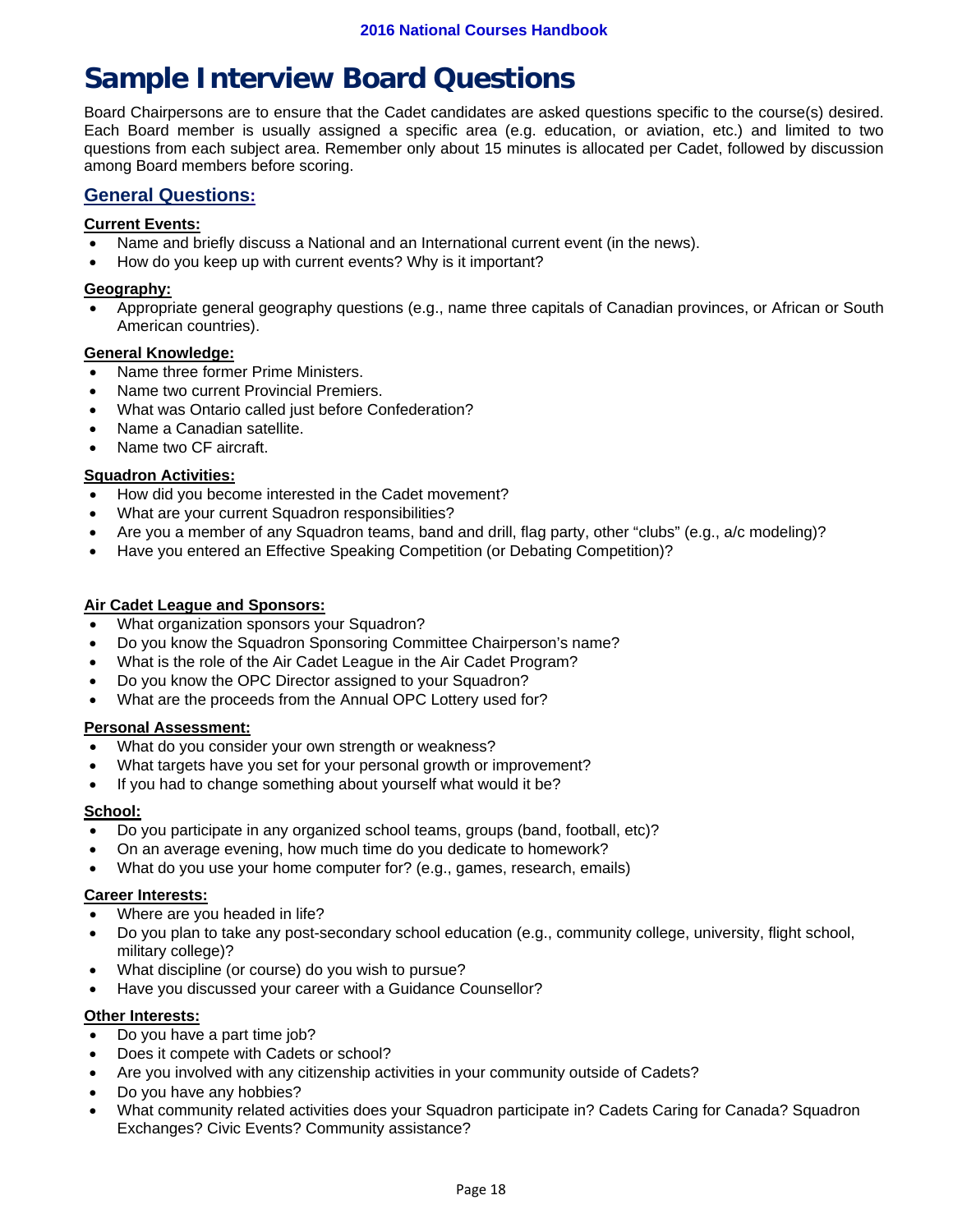# **For IACE Candidates:**

- Explain the IACE program and describe some of the activities you would do while participating on an exchange?
- How would you describe Canada to someone from another country that has never visited our country?
- Tell us about a country on the IACE list that you would most like to visit and describe what experiences you would like to get from visiting your chosen country.
- Tell us about a country on the IACE list that you would least like to visit and describe why your chosen country may not be a good experience for you.
- As a participant on IACE, you are considered an Ambassador for Canada and the Canadian Cadet Organization. What do you consider would be your role as an Ambassador representing the CCO in another country?
- Have you had the opportunity to travel?
- What do you or would you get out of travelling?
- Have you ever been on an exchange?
- Tell us the importance of community service and your contributions to your community.
- Describe how big Canada is for someone in England.
- Talk about Canada's government.
- Why is it important for you to go on this Exchange? How will it benefit you?
- What are your summer plans besides IACE?

### **For Power Pilot Candidates:**

- Did you write the qualifying exam in prior years?
- How did your Squadron prepare you for this Power Pilot Scholarship course?
- Do you want to pursue a flying career?
- How will you "give back" to the Squadron what you will learn on this course?
- If you took glider scholarship last year, how did your CO have you assist with training in your Squadron program?
- Would today be a good flying day? Why or why not?
- Who funds the Power Pilot scholarships?

### **For Glider Pilot Candidates:**

- How did your Squadron prepare you for the qualification exam?
- Have you participated in any glider familiarization flights? How many? Where?
- Why do you have an interest in this program?
- Do you have an appointment for your Transport Canada medical?
- Do you know what the proceeds from lottery tickets sales are for?
- Briefly explain how a glider flies.
- What are the primary control surfaces of a glider?
- Can you state three cloud types?
- Would today be a good flying day? Why or why not?

# **For Advanced Aviation Technology Course – Airport Operations Candidates:**

- What interests you about the field of Airport Operations?
- Which airports have you visited or travelled through? OR, Name three well-known airports.
- What are some of the career opportunities associated with Airport Operations?
- What is a terminal?
- Name three different areas of airport operations you'd be interested in studying.
- How will you apply your newly learned skills on return to the Squadron?
- How do you think military airports differ from civilian airports? What elements are the same?
- What is the difference between an airport and an aerodrome?
- What topics or activities are you looking forward to in this course?
- What is the main purpose of an Air Traffic Controller?
- How would you use your radio licence after completing this course?
- Name the different types of Canadian controlled airspaces, and give examples.
- Name the four divisions of the atmosphere.
- How are the numbers on the runway assigned?
- Name three jobs that exist at an airport.
- Who is responsible for passenger security screening in Canada?
- What does the acronym NORAD stand for? What is their primary role?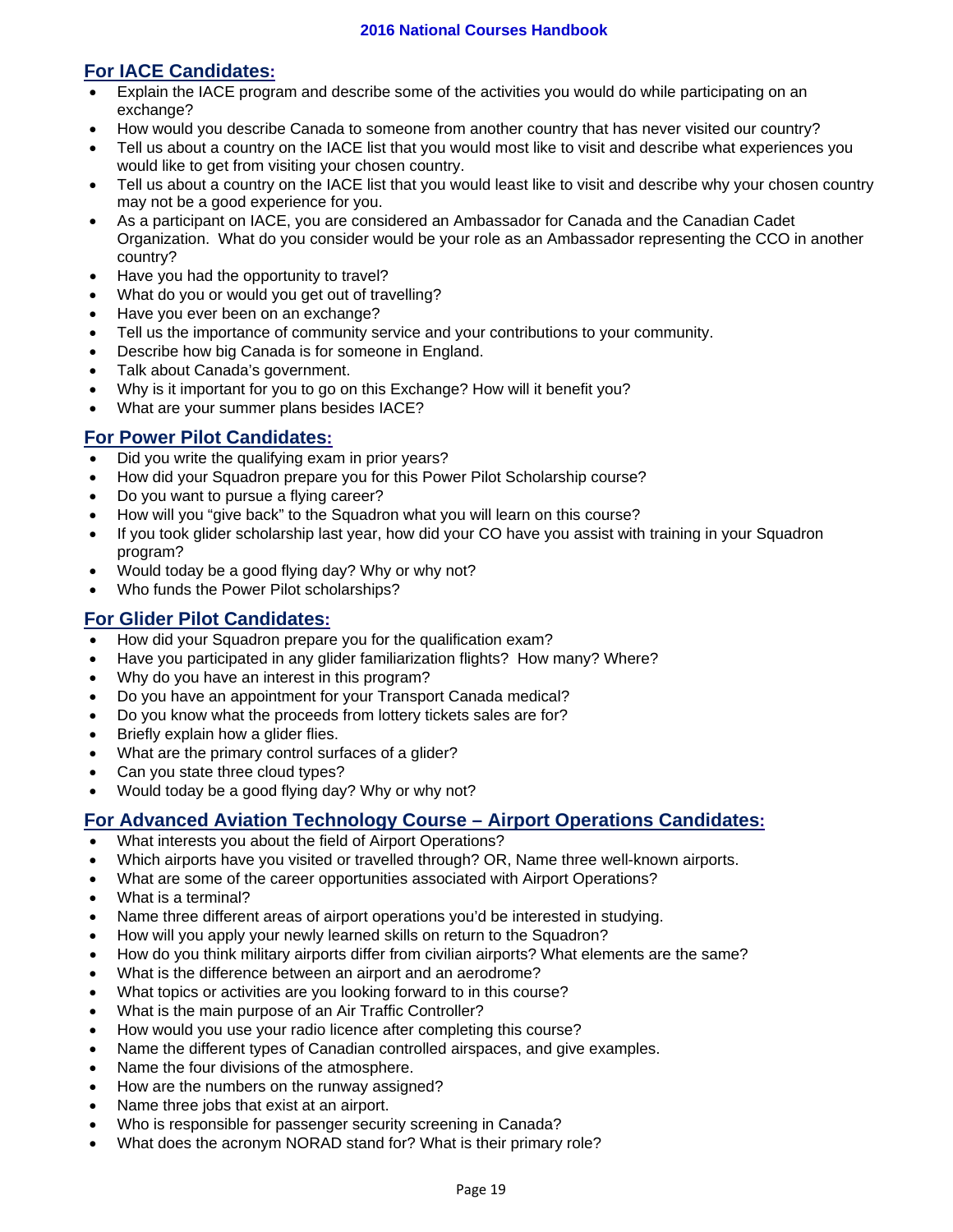## **For Advanced Aviation Technology Course – Aircraft Maintenance Candidates:**

- Why did you choose this specialty course?
- Have you had any technical training in school? Elsewhere?
- How will you apply your newly learned skills on return to the Squadron?
- Has your Commanding Officer discussed the training program on this course with you?
- What's the difference between a helicopter and an airplane?
- What does FOD stand for?
- What's the purpose of oil in an internal combustion engine?
- What instrument uses both the pitot system and static port?
- What is the difference between Aircraft Maintenance and Avionics?
- What is some career opportunities associated with Aircraft Maintenance?
- Name three different types of materials used to build aircraft.
- Name three different CAF aircraft that you would be interested in working on.
- What part of the Aircraft Maintenance course are you most curious about?
- Why do you think an inspection from an AME before a flight is important?

## **For Advanced Aerospace Course – Advanced Aerospace Candidates:**

- Why did you apply for this particular course?
- What do you expect to learn by attending this course?
- What specific aspects of aerospace studies are you most looking forward to learning more about?
- Do you ever read books or magazines or browse the Internet to learn more about aerospace-related issues and activities?
- What group made the decision to remove Pluto from the list of planets and why?
- What is a Planisphere and what is its purpose?
- Identify three (3) Canadian astronauts and discuss the contribution of one (1) astronaut to the Canadian Space Program?
- What do you know about the Advanced Aerospace course and what will you bring back to the Squadron after you have completed this course?
- How many "manned missions" were sent to the moon and when was the first successful landing of a man on the moon?
- Name the three largest aerospace companies in the work that manufacture commercial aircraft.
- Have you ever attended an airshow?
- How does this course relate to any career or personal goals you might have?
- Do you plan to apply for a Glider and/or Power Scholarship in the future?
- If you successfully complete this course, how will your squadron benefit from the skills and knowledge you acquire?

# **Transport Canada Medical Certificates**

Every Cadet who is accepted for a Power Pilot or Glider Pilot Scholarship **must** provide a **Transport Canada Medical Certificate with a minimum of a Category 3 rating** *(Category 4 is not accepted)***.** 

Medical Certificates are not required at the time applications are submitted (as they are in some other Provinces); however, it is an absolute **must** before the **June 1 deadline**. In order to meet the deadline, no later than mid-December applicants should book an appointment with a Transport Canada Medical Examiner no later than the end of March. This will allow the Medical Examiner and Transport Canada sufficient time to process the Medical Certificate before June 1.

Appointments must be booked with a Transport Canada-certified Civil Aviation Medical Examiner only, as Transport Canada is the approving authority for medicals. A current list of Medical Examiners can be found at in a searchable database on the Transport Canada website (http://wwwapps.tc.gc.ca/saf-sec-sur/2/came-meac/l.aspx?lang=eng).

When the Squadron receives notification that the PPS or GPS candidate has either been selected or ranked close enough on the standby list to possibly be called as a spare, the Cadet should keep his or her medical appointment. It is imperative that the medical appointments be scheduled no later than March, as the medical approval process can take six to eight weeks. This also allows for additional tests, should they be required.

A few weeks after the medical examination, the Cadet or parent should contact the Medical Examiner to ensure that the paperwork was sent to Transport Canada for approval.

Once it has been confirmed that the medical examination results have been forwarded to Transport Canada, the Cadet awaits the Medical Certificate. If the certificate is not received within six weeks (early May), the Cadet or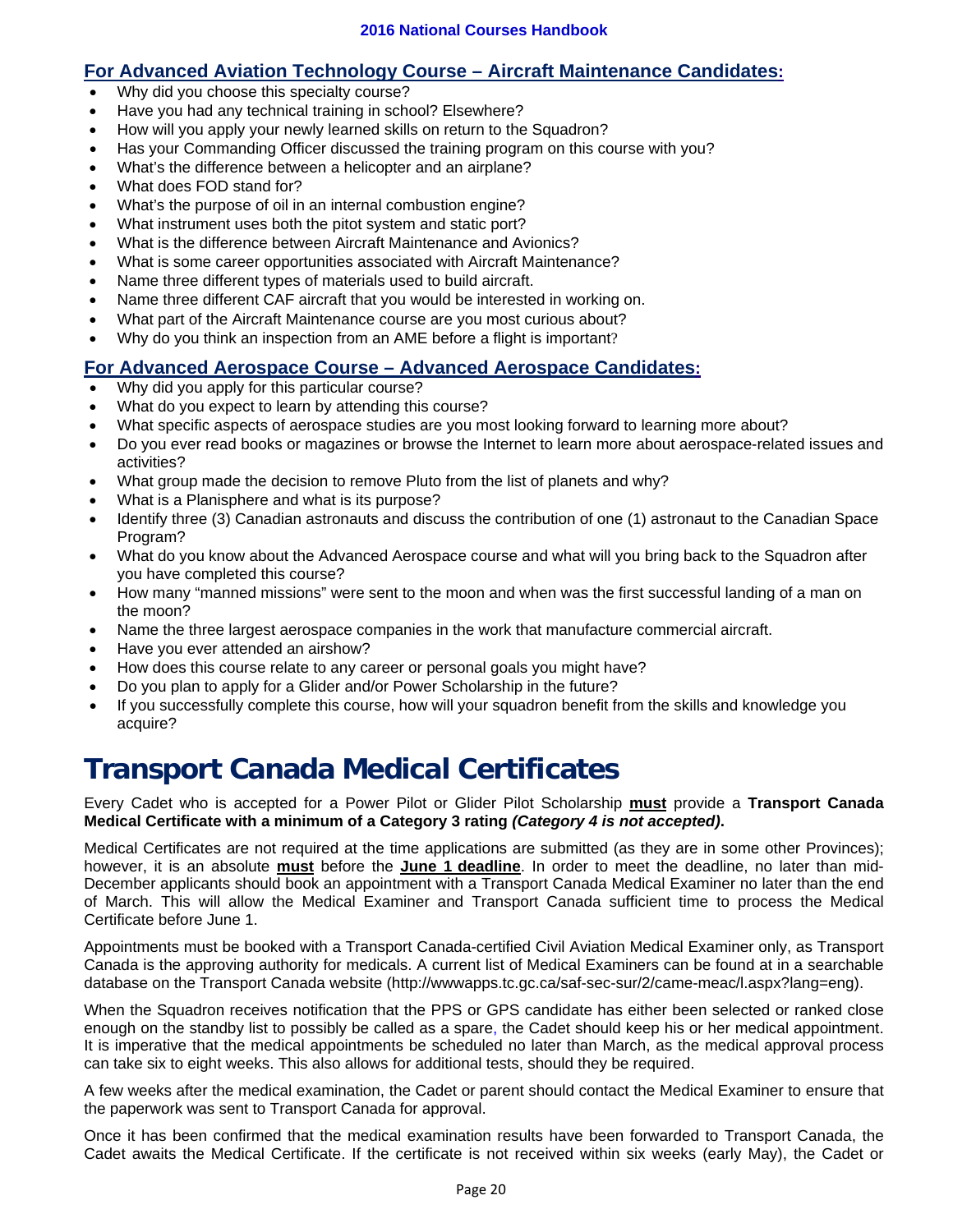#### **2016 National Courses Handbook**

parent (third parties are not given any medical information) should contact Transport Canada, Ontario Region at 416-952-0230, regarding the status of the medical and issuance of the certificate. Only the Category 3 or high Medical Certifcate is accepted - *the Medical Report is not accepted and contains CONFIDENTIAL medical information. Do not provide the medical report as the Category 3 Medical Certificate.*

| <b>DATE</b>                        | <b>EVENT</b>                                                                                                                                                                                                                                                                     |
|------------------------------------|----------------------------------------------------------------------------------------------------------------------------------------------------------------------------------------------------------------------------------------------------------------------------------|
| no later than Mid-December<br>2015 | CO or Cadet must make a medical appointment with a local Transport Canada 'Civil<br>Aviation Medical Examiner' for no later than March. Cadets who already have a<br>valid Category 3 Medical Certificate do not require a new medical; certificates are<br>good for five years. |
| Mid-to-Late March 2016             | The OPC and RCSU(C) advise the Squadron SSC Chair and CO which Cadets are<br>selected or placed highly on the selection list. Cadets then confirm with the medical<br>examiner's office whether they will keep their appointment or cancel.                                      |
| End of March 2016                  | All medical examinations must be complete by this date. Confirm with the medical<br>examiner that completed forms have been sent to Transport Canada.                                                                                                                            |
| Early May 2016                     | If the Medical Certificate has not been received, contact Transport Canada at 416-<br>952-0230 or 1-888-231-2330 regarding its status. The CO is to advise Capt Ken<br>Reid at RCSU(C) (705-424-1200 ext 7027) or by e-mail at ken.reid@forces.gc.ca.                            |

# **Announcing the Results**

Results of the National Courses selection process are announced in several stages.

- 1. The Merit List and completed applications for IACE candidates are sent to Ottawa for review by the National Selections Committee no later than 1 March, due to the requirement for Cadets (including those travelling to the USA) to obtain passports, and more stringent booking regulations by airlines. IACE selections available through FORTRESS are, therefore, normally announced via email to SSC Chairs and COs – through their respective chains of command – by mid-March.
- 2. By the end of the February, all National Course files will be sent to RCSU(C). When the Merit Lists are confirmed, the selected, pending, and deleted candidates are identified, as well as noting whether their files are complete or incomplete.
- 3. Selection results for all National Courses are communicated via email to SSC Chairs and COs through their respective Chains of Command – between late-March or very early April. OPC will announce selections are available through FORTRESS by the CO via e-mail are sent to SSC Chairs and copied to: OPC Directors/Regional Team Leaders. RCSU will announce selections are available through FORTRESS and for the CO to share the information with the SSC Chairs via e-mail sent to Squadron CO's.

# **OPC Fees and Course Training Expenses**

Power Pilot and Glider Pilot Scholarship fees, as well as those for the International Air Cadet Exchange, are shown in the table below. In accordance with ACL and OPC policy, these fees are the responsibility of the SSC and are not to be passed along to the Cadet or the parents/guardians. The SSC is also encouraged to pay the candidate's medical examination fee.

### **OPC Fees:**

| <b>COURSE</b>                   | <b>FEE</b> |
|---------------------------------|------------|
| Power Pilot Scholarship         | \$150.00   |
| <b>Glider Pilot Scholarship</b> | \$150.00   |

PPS and GPS fees are allocated to an Aviation Reserve Account (to fund future aircraft acquisitions) and are **not refundable** in the event of a Cadet RTU after 1 training day.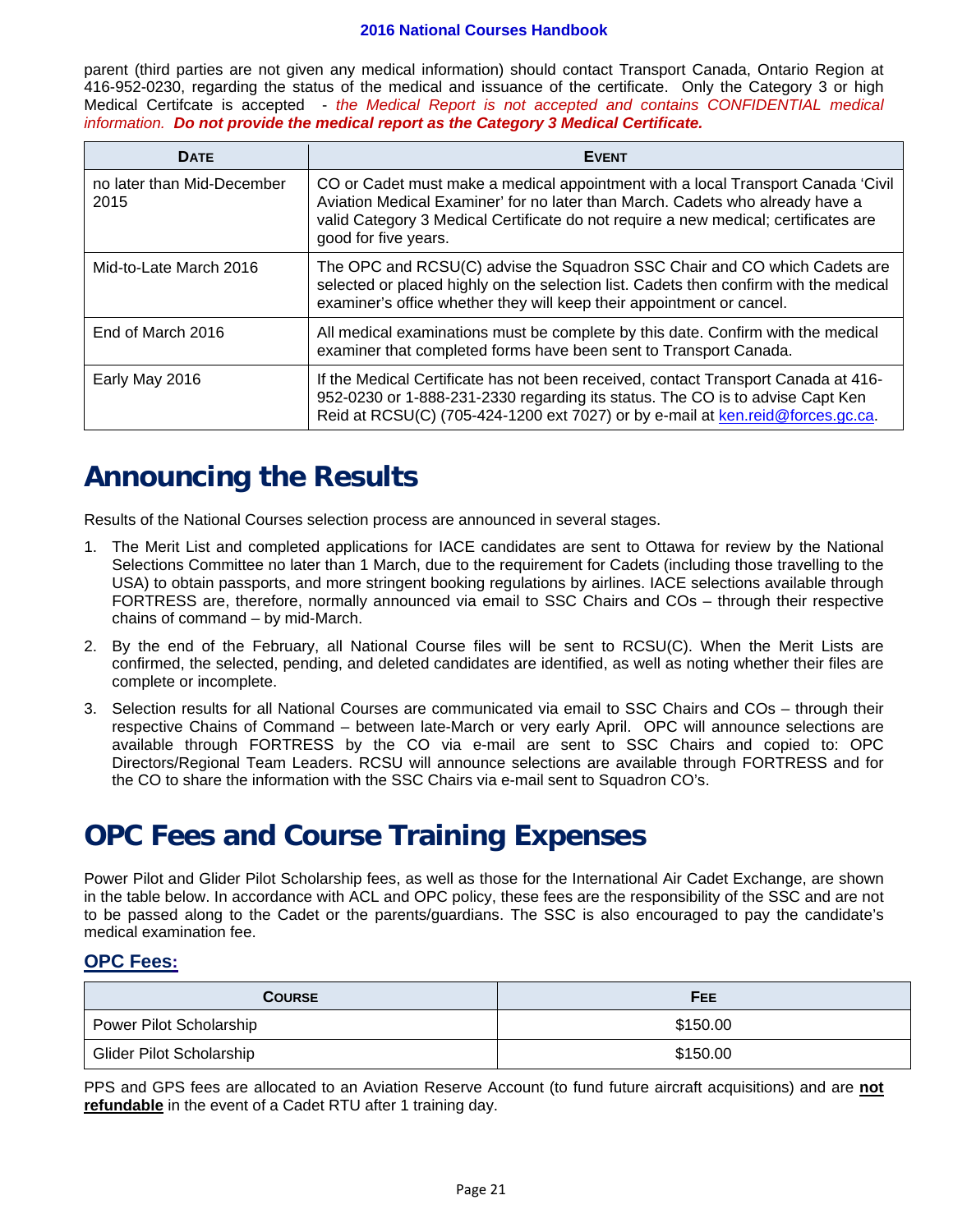# **Uniform Expenses for IACE**

All successful candidates will require an IACE uniform. The Joining Instructions will advise which uniform pieces will be required. The fees can range from a few hundred up to approximately \$800. The Squadron Sponsoring Committee may have provisions in their By-Laws of providing financial assistance or not. Attached is 2014 IACE Uniform Price Schedule for reference.

# **Training Expenses for PPS and GPS**

The information provided in the following table reflects approximate costs only. The commercial cost of obtaining a Glider Pilot License normally exceeds \$1,300 and the cost of a Private Pilot's License is at least \$7,000. Considering that training through the Flying Scholarship program is free, it is reasonable that the following direct additional costs may be passed along to the Cadet or parents, although they may be covered by some Sponsoring Committees.

In either case, the candidate should arrive at the Training Centre bearing a Category 3 medical certificate and two separate cheques payable to the Receiver General of Canada (one for the Transport Canada Examination, and one for the Pilot's License). Details are included in the Joining Instructions.

| <b>ITEM / PAYMENT DETAILS</b>                                                       | <b>GLIDER</b>  | <b>POWER</b>   |
|-------------------------------------------------------------------------------------|----------------|----------------|
| <b>Transport Canada Category 3 Medical</b><br>(payable to the examining physician)  | $$100.00 +\{-$ | $$100.00 +\{-$ |
| <b>Transport Canada Examination</b><br>(payable to: Receiver General of Canada)     | \$105.00       | \$105.00       |
| <b>Transport Canada Pilot's License</b><br>(payable to: Receiver General of Canada) | \$55.00        | \$55.00        |
| Total                                                                               | \$260.00       | \$260.00       |

These cheques will be returned to the cadet in the event of RTU prior to examination / license application.

#### **Notes:**

- 1. A Transport Canada Medical Certificate is valid for five years; therefore, a Cadet who receives a Category 3 Certificate for GPS, will not require another Certificate in the following year for PPS.
- 2. The Transport Canada examination for the Glider Pilot program is one unit. Failure will require a rewrite fee of \$105.00 (to be paid onsite by the cadet); failure of the rewrite results in a "Cease Training" order.
- 3. The Transport Canada examination for the Power Pilot program consists of four parts. The candidate must obtain on overall pass mark of 60%, regardless of the number of failed sections. A failed section requires a rewrite fee of \$35.00; failure of the rewrite results in a "Cease Training" order.
- 4. All expenses are estimates; the cost of medical examinations will vary. Actual fees will be identified in the Joining Instructions sent to selected candidates.

# **Summary**

National Courses are a key element in sustaining a vibrant Squadron, while providing personal development and qualifications for the Cadet.

Cadets, parents and Squadron staff need to be informed about National Courses and given the incentive and opportunity to qualify as applicants. Please make this handbook available to all in your Squadron.

It is an ongoing process, which requires vision, planning, and the dedication of Squadron resources to successfully manage.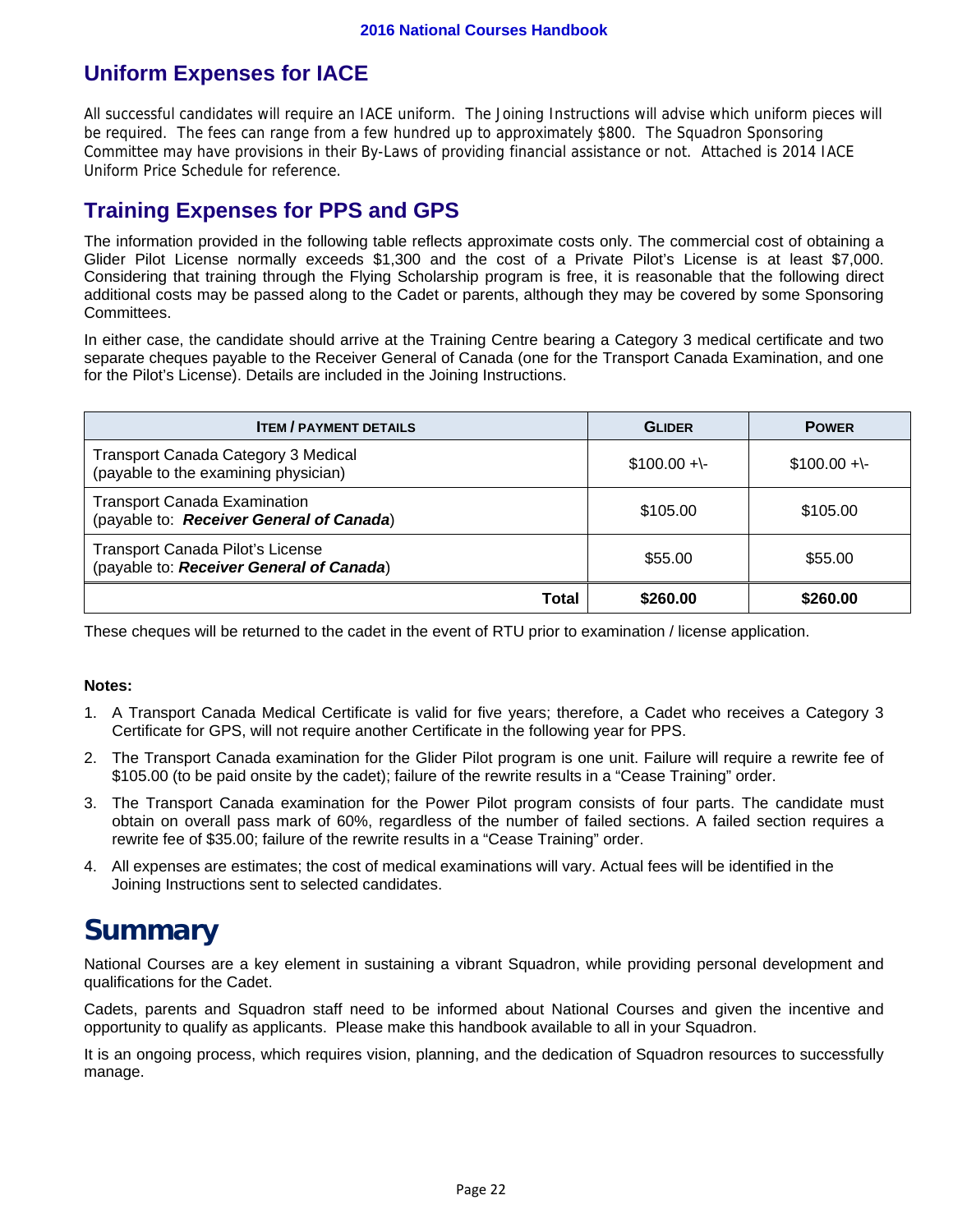# **Complaint/Concern Process**

- 1. Parents/Cadets are to discuss their concerns with the Commanding Officer as the first step. If necessary, the CO is to consult with the ACO at the Detachment Officer. If still not resolved, then the OPC office may be contacted.
- 2. Directors/SSC Members may wish to discuss with the CO and/or OPC office.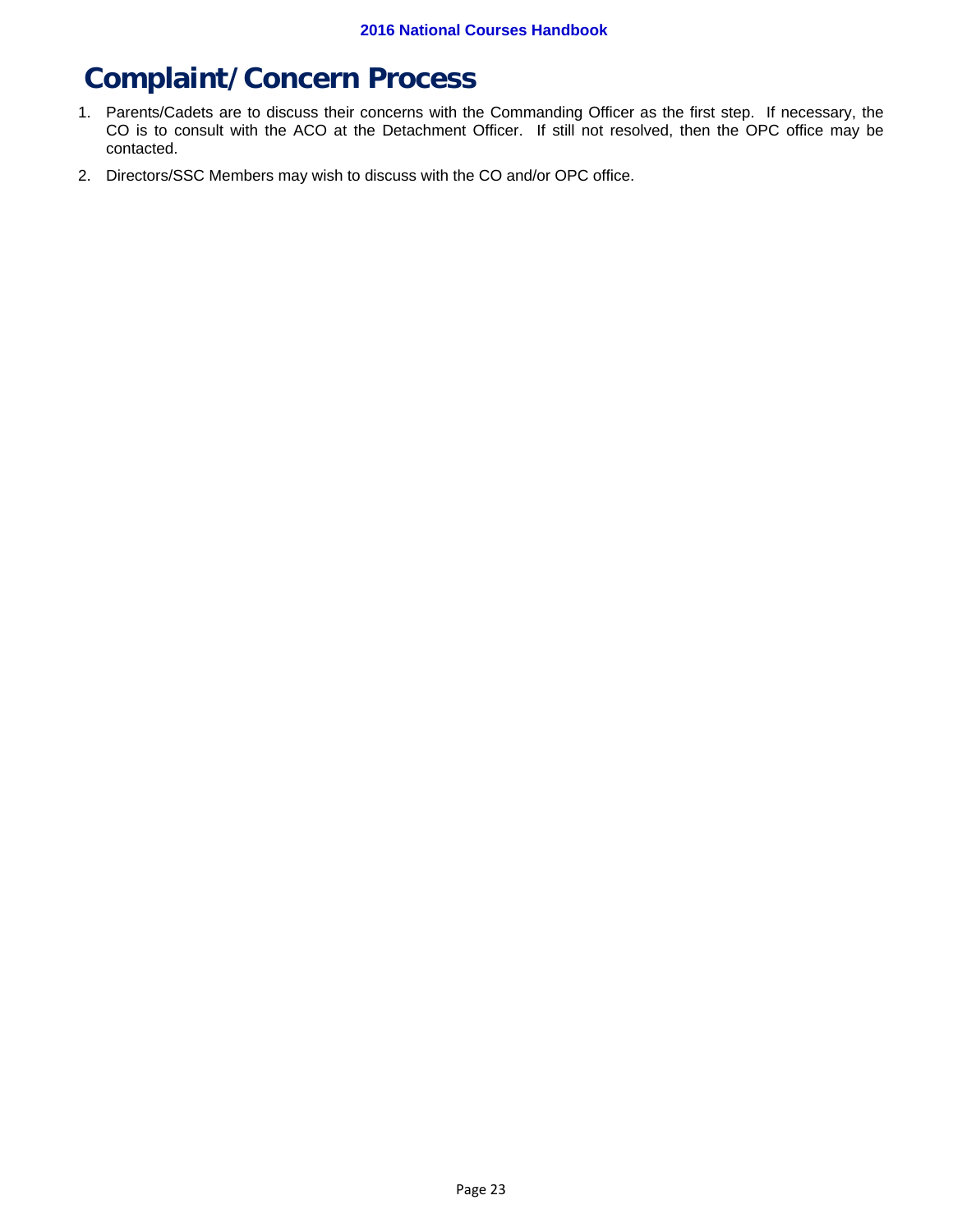CATO 11-04 ANNEX C

# **CADET SUMMER TRAINING CENTRE (CSTC) PROGRAM**

1. This portion of the order amplifies QR (Cadets) 5.03 and outlines the policy guidelines and direction governing the delivery of the CSTC program.

2. The CSTC program is integral to the overall cadet program and focuses on giving a set portion of the cadet population instruction and opportunities to develop advanced knowledge and skills in specialized activities and to develop instructors/leaders for these specialized activities for all 4 components of the cadet program. Additionally, the CSTC program provides these cadets further opportunities to employ the general knowledge and skills obtained through the corps/squadron program.

3. The CSTC program shall be conducted in accordance with this order, the respective elemental program CATOs 31-03, 40-01 and 51-01 and the QSPs and IGs established for each course.

Note: CATOs 31-03, 40-01 and 51-01 are under development and have not been published at this time.

#### **CSTC PROGRAM AVAILABLE COURSES COURS OFFERTS DANS LE CADRE**

4. Courses available are promulgated in the 4. Les cours offerts sont indiqués dans

# **PROGRAMME DU CENTRE D'INSTRUCTION D'ÉTÉ DES CADETS (CIEC)**

# **GENERAL GÉNÉRALITÉS**

1. La présente section de l'ordonnance amplifie l'OR (Cadets) 5.03 et expose les lignes directrices ainsi que l'orientation de la politique régissant l'exécution du programme du CIEC.

2. Le programme du CIEC fait partie intégrante de l'ensemble du programme des cadets et a pour but principal de donner à une partie déterminée de la population des cadets une instruction ainsi que des occasions de développer des connaissances approfondies et des compétences de haut niveau dans des activités spécialisées, puis de former des instructeurs/chefs pour ces activités spécialisées en vue des quatre composantes du programme des cadets. De plus, le programme du CIEC fournit à ces cadets davantage d'occasions d'utiliser les connaissances et les compétences générales acquises dans le cadre du programme des corps/escadrons.

3. Le programme du CIEC doit être mené conformément à la présente ordonnance, aux Ordonnances sur l'administration et l'instruction des cadets (OAIC) 31-03, 40-01 et 51-01 de l'élément concerné, ainsi qu'aux NQP et aux GI établis pour chaque cours.

Nota : Les OAIC 31-03, 40-01 et 51-01 sont en développement et n'ont pas encore été publiés.

# **DU PROGRAMME DU CIEC**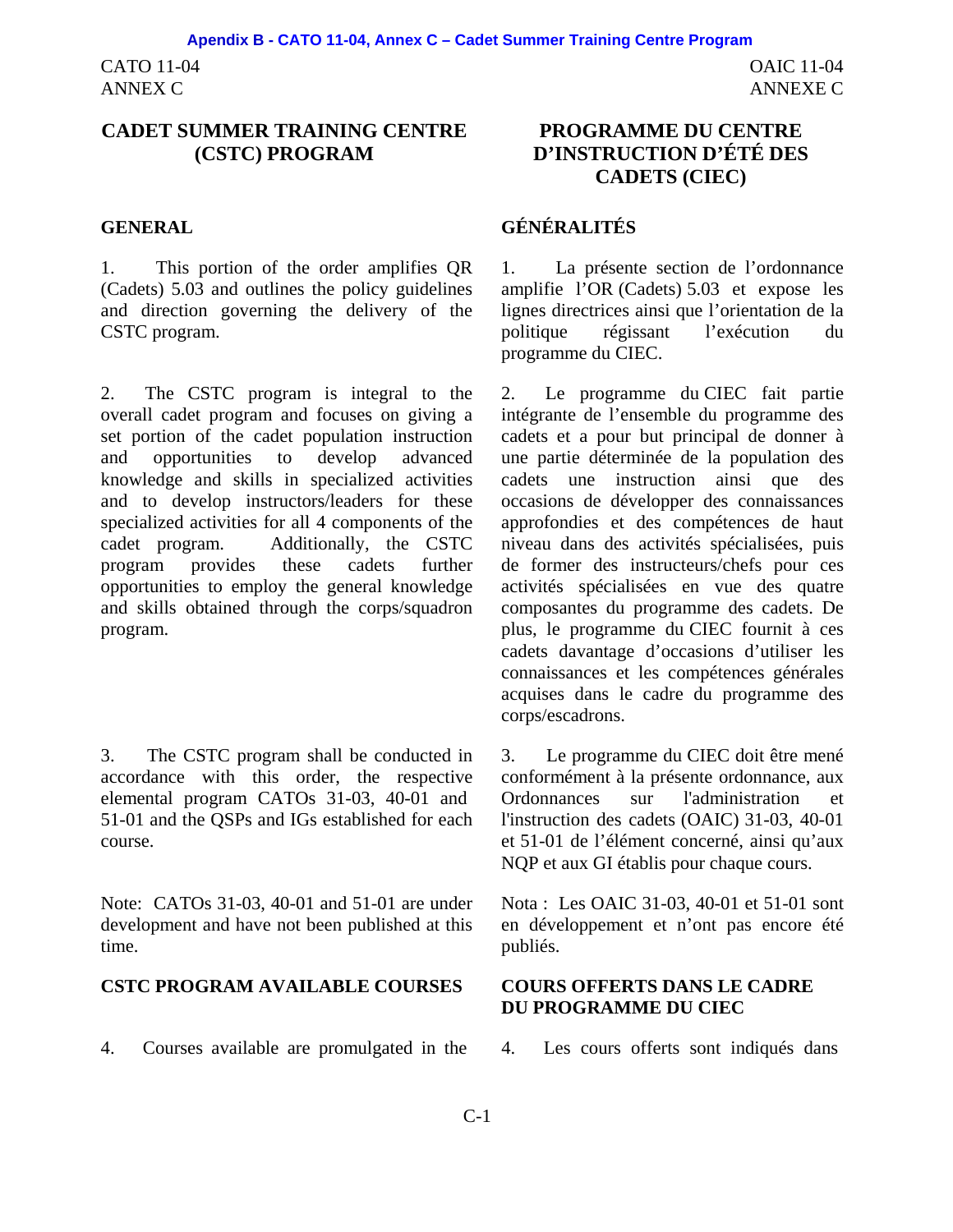respective elemental program CATOs 31-03, 40-01 and 51-01. Courses and their locations shall be confirmed annually by D Cdts & JCR through collaboration between D Cdts 4, SSOs (Sea, Army and Air) and RCSUs. The addition of new courses and cancellation of existing courses, as well as the relocation of courses, must be approved by D Cdts & JCR. This is necessary in order to permit adequate planning and allocation of resources and prevent any undue and unauthorized expansion of this program component (see note at para 3).

#### **CSTC PROGRAM COURSE PREREQUISITES**

5. D Cdts & JCR shall establish prerequisites for each course. The prerequisites shall be promulgated in the respective elemental program CATOs 31-03, 40-01 and 51-01 and QSPs established for each course (see note at para 3).

## **CSTC PROGRAM COURSE DURATIONS DURÉE DES COURS DU**

6. CSTC program course durations shall be established as follows:

- a. two weeks for first summer training opportunities;
- b. three weeks for second summer training opportunities; and
- c. six weeks for third to sixth summer training opportunities. There are a few instances in each elemental program in which a course or activity is less than

les OAIC 31-03, 40-01 et 51-01 de l'élément concerné. Les cours offerts ainsi que le lieu où ils seront donnés doivent être déterminés par le D Cad & RJC en collaboration avec le D Cad 4, les OSEM (Marine, Armée et Air) et les URSC. L'ajout de nouveaux cours et l'annulation de cours existants, ainsi que le changement du lieu où sont offerts les cours, doivent être approuvés par le D Cad & RJC. Cette mesure est nécessaire en vue de permettre la planification et l'allocation adéquate des ressources, et d'empêcher tout élargissement excessif et non autorisé de cette composante du programme (voir nota au paragraphe 3).

### **CONDITIONS D'ADMISSIBILITÉ AUX COURS DU PROGRAMME DU CIEC**

5. Le D Cad & RJC doit établir les conditions d'admissibilité à chaque cours. Les conditions d'admissibilité doivent être indiquées dans les OAIC 31-03, 40-01 et 51-01 de l'élément concerné ainsi que dans les NQP établis pour chaque cours (voir nota au paragraphe 3).

# **PROGRAMME DU CIEC**

6. La durée des cours du programme du CIEC doit être établie de la façon suivante :

- a. deux semaines premier été où l'instruction est possible;
- b. trois semaines deuxième été où l'instruction est possible; et
- c. six semaines troisième au sixième été où l'instruction est possible. Dans chaque programme d'élément, il y aura quelques cours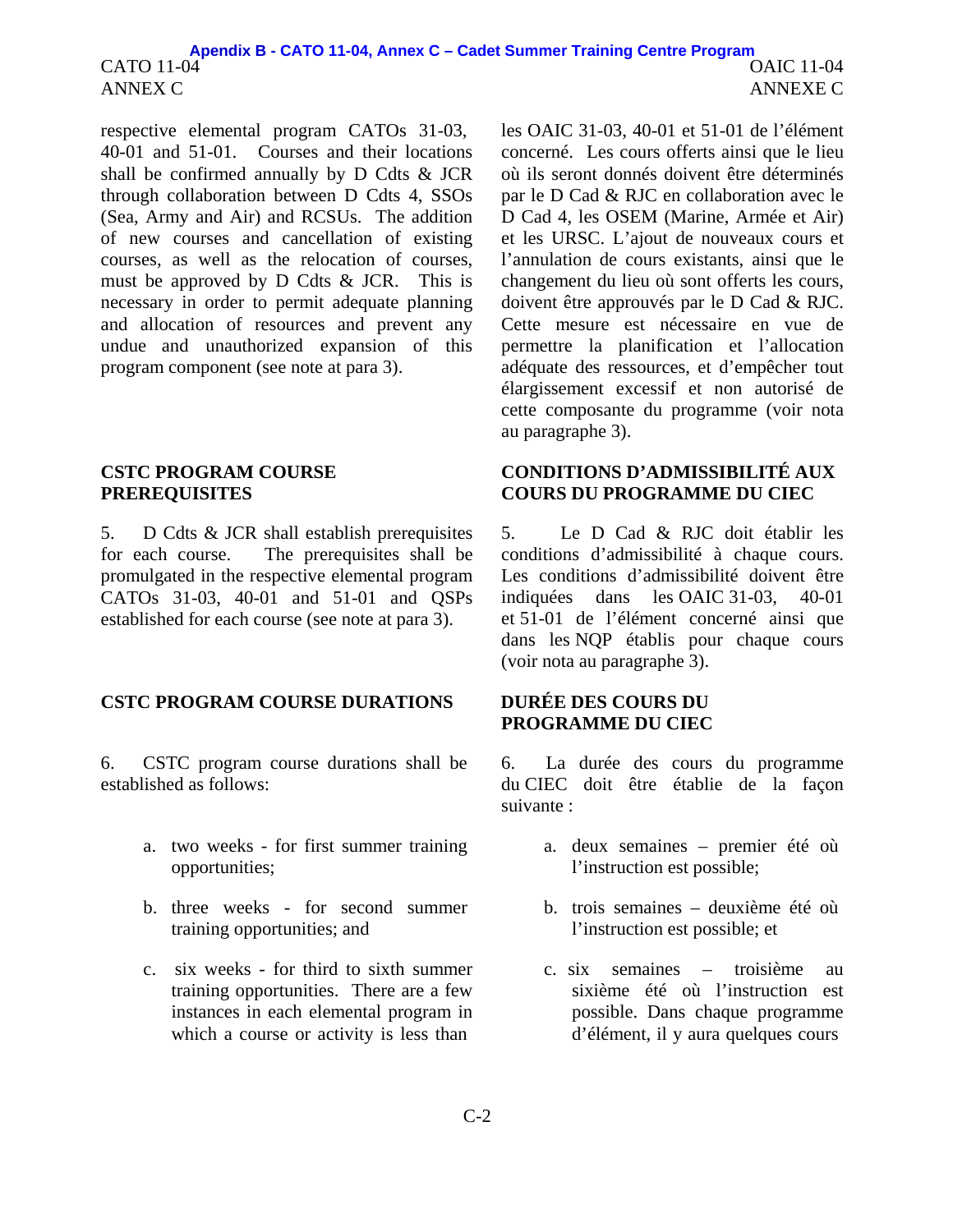#### CATO 11-04 ANNEX C OAIC 11-04 ANNEXE C **Apendix B - CATO 11-04, Annex C – Cadet Summer Training Centre Program**

7. CSTC program course durations shall be based on the following numbers of days for each course:

- a. all courses 1 inbound and 1 outbound travel day, typically arriving on a Sunday and departing on a Saturday;
- b. 2-week courses 14 days including 2 travel days, 11 training days and 1 day dedicated to co-curricular activities, free time and personal chores;
- c. 3-week courses 21 days including 2 travel days, 17 training days and 2 days dedicated to co-curricular , free time and personal chores; and
- d. 6-week courses 42 days including 2 travel days, 35 training days and 5 days dedicated to co-curricular activities, free time and personal chores.

8. The CSTC program shall be developed and conducted based on the following framework:

> a. standard period - a period of instruction shall be based on 40 minutes duration;

or greater than six weeks duration. ou activités qui seront soit plus longs ou plus courts que six semaines.

> 7. La durée des cours du programme du CIEC doit être fondée sur le nombre de jours de chaque cours :

- a. tous les cours un jour de déplacement à l'aller et un jour de déplacement au retour. L'arrivée est généralement prévue un dimanche et le départ un samedi;
- b. cours de deux semaines 14 jours comportant deux jours de déplacement, 11 jours d'instruction, puis un jour d'activités périscolaires et de temps libre;
- c. cours de trois semaines 21 jours comportant deux jours de déplacement, 17 jours d'instruction, puis deux jours d'activités périscolaires, de temps libre et de corvées domestiques personnelles; et
- d. cours de six semaines 42 jours comportant deux jours de déplacement,  $35$  jours d'instruction, puis cinq jours d'activités périscolaires, de temps libre et de corvées domestiques personnelles.

8. Le programme du CIEC doit être élaboré et exécuté selon le cadre suivant :

> a. période réglementaire – période d'instruction de 40 minutes;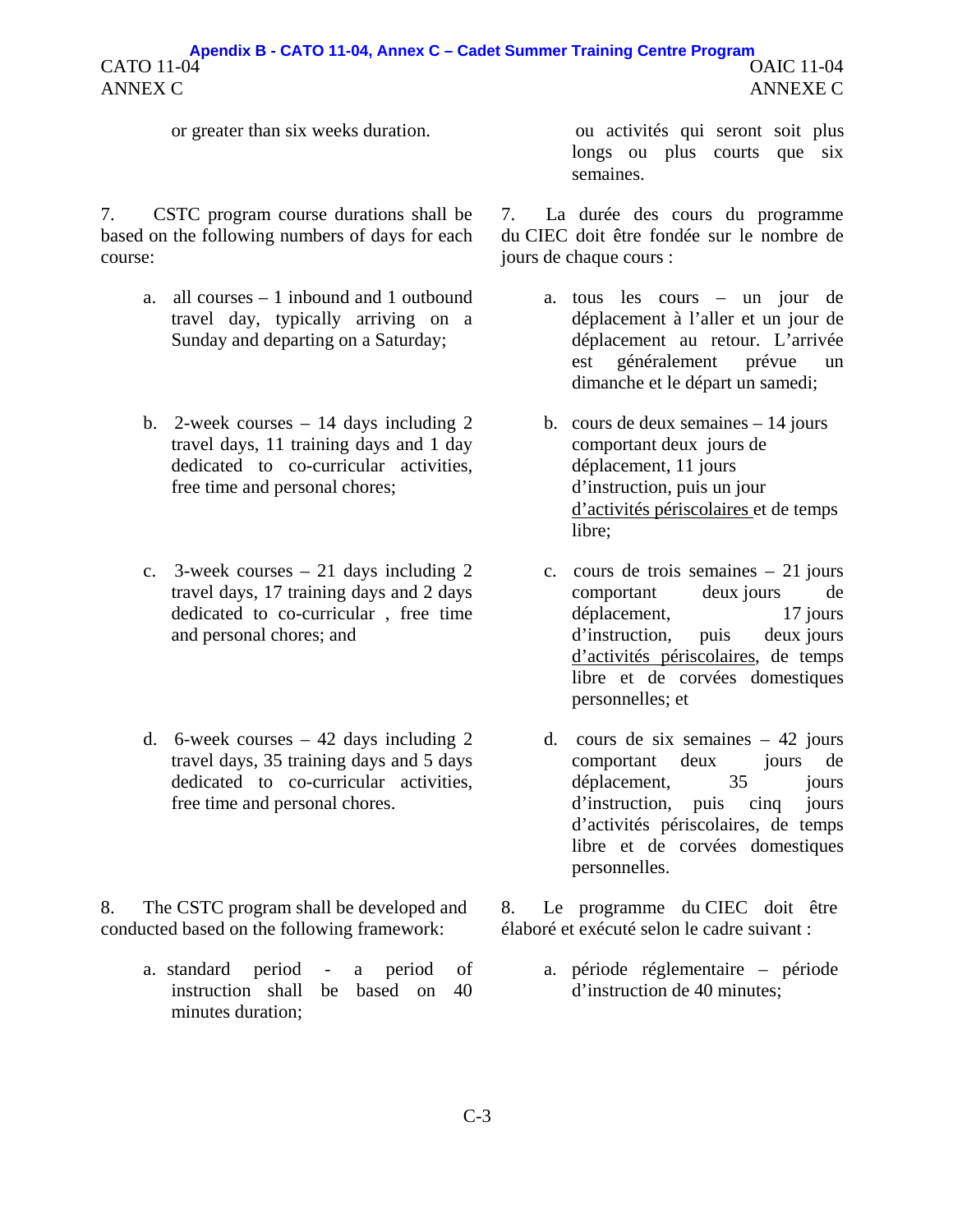#### CATO 11-04 ANNEX C OAIC 11-04 ANNEXE C **Apendix B - CATO 11-04, Annex C – Cadet Summer Training Centre Program**

- b. standard day a standard training day shall consist of eight 40-minute periods conducted during the daytime with the evenings dedicated to co-curricular activities, free time and personal chores; and
- c. standard week a standard training week shall be a 7 day period that typically begins on Monday and ends the following Sunday. It consists of 6 training days and 1 day dedicated to co-curricular activities, free time and personal chores;

Note: Given the operation of some CSTCs, the nature of some courses and the conditions under which some course training is conducted, circumstances may make it necessary to adjust the standard training day and week framework.

### **CSTC PROGRAM COURSE COMPONENTS**

9. The CSTC program shall be developed and conducted based on two primary components, defined as follows:

- a. mandatory training those activities outlined in the QSP that are requisite for CSTCs to conduct. These activities are comprised of the following two sub-components:
	- (1) standard components are periods allocated to provide the basic administrative structure required to conduct a CSTC program course. These standard
- b. journée réglementaire journée comportant huit périodes de 40 minutes pendant le jour, où la soirée est consacrée à des activités périscolaires, de temps libre et de corvées domestiques personnelles; et
- c. semaine réglementaire période de sept jours débutant généralement le lundi et se terminant le dimanche suivant. La semaine réglementaire comporte six jours d'instruction et un jour d'activités périscolaires, de temps libre et de corvées domestiques personnelles;

Nota : Étant donné le type d'opérations de certains CIEC, la nature de certains cours et les conditions dans lesquelles ils sont dispensés, les circonstances peuvent obliger le rajustement du cadre de la journée ou la semaine réglementaire d'instruction.

### **COMPOSANTES DE COURS DU PROGRAMME DU CIEC**

9. Le programme du CIEC doit être élaboré et exécuté selon deux composantes principales :

- a. instruction obligatoire activités exposées dans les NQP et devant être menées par les CIEC. Ces activités consistent en deux sous composantes :
	- (1) composantes réglementaires périodes accordées en vue de fournir la structure administrative de base requise pour donner un cours du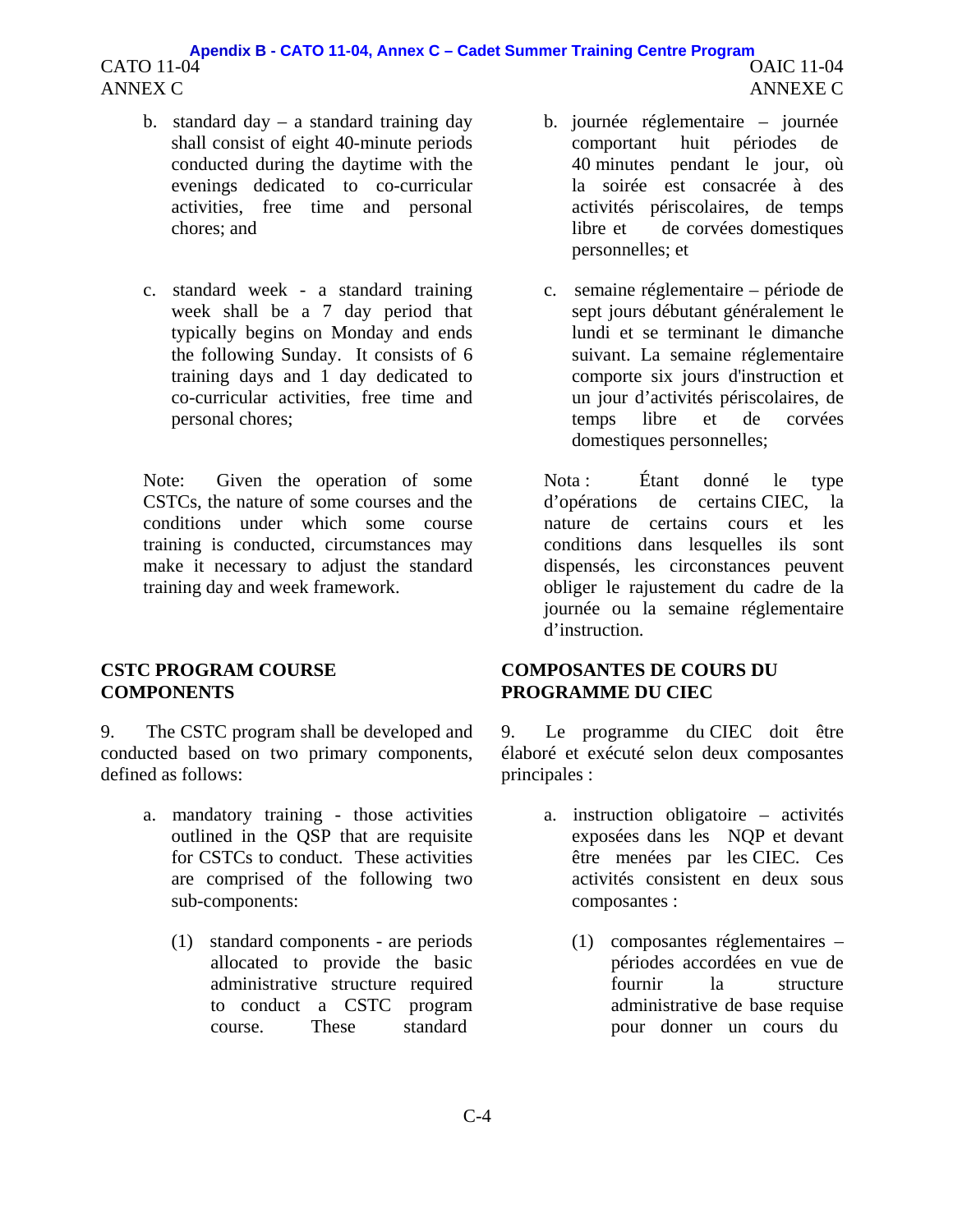CATO 11-04 ANNEX C

OAIC 11-04 ANNEXE C

(a) in/out routines - 4 periods at the start and 4 periods at the end of each course shall be allocated for in/out administrative routines. While most in/out administrative matters are usually dealt with prior to the first and after the last training day and/or during the first and last weeks of training, these 8 periods are allocated to allow for scheduling flexibility at the beginning and end of a course,

(b) briefings - 2 periods at the start of each course shall be allocated for a combination of safety/fire briefing, Commanding Officer's briefing and/or Department/ Company/Squadron level briefing, CHAP briefing, etc.,

(c) Divisional Officer / Platoon Commander / Flight

components include: programme du CIEC. Ces composantes réglementaires comprennent :

- (a) formalités d'arrivée/de départ – quatre périodes seront consacrées au début et à la fin de chaque cours pour les formalités administratives d'arrivée/de départ. Tandis que la plupart des questions administratives concernant l'arrivée/le départ sont généralement abordées avant le premier jour puis après le dernier jour d'instruction et/ou pendant les premières et dernières semaines d'instruction, ces huit périodes sont utilisées en vue d'accorder une certaine souplesse dans la programmation au début puis à la fin d'un cours,
- (b) exposés deux périodes seront consacrées au début de chaque cours à une combinaison d'exposés sur la sécurité / les incendies, à l'exposé du cmdt et/ou à un exposé du niveau du département/de la compagnie/de l'escadron, à l'exposé du programme de prévention du harcèlement et de l'abus des cadets (PHAC), etc.,
- (c) périodes de l'officier divisionnaire/du cmdt de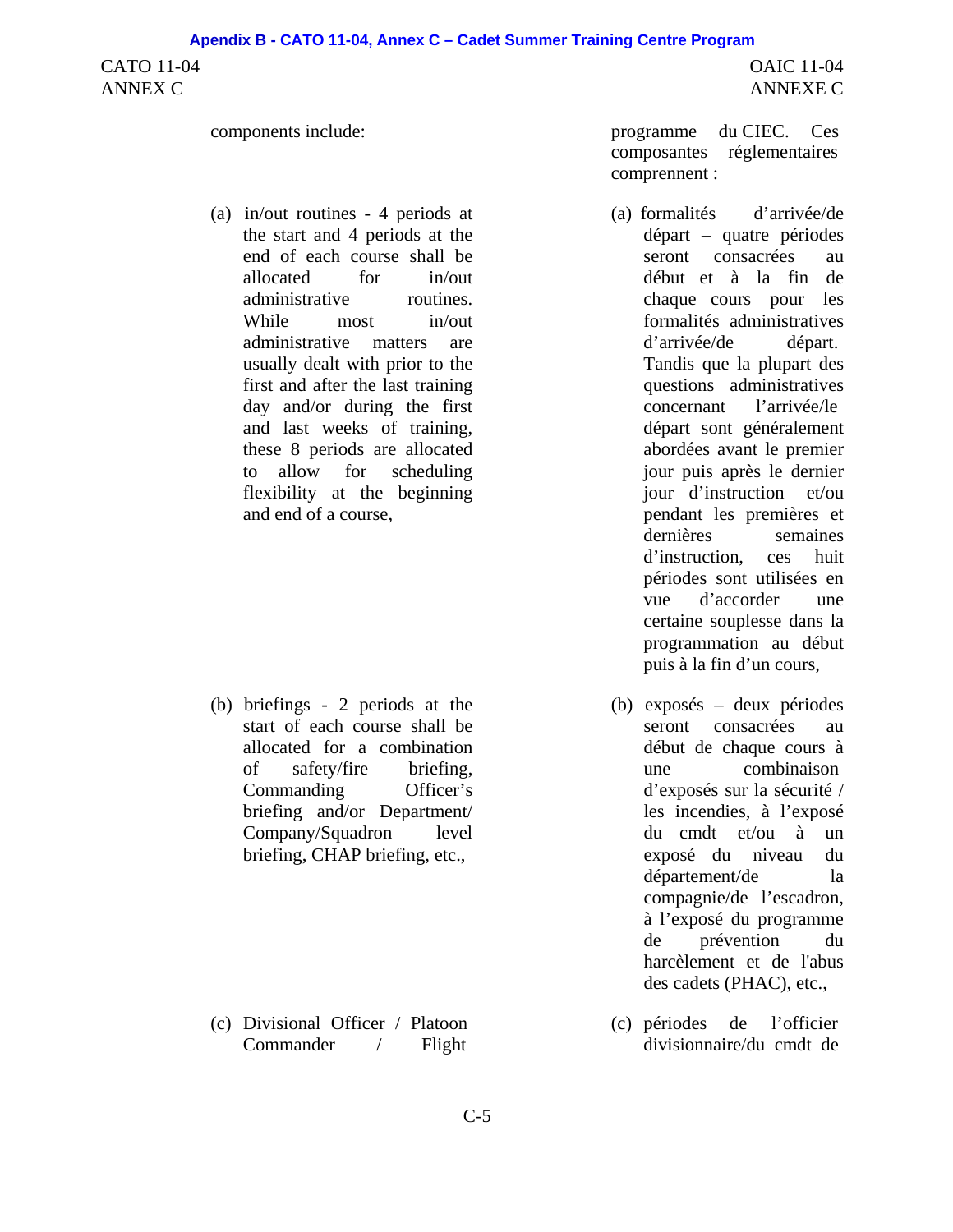#### CATO 11-04 ANNEX C OAIC 11-04 ANNEXE C **Apendix B - CATO 11-04, Annex C – Cadet Summer Training Centre Program**

Commander Periods - peloton/ du cmdt de 1 period per week shall be allocated to do such things as team bonding and/or building activities, debriefings, reflecting, or to address any issues related to quality of life,

- (d) life skills 1 period per week shall be allocated for moral and/or spiritual instruction,
- (e) CSTC CO's discretion 2 periods per week shall be allocated for use at the CSTC CO's discretion. The intention of these periods is to provide the opportunity to have cadets participate in such things as special ceremonies, additional CF familiarization activities, or local community events,
- (f) spare periods 2 periods per week shall be allocated to be used at the discretion of the Department/Company /Squadron Commander, allowing scheduling flexibility to account for things such as cancelled

section – une période sera consacrée, toutes les semaines, à des activités telles que le développement de liens au sein de l'équipe et/ou la promotion du travail d'équipe, aux comptes rendus, à la réflexion, ou à aborder toute question liée à la qualité de vie,

- (d) aptitudes à la vie quotidienne – une période sera consacrée, toutes les semaines, à l'instruction morale et/ou spirituelle,
- (e) discrétion du cmdt CIEC – deux périodes seront consacrées, toutes les semaines, à la discrétion du cmdt CIEC. Le but de cette souplesse est de donner l'occasion aux cadets de participer à des activités telles que des cérémonies spéciales, des activités de familiarisation supplémentaires avec les FC ou des événements communautaires locaux,
- (f) périodes de réserve deux périodes seront consacrées, toutes les semaines, à la discrétion du cmdt de département / de compagnie/de l'escadron, accordant ainsi une certaine souplesse en vue de la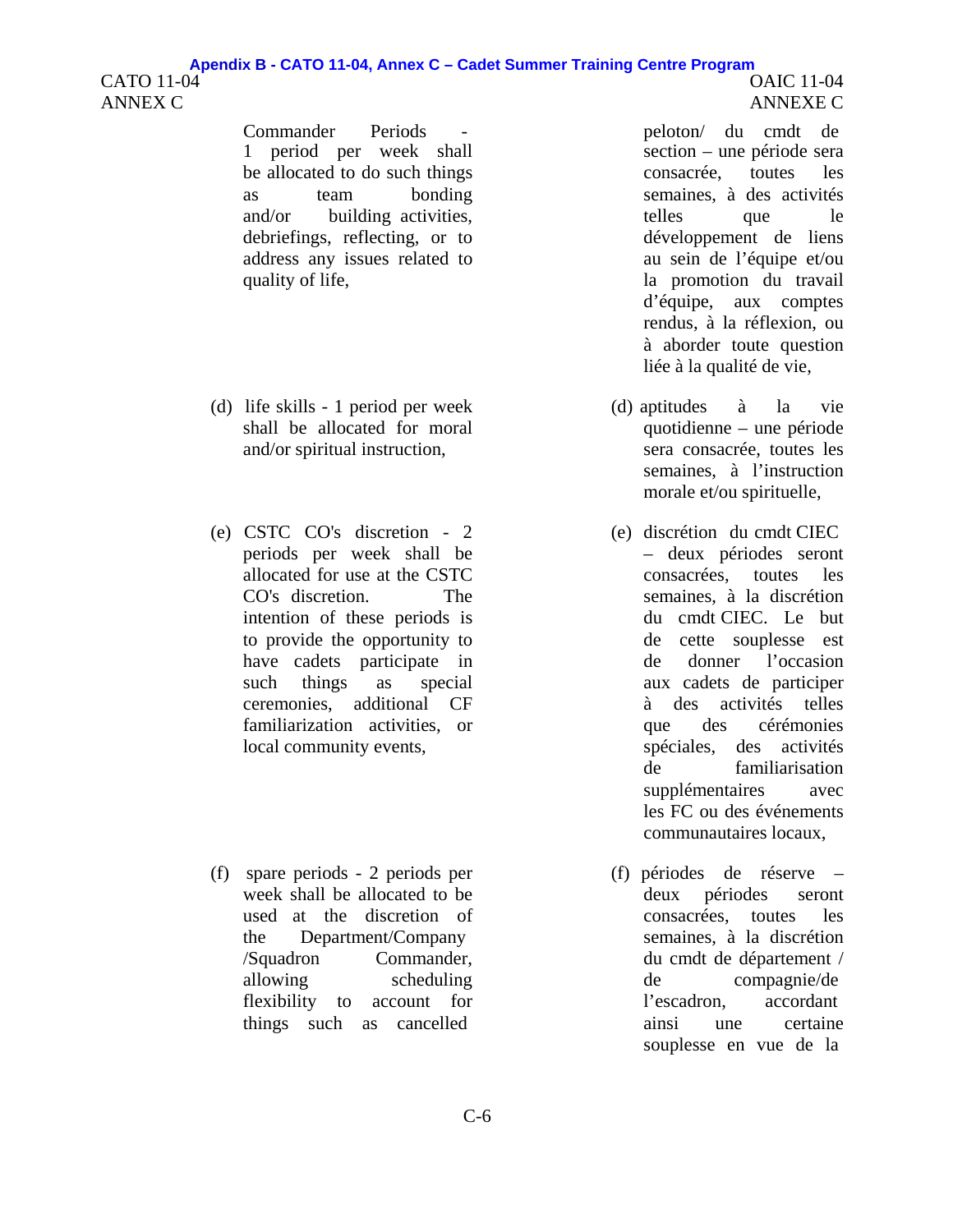#### CATO 11-04 ANNEX C OAIC 11-04 ANNEXE C **Apendix B - CATO 11-04, Annex C – Cadet Summer Training Centre Program**

periods, poor weather or availability of facilities,

(g) course administration - 2 periods per week shall be allocated for routine administration matters, such as initial cadet interviews, cadet banking, supply matters, course critiques, and course reports/final cadet interviews,

(h) weekly parade - 2 periods per week (not including the last week of a course) shall be allocated for a CSTC-level weekly parade,

(i) graduation parade practice - 2 periods shall be allocated to be scheduled in the last week of a course for rehearsal for the graduation parade,

programmation pour compenser des éventualités telles qu'une période annulée, de mauvaises conditions météorologiques ou l'indisponibilité des installations,

- (g) administration du cours deux périodes seront consacrées, toutes les semaines, à des questions d'administration courante telles que l'entrevue initiale du cadet, les opérations bancaires du cadet, les questions d'approvisionnement, l'évaluation des cours et les rapports de cours/l'entrevue finale du cadet,
- (h) rassemblement hebdomadaire - deux périodes seront consacrées, toutes les semaines (à l'exclusion de la dernière semaine d'un cours), à un rassemblement hebdomadaire de l'ensemble du CIEC,
- (i) exercice de rassemblement de fin de cours – deux périodes seront consacrées, lors de la dernière semaine d'un cours, à la répétition en vue du rassemblement de fin de cours,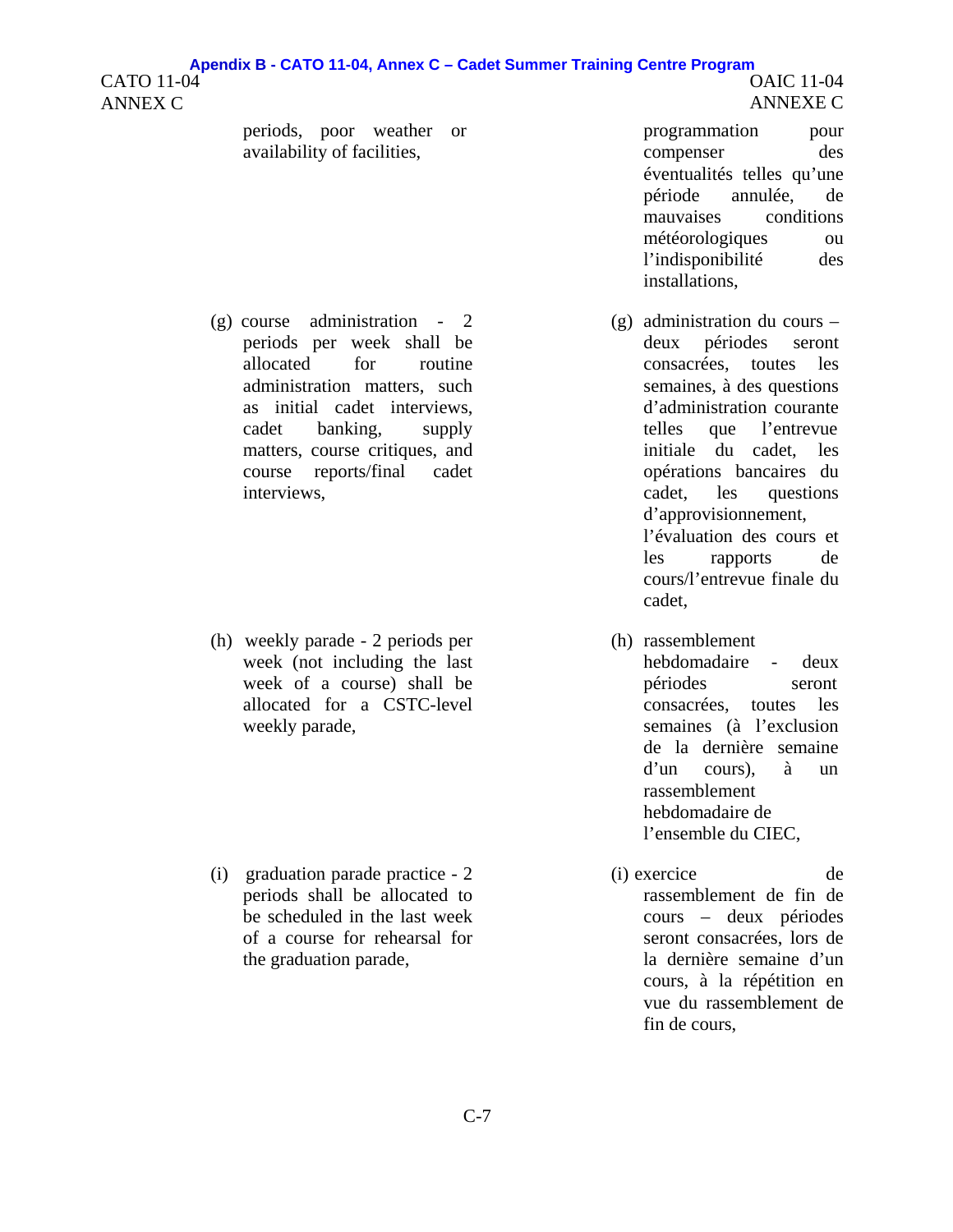- (j) graduation parade 2 periods shall be allocated to carry out a graduation parade, and
- (k) recreational sports and/or swimming – 4 periods per week shall be allocated, except for the last week of a course where 2 periods shall be allocated,
- (2) specialty training are periods allocated in support of a specific qualification aim and captured in the requisite performance objectives (PO) identified in a course QSP; and
- b. extra-curricular activities active and passive, programmed and nonprogrammed opportunities that shall be offered to cadets daily from the end of formal training to lights-out and during "Sunday routine". Ancillary in nature, co-curricular activities add value to the CSTC program experience by enhancing what is learned during the day, offering fun recreational opportunities that allow for recuperation, encourage socialization, and allow cadets to pursue personal interests.
- (j) rassemblement de fin de cours – deux périodes seront consacrées à la tenue d'un rassemblement de fin de cours, et
- (k) les sports récréatifs et/ou la natation – quatre périodes par semaine seront allouées, sauf pour la dernière semaine du cours qui elle n'aura que deux périodes d'allouées,
- (2) instruction spécialisée périodes accordées en vue de faciliter l'obtention d'une qualification particulière visée et qui correspond aux objectifs de rendement (OREN) requis indiqués dans un NQP de cours, et
- b. extracurriculaire occasions actives et passives, prévues et non qui seront données tous les jours aux cadets, de la fin de la formation régulière à l'extinction des feux, et pendant le « la routine du dimanche ». De nature auxiliaire, les activités périscolaires ajoutent de la valeur à l'expérience du programme du CIEC en soulignant ce qui a été appris pendant la journée, en donnant des occasions récréatives amusantes qui laissent place à la récupération, qui encouragent les relations sociales et qui permettent aux cadets de favoriser leurs intérêts personnels.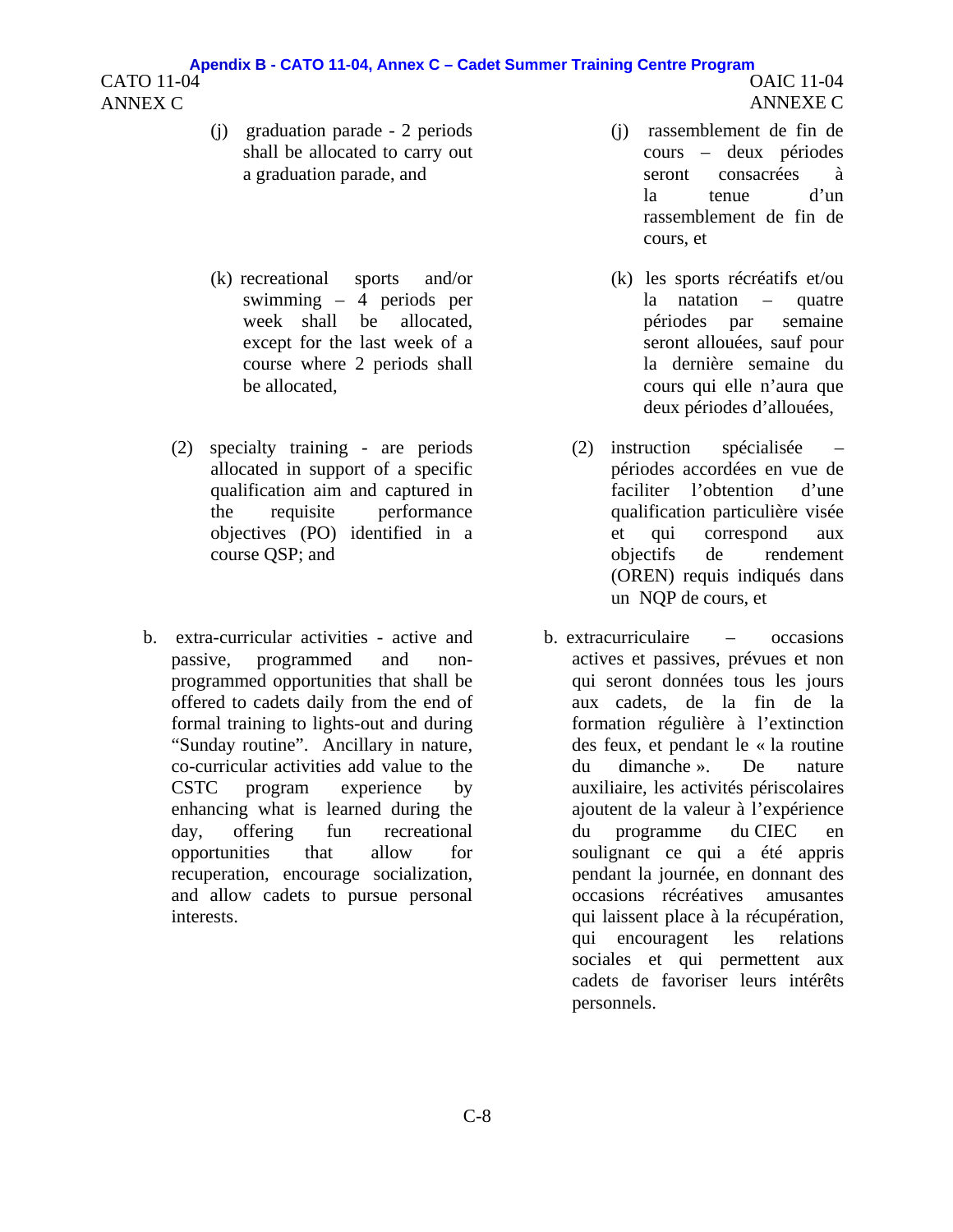CATO 51-01 ANNEX A APPENDIX 1

#### PURPOSE OBJET

1. Cadets join the CCO at various ages and at various times of the year, which can represent a real challenge to squadrons in their efforts to provide the right training environment and interesting challenges. Typically, Youth join at 12 or 13 years of age and at the start of the training year (TY). However, they can also join:

- a. later in the TY when a portion of the training schedule has already been delivered; and/or
- b. at a later age where it could be beneficial to start training at an advanced proficiency level.

2. It is recognized that giving cadets an opportunity to immediately participate in meaningful activities with their peers, at the appropriate Developmental Period (DP), will enhance retention.

3. Given that not all cadets will join as soon as they turn 12 years old or at the beginning of the TY, it is important for all to be flexible in the management of training for late joiners. This appendix outlines the late joiner policy.

4. Upon joining, a cadet may start training directly in proficiency level one, two or three. The assignment of the appropriate level is made by conducting an initial assessment that takes into consideration the following factors:

# **LATE JOINER POLICY POLITIQUE PORTANT SUR LES INSCRIPTIONS TARDIVES**

1. Les cadets se joignent aux OCC à des âges et à des périodes de l'année pouvant varier, ce qui peut représenter un défi réel pour les escadrons, plus particulièrement dans leur capacité d'offrir un milieu d'instruction propice et des défis intéressants. Un jeune se joint typiquement à l'âge de 12 ou 13 ans et au début de l'année d'instruction (AI). Cependant, il peut aussi se joindre :

- a. plus tard dans l'AI, au moment où une portion de l'horaire d'instruction a déjà été livrée; et/ou
- b. à un âge où il pourrait être bénéfique de débuter son instruction à un niveau plus avancé du programme de niveau de qualification.

2. Il est reconnu qu'il est plus facile d'augmenter la rétention des cadets lorsqu'ils se voient offrir la chance de participer immédiatement à des activités intéressantes avec leurs pairs à la période de développement (PD) appropriée.

3. Sachant que tous les cadets ne s'inscrivent pas dès l'âge de 12 ans ou dès le début de l'AI, il importe à tous d'être flexible dans la gestion de l'instruction pour les cadets se joignant tardivement. Cet appendice énonce la politique portant sur les inscriptions tardives.

# **INITIAL ASSESSMENT ÉVALUATION INITIALE**

4. Lorsqu'il se joint, un cadet peut débuter l'instruction directement au niveau de qualification un, deux ou trois. L'assignation du niveau approprié est faite en effectuant une évaluation initiale qui prendra en considération les éléments suivants: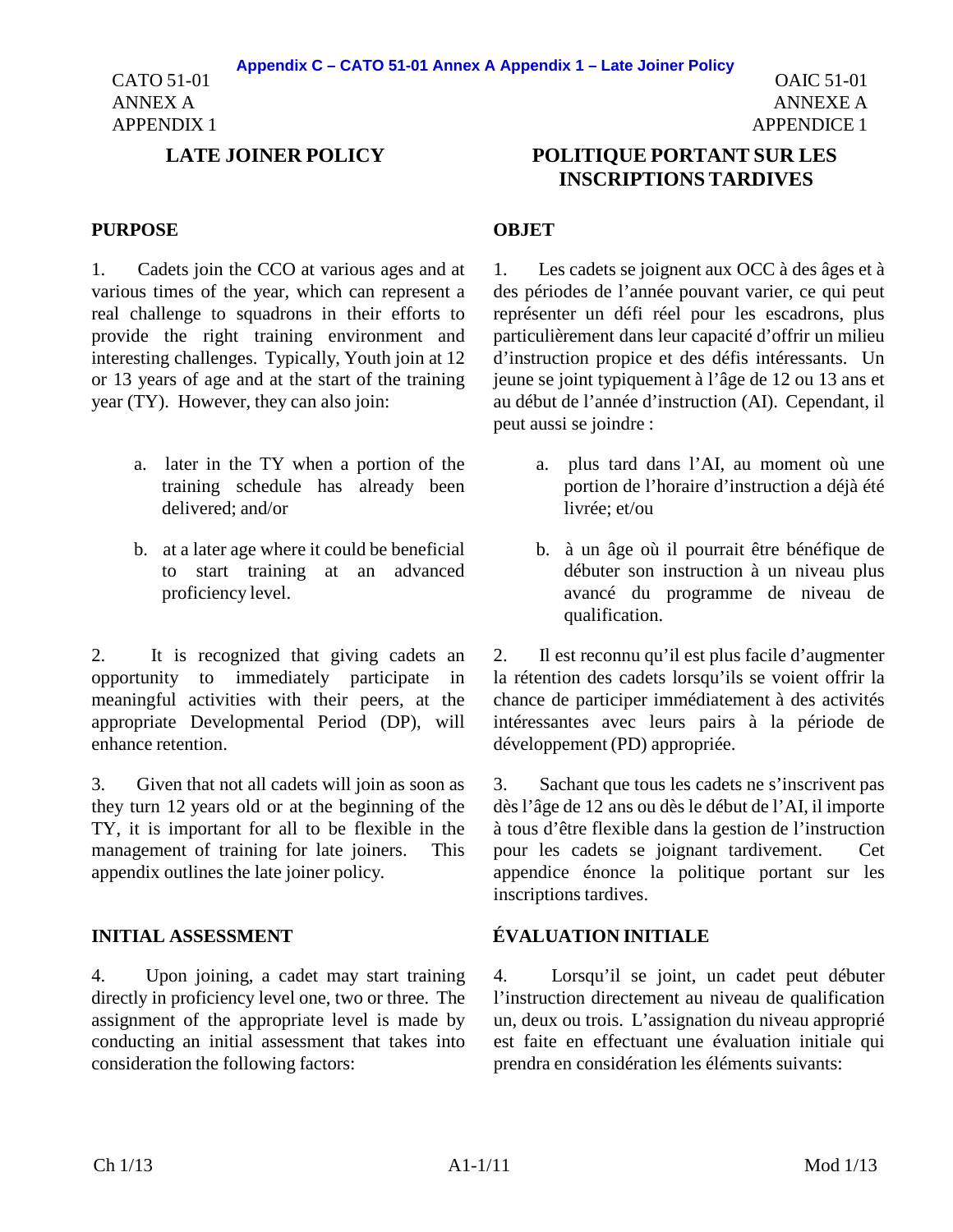- a. age the cadet program is designed across adolescent DP and it is preferable for a youth to join the appropriate DP/proficiency level in accordance with his age as soon as possible;
- b. peers a new cadet may prefer to train in the same proficiency level as his peers; and
- c. experience with other youth or community organizations.

# **SELECTING THE INITIAL PROFICIENCY LEVEL**

5. All Air cadets, without exception, must be initially registered in proficiency level one.

6. After the initial assessment of a new cadet has been completed, his age shall determine the highest proficiency level in which he may start training. The options are as follows:

- a. cadets who join at 12 years old shall start training in level one;
- - (1) should normally start training in level one, or
	- (2) may have their progression accelerated and start training in level two if they turn 14 years old before 1 September of the next TY and the initial assessment concludes that it would be beneficial for them;
- - (1) should normally have their progression accelerated and start training in level two,
- a. âge le programme des cadets est conçu selon les PD de l'adolescent et il est préférable pour une jeune personne de joindre le PD/niveau de qualification approprié selon son âge dès que possible;
- b. pairs un nouveau cadet pourrait préférer s'entraîner au même niveau de qualification que ses pairs; et
- c. expérience avec d'autres organisations de jeunesse ou communautaires.

# **SÉLECTION DU NIVEAU D'INSTRUCTION INITIAL**

5. Tous les cadets de l'Air, sans exception, seront initialement inscrits au niveau de qualification un.

6. Après que l'évaluation initiale d'un nouveau cadet aura été complétée, son âge déterminera le niveau de qualification le plus élevé auquel il pourra débuter l'instruction. Les options sont les suivantes:

- a. les cadets qui se joignent à l'âge de 12 ans doivent débuter l'instruction au niveau un;
- b. cadets who join at 13 years old: b. les cadets qui se joignent à l'âge de 13 ans:
	- (1) devraient normalement débuter l'instruction au niveau un, ou
	- (2) peuvent voir leur progression accélérée et débuter l'instruction au niveau deux s'ils atteignent l'âge de 14 ans avant le 1 septembre de l'AI suivante et l'évaluation initiale détermine que ceci serait bénéfique pour eux;
- c. cadets who join at 14 years old: c. les cadets qui se joignent à l'âge de 14 ans:
	- (1) devraient voir leur progression accélérée et débuter l'instruction au niveau deux,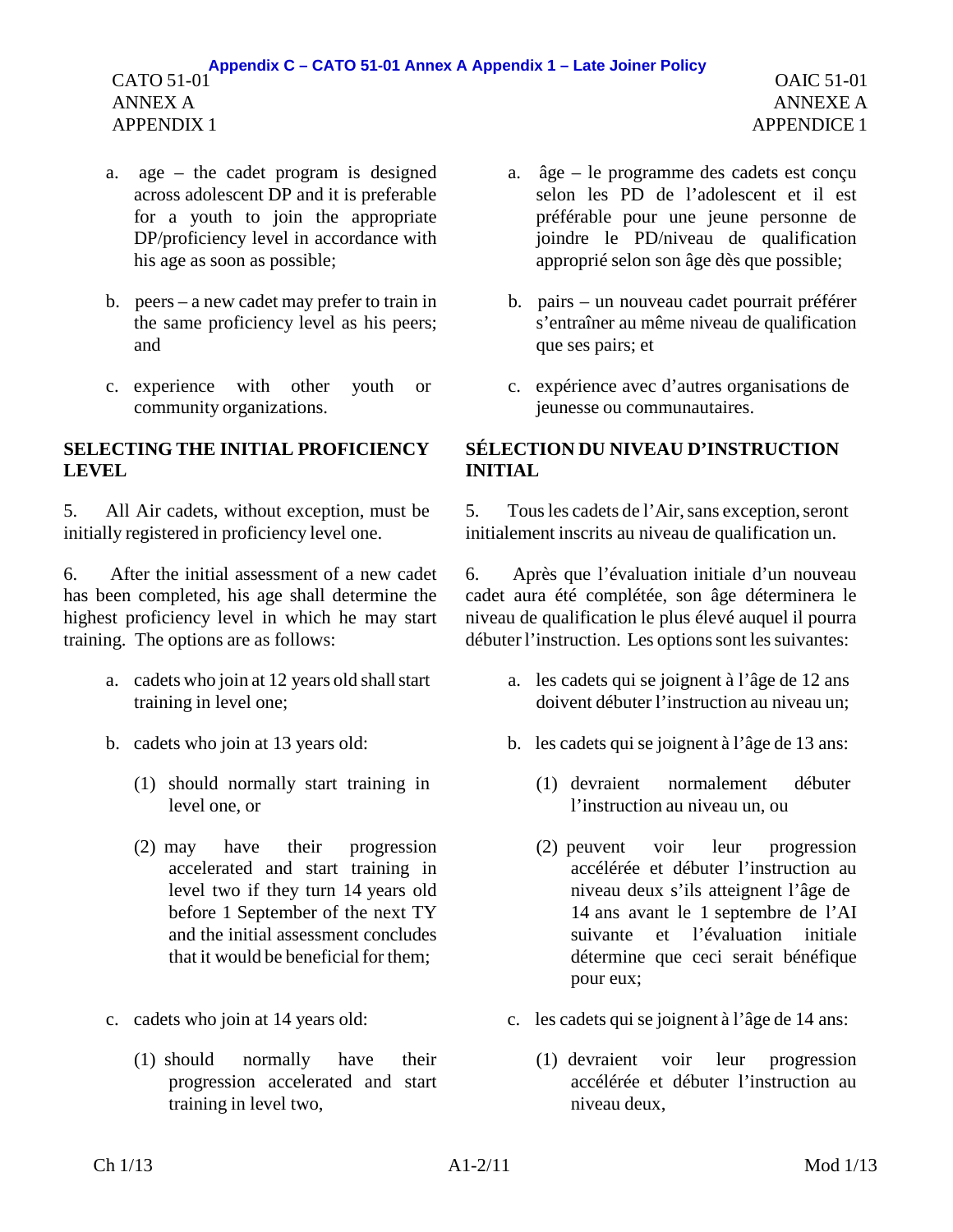### **Appendix C – CATO 51-01 Annex A Appendix 1 – Late Joiner Policy**

CATO 51-01 ANNEX A APPENDIX 1

- (2) may start training in level one if the initial assessment concludes that it would be beneficial for them, or
- (3) may have their progression accelerated and start training in level three if they turn 15 years old before 1 September of the next TY and the initial assessment concludes that it would be beneficial for them; and
- - (1) should normally have their progression accelerated and start training in level three, or
	- (2) may start training in level one or have their progression accelerated and start training in level two if the initial assessment concludes that it would be beneficial for them.

7. Under no circumstances is a cadet to start training in level four or level five.

# **ACCELERATED PROGRESSION PROGRESSION ACCÉLÉRÉE**

8. Once the cadet has been registered in the CCO as a level one cadet, a request must be sent by the squadron CO to the RCSU in order to accelerate his progression to either level two or three, based on criteria defined at para 6 and 7 above. If the request is approved, it will be registered in Fortress by the RCSU.

- OAIC 51-01 ANNEXE A APPENDICE 1
- (2) peuvent débuter l'instruction au niveau un si l'évaluation initiale détermine que ceci serait bénéfique pour eux, ou
- (3) peuvent voir leur progression accélérée et débuter l'instruction au niveau trois s'ils atteignent l'âge de 15 ans avant le 1 septembre de l'AI suivante et l'évaluation initiale détermine que ceci serait bénéfique pour eux; et
- d. cadets who join at 15 years old: d. les cadets qui se joignent à l'âge de 15 ans:
	- (1) devraient voir leur progression accélérée et débuter l'instruction au niveau trois, ou
	- (2) peuvent débuter l'instruction au niveau un ou voir leur progression accélérée et débuter l'instruction au niveau deux si l'évaluation initiale détermine que ceci serait bénéfique pour eux.

7. Dans aucune circonstance un cadet ne pourra débuter l'instruction directement au niveau quatre ou au niveau cinq.

8. Dès qu'un cadet a été inscrit au sein des OCC à titre de cadet du niveau un, une demande doit être acheminée à l'URSC par le cmdt de l'escadron, afin d'accélérer sa progression au niveau deux ou trois, selon les critères définis aux paras 6 et 7 ci-haut. Si la demande est approuvée, elle sera actionnée dans Forteresse par l'URSC.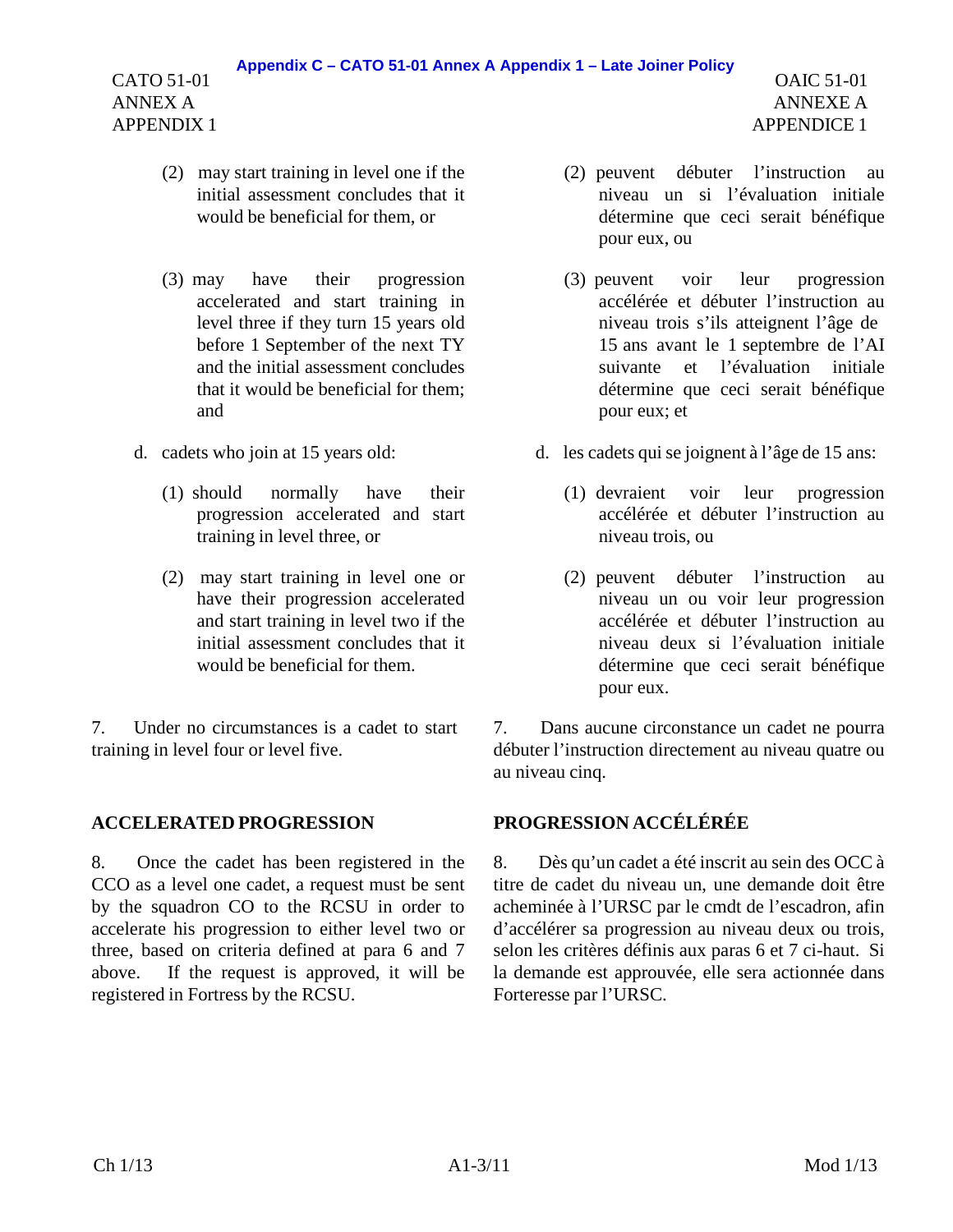# **CADETS JOINING AT 16 YEARS OLD OR OLDER**

9. There is an expectation that youth joining at 16 years old or older will be offered meaningful challenges until they age out.

- - a. should normally have their progression accelerated and start training in level three;
	- b. may start training in level one or have their progression accelerated and start training in level two if the initial assessment concludes that it would be beneficial for them; or
	- c. may be offered a locally developed training program if the initial assessment concludes that it would be beneficial for them and if such a program is available at the squadron. The squadron CO has no obligation to offer a locally developed training program.

# **LOCALLY DEVELOPED TRAINING PROGRAM**

11. When a locally developed training program is available at the squadron, the option of joining a proficiency level or undergoing a locally developed training program must be explained and offered to the cadet, including the limitations on promotions and advanced summer training.

12. If the cadet chooses to undergo the locally developed training program, the squadron CO shall decide to which support capacity (administrative,

# **CADETS QUI S'INSCRIVENT À L'ÂGE DE 16 ANS OU PLUS**

9. Il est attendu que les jeunes qui se joignent à l'âge de 16 ans ou plus, se verront offrir des défis intéressants jusqu'à ce qu'ils quittent à cause de l'âge.

10. Cadets who join at 16 years old or older: 10. Les cadets qui se joignent à l'âge de 16 ans ou plus:

- a. devraient voir leur progression accélérée et débuter l'instruction au niveau trois;
- b. peuvent débuter l'instruction au niveau un ou voir leur progression accélérée et débuter l'instruction au niveau deux si l'évaluation initiale détermine que ceci serait bénéfique pour eux; ou
- c. peuvent se voir offrir un programme d'instruction développé localement si l'évaluation initiale détermine que ceci serait bénéfique pour eux et si un tel programme est disponible à l'escadron. Le cmdt d'escadron n'a aucune obligation de mettre en place un programme d'instruction développé localement.

# **PROGRAMME D'INSTRUCTION DÉVELOPPÉ LOCALEMENT**

11. Lorsqu'un programme d'instruction développé localement est disponible à l'escadron, l'option de se joindre à un niveau de qualification ou d'entreprendre un programme d'instruction développé localement doit être expliquée et offerte au cadet, incluant les limites sur les promotions et l'instruction d'été avancé.

12. Si le cadet choisi d'entreprendre le programme d'instruction développé localement, le cmdt d'escadron décidera quel sera le rôle de soutien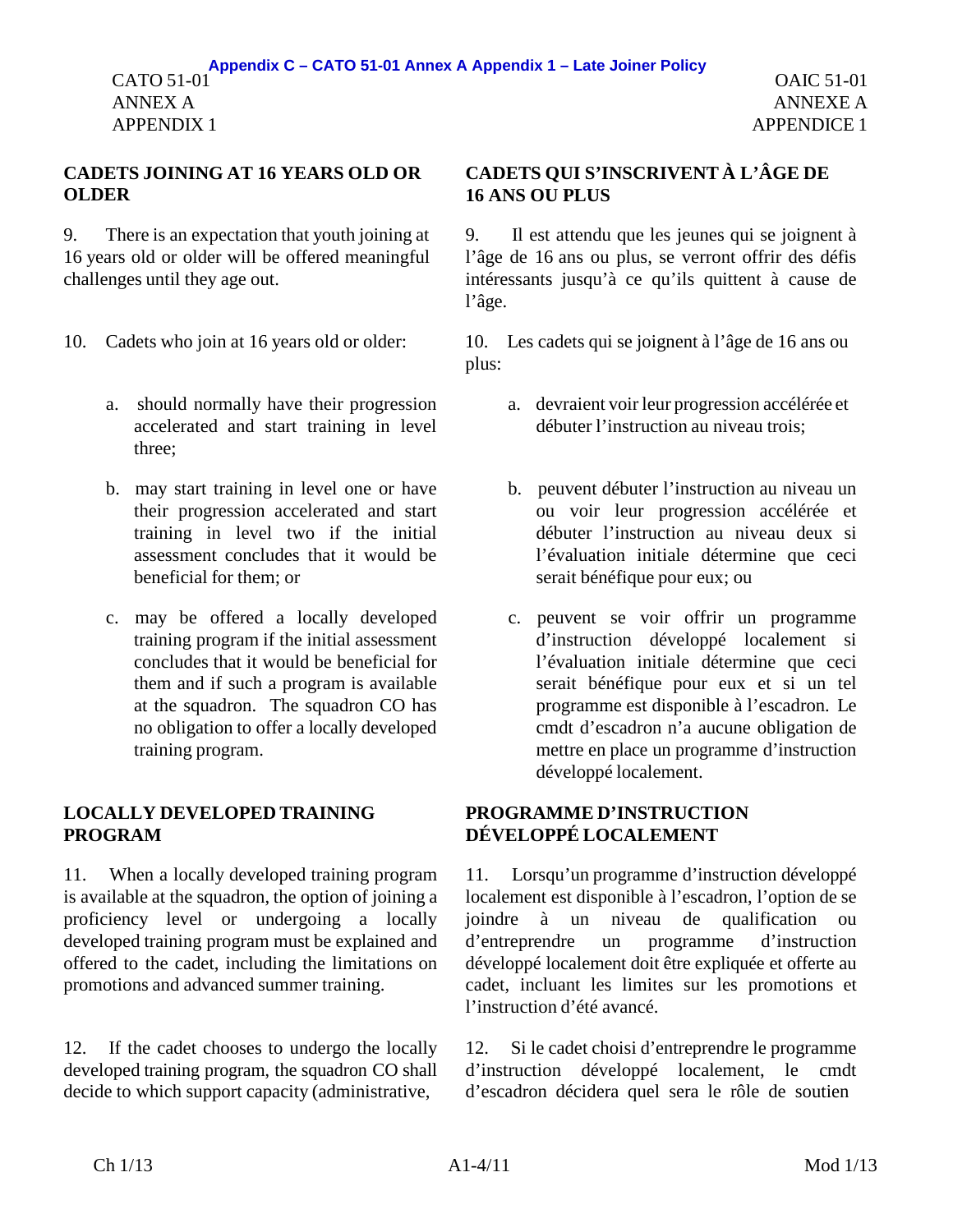### **Appendix C – CATO 51-01 Annex A Appendix 1 – Late Joiner Policy**

CATO 51-01 ANNEX A APPENDIX 1

OAIC 51-01 ANNEXE A APPENDICE 1

logistical, training support, etc.) he will be assigned. The Squadron training staff shall set up a locally developed training program specific to this cadet in order to allow him to carry out the tasks that will eventually be assigned to him.

13. If implemented, the locally developed training program shall include, but is not limited to the following subjects:

- 
- 
- 
- 
- e. specific training to ensure the cadet interacts with other members of the squadron in a capable and safe manner; and
- f. specific training in order to allow the cadet to carry out the tasks that will eventually be assigned to him.

14. If the cadet chooses to undergo the locally developed training program, the following information must be registered in Fortress:

- a. confirmation that the cadet has been offered the opportunity to join a proficiency level, fully aware of the limitations on promotions and advanced summer training;
- b. description of the locally developed training program; and
- c. tasks assigned to the cadet.  $\qquad \qquad$  c. tâches assignées au cadet.

(administratif, logistique, soutien à l'instruction, etc.) qui lui sera assigné. Le personnel d'instruction de l'escadron devra rédiger un programme d'instruction développé localement spécifique à ce cadet afin de lui permettre d'accomplir les tâches qui lui seront éventuellement assignées.

13. S'il est mis en place, le programme d'instruction développé localement doit inclure, mais n'est pas limité aux sujets suivants:

- a. Positive Social Relationships for Youth; a. relations sociales positives pour la jeunesse;
- b. CF and CCO ranks; b. grades des FC et des OCC;
- c. Proficiency level one drill movements; c. mouvements d'exercice militaire du niveau un;
- d. ways to address superiors; d. manière de s'adresser aux supérieurs;
	- e. formation spécifique afin de s'assurer que le cadet puisse interagir avec les autres membres de l'escadron d'une manière compétente et sécuritaire; et
	- f. formation spécifique afin de permettre au cadet d'accomplir les tâches qui lui seront éventuellement assignées.

14. Si le cadet choisi d'entreprendre le programme d'instruction développé localement, l'information suivante doit être inscrite dans Forteresse:

- a. confirmation que le cadet s'est vu offrir la possibilité de se joindre à un niveau de qualification, pleinement conscient des limites sur les promotions et l'instruction d'été avancé;
- b. description du programme d'instruction développé localement; et
-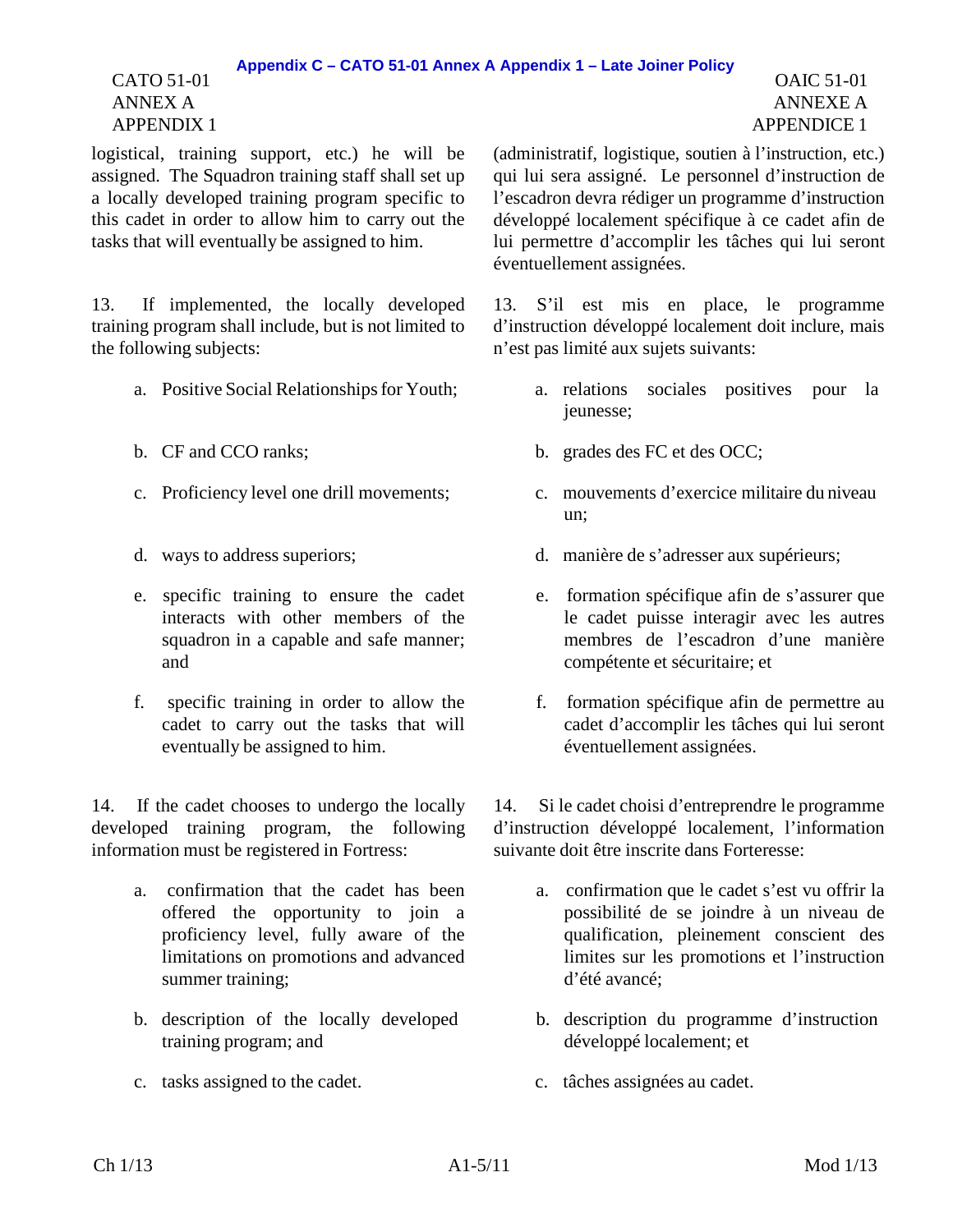### **EXEMPTIONS EXEMPTIONS**

15. It is expected that squadrons will strive to deliver as much of the training programme as possible. However, several factors could prevent the delivery of all elements of the curriculum. The possibility exists for elements of training to be exempted, so as to not unduly penalize cadets.

16. Exemptions can be recorded for the following:

- a. elements of training that could not be delivered by the squadron;
- b. elements of training that a cadet did not receive because of an absence;
- c. elements of training that a cadet did not receive because of the moment he registered during the TY (see para 22 below);
- d. incapacity to successfully pass an element of training after repeated attempts, which would prevent a cadet from moving to a superior level of training; and
- 

17. For cadets who have their progression accelerated to level two, an exemption shall be given for all level one POs, to the exception of all elements of training defined at para 23 below. These elements will be delivered informally and not be recorded in Fortress. Cadets will not receive the proficiency level one badge.

18. For cadets who have their progression accelerated to level three, an exemption shall be given for all level one and level two POs, to the

15. Il est attendu des escadrons qu'ils voient à la prestation de la plus grande partie possible du programme d'instruction. Cependant, des facteurs pourraient empêcher la livraison de certains éléments du curriculum. Il est alors possible d'exempter ces éléments d'instruction afin de ne pas pénaliser le cadet.

16. Les exemptions sont possibles dans les situations suivantes :

- a. éléments d'instruction que l'escadron n'a pas pu livrer;
- b. éléments d'instruction que le cadet n'a pas reçus pour cause d'absence;
- c. éléments d'instruction que le cadet n'a pas reçus étant donnée le moment de l'AI où il s'est inscrit (voir para 22 ci-après);
- d. incapacité de réussir un élément d'instruction malgré des tentatives répétées, qui pourrait prévenir le passage du cadet à un niveau supérieur d'instruction; et
- e. transfer to a superior level of training. e. transfert à un niveau supérieur d'instruction.

17. Pour les cadets dont la progression est accélérée au niveau deux, une exemption sera octroyée pour tous les OREN du niveau un, à l'exception des éléments d'instruction indiqués au para 23 ci-après. Ces éléments seront devront être enseignés informellement. Les cadets ne recevront pas l'insigne du niveau de qualification un.

18. Pour les cadets dont la progression est accélérée au niveau trois, une exemption sera octroyée pour tous les OREN du niveau un et deux, à l'exception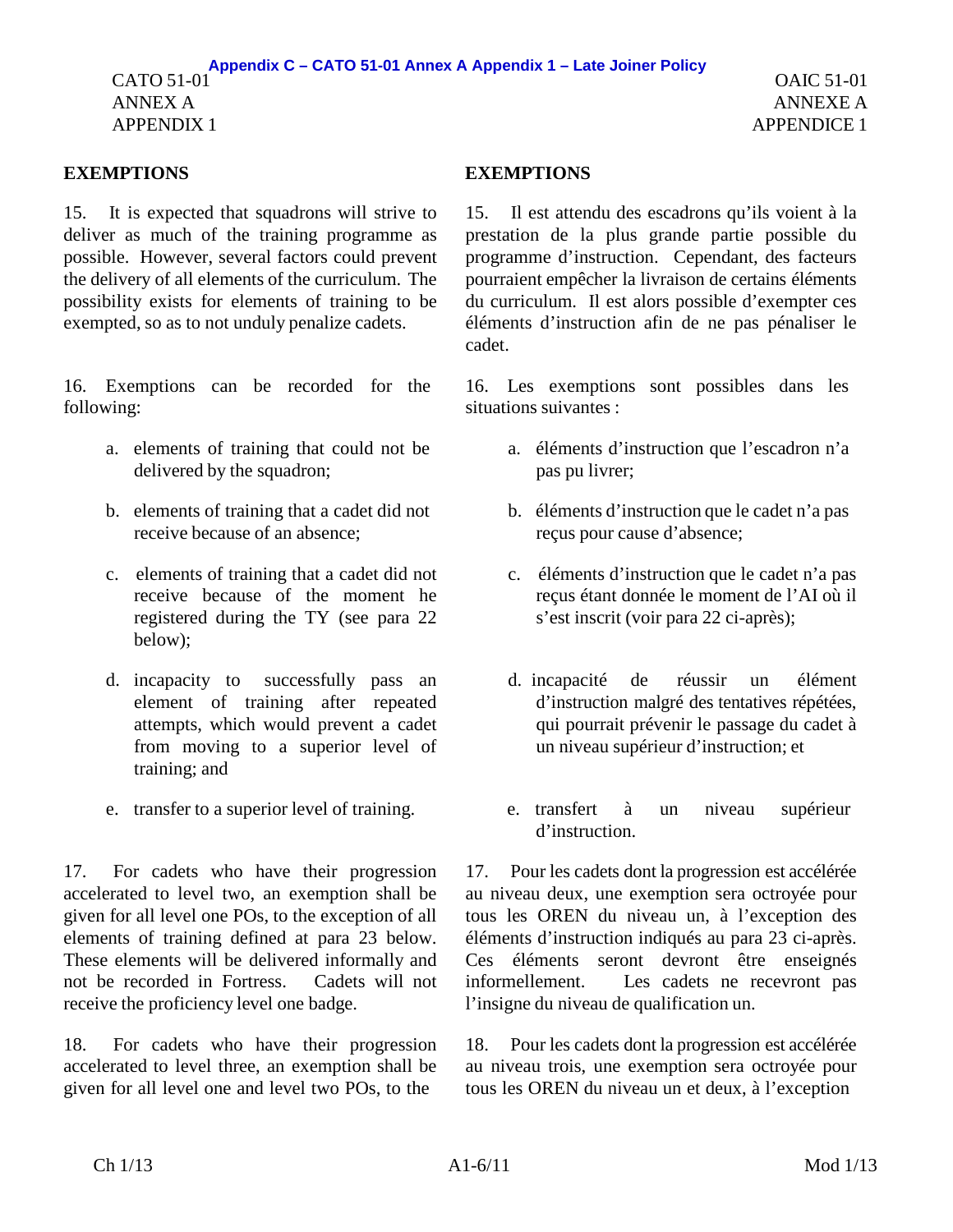### CATO 51-01 ANNEX A APPENDIX 1

exception of all elements of training defined at para 23 below. These elements will be delivered informally and not be recorded in Fortress. Cadets will not receive the proficiency level one or level two badges.

19. For cadets undergoing a locally developed training program, an exemption shall be given for all level one and level two POs, to the exception of all elements of training defined at para 23 below. These elements will be delivered informally and not be recorded in Fortress. Cadets will not receive the proficiency level one or level two badges.

20. For cadets registered at a later stage of the TY, if opportunities to complete missed POs for the level in which the cadet has started training are not possible before the end of the TY (as specified at para 16.c and 22), an exemption shall be given for those POs.

21. When an exemption is granted to cadets, either for all POs or some POs, it is up to the squadron CO to ensure that cadets still receive the training required to proceed in a competent and safe manner for activities that require prior learning. It is the case, for example, for the required familiarization with an air rifle prior to shooting or for prior learning that might be required before participating in a field training exercise.

# **MINIMUM REQUIREMENTS EXIGENCES MINIMALES**

22. It is expected that cadets will receive all the POs for the level in which they have started training before the end of the TY. Cadets who join at a later stage of the TY will receive the remaining training/POs with the other cadets of that same level and, if possible, they should be offered opportunities to complete all mandatory activities they missed, before the end of the TY. All POs that could not be delivered to them will be

des éléments d'instruction indiqués au para 23 ci-après. Ces éléments seront enseignés informellement. Les cadets ne recevront pas les insignes des niveaux de qualification un et deux.

19. Pour les cadets qui entreprennent un programme d'instruction développé localement, une exemption sera octroyée pour tous les OREN du niveau un et du niveau deux, à l'exception des éléments d'instruction indiqués au para 23 ci-après. Ces éléments seront enseignés informellement. Les cadets ne recevront pas les insignes des niveaux de qualification un et deux.

20. Pour les cadets inscrits à une période plus tardive de l'AI, si des opportunités pour compléter les OREN manqués pour le niveau dans lequel le cadet a débuté l'instruction ne sont pas possibles avant la fin de l'AI (tel qu'indiqué au paras 16.c. et 22), une exemption sera octroyée pour ces OREN.

21. Lorsqu'une exemption est octroyée, soit pour tous les OREN ou pour quelques OREN, il revient au cmdt de l'escadron de s'assurer que les cadets reçoivent tout de même l'instruction requise pour procéder de manière compétente et sécuritaire aux activités qui exigent de l'instruction préalable. C'est le cas, par exemple, pour la familiarisation avec la carabine à air comprimé qui est requise avant d'aller tirer, ou pour la formation préalable pouvant être requise avant de participer à un exercice en campagne.

22. Il est attendu que les cadets puissent suivre tous les OREN du niveau auquel ils ont débuté l'instruction et ce, avant la fin de l'AI. Les cadets inscrits à une période plus avancée de l'AI recevront le reste de l'instruction/ des OREN avec les cadets de ce même niveau et si possible, ils devraient bénéficier d'occasions pour compléter toutes les activités obligatoires qu'ils ont manquées, avant la fin de l'AI. Tous les OREN qui ne leur auront pas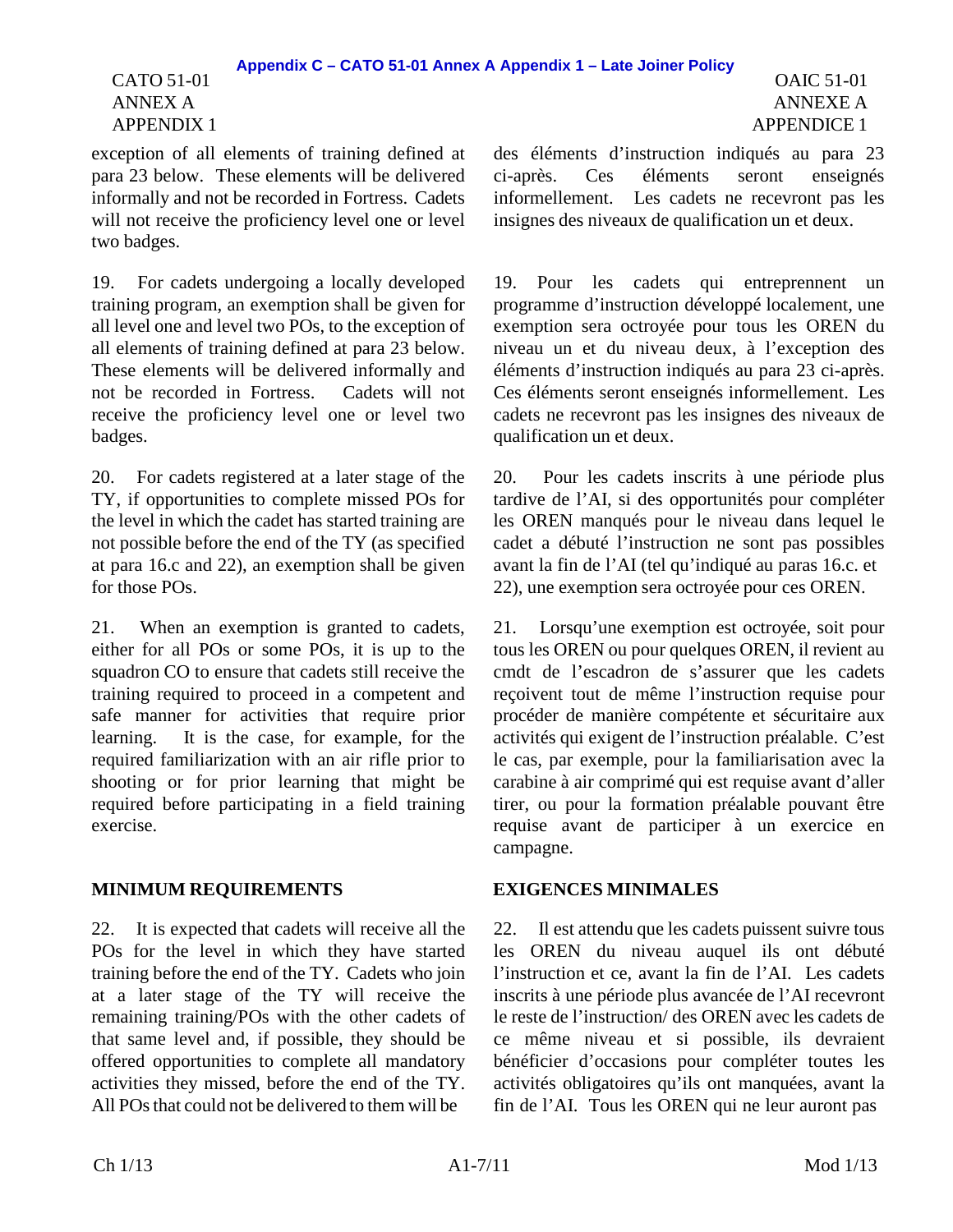### CATO 51-01 ANNEX A **Appendix C – CATO 51-01 Annex A Appendix 1 – Late Joiner Policy**

APPENDIX 1

23. Cadets who have their progression accelerated to level two or level three shall receive as much training as possible from the applicable level's curriculum. They must also receive the following level one training:

- 
- b. EO M107.02 Identify Air cadet ranks and Air officer ranks;
- c. EO M107.03 Observe rules and procedures for the paying of compliments;
- d. PO 108 Participate in an annual ceremonial review parade; and
- e. specific training to ensure the cadet interacts with other members of the squadron in a capable and safe manner.

24. In addition to Para 23, cadets who have their progression accelerated to level three at a later stage of the TY shall also complete, at a minimum, the mandatory periods of the following level three POs before entering level four:

- a. PO 303 Perform the role of a team leader;
- b. PO 308 Direct a squad prior to a parade; and
- 

exempted in their training file at the end of the TY. été enseignés seront exemptés dans leur dossier d'instruction à la fin de l'AI.

> 23. Les cadets dont la progression est accélérée au niveau deux ou trois devront recevoir le plus d'instruction possible du curriculum du niveau approprié. De plus, ils devront recevoir l'instruction suivante du niveau de qualification un:

- a. Positive Social Relationships for Youth; a. relations sociales positives pour la jeunesse;
	- b. OCOM M107.02 Identifier les grades des cadets de l'Air et des officiers de l'élément Air;
	- c. OCOM M107.03 Suivre les règles et procédures de salut militaire;
	- d. OREN 108 Participer à une cérémonie de revue annuelle; et
	- e. formation spécifique afin de s'assurer que le cadet puisse interagir avec les autres membres de l'escadron d'une manière compétente et sécuritaire.

24. En plus du para 23, les cadets qui sont accélérés au niveau trois à une période plus avancée de l'AI devront également compléter, au minimum, les périodes d'instruction obligatoires des OREN du niveau trois suivants avant d'entreprendre le niveau quatre:

- a. OREN 303 Exercer le rôle d'un chef d'équipe;
- b. OREN 308 Diriger une escouade avant un rassemblement; et
- c. PO 309 Instruct a lesson. c. OREN 309 Enseigner une leçon.

### **31 MARCH DEADLINE 31 MARS – DATE LIMITE**

25. The progression of cadets who join after 25. La progression des cadets se joignant après le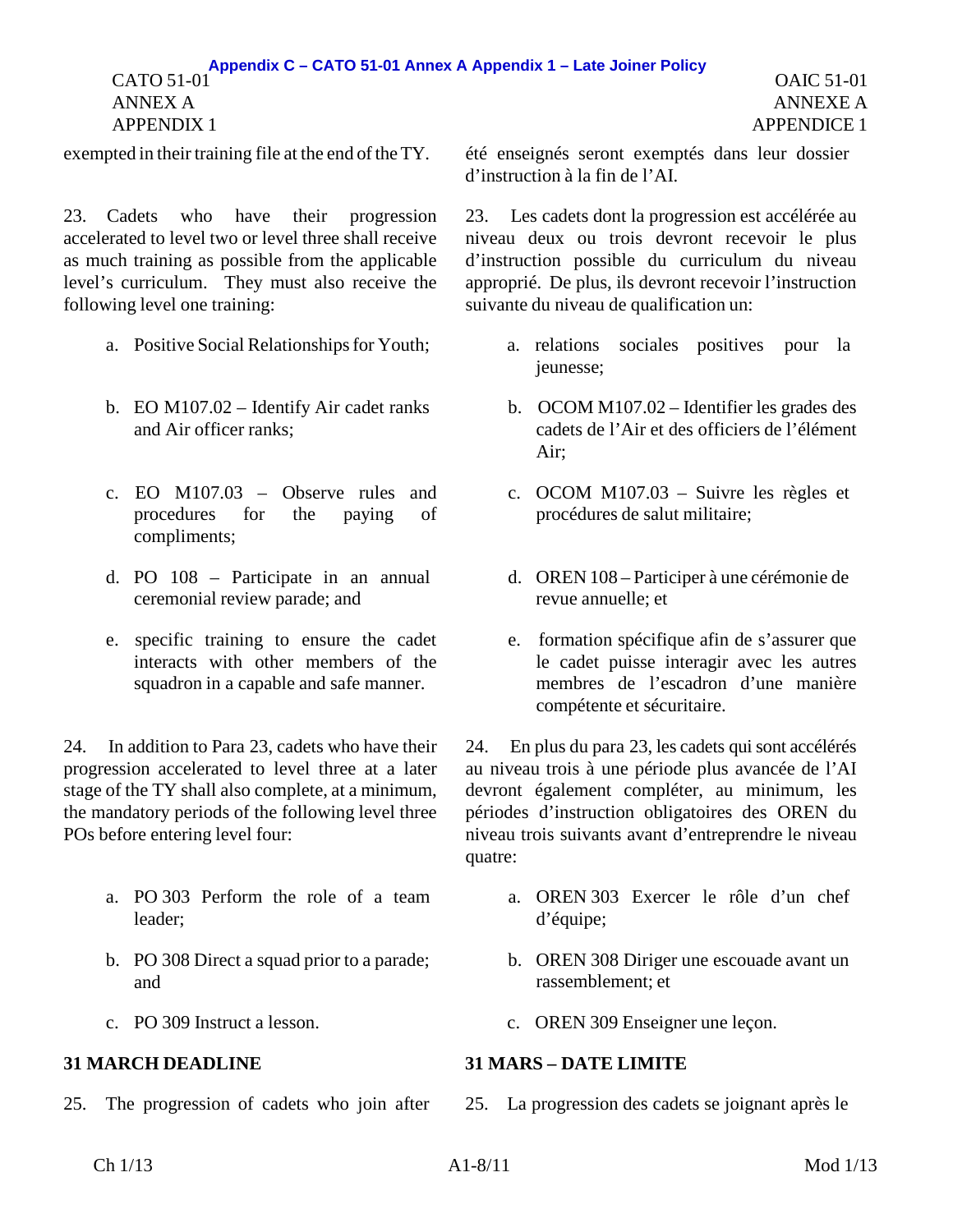### CATO 51-01 ANNEX A APPENDIX 1

31 March shall be immediately accelerated, if applicable, to the proficiency level in which they will start training in the following September.

26. These cadets will not receive formal training between 31 March and the beginning of the next TY. They may still participate fully in the squadron program during this period, but will only start their formal training in the next TY.

27. Squadrons may expose these cadets to as many aspects of Air Cadet training as they can, focusing on those elements that will be required to participate in the Annual Ceremonial Review.

28. Although they are not training formally, participation time from registration date will count towards the first promotion.

29. Cadets registered after 31 March are not eligible for summer training until the next TY.

30. Cadets who have their progression accelerated to level two shall be promoted to the rank of Leading Air Cadet five months after the date of registration at the squadron. They will be eligible for a promotion to the rank of Corporal upon completing level two. They will then be eligible for additional promotions IAW CATO 13-02.

31. Cadets who have their progression accelerated to level three shall be promoted to the rank of Corporal five months after the date of registration at the squadron. They will be eligible for a promotion to the rank of Flight Corporal upon completing level three. They will then be eligible for additional promotions IAW CATO 13-02.

31 mars sera accélérée, si applicable, directement au niveau d'instruction qu'ils entreprendront en septembre suivant.

26. Ces cadets ne recevront aucune formation formelle entre le 31 mars et le début de l'AI suivante. Ils peuvent participer activement au programme de l'escadron mais ne débuteront leur entraînement formel qu'au début de la prochaine AI.

27. Les escadrons peuvent exposer ces cadets au plus grand nombre d'aspects de l'instruction qu'ils peuvent, en se concentrant sur les aspects qui sont requis pour les préparer à participer à la cérémonie de revue annuelle.

28. Même s'ils ne s'entraînent pas formellement, leur temps de participation, depuis la date d'inscription, comptera envers la première promotion.

29. Les cadets inscrits après le 31 mars n'ont pas accès à l'instruction d'été avant l'AI suivante.

### **RANK PROMOTIONS PROMOTIONS EN GRADE**

30. Les cadets dont la progression est accélérée au niveau deux seront promus au grade de cadet de l'Air première classe cinq mois après la date de leur inscription à l'escadron. Ils seront éligibles à une promotion au grade de caporal lorsqu'ils complèteront le niveau deux. Ils seront ensuite éligibles à d'autres promotions selon l'OAIC 13-02.

31. Les cadets dont la progression est accélérée au niveau trois seront promus au grade de caporal cinq mois après la date de leur inscription à l'escadron. Ils seront éligibles à une promotion au grade de caporal de section lorsqu'ils complèteront le niveau trois. Ils seront ensuite éligibles à d'autres promotions selon l'OAIC 13-02.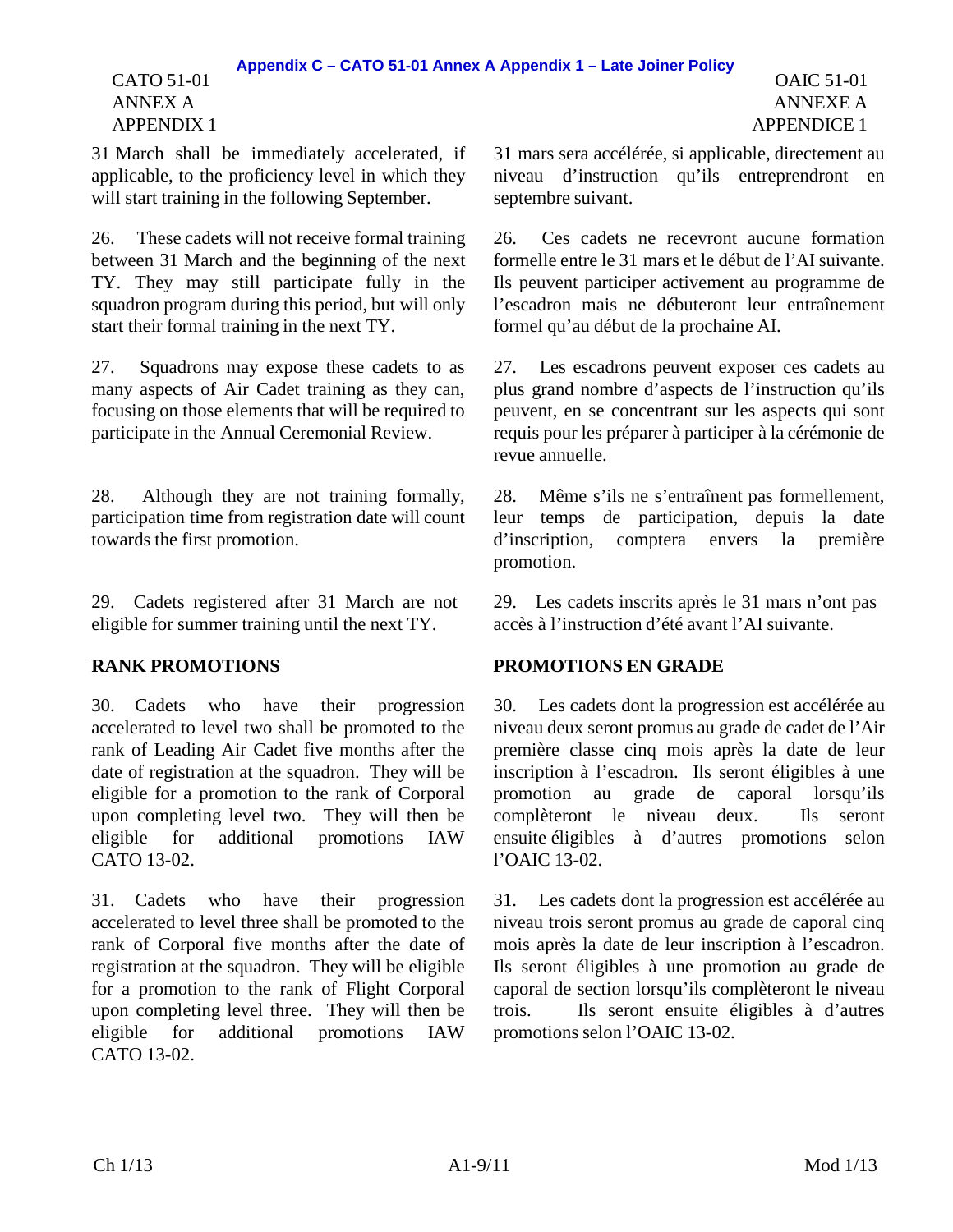32. Cadets undergoing a locally developed training program shall be promoted to the rank of Corporal five months after the date of registration at the squadron. They will be eligible for a promotion to the rank of Flight Corporal after completing six months as Corporal and completing the locally developed training program. They will be eligible for promotion to the rank of Sergeant after completing six months as Flight Corporal. They will not be eligible for promotions above the rank of Sergeant.

33. Cadets who have their progression accelerated to level two or level three will be eligible for the same summer training courses available to other cadets of the level in which they train. These cadets must be informed that that they will be in competition for a restricted number of vacancies with other cadets who will have more experience and that no guarantee can be made as to their selection.

34. Cadets undergoing a locally developed training program will be eligible for the same summer training courses available to level two and level three cadets. These cadets must be informed that that they will be in competition for a restricted number of vacancies with other cadets who will have more experience and that no guarantee can be made as to their selection.

35. For cadets registered in the proficiency level program, see CATO 13-28 for staff cadet prerequisites.

36. Cadets undergoing a locally developed training program will be eligible for a type 2 training support staff cadet position after they have

OAIC 51-01 ANNEXE A APPENDICE 1

32. Les cadets qui entreprennent un programme d'instruction développé localement seront promus au grade de caporal cinq mois après la date de leur inscription à l'escadron. Ils seront ensuite éligibles à une promotion au grade de caporal de section après avoir complété six mois au grade de caporal et avoir complété le programme d'instruction développé localement. Ils seront ensuite éligibles à une promotion au grade de sergent après avoir complété six mois au grade de caporal de section. Ils ne seront pas éligibles à des promotions aux grades supérieurs à sergent.

### **SUMMER TRAINING COURSES COURS D'INSTRUCTION D'ÉTÉ**

33. Les cadets dont la progression est accélérée au niveau deux ou au niveau trois seront éligibles aux mêmes cours d'instruction d'été offerts aux autres cadets du niveau d'instruction dans lequel ils suivent l'instruction. Ces cadets devront être informés qu'ils sont en compétition pour un nombre de contingentements restreints avec d'autres cadets qui ont plus d'expérience et qu'aucune garantie ne peut être donnée quant à leur sélection.

34. Les cadets qui entreprennent un programme d'instruction développé localement seront éligibles aux mêmes cours d'instruction d'été offerts aux cadets du niveau deux et du niveau trois. Ces cadets devront être informés qu'ils sont en compétition pour un nombre de contingentements restreints avec d'autres cadets qui ont plus d'expérience et qu'aucune garantie ne peut être donnée quant à leur sélection.

### **STAFF CADET CADETS-CADRES**

35. Pour les cadets inscrits au programme de niveau de qualification, voir l'OAIC 13-28 pour les conditions préalables aux postes de cadets-cadres.

36. Les cadets qui entreprennent un programme d'instruction développé localement seront éligibles à un poste de cadet-cadre type 2 soutien à l'instruction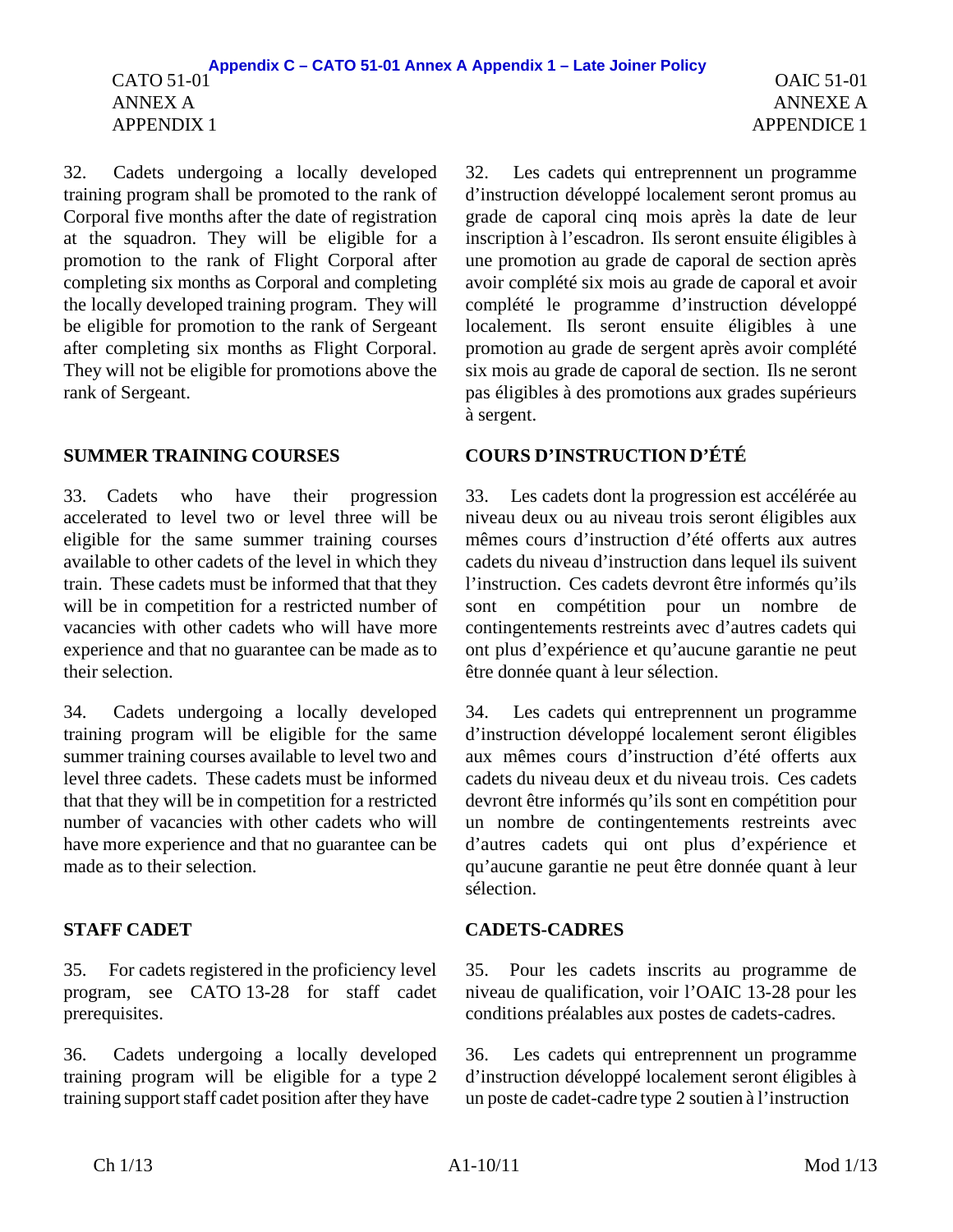### **Appendix C – CATO 51-01 Annex A Appendix 1 – Late Joiner Policy**

CATO 51-01 ANNEX A APPENDIX 1

completed a summer training course. These cadets must be informed that they will be in competition for a restricted number of positions with other cadets who will have more experience and that no guarantee can be made as to their selection.

après qu'ils auront complété un cours d'instruction d'été. Ces cadets devront être informés qu'ils sont en compétition pour un nombre de postes restreints avec d'autres cadets qui ont plus d'expérience et qu'aucune garantie ne peut être donnée quant à leur sélection.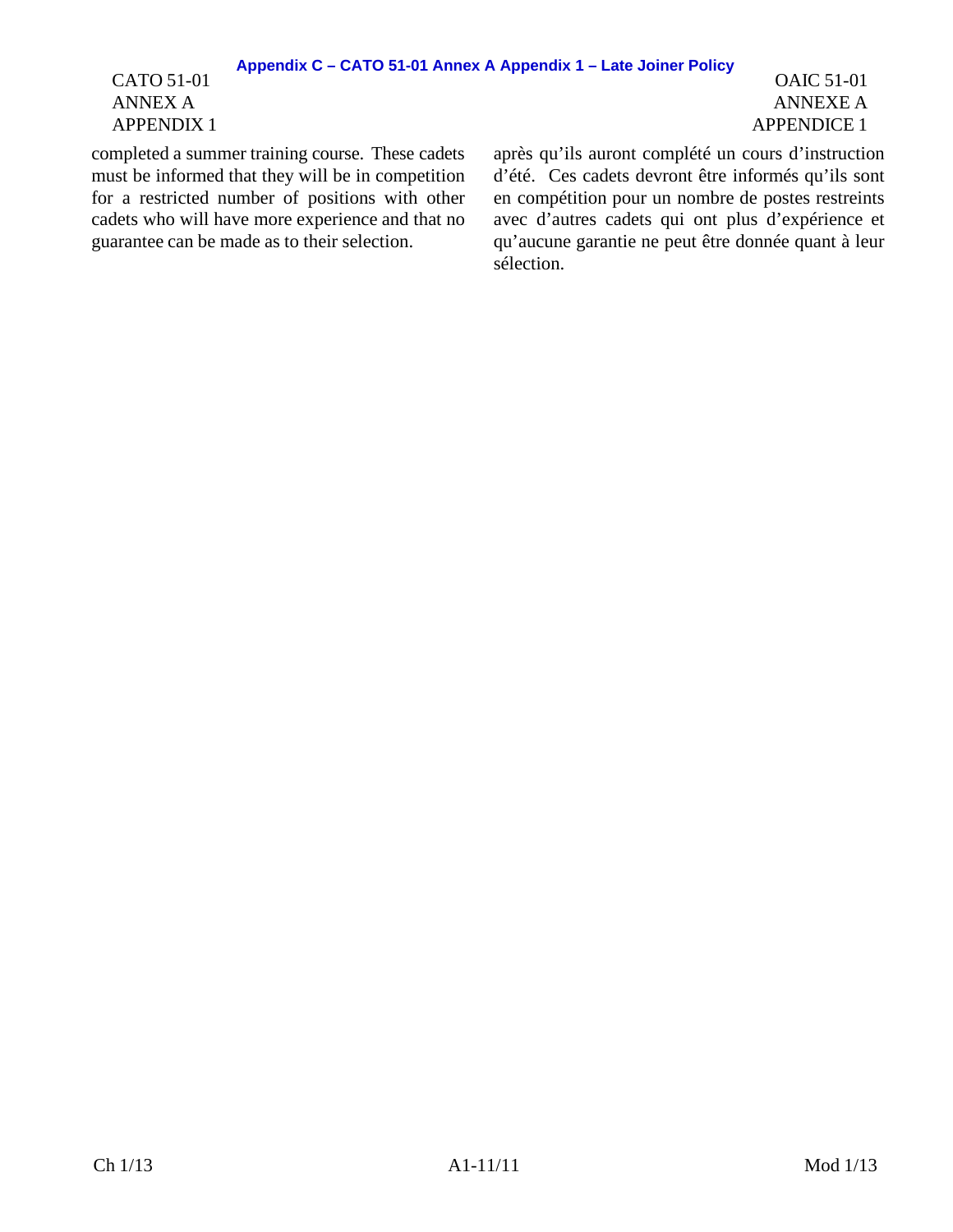CATO 51-01 ANNEX B

### **CADET TRAINING CENTRE PROGRAM**

### **PURPOSE OBJET**

1. This annex amplifies CATO 11-04, Annex C, with regard to policy and procedures for the Cadet Training Centre (CTC) program.

### **AUTHORITY AUTORITÉ**

2. D Cdts & JCR shall set policy, standards, prerequisites, names, locations, duration and dates for all courses. He is also responsible for the summer training billets allocation to regions as per quotas authorized by the CDS.

- - a. conduct the CTC program in accordance with direction issued by D Cdts & JCR:
	- b. follow national QSPs for each CTC program course that is authorized;
	- c. ensure all cadets are informed no later than 1 May of each year as to which course they have been selected for; and
	- d. ensure all joining instructions are issued no later than 1 May of each year.

### **SUMMER TRAINING BILLETS ALLOCATION**

4. Summer training billets allocation will be promulgated annually in accordance with the timeline shown below:

OAIC 51-01 ANNEXE B

1. La présente annexe vient préciser l'annexe C de l'OAIC 11-04 en ce qui a trait à la politique et les procédures du programme des centres d'entrainement des cadets (CEC).

2. Le D Cad & RJC doit établir les politiques, les normes, les critères d'admissibilité, les noms, l'emplacement, la durée et les dates pour tous les cours. Il est également responsable de l'attribution des contingentements d'instruction d'été aux régions selon les quotas autorisés par le CEMD.

- 3. RCSUs shall: 3. Les URSC doivent:
	- a. mener le programme des CEC conformément aux directives émises par D Cad & RJC;
	- b. se conformer au NQP pour chaque cours du programme des CEC autorisé;
	- c. s'assurer que tous les cadets sont informés au plus tard le 1er mai de chaque année du cours pour lequel ils ont été sélectionnés; et
	- d. s'assurer que toutes les instructions de ralliement sont émises au plus tard le 1er mai de chaque année.

### **ATTRIBUTION DES CONTINGENTEMENTS D'INSTRUCTION D'ÉTÉ**

4. La publication annuelle de l'attribution des contingentements d'instruction d'été suit le calendrier ci-dessous: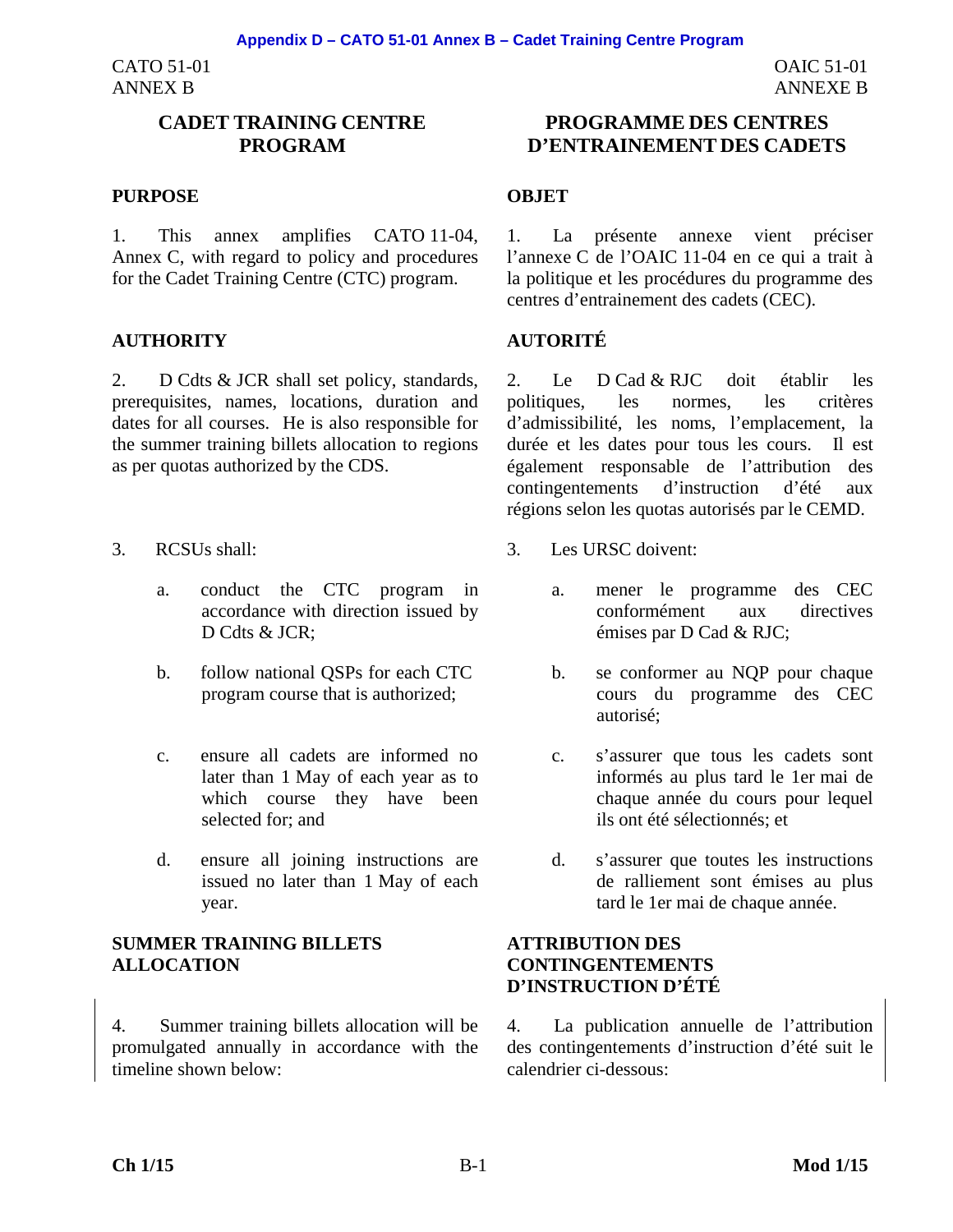- a. no later than 15 September, D Cdts & JCR 4 shall forward to RCSUs a draft version of the summer training billets allocation for the three elements;
- b. no later than 15 October, RCSUs must submit to D Cdts & JCR 4-5 their comments and/or request for changes to the Air cadet summer training billets allocation; and
- c. in November, following the annual Air cadet training program conference, D Cdts & JCR shall forward to RCSUs a final version of the Air cadets summer training billets allocation.

# **APPLICATION PROCESS PROCESSUS DE MISE EN**

5. The application process for all summer training courses must be completed electronically through Fortress.

# **AVAILABLE COURSES COURS OFFERTS**

6. The International Air Cadet Exchange (IACE) is a Nationally Directed Activity (NDA) as indicated in CATO 11-04, Annex D. Even if it is a NDA, the IACE shall be included in this annex with CTC program courses, as the instructions given in this annex concerning CTC program courses also apply to the IACE.

- a. au plus tard le 15 septembre, le D Cad & RJC 4 fera suivre aux URSC la version ébauche de l'attribution des contingentements d'instruction d'été des trois éléments;
- b. au plus tard le 15 octobre, les URSC doivent soumettre au D Cad & RJC 4-5 leurs commentaires et/ou demandes de changement à l'attribution des contingentements d'instruction d'été des cadets de l'Air; et
- c. en novembre, après la conférence annuelle du programme d'entraînement des cadets de l'Air, le D Cad & RJC fera suivre aux URSC la version finale de l'attribution des contingentements d'instruction d'été des cadets de l'Air.

# **CANDIDATURE**

5. Le processus de mise en candidature pour tous les cours d'instruction d'été doit se faire par voie électronique à travers Forteresse.

6. L'Échange international des cadets de l'Air (EICA) est une Activité dirigée à l'échelle nationale (ADEN) tel que spécifié à l'annexe D de l'OAIC 11-04. Même s'il est une ADEN, l'EICA sera inclus dans cette annexe avec les cours du programme des CEC, alors que les instructions de cette annexe concernant les cours du programme des CEC s'appliquent également à l'EICA.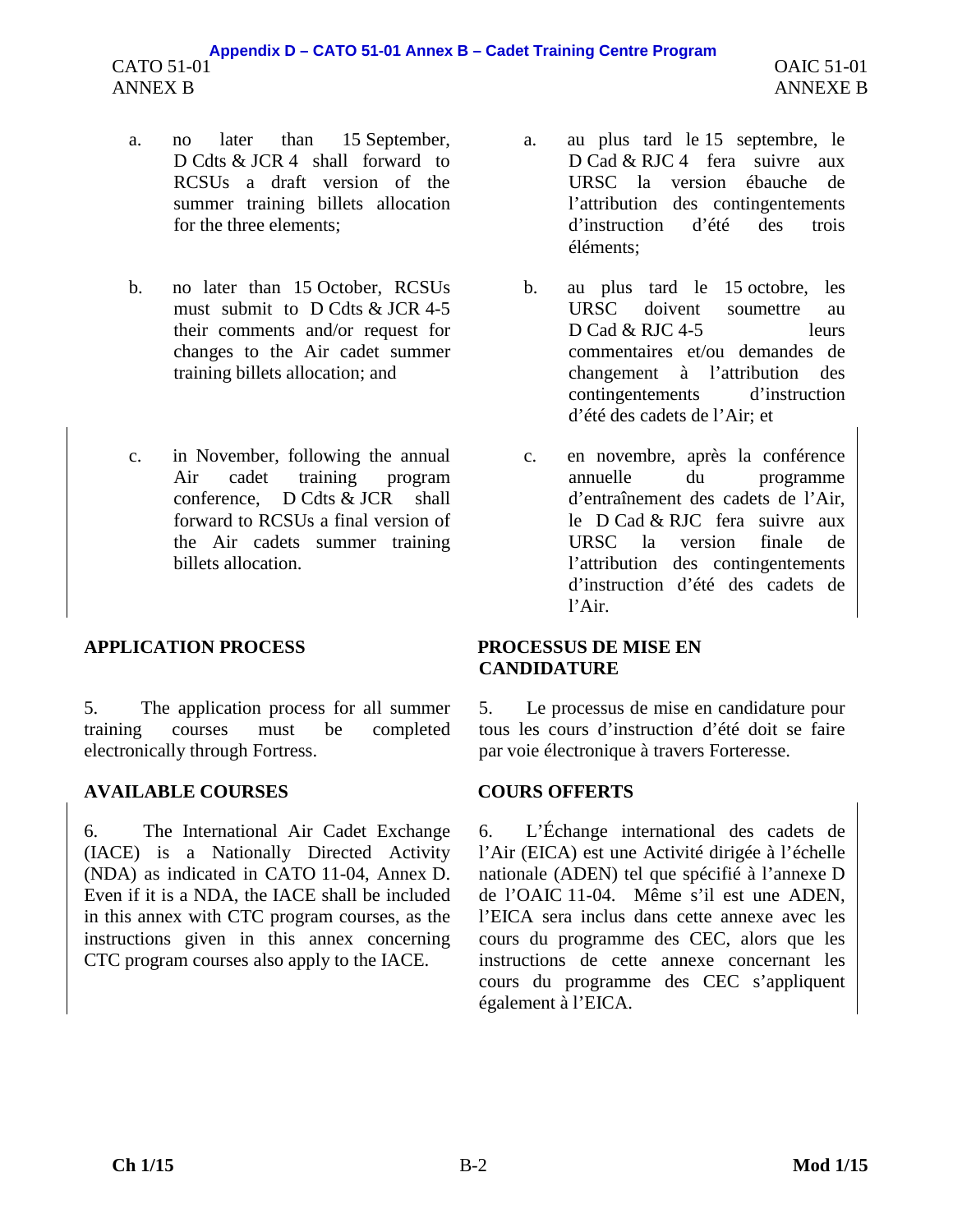# **Appendix D – CATO 51-01 Annex B – Cadet Training Centre Program**

CATO 51-01 ANNEX B

- 7. Here is a list of available courses: 7. Voici une liste des cours offerts:
	- a. International Exchange: a. Échange international:
		- (1) International Air Cadet Exchange (IACE),
	- - (1) Power Pilot Scholarship (PPS),
		- (2) Glider Pilot Scholarship  $(GPS)$ .
		- (3) Advanced Aviation Course (AAC), and
		- (4) Basic Aviation Course (BAC);
	- c. Technology and Aerospace: c. Technologie et aérospatiale:
		- (1) Advanced Aviation Technology Course - Airport Operations (AATC-AO),
		- (2) Advanced Aviation Technology Course - Aircraft Maintenance (AATC-AM),
		- (3) Advanced Aerospace Course (AASC), and
		- (4) Basic Aviation Technology and Aerospace Course (BATAC);
	- - (1) Drill and Ceremonial Instructor Course (DCIC), and
		- (2) Basic Drill and Ceremonial Course (BDCC);
- - - (1) Échange international des cadets de l'Air (EICA),
- b. Pilot: b. Pilote:
	- (1) Bourse de pilote d'avion (BPA),
	- (2) Bourse de pilote de planeur (BPP),
	- (3) Cours d'aviation avancée (CAA), et
	- (4) Cours d'aviation élémentaire (CAE);
	- - (1) Cours de technologie avancée de l'aviation - Opérations d'un aéroport (CTAA-OA),
		- (2) Cours de technologie avancée de l'aviation - Entretien d'aéronef (CTAA-EA),
		- (3) Cours d'aérospatiale avancée (CASA), et
		- (4) Cours de technologie de l'aviation et aérospatiale élémentaire (CTAAE);
- d. Leadership: d. Leadership:
	- (1) Cours d'instructeur d'exercice militaire et cérémonial (CIEMC), et
	- (2) Cours d'exercice militaire et cérémonial élémentaire (CEMCE);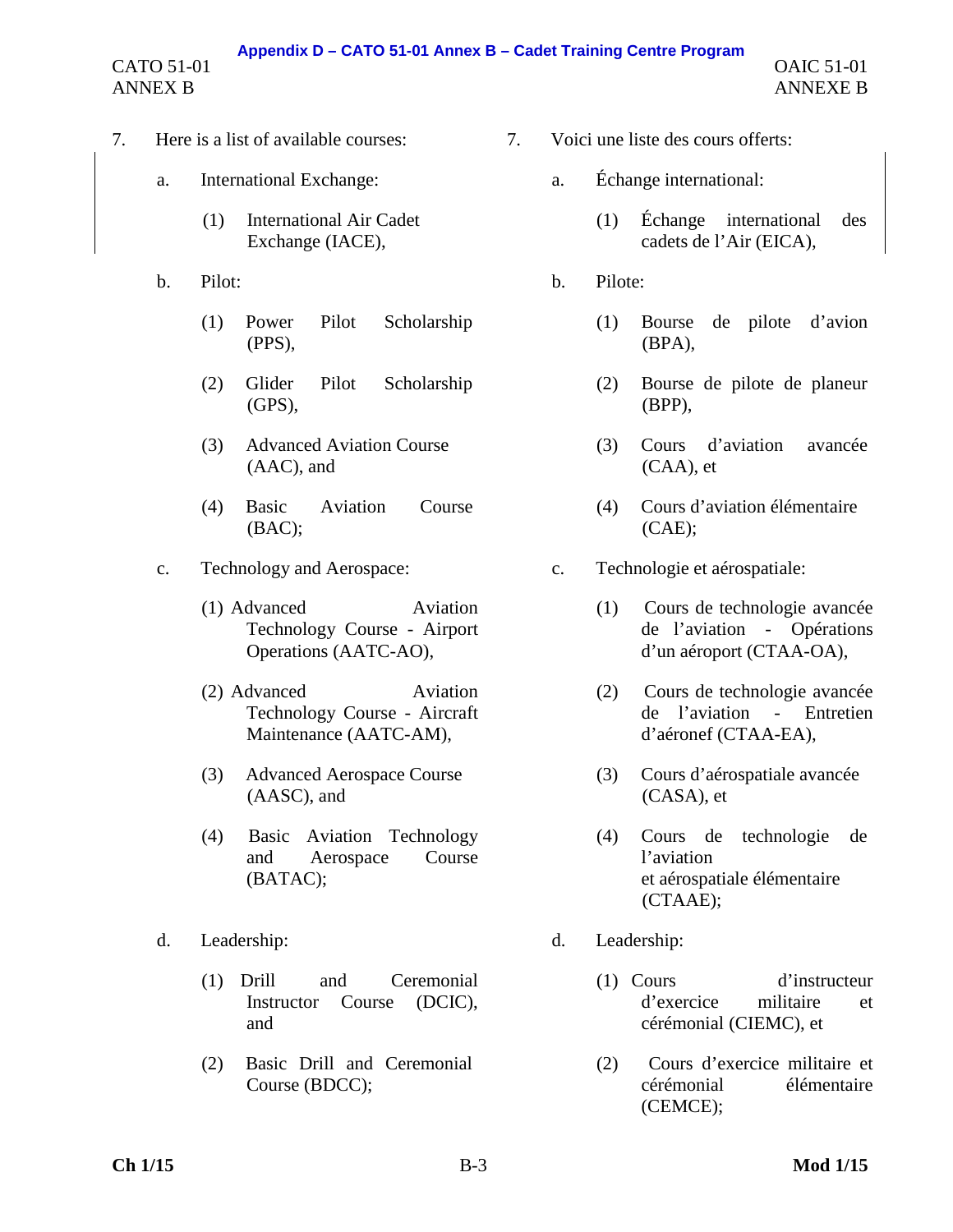### CATO 51-01 ANNEX B **Appendix D – CATO 51-01 Annex B – Cadet Training Centre Program**

- e. Survival: e. Survie:
	- (1) Survival Instructor Course (SIC), and
	-
- - (1) Fitness and Sports Instructor Course (FSIC), and
	- (2) Basic Fitness and Sports Course (BFSC);
- g. Marksmanship: g. Tir:
	- (1) Air Rifle Marksmanship Instructor Course (ARMIC);
- - (1) Military Band Advanced Musician Course (MB-AMC),
	- (2) Military Band Intermediate Musician Course (MB-IMC), and
	- (3) Military Band Basic Musician Course (MB-BMC);
- - (1) Pipe Band Advanced Musician Course (PB-AMC),
- - (1) Cours d'instructeur en survie (CIES), et
- (2) Basic Survival Course (BSC); (2) Cours de survie élémentaire (CSE);
- f. Fitness and Sports: f. Conditionnement physique et sports:
	- (1) Cours d'instructeur de conditionnement physique et de sports (CICPS), et
	- (2) Cours de conditionnement physique et de sports élémentaire (CCPSE);
	- - (1) Cours d'instructeur de tir de carabine à air comprimé (CITCAC);
- h. Military Band: h. Musique militaire:
	- (1) Musique militaire Cours de musicien avancé (MM-CMA),
	- (2) Musique militaire Cours de musicien intermédiaire (MM-CMI), et
	- (3) Musique militaire Cours de musicien élémentaire (MM-CME);
- i. Pipe Band: i. Corps de cornemuses:
	- (1) Corps de cornemuses Cours de musicien avancé (CC-CMA),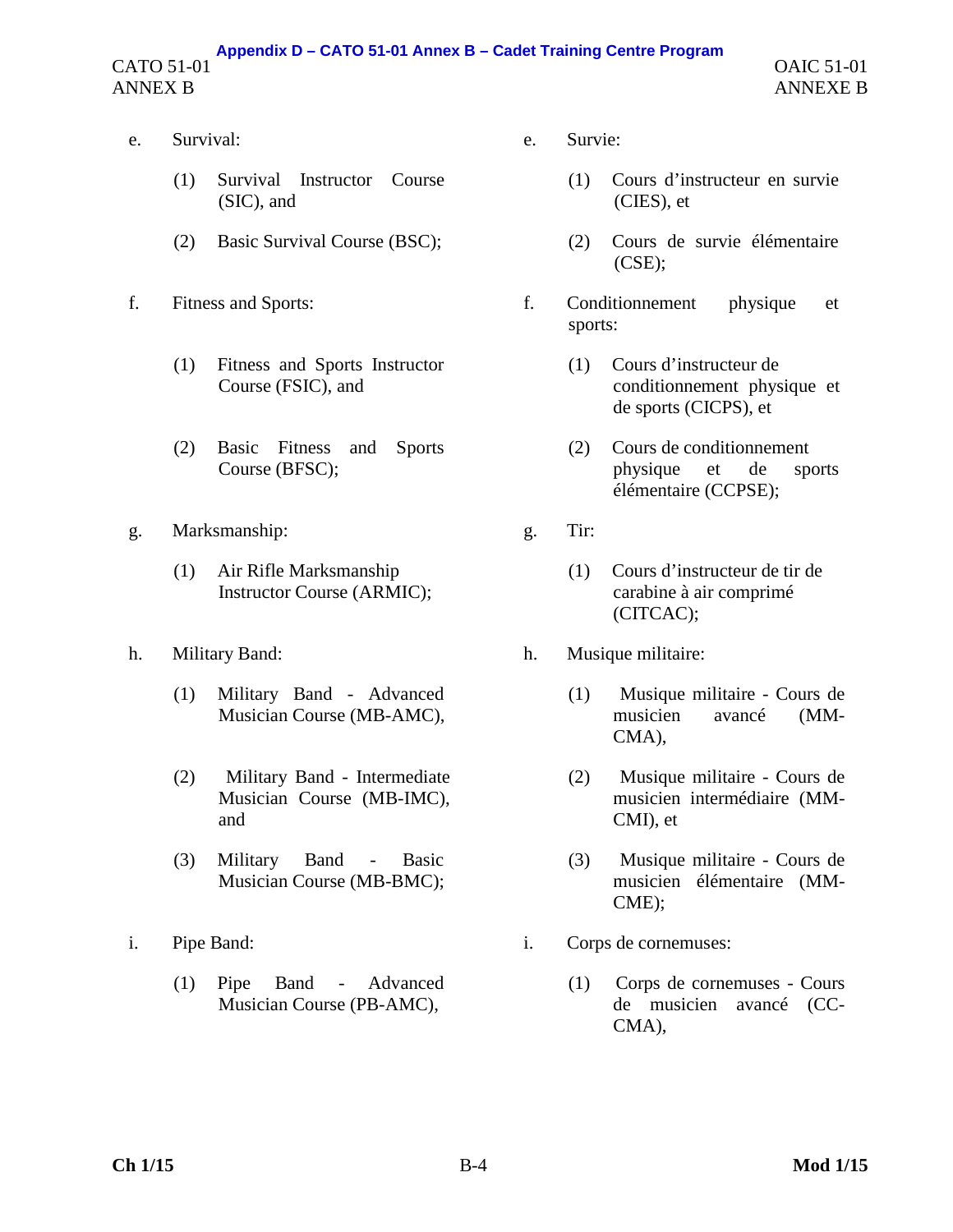### **Appendix D – CATO 51-01 Annex B – Cadet Training Centre Program**

CATO 51-01 ANNEX B

- (2) Pipe Band Intermediate Musician Course (PB-IMC), and
- (3) Pipe Band Basic Musician Course (PB-BMC); and
- - (1) General Training Course (GTC).

### **NATIONAL SUMMER TRAINING COURSES**

8. Each year in September, D Cdts & JCR shall forward to RCSUs and the Air Cadet League (ACL) National Headquarters (HQs) the National Summer Training Courses Selection Process document. The ACL National HQs then forwards the document to all its Provincial Committees (PCs).

9. The National Summer Training Courses are the following:

- 
- 
- 
- d. Advanced Aviation Technology Course - Airport Operations;
- e. Advanced Aviation Technology Course - Aircraft Maintenance; and
- 

10. A cadet may apply for only one course amongst the IACE, the PPS and the GPS.

- (2) Corps de cornemuses Cours de musicien intermédiaire (CC-CMI), et
- (3) Corps de cornemuses Cours de musicien élémentaire (CC-CME); et
- j. Familiarization Course: j. Cours de familiarisation:
	- (1) Cours d'instruction générale (CIG).

### **COURS D'INSTRUCTION D'ÉTÉ NATIONAUX**

8. À chaque année en septembre, le D Cad & RJC fera suivre aux URSC et au siège national de la Ligue des cadets de l'Air (LCA) le document concernant le processus de sélection des cours d'instruction d'été nationaux. Le siège national de la LCA fait ensuite suivre le document à tous ses comités provinciaux (CP).

9. Les cours d'instruction d'été nationaux sont les suivants:

- a. International Air Cadet Exchange; a. Échange international des cadets de l'Air;
- b. Power Pilot Scholarship; b. Bourse de pilote d'avion;
- c. Glider Pilot Scholarship; c. Bourse de pilote de planeur;
	- d. Cours de technologie avancée de l'aviation - Opérations d'un aéroport;
	- e. Cours de technologie avancée de l'aviation - Entretien d'aéronef; et
- f. Advanced Aerospace Course. f. Cours d'aérospatiale avancée.

10. Un cadet peut poser sa candidature pour un seul cours parmi l'EICA, la BPA et la BPP.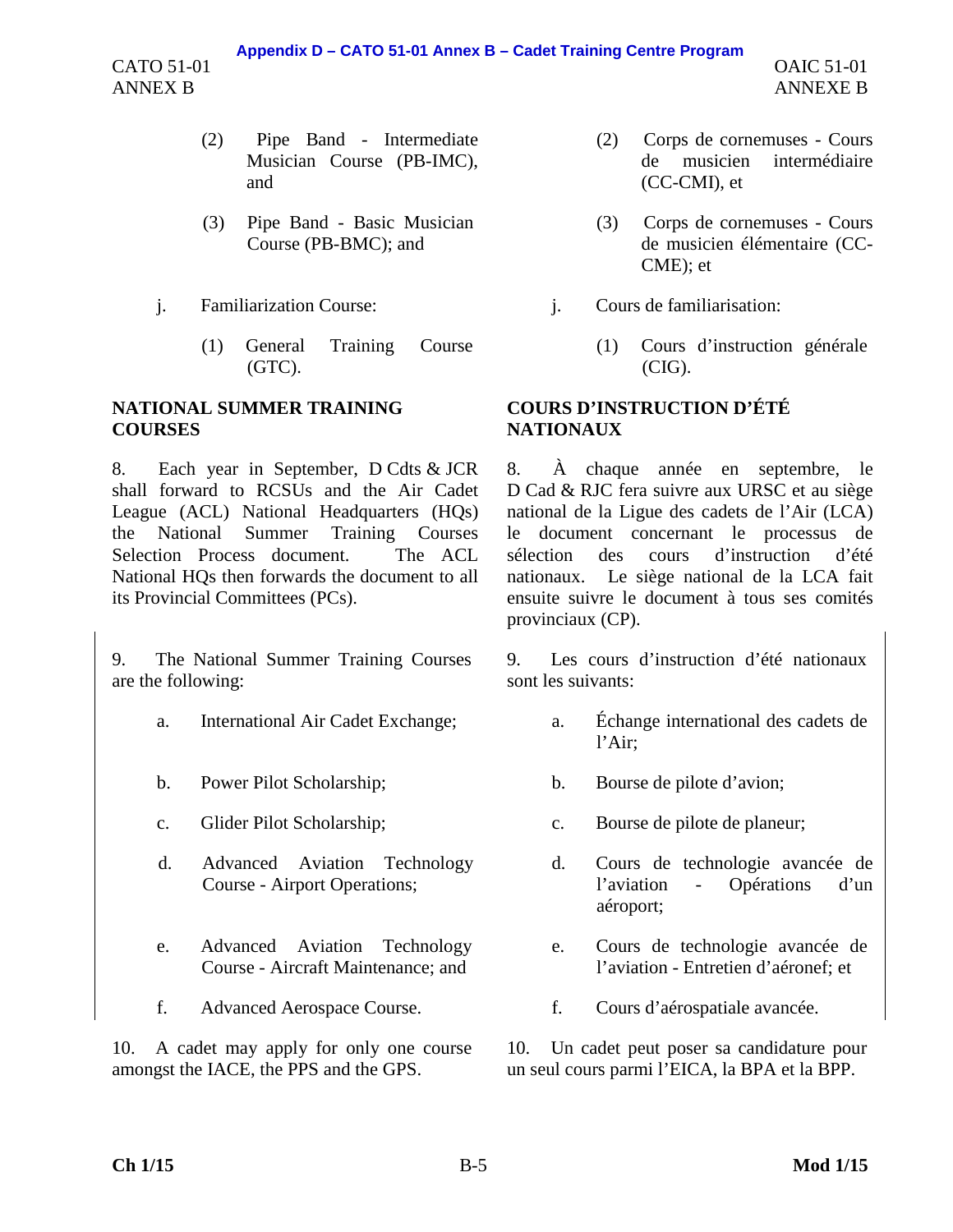11. In addition to the available choice above, a cadet may also apply for one or two courses amongst the AATC-AO, the AATC-AM and the AASC. If a cadet is applying for two of the three courses listed in this paragraph, the sqn CO or his designate shall specify in Fortress which course is the cadet's first choice and which course is the cadet's second choice.

12. Cadets who have not been selected and find themselves on the SPARES list for the IACE, the PPS or the GPS may be selected for the AATC-AO, the AATC-AM or the AASC, if they also applied for these courses. A cadet's acceptance of one of these courses does not affect in any way his chance of obtaining the IACE, the PPS or the GPS he applied for, as he remains a spare for that course. If a position becomes available and he is the highest-ranking spare, he will have the option of accepting the IACE, the PPS or the GPS he applied for or keep the course already offered.

13. A cadet who has applied for two courses amongst the AATC-AO, the AATC-AM and the AASC may be SPARE for his first choice and SELECTED for his second choice. In this case, a cadet's acceptance of his second choice does not affect in any way his chance of obtaining his first choice, as he remains a spare for that course. If a position becomes available and he is the highest-ranking spare, he will have the option of accepting his first choice or keep the second choice already offered.

14. A cadet who has applied for two courses amongst the AATC-AO, the AATC-AM and the AASC and who is SELECTED for his first choice will automatically be deleted for his second choice.

11. En plus du choix disponible ci-dessus, un cadet peut également poser sa candidature pour un ou deux cours parmi le CTAA-OA, le CTAA-EA et le CASA. Si un cadet pose sa candidature pour deux des trois cours mentionnés dans ce paragraphe, le cmdt d'esc ou son mandataire devra indiquer dans Forteresse quel cours est le premier choix du cadet et quel cours est le deuxième choix du cadet.

12. Les cadets qui n'ont pas été sélectionnés et qui se retrouvent sur la liste de SUBSTITUTS pour l'EICA, la BPA ou la BPP peuvent être sélectionnés pour le CTAA-OA, le CTAA-EA ou le CASA, s'ils ont également soumis leur candidature pour ces cours. L'acceptation par un cadet pour un de ces cours n'affecte d'aucune façon sa chance d'obtenir l'EICA, la BPA ou la BPP pour lequel il a postulé, alors qu'il demeure substitut pour ce cours. Si une position devient disponible et qu'il est le substitut le mieux classé sur la liste de sélection, il aura l'option d'accepter l'EICA, la BPA ou la BPP pour lequel il a postulé ou garder le cours qui lui a déjà été offert.

13. Un cadet qui a posé sa candidature pour deux cours parmi le CTAA-OA, le CTAA-EA et le CASA peut être SUBSTITUT pour son premier choix et SÉLECTIONNÉ pour son deuxième choix. Dans ce cas, l'acceptation par un cadet pour son deuxième choix n'affecte d'aucune façon sa chance d'obtenir son premier choix, alors qu'il demeure substitut pour ce cours. Si une position devient disponible et qu'il est le substitut le mieux classé sur la liste de sélection, il aura l'option d'accepter son premier choix ou garder le deuxième choix qui lui a déjà été offert.

14. Un cadet qui a posé sa candidature pour deux cours parmi le CTAA-OA, le CTAA-EA et le CASA et qui est SÉLECTIONNÉ pour son premier choix sera automatiquement rayé de la liste pour son deuxième choix.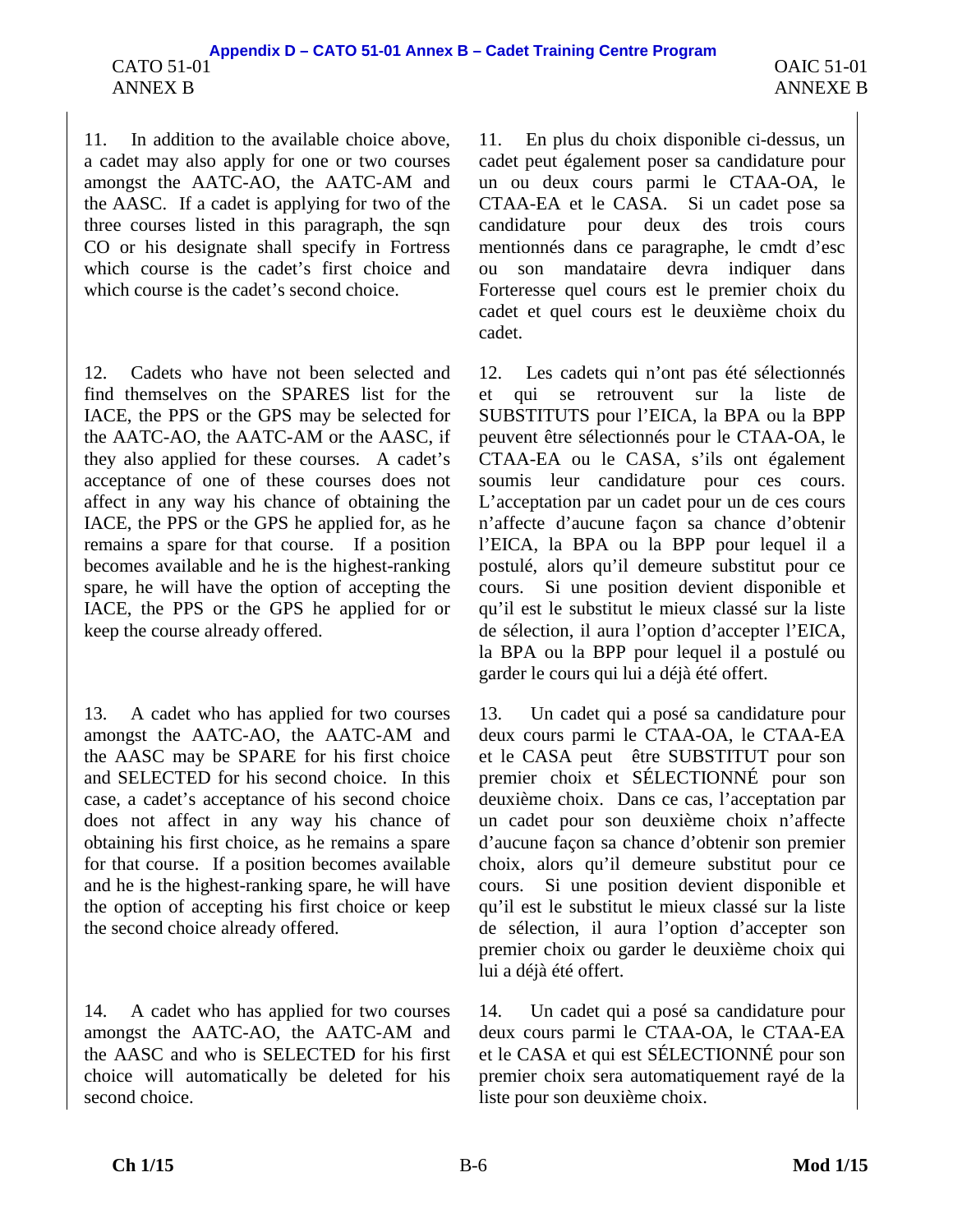15. A cadet who has applied for the IACE, the PPS or the GPS and also for other National Summer Training Courses and who is SELECTED for the IACE, the PPS or the GPS, will automatically be deleted for all other National Summer Training Courses.

CATO 51-01 ANNEX B

16. The following documents are required for all National Summer Training Courses. Candidates are to submit these documents to their Sqn CO or his designate. As per RCSU instructions, the Sqn CO or his designate shall submit these documents to the ACL PC National Summer Training Courses Coordinator or the RCSU National Summer Training Courses Coordinator:

- a. a photocopy of the school report as specified by the ACL PC; and
- b. narrative: Candidates must explain, in a typed one-page personal narrative, why they would like to participate in the course applied for. The narrative is to be signed and dated by the candidate. If the candidate applies for more than one National Summer Training Course, a narrative must be submitted for each course.

17. The Cadet Information Card is also required for all National Summer Training Courses. As per RCSU instructions, if this document is to be submitted to the ACL PC National Summer Training Courses Coordinator, the Sqn CO or his designate shall print the document from Fortress and submit it to the appropriate ACL member. If the document is to be submitted to the RCSU National Summer Training Courses Coordinator, the RCSU staff shall print them from Fortress.

15. Un cadet qui a posé sa candidature pour l'EICA, la BPA ou la BPP et également pour d'autres cours d'instruction d'été nationaux et qui est SÉLECTIONNÉ pour l'EICA, la BPA ou la BPP sera automatiquement rayé de la liste pour tous les autres cours d'instruction d'été nationaux.

16. Les documents suivants sont requis pour tous les cours d'instruction d'été nationaux. Les candidats doivent soumettre ces documents au cmdt d'esc ou son mandataire. Selon les instructions de l'URSC, le cmdt d'esc ou son mandataire doit soumettre ces documents au coordonnateur des cours d'instruction d'été nationaux du CP LCA ou au coordonnateur des cours d'instruction d'été nationaux de l'URSC:

- a. une photocopie du bulletin scolaire tel que spécifié par le CP LCA; et
- b. exposé: Les candidats doivent expliquer, dans un exposé personnel d'une page dactylographiée, pourquoi ils tiennent à participer au cours demandé. L'exposé doit être signé et daté par le candidat. Si le candidat pose sa candidature pour plus d'un cours d'instruction d'été national, un exposé doit être soumis pour chaque cours.

17. La fiche de renseignement du cadet est également requise pour tous les cours d'instruction d'été nationaux. Selon les instructions de l'URSC, si ce document doit être soumis au coordonnateur des cours d'instruction d'été nationaux du CP LCA, le cmdt d'esc ou son mandataire imprimera ce document à partir de Forteresse et le remettra au membre de la LCA approprié. Si ce document doit être soumis au coordonnateur des cours d'instruction d'été nationaux de l'URSC, ce dernier l'imprimera à partir de Forteresse.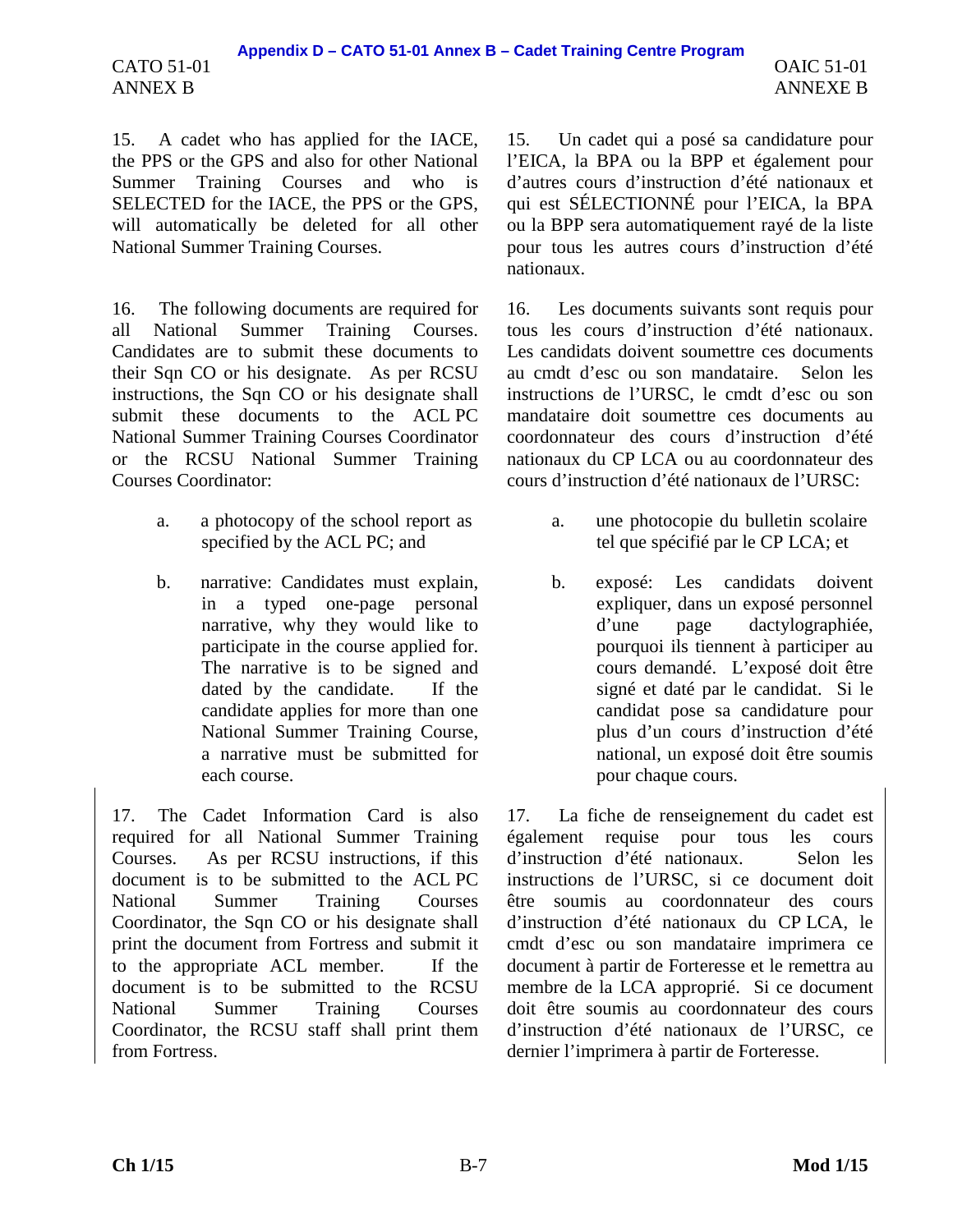18. It is important that recommendations made to the selection committee for each candidate enable the committee to obtain a general portrait of each candidate's capability and potential.

19. After the application deadline, sqn COs shall advise the RCSU in writing, of any changes to the behaviour and attitude of a candidate, if he no longer deserves a favourable recommendation. It is imperative that this be done in writing in case the selection committee's decision is contested.

### **SELECTED CADETS VS OTHER OPPORTUNITIES AT A CTC**

20. Cadets who have applied for a National Summer Training Course will not receive an offer to fill a staff cadet position at a CTC before the Merit Lists submitted by the ACL PCs are confirmed as "official" by D Cdts & JCR 4-5-2 for the IACE and by Reg Air Trg Os for all other National Summer Training Courses. After these "official" announcements are made, cadets who have been "selected" for a National Summer Training Course shall not receive an offer to fill a staff cadet position.

21. In exceptional circumstances, a senior cadet, 18 years old, may receive an offer of employment to fill a civilian instructor (CI) position as a glider pilot instructor at an Cadet Flying Training Centre (CFTC), if there is such a requirement (e.g. not enough glider pilot instructors to support the GPS). Cadets who have applied for a National Summer Training Course will not receive an offer to fill a CI position as a glider pilot instructor before the Merit Lists submitted by the ACL PCs are confirmed as "official" by D Cdts & JCR 4-5-2 for the IACE and by Reg Air Trg Os for all other National Summer Training Courses.

18. Il est important que les recommandations formulées à l'intention du comité de sélection puissent permettre au comité de se faire un portait général quant à la capacité et le potentiel pour chaque candidat.

19. Une fois que la date limite de mise en candidature est passée, les cmdt d'esc aviseront l'URSC par écrit, de tout changement de comportement et d'attitude d'un candidat si celui-ci ne fait plus l'objet d'une recommandation favorable. Il importe que ceci soit fait par écrit au cas où la décision du comité de sélection serait contestée.

# **CADETS SÉLECTIONNÉS VS D'AUTRES OPPORTUNITÉS AU CEC**

20. Les cadets qui ont soumis une candidature pour un cours d'instruction d'été national ne pourront recevoir une offre pour combler un poste de cadet-cadre à un CEC avant que les listes par ordre de mérite soumises par les CP LCA soient confirmées « officielles » par le D Cad & RJC 4-5-2 pour l'EICA et par les O Rég Entr (Air) pour les autres cours d'instruction d'été nationaux. Après que ces annonces« officielles » soient faites, les cadets qui ont été « sélectionnés » pour un cours d'instruction d'été national ne recevront pas une offre pour combler un poste de cadet-cadre.

21. Dans des circonstances exceptionnelles, un cadet senior, âgé de 18 ans, peut recevoir une offre d'emploi pour combler un poste d'instructeur civil (IC) en tant qu'instructeur de pilote de planeur à un centre d'entrainement au vol des cadets (CEVC), s'il y a un tel besoin (p. ex. pas assez d'instructeurs de pilote de planeur pour soutenir la BPP). Les cadets qui ont soumis une candidature pour un cours d'instruction d'été national ne pourront recevoir une offre d'emploi pour combler un poste d'IC en tant qu'instructeur de pilote de planeur avant que les listes par ordre de mérite soumises par les CP LCA soient confirmées « officielles »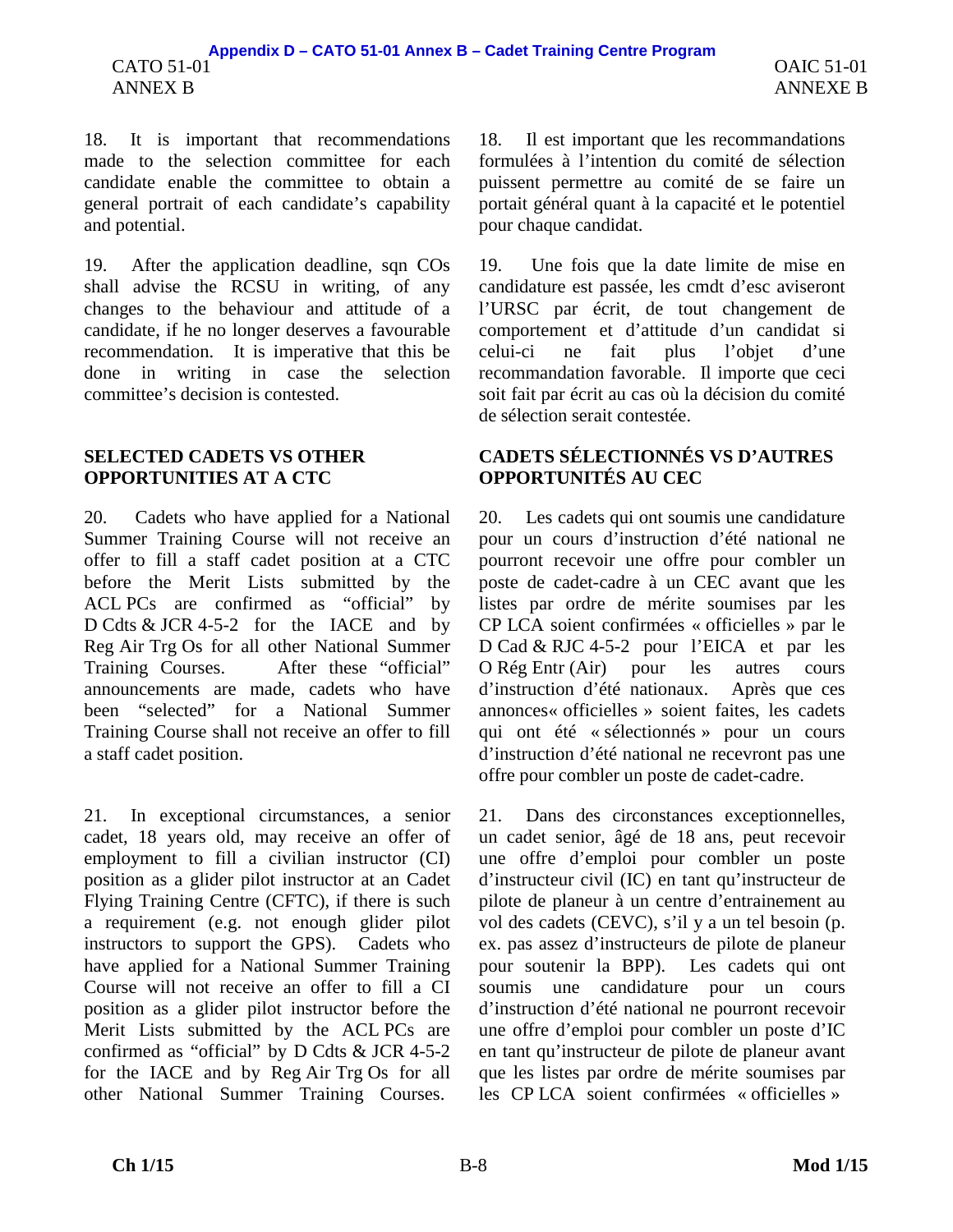### CATO 51-01 ANNEX B

After these "official" announcements are made, cadets who have been "selected" for a National Summer Training Course shall not receive an offer to fill a CI position as a glider pilot instructor.

22. Cadets not selected on the initial selection who are SPARES for National Summer Training Courses may receive an offer to fill a staff cadet position at a CTC or a CI position as a glider pilot instructor at a CFTC, if they also applied for such opportunities. A cadet's acceptance of a staff cadet or CI position does not affect in any way his chance of obtaining the course(s) he applied for, as he remains a spare for that/those course(s). If a billet becomes available and he is the highest-ranking spare, he will have the option of accepting this course or keep the staff cadet or CI position already offered.

23. For more information on Staff Cadet Advanced Training see CATO 13-28.

24. All cadets attending a course shall receive a training allocation. See CATO 17-32 for details on this subject.

### **SUMMER COURSES QUALIFICATION BADGES**

25. See CATO 55-04 for conditions of eligibility and instructions for wear of Summer Courses Qualification Badges.

par le D Cad & RJC 4-5-2 pour l'EICA et par les O Rég Entr (Air) pour les autres cours d'instruction d'été nationaux. Après que ces annonces « officielles » soient faites, les cadets qui ont été « sélectionnés » pour un cours d'instruction d'été national ne recevront pas une offre d'emploi pour combler un poste d'IC en tant qu'instructeur de pilote de planeur.

22. Les cadets non sélectionnés à la sélection initiale qui sont SUBSTITUTS pour les cours d'instruction d'été nationaux peuvent recevoir une offre pour combler un poste de cadet-cadre à un CEC ou un poste d'IC en tant qu'instructeur de pilote de planeur à un CEVC, s'ils ont également soumis leur candidature pour une opportunité du genre. L'acceptation par un cadet d'un poste de cadet-cadre ou d'IC n'affecte d'aucune façon sa chance d'obtenir le(s) cours pour lequel/lesquels il a postulé(s), alors qu'il demeure substitut pour ce(s) cours. Si un contingentement devient disponible et qu'il est le substitut le mieux classé sur la liste de sélection, il aura l'option d'accepter ce cours ou garder le poste de cadet-cadre ou d'IC qui lui a déjà été offert.

### **STAFF CADET CADET-CADRE**

23. Voir l'OAIC 13-28 pour plus d'information au sujet de l'instruction avancée de cadets-cadres.

### **TRAINING ALLOCATION ALLOCATION D'INSTRUCTION**

24. Tous les cadets participants à un cours recevront une allocation d'instruction. Voir l'OAIC 17-32 pour les détails à ce sujet.

### **INSIGNES DE QUALIFICATION DE COURS D'ÉTÉ**

25. Voir l'OAIC 55-04 pour les conditions d'admissibilité et les instructions pour le port des insignes de qualification de cours d'été.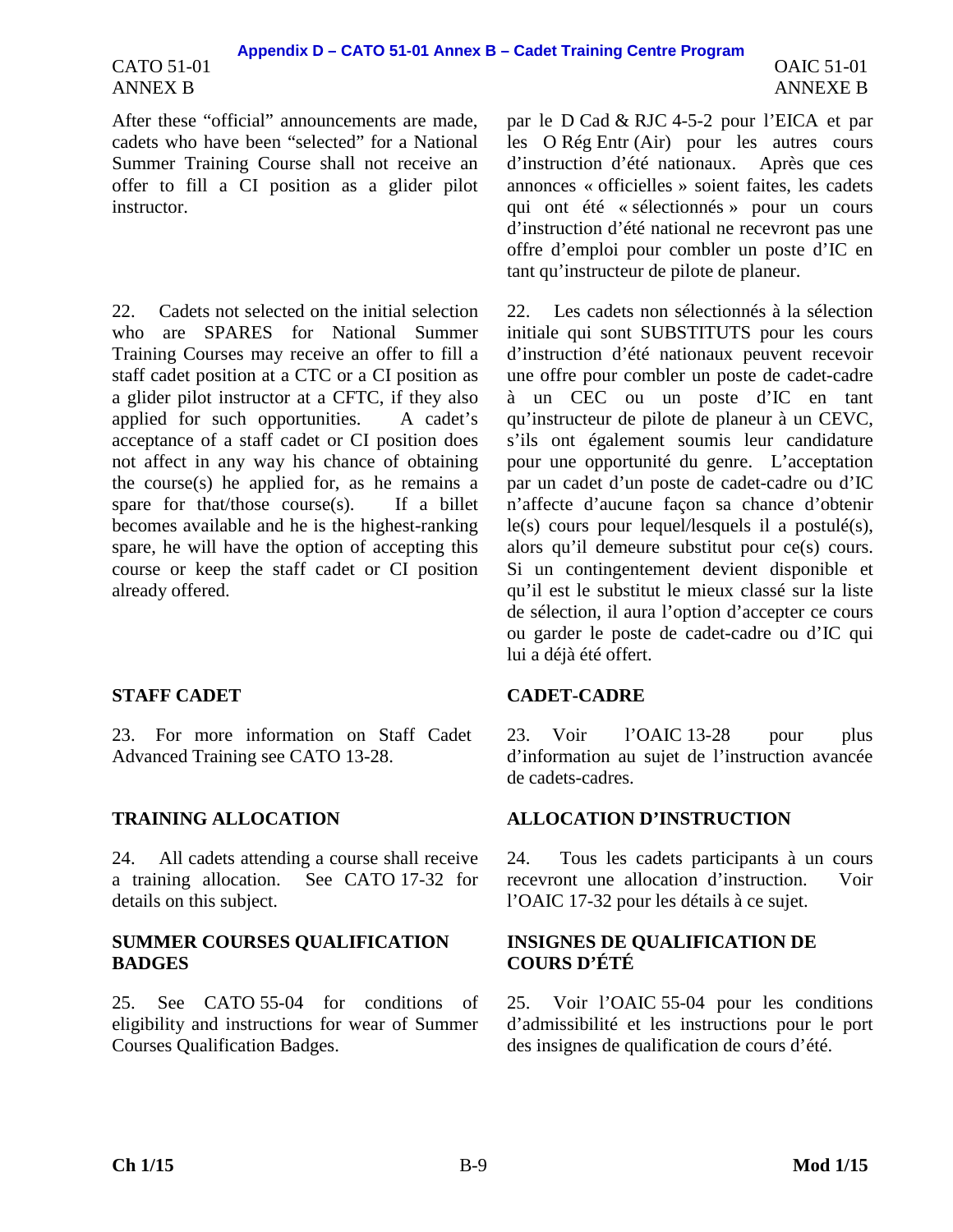### **CANDIDATES CANDIDATS**

26. Considering the cost of this training and the limited number of billets, it is very important for all candidates to be interested in the courses they apply for and if selected, to be ready to make every effort in order to complete the course with success.

# **RESPONSIBILITIES RESPONSABILITÉS**

27. Candidates are responsible for enquiring about prerequisites, registering for courses they wish to apply for, following instructions given at the sqn, and for submitting all the required documents prior to the deadline set by the sqn CO.

28. Sqn COs are responsible for ensuring the applications are completed through Fortress and also for ensuring that candidates meet all prerequisites for the courses they apply for.

29. Sqn COs are responsible for providing guidance and information to their cadets. The information cadets could request includes, but is not limited to, the following:

- a. list of available courses:  $\qquad \qquad$  a. la liste des cours offerts:
- 
- c. application procedures and deadlines; and
- d. pre-selection and selection procedures.

30. Sqn COs are responsible for setting up pre-selection committees so as to identify the best candidates for each course. The selection

26. Considérant le coût de cette formation et le nombre limité de contingentements, il est très important pour tous les candidats d'être intéressés par les cours auxquels ils posent leur candidature et s'ils sont sélectionnés, d'être prêts à faire tous les efforts nécessaires afin de compléter le cours avec succès.

27. Les candidats sont responsables de s'informer des critères d'admissibilité, de s'inscrire aux cours pour lesquels ils désirent poser leur candidature, selon la procédure établie à l'esc, et de soumettre toute la documentation requise avant la date limite déterminée par le cmdt d'esc.

28. Les cmdt d'esc sont responsables de s'assurer que les mises en candidature soient complétées à travers Forteresse et également de s'assurer que les candidats rencontrent tous les critères d'admissibilité pour les cours demandés.

29. Les cmdt d'esc sont responsables d'orienter et de fournir de l'information à leurs cadets. Les informations que les cadets pourraient demander, sans toutefois s'y limiter, sont les suivantes:

- 
- b. prerequisites and limitations; b. les critères d'admissibilité et contraintes;
	- c. les procédures et dates limites des mises en candidature; et
	- d. les procédures de présélection et de sélection.

30. Les cmdt d'esc sont responsables de mettre sur pied des comités de présélection afin d'identifier les meilleurs candidats pour chaque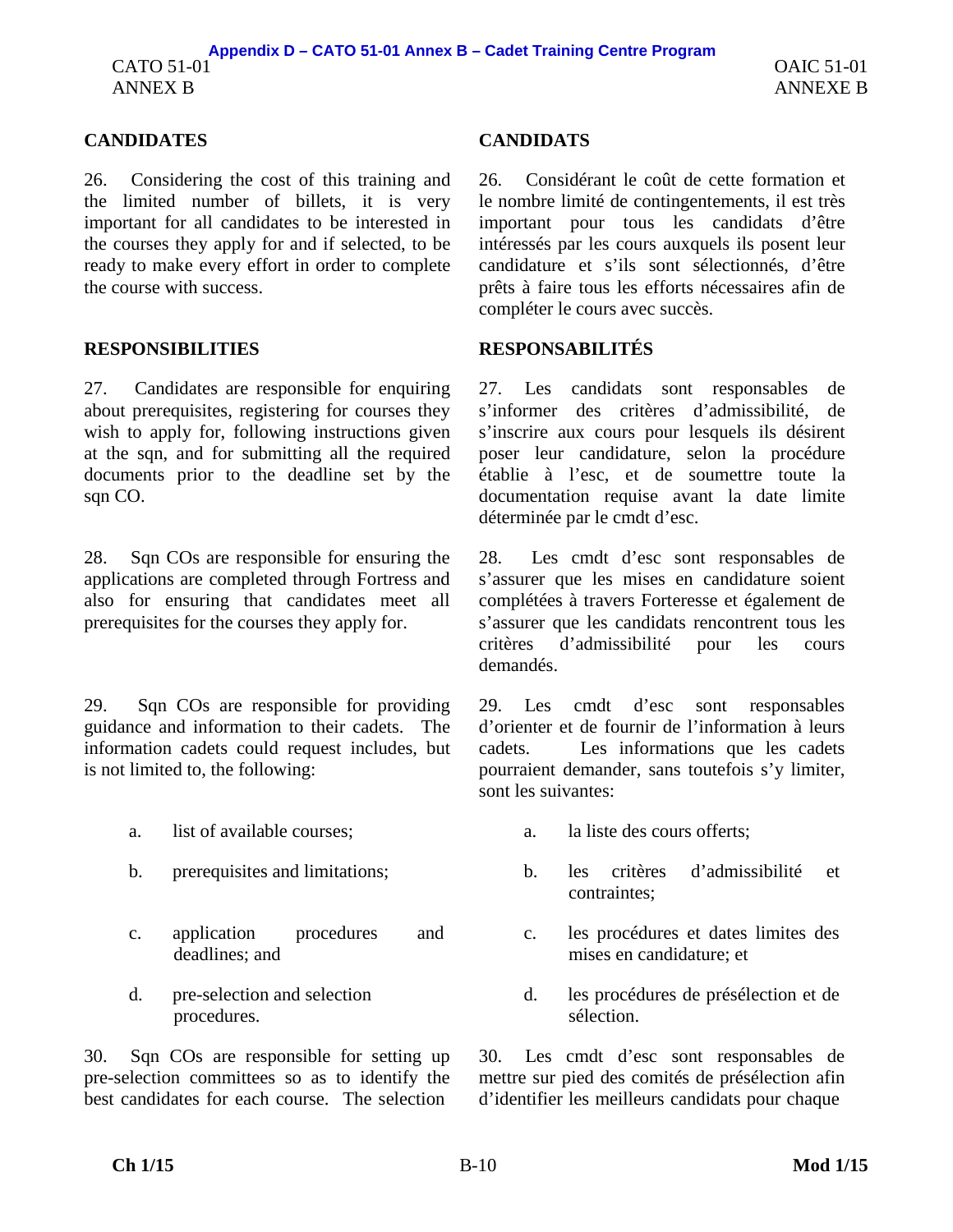### CATO 51-01 ANNEX B

process must be carried out according to accurate and impartial criteria, in order to be open, fair and transparent to cadets and other stakeholders. Furthermore, candidates who are eliminated during the pre-selection stage should be notified and informed of their weak points.

31. Sqn COs shall keep the Sponsoring Committee Chairperson informed of the entire process, and will encourage and support the participation of the Chairperson or his designate.

32. Candidates, whether or not they are selected, are responsible to inform their chain of command of their continuous availability to participate in summer training. If they are no longer available to participate (e.g. found a job, enrolling in the CAF, etc.), they must inform their Squadron CO accordingly. To ensure the replacement of withdrawals process, as explain in the National Summer Training Courses Selection Process document, is followed, the Squadron CO shall inform the appropriate level of his Chain of command of the change in availability of the candidate as soon as possible after being informed by the cadet.

33. Cadets, who will turn 19 years old after the end of a course, including travel time to return to their home, may submit an application.

34. Specific arrival and departure dates for each course shall be communicated to all concerned by each RCSU. These dates shall be used to determine the eligibility of a cadet to submit an application for a specific course.

35. If for any reasons these dates are modified after applications have been cours. Le processus de sélection doit reposer sur des critères précis et impartiaux, de façon à être ouvert, équitable et transparent aux cadets et tous les autres intéressés. De plus, les candidats éliminés lors de la présélection devraient en être avisés et informés de leurs faiblesses.

31. Les cmdt d'esc informeront le président du comité répondant de tout le processus, et feront en sorte que la participation du président ou son mandataire soit encouragée et supportée.

32. Les candidats, sélectionnés ou non, sont responsables de tenir leur voie hiérarchique informée de leur disponibilité à participer à l'instruction d'été. S'ils ne sont plus disponibles (par exemple : trouvé un emploi, enrôlement dans les FAC, etc.), ils doivent en informer leur cmdt d'esc. Afin de s'assurer que processus de remplacement en cas de désistement, tel qu'expliqué au sein du document concernant le processus de sélection des cours d'instruction d'été nationaux, est suivi, le cmdt d'esc doit informer le niveau approprié de sa voie hiérarchique du changement de disponibilité du candidat dès que possible après en avoir été informé par le cadet.

# **AGE LIMIT FOR ALL COURSES ÂGE LIMITE POUR TOUS LES COURS**

33. Les cadets qui atteindront 19 ans après la fin d'un cours, en incluant le temps de déplacement pour le retour à la maison peuvent soumettre une mise en candidature.

34. Les dates d'arrivée et de départ spécifiques pour chaque cours seront communiquées à tous les intéressés par chaque URSC. Ces dates détermineront l'admissibilité d'un cadet pour soumettre une mise en candidature à un cours spécifique.

35. Si pour quelque raison que ce soit, ces dates sont modifiées après la soumission des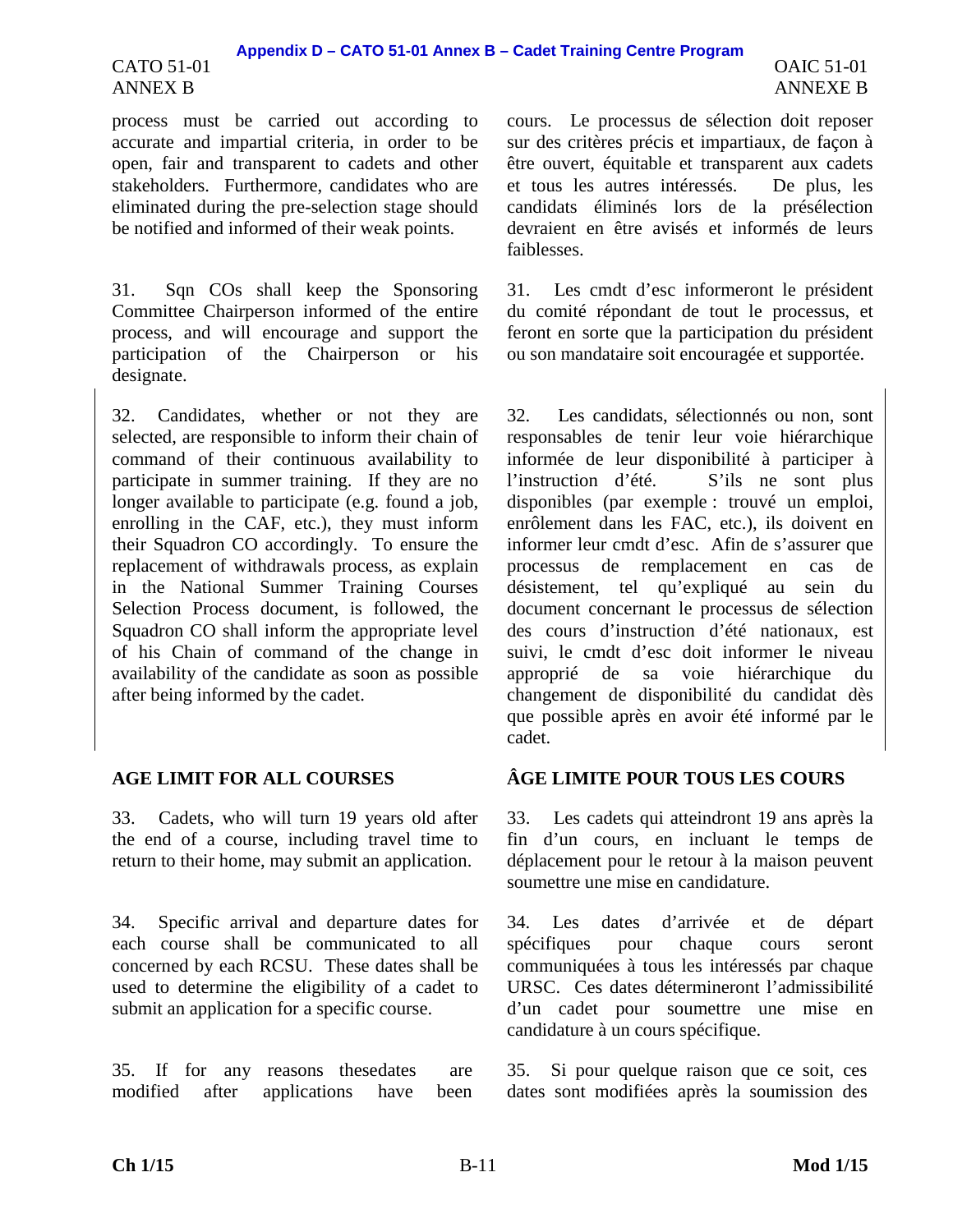### CATO 51-01 ANNEX B **Appendix D – CATO 51-01 Annex B – Cadet Training Centre Program**

submitted, the RCSU will advise all concerned and the eligibility of a cadet to participate in a course for which the dates have been modified will be determined in accordance with the new departure date at the end of the course.

36. Waivers will not be considered and any procedure to circumvent the age limit rule will not be authorized.

37. Occasionally, the PPS and/or the GPS may have to be extended beyond the scheduled departure date, due to non-controllable circumstances such as inclement weather. Any cadet reaching 19 years old during a course extension shall be returned to unit (RTU) the day prior to their 19 birthday.

38. If a candidate has all the aptitudes for a course but does not meet all the listed prerequisites, a waiver may be requested through Fortress.

39. No more than one waiver (for one prerequisite) may be granted to a candidate for the same course.

40. A waiver cannot be granted for a mandatory prerequisite.

41. Waiver requests for the IACE shall be considered at the national level. Waiver requests for all other courses shall be considered at the regional level.

42. The following general prerequisites are mandatory and they apply to all courses:

> a. not have reached their 19th birthday by the end of the course, including

mises en candidature, l'URSC avisera tous les intéressés et l'admissibilité du cadet à participer à un cours dont les dates ont été modifiées sera déterminée selon la nouvelle date de départ à la fin du cours.

36. Les demandes de dérogation ne seront pas considérées et toute procédure pour contourner la règle de l'âge limite ne sera pas autorisée.

37. Occasionnellement, il est possible que la BPA et/ou la BPP soit prolongée au-delà de la date de départ prévue, due à des circonstances incontrôlables telles que des mauvaises conditions météorologiques. Tout cadet atteignant 19 ans lors d'une période de prolongation devra être retourné à l'unité (RAU) la journée précédant son 19e anniversaire.

# **WAIVER REQUESTS DEMANDE DE DÉROGATION**

38. Si un candidat a toutes les aptitudes pour un cours mais ne rencontre pas tous les critères d'admissibilité énoncés, une dérogation peut être demandée à travers Forteresse.

39. Pas plus d'une dérogation (pour un critère d'admissibilité) ne peut être accordée à un candidat pour le même cours.

40. Une dérogation ne peut pas être accordée pour un critère d'admissibilité obligatoire.

41. Les demandes de dérogation pour l'EICA seront considérées au niveau national. Les demandes de dérogation pour tous les autres cours seront considérées au niveau régional.

### **GENERAL PREREQUISITES CRITÈRES D'ADMISSIBILITÉ GÉNÉRAUX**

42. Les critères d'admissibilité généraux suivants sont obligatoires et ils s'appliquent à tous les cours:

> a. ne pas avoir atteint leur 19e anniversaire à la fin du cours en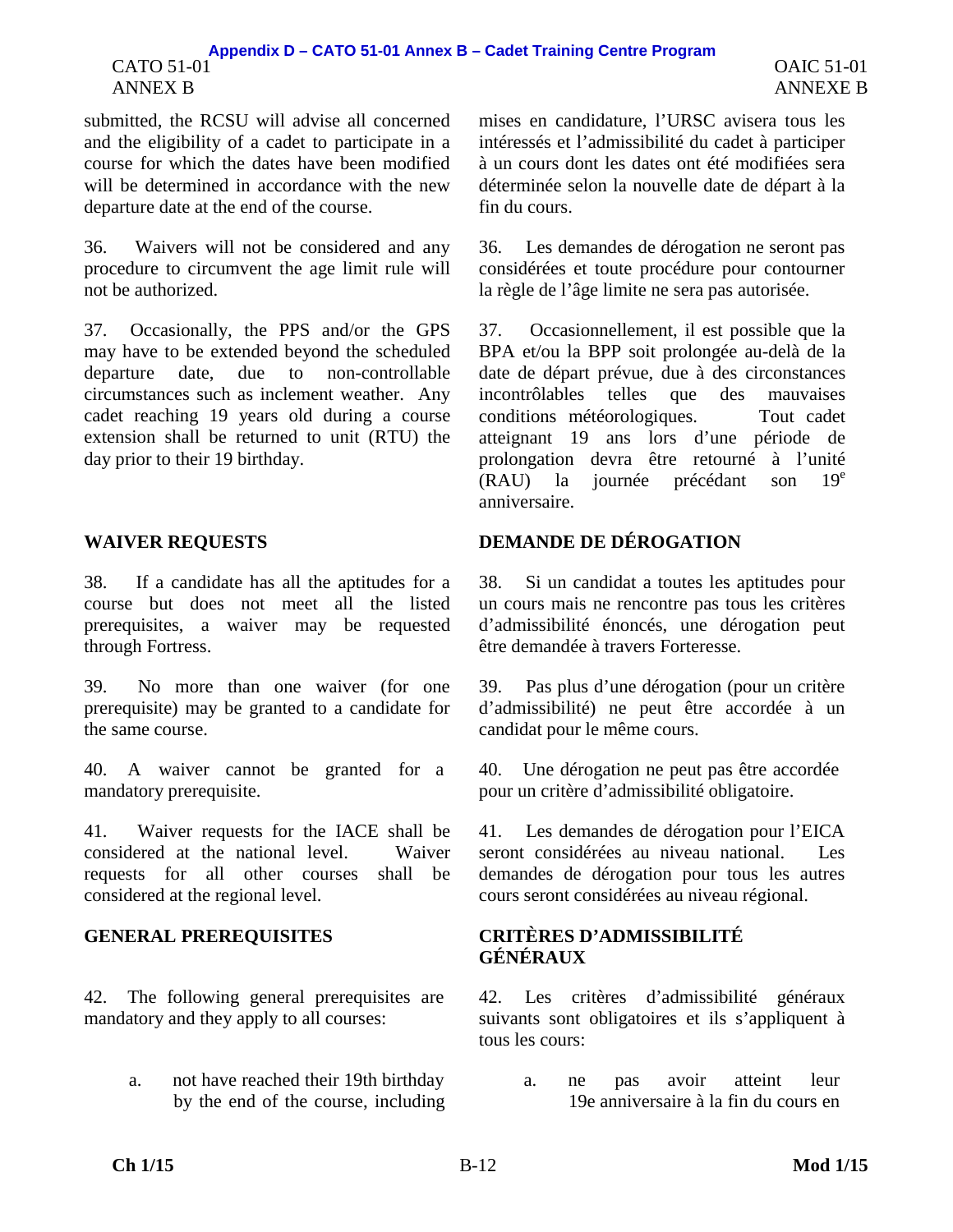### **Appendix D – CATO 51-01 Annex B – Cadet Training Centre Program**

CATO 51-01 ANNEX B

- b. have written parental/guardian consent to attend if the cadet has not reached his 18th birthday;
- 
- d. be available for the full duration of the course or, in special circumstances (see note below), must be available at a minimum for all mandatory training days in accordance with the course Qualification Standard and Plan (QSP);

Courses are designed with progressive and linked activities to assist cadets in achieving the course Performance Objectives (POs). In special circumstances, when cadets are unavailable to meet this general prerequisite due to family or school related issues, RCSU and/or CTC COs are required to assess the impact that any missed mandatory training will have on a cadet's ability to achieve all the course requirements. Notwithstanding, cadets must be available for all speciality training PO<sub>s</sub>.

- e. be recommended by the sqn CO (and by the Sponsoring Committee Chairperson for National Summer Training Courses); and
- f. meet any other conditions prescribed by D Cdts & JCR.
- 43. Sqn COs should not consider candidates 43. Les cmdt d'esc ne devraient pas

travel time to return home; incluant le temps de déplacement pour le retour à la maison;

- b. avoir le consentement écrit des parents/tuteurs pour participer si le cadet n'a pas atteint l'âge de 18 ans;
- c. be medically fit to participate; c. être physiquement apte à participer;
	- d. être disponible pour la durée complète du cours ou, dans des circonstances particulières (voir nota ci-dessous), doit être disponible au minimum pour tous les jours d'instruction selon la Norme de qualification et plan (NQP) du cours;

# NOTE NOTA

Les cours sont élaborés avec des activités progressives et reliées pour aider les cadets à atteindre les objectifs de rendement (OREN). Dans des circonstances particulières, lorsque les cadets ne peuvent satisfaire ce critère d'admissibilité général pour des raisons familiales ou scolaires, l'URSC et/ou les cmdt de CEC devront évaluer l'impact que toute instruction obligatoire manquée aura sur la capacité du cadet de réussir toutes les exigences du cours. Nonobstant, les cadets doivent être disponibles pour tous les OREN de l'instruction spécialisée.

- e. être recommandé par le cmdt d'esc (et par le président du comité répondant pour les cours d'instruction d'été nationaux); et
- f. remplir toute autre condition établie par D Cad & RJC.
-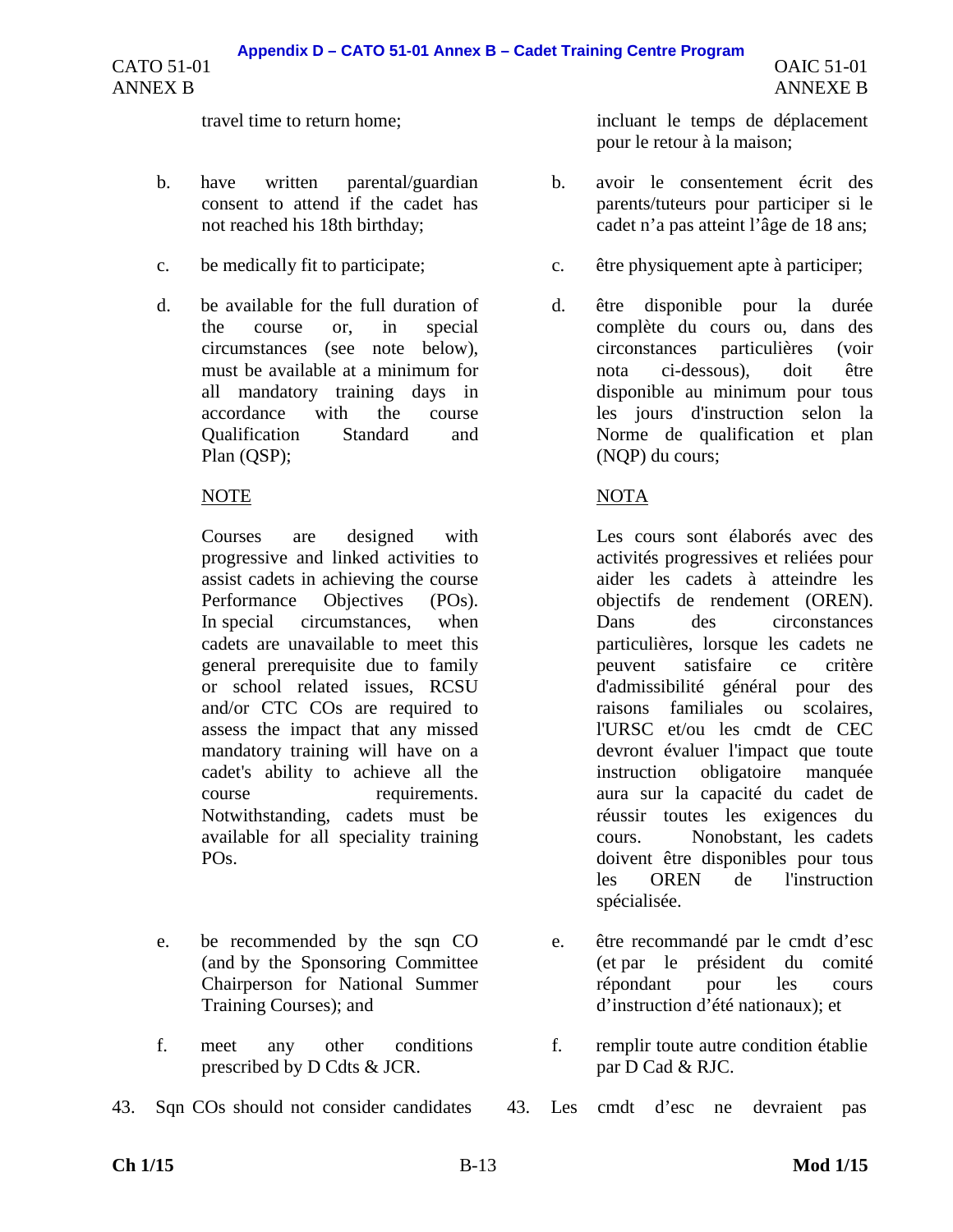### CATO 51-01 ANNEX B **Appendix D – CATO 51-01 Annex B – Cadet Training Centre Program**

who do not meet prerequisites during the pre-selection stage. As well, candidates who do not show interest or the necessary aptitudes to successfully complete the course should not be considered simply to meet a quota.

44. Additional prerequisites are listed within the course descriptions hereunder. If a prerequisite is mandatory, it shall be clearly indicated as such.

### **INTERNATIONAL AIR CADET EXCHANGE**

45. The purpose of the IACE is three-fold: to promote friendship and goodwill among Air cadets of the participating countries, to encourage participants to develop an interest in international affairs and to reward those Air cadets who have rendered outstanding services to their sqn over a period of years. The IACE is intended only for outstanding senior cadets who will represent Canada with distinction. Selection requirements include: outstanding Air cadet record, good school record, excellent personal characteristics, including appearance, dependability, cooperation and the ability to communicate effectively.

- a. Duration: 2 to 3 weeks, depending on country visited;
- b. maximum number of candidates: One per sqn;
- c. minimum age: minimum of 17 years old during the exchange. This prerequisite is mandatory;
- d. sqn proficiency level: Level five successfully completed by the end of the current training year;

considérer les candidats qui ne rencontrent pas les critères d'admissibilité lors de la présélection. De plus, les candidats qui ne montrent pas l'intérêt ou les aptitudes nécessaires à la réussite du cours ne devraient pas être considérés simplement afin de combler un quota.

44. Les critères d'admissibilité additionnels sont énoncés dans les descriptions de cours ci-dessous. Si un critère d'admissibilité est obligatoire, il sera clairement identifié en tant que tel.

### **ÉCHANGE INTERNATIONAL DES CADETS DE L'AIR**

45. L'EICA vise un triple objectif: favoriser l'amitié et la bonne entente chez les cadets de l'Air des pays participants, encourager les participants à s'intéresser aux affaires internationales et récompenser les cadets de l'Air qui, au fil d'un certain nombre d'années, ont rendu des services exceptionnels à leur esc. L'EICA ne s'adresse qu'aux cadets seniors exceptionnels qui sauront dignement représenter le Canada. Les critères de sélection incluent: dossier de cadet hors pair, bons résultats scolaires, excellentes qualités personnelles incluant tenue, fiabilité, coopération et aptitude à communiquer efficacement.

- a. Durée: de 2 à 3 semaines, dépendamment du pays visité;
- b. nombre maximum de candidats: Un par esc;
- c. âge minimum: 17 ans minimum durant l'échange. Ce critère d'admissibilité est obligatoire;
- d. niveau de qualification d'esc: Niveau cinq complété avec succès à la fin de l'année d'instruction en cours;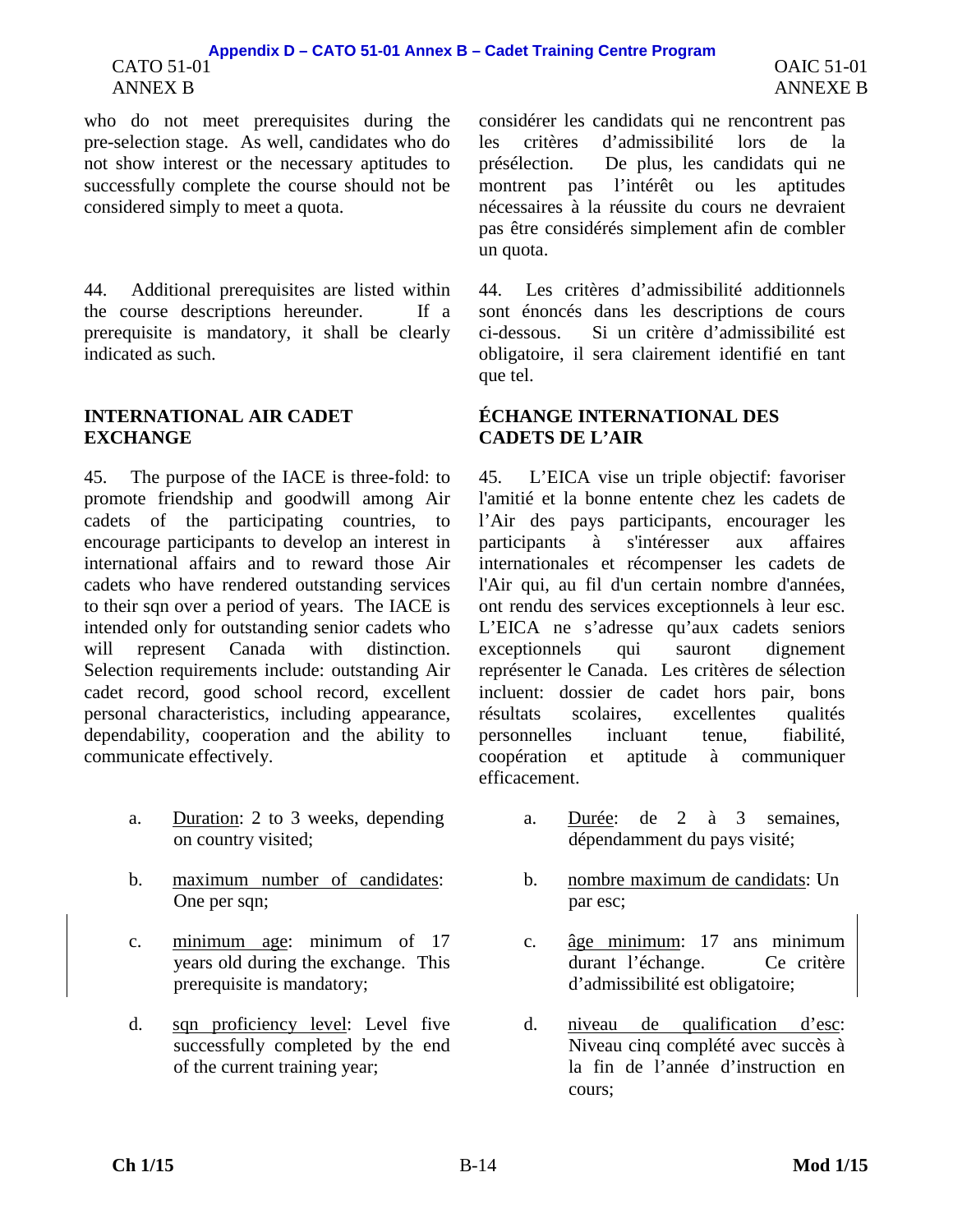OAIC 51-01 ANNEXE B

- e. IACE information form: In triplicate, each with a passport photo glued in the appropriate location, must be included with the application;
- f. Canadian passport: All cadets selected for the IACE who are Canadian citizens must obtain a valid Canadian passport, if they do not already have one. Please note that a passport is not required at the time of application. Those who do not have a valid passport shall start the procedures to obtain their passport as soon as they are made aware of their selection. Only selected cadets shall be reimbursed by DND for the cost of the passport including the cost of photos by submitting a claim (CF 52) accompanied with receipts to their respective Detachment or RCSU;
- g. photocopy of page 3 of the passport: Must be included with the application. If the candidate has not received his passport, a photocopy of the birth certificate or citizenship card must be included with the application;
- h. official IACE clothing: All Air cadets participating in the IACE program will be required to purchase the official IACE clothing package at a cost of approximately \$400 if all items are required. This package includes such items as a blue blazer, an Air cadet crest for the blazer, two grey dress pants and/or grey skirts and also items with the IACE logo; a white Oxford
- e. formulaire d'information de l'EICA: En trois exemplaires, chacun avec une photo passeport collée dans l'espace approprié, doit être inclus avec la mise en candidature;
- f. passeport canadien: Tous les cadets sélectionnés pour l'EICA ayant une citoyenneté canadienne devront obtenir un passeport canadien valide s'ils n'en ont pas déjà un. Signalons qu'il n'est pas nécessaire d'avoir un passeport au moment de la mise en candidature. Ceux qui n'ont pas un passeport valide doivent commencer les procédures pour l'obtention de leur passeport aussitôt avisés de leur sélection. Seulement les cadets sélectionnés seront remboursés par le MDN pour le coût du passeport incluant le coût des photos; soumettre une réclamation (CF 52) avec reçus au détachement ou URSC;
- g. photocopie de la page 3 du passeport: Doit être incluse avec le dossier de la mise en candidature. Si le candidat n'a pas reçu son passeport, une photocopie du certificat de naissance ou de la carte de citoyenneté doit être incluse avec le dossier de la mise en candidature;
- h. vêtements officiels de l'EICA: Tous les cadets de l'Air qui participent à l'EICA devront acheter la trousse de vêtements officiels de l'EICA au prix d'environ 400\$ si tous les items sont requis. Cette trousse comprend des items tels qu'un blazer bleu, un écusson des cadets de l'Air pour le blazer, deux pantalons de ville gris et/ou jupes grises ainsi que des items avec le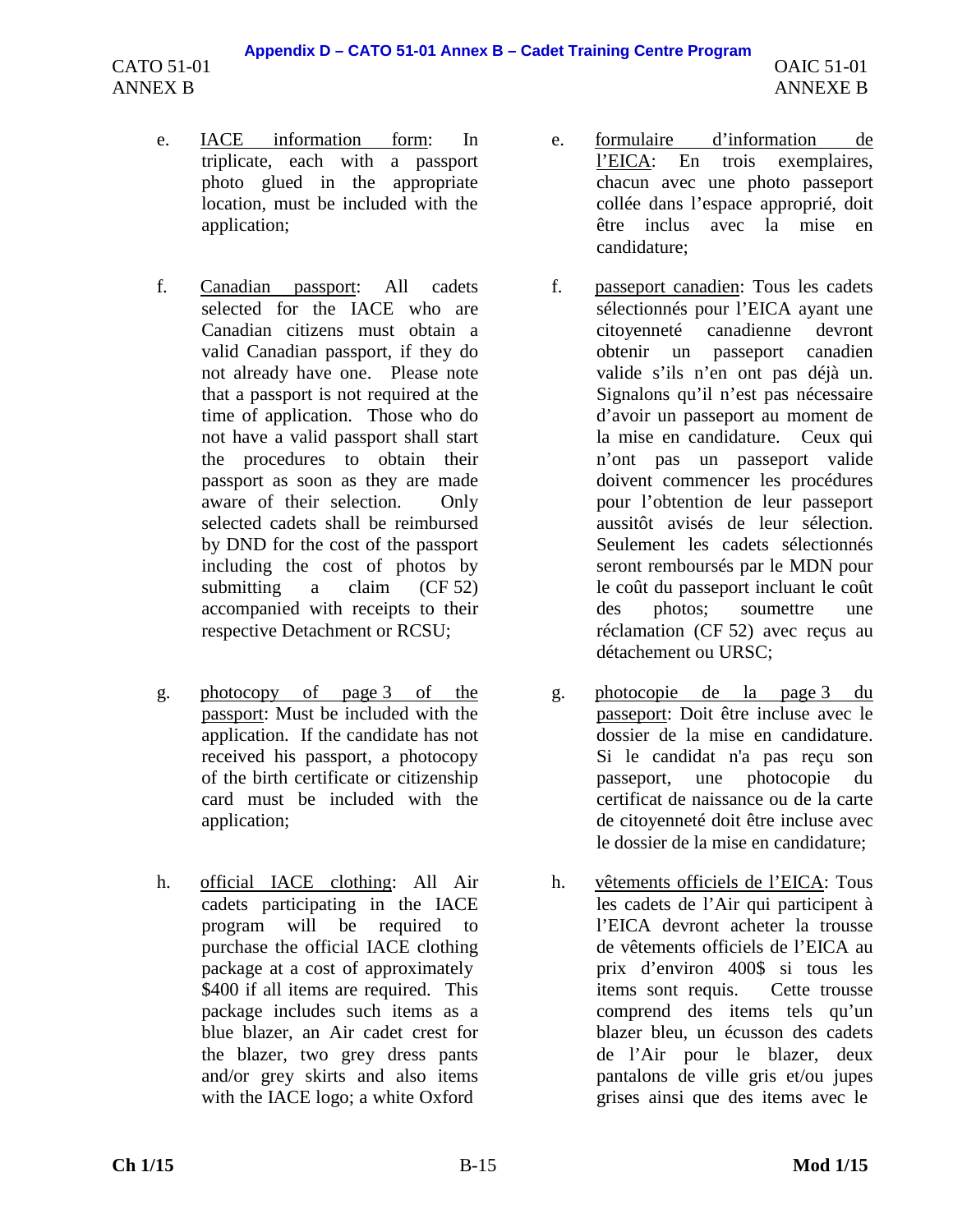### CATO 51-01 ANNEX B **Appendix D – CATO 51-01 Annex B – Cadet Training Centre Program**

short-sleeved shirt, red polo shirts, T-shirt, tie and backpack. Cadets who already have some of these items in their possession will not need to purchase them, see details in the IACE Joining Instructions. The ACL National Headquarters will forward purchase details to selected cadets; and

i. One-Time Participation: An Air cadet can only participate in the IACE once.

### **POWER PILOT SCHOLARSHIP GLIDER PILOT SCHOLARSHIP**

46. Candidates must meet all established requirements laid down, including age, medical standards and Canadian Forces (CF) qualifying exam. Another important factor is motivation. Candidates must demonstrate a sincere interest in learning to fly and that they are prepared to commit to the demanding study time required to become a pilot.

- a. Duration: a. Durée:
	-
	-
- b. maximum number of candidates: The maximum number of candidates per sqn who may be selected for each scholarship is based on the Registered Cadets Monthly Average:
	-
	-
	-

logo de l'EICA; une chemise Oxford blanche à manches courtes, des polos rouges, t-shirt, cravate et sac à dos. Les cadets ayant déjà en leur possession certains de ces items n'auront pas à les acheter, voir détails dans les instructions de ralliement de l'EICA. Le siège national de la LCA fera suivre les détails pour cet achat aux cadets sélectionnés; et

i. participation unique: Un cadet de l'Air ne peut participer à l'EICA plus d'une fois.

# **BOURSE DE PILOTE D'AVION BOURSE DE PILOTE DE PLANEUR**

46. Les candidats doivent répondre à tous les critères établis, y compris ceux concernant l'âge, les normes médicales et l'examen d'admission des Forces canadiennes (FC). La motivation compte aussi au nombre des facteurs importants. Les candidats doivent démontrer un intérêt sincère dans leur volonté d'apprendre à piloter et qu'ils sont prêts à se commettre vis à vis le temps d'étude requis pour devenir un pilote.

- 
- (1) PPS: 7 weeks, and (1) BPA: 7 semaines, et
- (2) GPS: 6 or 7 weeks; (2) BPP: 6 ou 7 semaines;
	- b. nombre maximum de candidats: Le nombre maximum de candidats par esc qui peuvent être sélectionnés pour chaque bourse est basé sur la moyenne mensuelle des cadets inscrits:
- (1) 80 or less: 2 candidates, (1) 80 ou moins: 2 candidats,
- (2) 81 to 120: 3 candidates, (2) de 81 à 120: 3 candidats,
- (3) 121 to 160: 4 candidates, or (3) de 121 à 160: 4 candidats, ou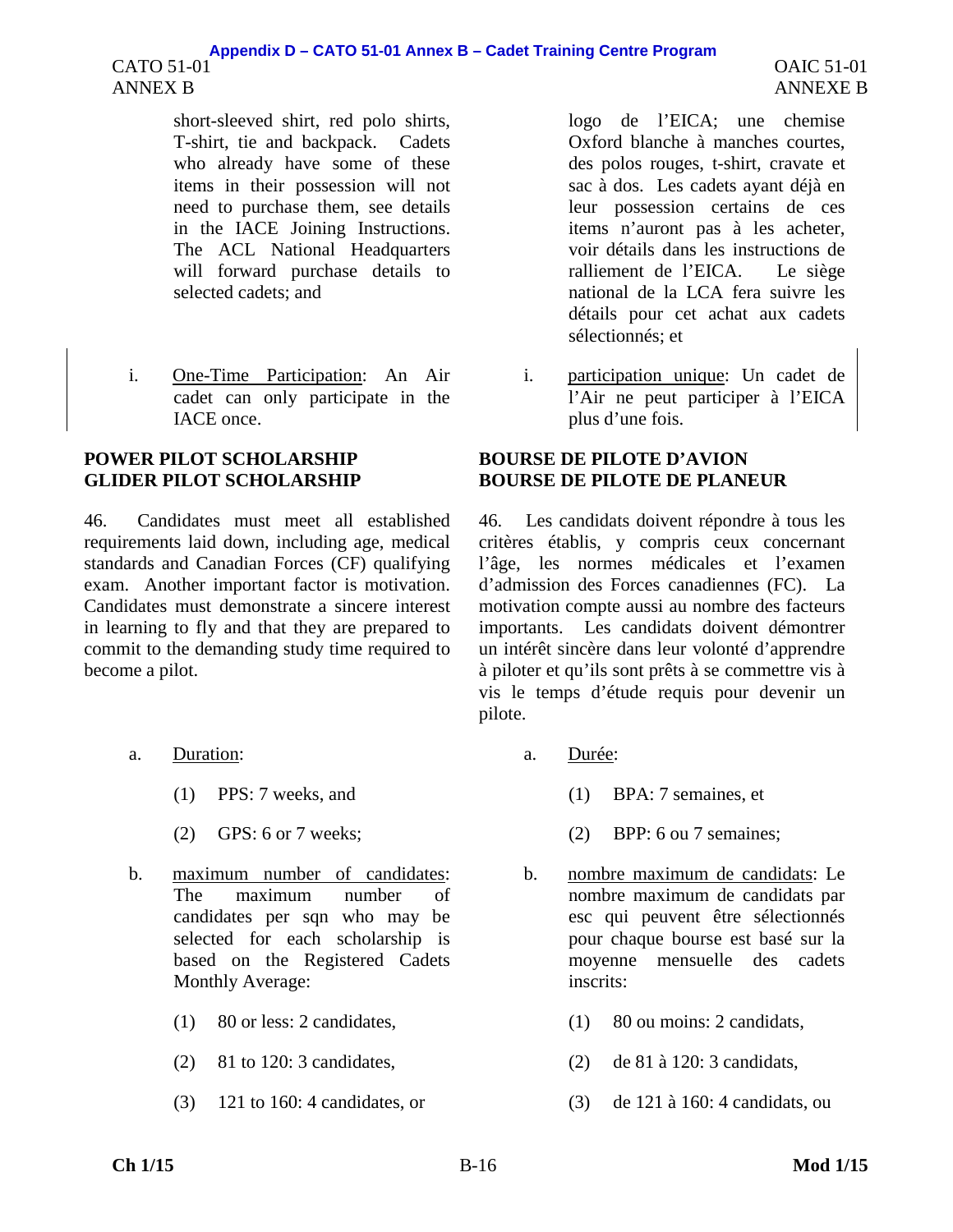**Appendix D – CATO 51-01 Annex B – Cadet Training Centre Program**

CATO 51-01 ANNEX B

For the PPS and also for the GPS, RCSUs/ACL PCs may permit one additional candidate per sqn to submit an application. If an additional candidate is authorized and all candidates from that same sqn applying for the same scholarship meet the ACL Provincial Selection Board minimum standard of 60%, the candidate with the lowest total score on the Merit List shall be over the maximum number of cadets per sqn who may be selected for that scholarship. This cadet shall be listed as PENDING and he shall not be eligible for selection unless one of the cadets from his own sqn applying for the same scholarship withdraws.

- c. minimum age: This prerequisite is mandatory:
	- (1) PPS: 17 years old by September 1st of the year the course is taken, and
	- (2) GPS: 16 years old by September 1st of the year the course is taken;
- - (1) PPS: level four successfully completed by the end of the current training year, and
	- (2) GPS: level three successfully completed by the end of the current training year;

(4) 161 or more: 5 candidates; (4) de 161 ou plus: 5 candidats;

# NOTE NOTA

Pour la BPA et également pour la BPP, les URSC/CP LCA peuvent permettre à un candidat additionnel par esc de soumettre sa candidature. Si un candidat additionnel est autorisé et tous les candidats du même esc ayant posé leur candidature à la même bourse satisfont à la note de passage minimum de 60% du comité de sélection provincial de la LCA, le candidat avec le pointage cumulatif le moins élevé sur la liste par ordre de mérite sera au-dessus du nombre maximum de cadets par esc pouvant être sélectionné pour cette bourse. Ce cadet sera inscrit comme étant EN ATTENTE et il ne sera pas admissible à la sélection sauf si un cadet de son esc inscrit à la même bourse se désiste.

- c. âge minimum: Ce critère d'admissibilité est obligatoire:
	- (1) BPA: 17 ans au 1er septembre de l'année où le cours est suivi, et
	- (2) BPP: 16 ans au 1er septembre de l'année où le cours est suivi;
- d. sqn proficiency level: d. niveau de qualification d'esc:
	- (1) BPA: niveau quatre complété avec succès à la fin de l'année d'instruction en cours, et
	- (2) BPP: niveau trois complété avec succès à la fin de l'année d'instruction en cours;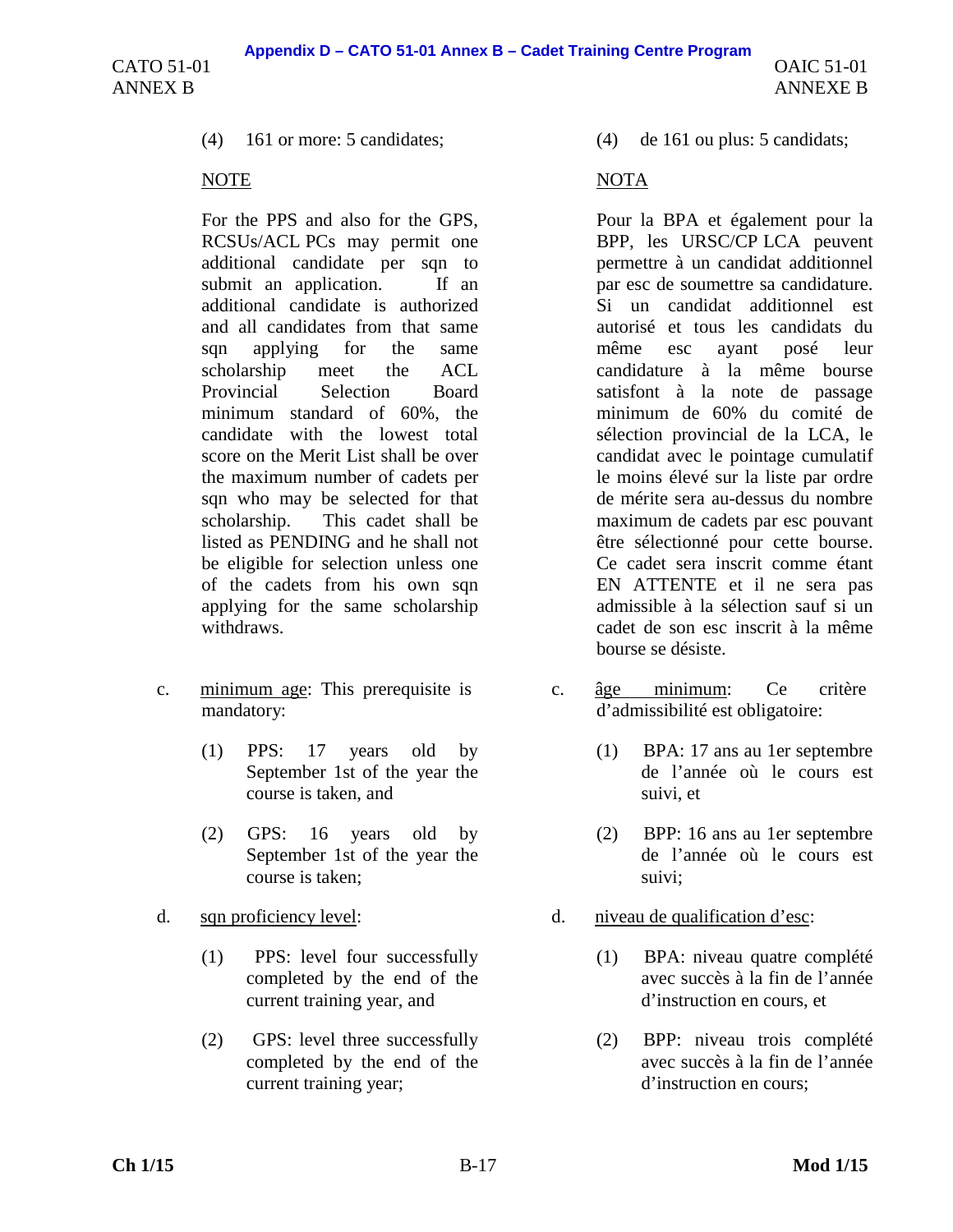OAIC 51-01 ANNEXE B

- e. CAF Qualifying Exam: This prerequisite is mandatory, a waiver may not be granted to a candidate who does not achieve a mark of 50% on this exam. The purpose of this exam is to ensure that all candidates possess a basic knowledge in the required aviation subjects. Unless published in Regional orders, sqn COs shall contact their ACO and make arrangements for their candidates to be tested. Information on this exam is found at CATO 54-26, Annex A;
- f. education: f. scolarité:
	- (1) PPS: Grade 10 or equivalent (Secondary 4 in Québec and Senior 2 in Manitoba) completed by nomination deadline, and
	- (2) GPS: Grade 9 or equivalent (Secondary 3 in Quebec and Senior 1 in Manitoba) completed by nomination deadline;
- g. minimum medical standards: This prerequisite is mandatory. A valid Category 3 Medical Certificate (MC) from Transport Canada, with or without restrictions is required; cadets who are unable to obtain a MC for medical reasons will not be considered for these scholarships. If the candidate is in possession of a
- e. examen d'admission des FAC: Ce critère d'admissibilité est obligatoire, une dérogation ne peut pas être accordée à un candidat qui n'obtient pas une note d'au moins 50% à cet examen. Cet examen vise à établir si tous les candidats possèdent les connaissances de base voulues en matière d'aviation. À moins d'être publié dans les ordonnances régionales, les cmdt d'esc doivent communiquer avec leur OCS afin de prendre les dispositions nécessaires à l'évaluation de leurs candidats. Des renseignements au sujet de l'examen se trouvent à l'annexe A de l'OAIC 54-26;
- - (1) BPA: secondaire IV au Québec ou l'équivalent (Senior 2 au Manitoba et 10ème année ailleurs au Canada) complété à la date limite des mises en candidature, et
	- (2) BPP: secondaire III au Québec ou l'équivalent (Senior 1 au Manitoba et 9ème année ailleurs au Canada) complété à la date limite des mises en candidature;
- g. normes médicales minimales: Ce critère d'admissibilité est obligatoire. Un certificat médical (CM) valide de Transports Canada, catégorie 3, avec ou sans restrictions est requis; les cadets qui ne peuvent obtenir un CM pour des raisons médicales ne seront pas considérés pour ces bourses. Si le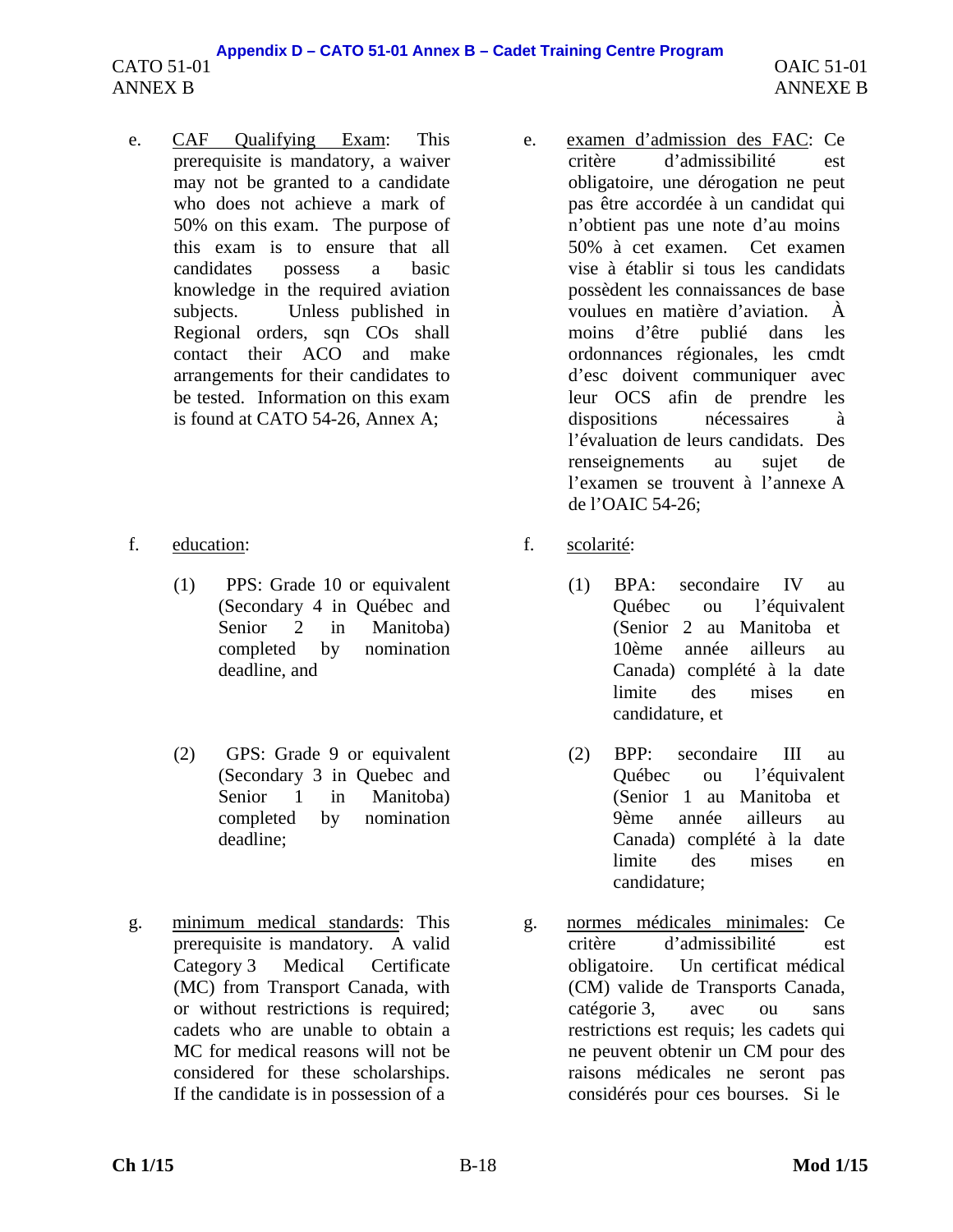valid MC at the time of submitting his application, a copy of the MC must be included with the application file;

- h. candidates who do not have a valid MC must pass a medical examination by a physician authorized by Transport Canada as soon as possible. The candidate is responsible for all expenses related to his own medical examination including the examination fees. A list of these physicians can be found at the following website: http://wwwapps.tc.gc.ca/saf-secsur/2/came-meac/l.aspx?lang=eng. Cadets do not need to take a copy of the blank medical form with them, each approved Medical Examiner will have copies of this form;
- i. sqn COs must check carefully to ensure that the medical reports have been forwarded by the examining physician to the Transport Canada District Office for assessment, and that any follow-up medical examinations required are attended to promptly by their candidates;
- j. candidates are to be instructed that any correspondence received in connection with their medical assessment should be handed immediately to the sqn CO for any follow-up action that may be required. Once the MC is received, a copy must be given to the sqn CO for forwarding to the RCA Ops O through the chain of command. Candidates must keep the original MC in their possession, and if selected, they must give it to the

candidat est en possession d'un CM valide au moment de soumettre sa candidature, une copie du CM doit être incluse avec le dossier de mise en candidature;

OAIC 51-01 ANNEXE B

- h. les candidats n'ayant pas de CM valide doivent passer un examen médical chez un médecin accrédité par Transports Canada aussitôt que possible. Le candidat est responsable pour toutes les dépenses associées à son propre examen médical incluant les frais de l'examen. Une liste de ces médecins est disponible au site internet suivant: http://wwwapps.tc.gc.ca/saf-secsur/2/came-meac/l.aspx?lang=fra . Les cadets n'ont pas besoin d'avoir une copie vierge du formulaire
- i. les cmdt d'esc doivent vérifier soigneusement que le médecin examinateur a fait parvenir les rapports médicaux au bureau de district de Transports Canada pour évaluation et que tout examen médical supplémentaire exigé est effectué rapidement par ces candidats;

médical, chaque médecin approuvé

aura les copies nécessaires;

j. il faut signaler aux candidats que toute correspondance reçue concernant leur évaluation médicale doit être remise immédiatement au cmdt afin qu'il prenne les actions nécessaires. Dès que le CM est reçu, une copie devrait être donnée au cmdt esc afin d'être envoyé à l'OR Ops AC par la voie hiérarchique. Les candidats doivent conserver l'original du CM en leur possession, et si sélectionné, ils doivent le remettre au chef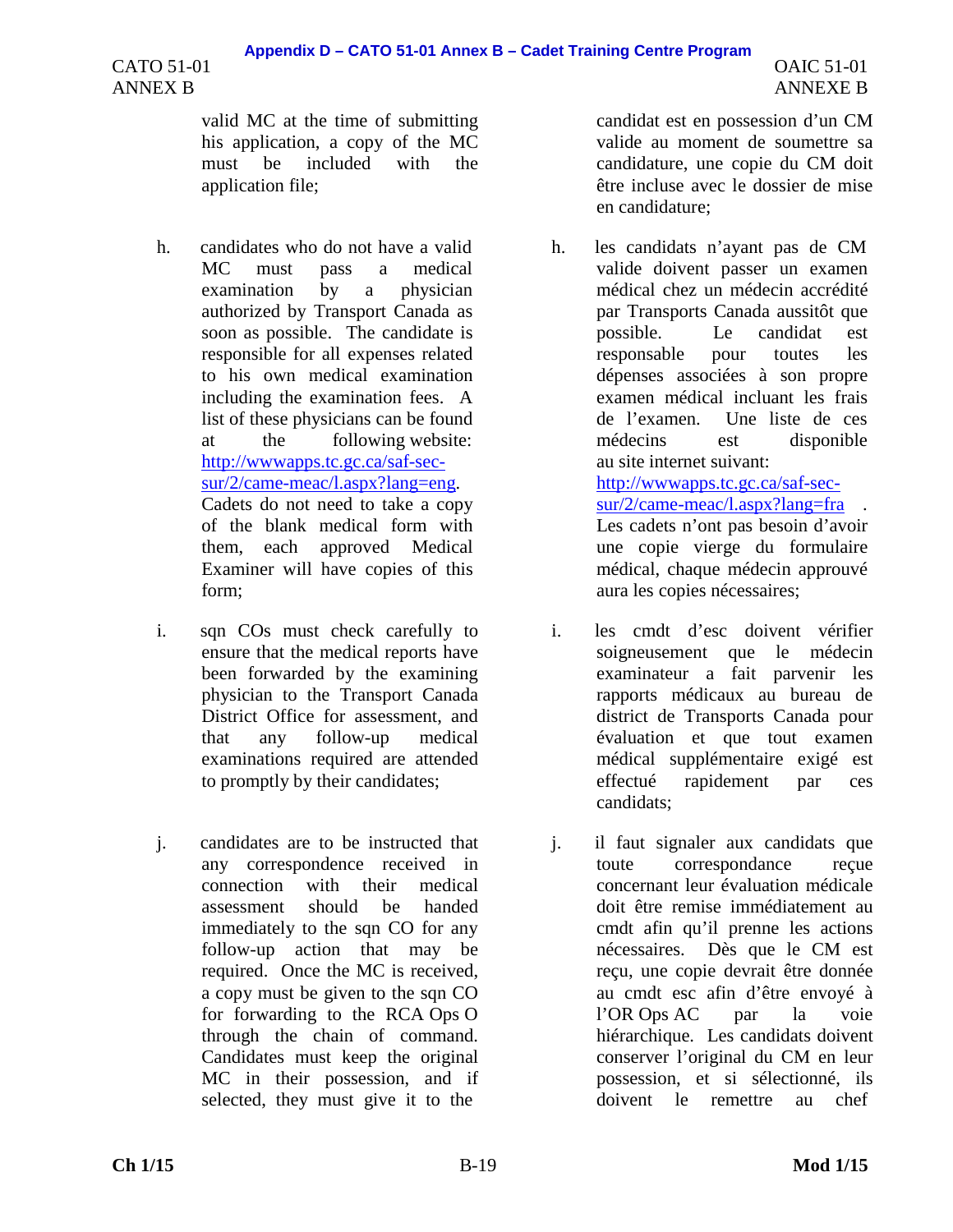Chief Flying Instructor at the training location;

- k. cadets who have particular medical conditions must make an appointment and pass their medical examination as soon as possible in November, since the review by Transport Canada may take much longer than usual. These conditions include, but are not limited to:
	-
	-
	- (3) psychiatric or neurological problems,
	-
	- (5) allergies, (5) allergies,
	- (6) pulmonary disorders (including asthma),
	-
	- (8) cardio-vascular disorders (including hypertension),
	-
	- (10) menstrual disorders, (10) troubles menstruels,
	- (11) regular medication use (prescribed or not),
	- (12) diabetes, and (12) diabète, et
	- (13) vision disorders, which include wearing of contact lenses, and/or vision

instructeur de vol, au site d'instruction;

- k. les cadets ayant une condition médicale particulière doivent prendre rendez-vous et passer leur examen médical le plus rapidement possible en novembre, car l'étude de ces dossiers par Transports Canada peut être beaucoup plus longue. La liste de ces conditions comprend, sans être exclusive:
- (1) frequent or severe headaches, (1) maux de tête graves ou fréquents,
- (2) epilepsy, (2) épilepsie,
	- (3) troubles psychiatriques ou neurologiques,
- (4) ear disease or deafness, (4) maladie de l'oreille ou surdité,
	-
	- (6) maladies pulmonaires (y compris l'asthme),
- (7) gastro-intestinal disorders, (7) troubles gastro-intestinaux,
	- (8) troubles cardiovasculaires (y compris l'hypertension),
- (9) muscular or joints disorders, (9) troubles des muscles ou des articulations,
	-
	- (11) usage régulier de médicaments (prescrits ou non),
	-
	- (13) troubles de vision incluant le port de lentilles cornéennes et/ou vision approchant +/- 5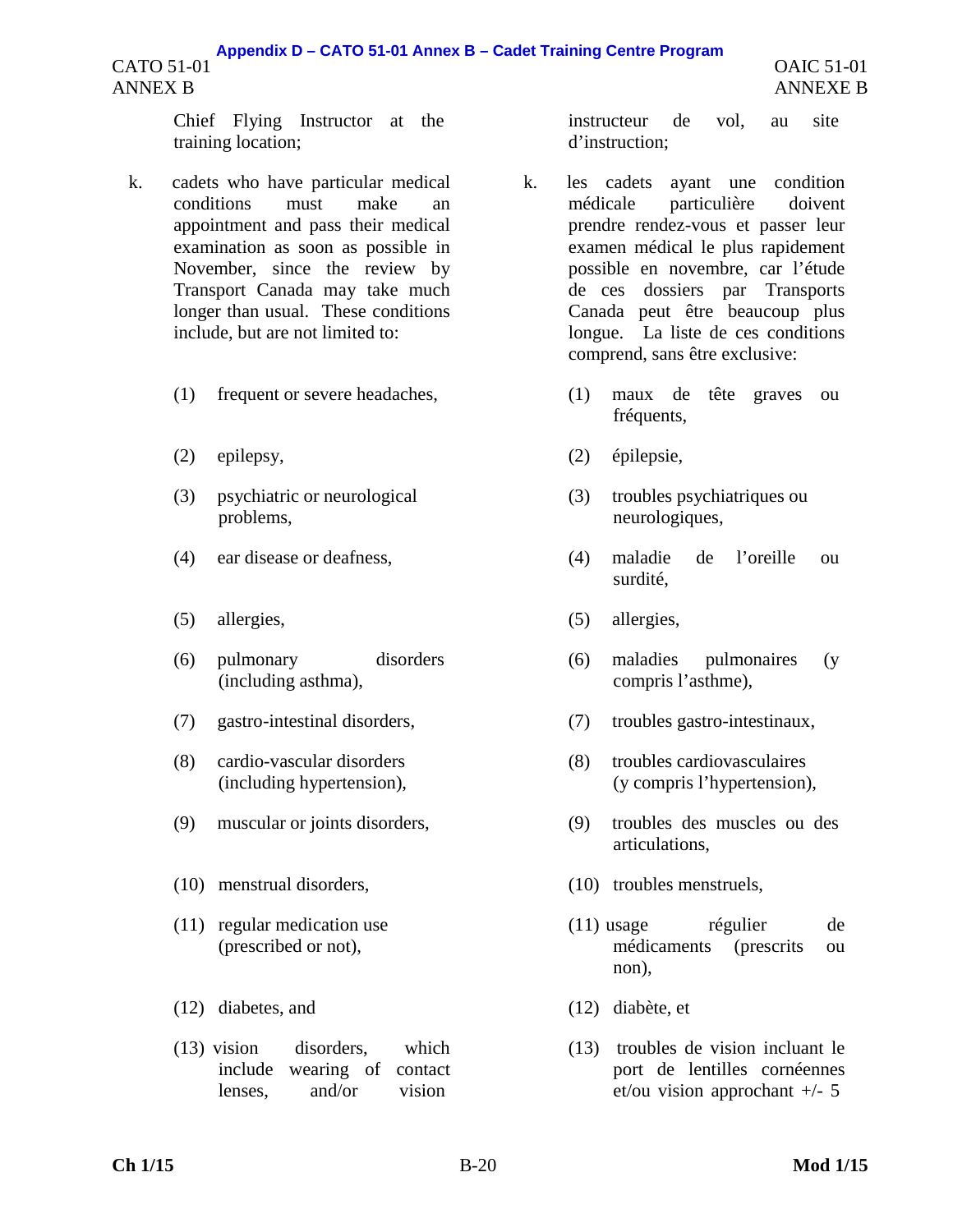OAIC 51-01 ANNEXE B

approaching +/- 5 dioptres; de dioptrie;

As per CAR 424.04, it is mandatory for a candidate to disclose all his medical conditions (such as, but not limited to, ADD or ADHD) and his medication (such as, but not limited to, Ritalin® or Concerta®) to a Civil Aviation Medical Examiner (CAME) when undergoing a medical examination for a MC. If the candidate intends not to take his medication to maintain the validity of his MC, he should discuss this with a CAME to determine if it is a suitable course of action for him. If deemed acceptable, the candidate must be examined by a CAME to determine his medical fitness to conduct flying training while he is not under the influence of any medication that would invalidate his MC. This examination must be completed after the candidate has stopped ingesting the medication for the applicable period of time as determined by the CAME. The report on the suitability of the candidate flying solo must be completed in time to be forwarded to the RCA Ops O no later than 1 Jun of the year of the course; otherwise, the candidate shall be deleted from the selection list. If a candidate arrives at the CFTC and is found not to have met the above requirements, then the CFTC CO shall initiate RTU action.

# NOTE NOTA

En vertu du RAC 424.04, il est obligatoire pour un candidat de divulguer toutes ses conditions médicales (par exemple : le déficit de l'attention ou l'hyperactivité avec déficit de l'attention, sans toutefois s'y limiter) et tous ses médicaments (par exemple : le Ritalin® ou le Concerta®, sans toutefois s'y limiter) à un médecin-examinateur de l'aéronautique civile (MEAC) au moment de subir un examen médical en vue de l'obtention d'un CM. Si le candidat a l'intention de s'abstenir de prendre ses médicaments afin de conserver la validité de son CM, il devrait en discuter avec un MEAC afin de déterminer si cette solution lui conviendrait. Si la solution est jugée acceptable, le candidat doit être examiné par un MEAC qui déterminera son aptitude à recevoir la formation au pilotage pendant qu'il n'est pas sous l'effet d'aucun médicament qui invaliderait son CM. Cet examen doit avoir lieu après que le candidat aura cessé d'ingérer les médicaments durant une période que déterminera le MEAC. Le rapport concernant l'aptitude du candidat à piloter en solo doit être complété à temps pour être acheminé à l'OR Ops AC au plus tard le 1er juin de l'année du cours autrement, le candidat sera rayé de la liste de sélection. Si l'on constate qu'un candidat ne respecte pas les exigences susmentionnées à son arrivée au CEVC, le cmdt du CEVC prendra les mesures pour un **RAU.**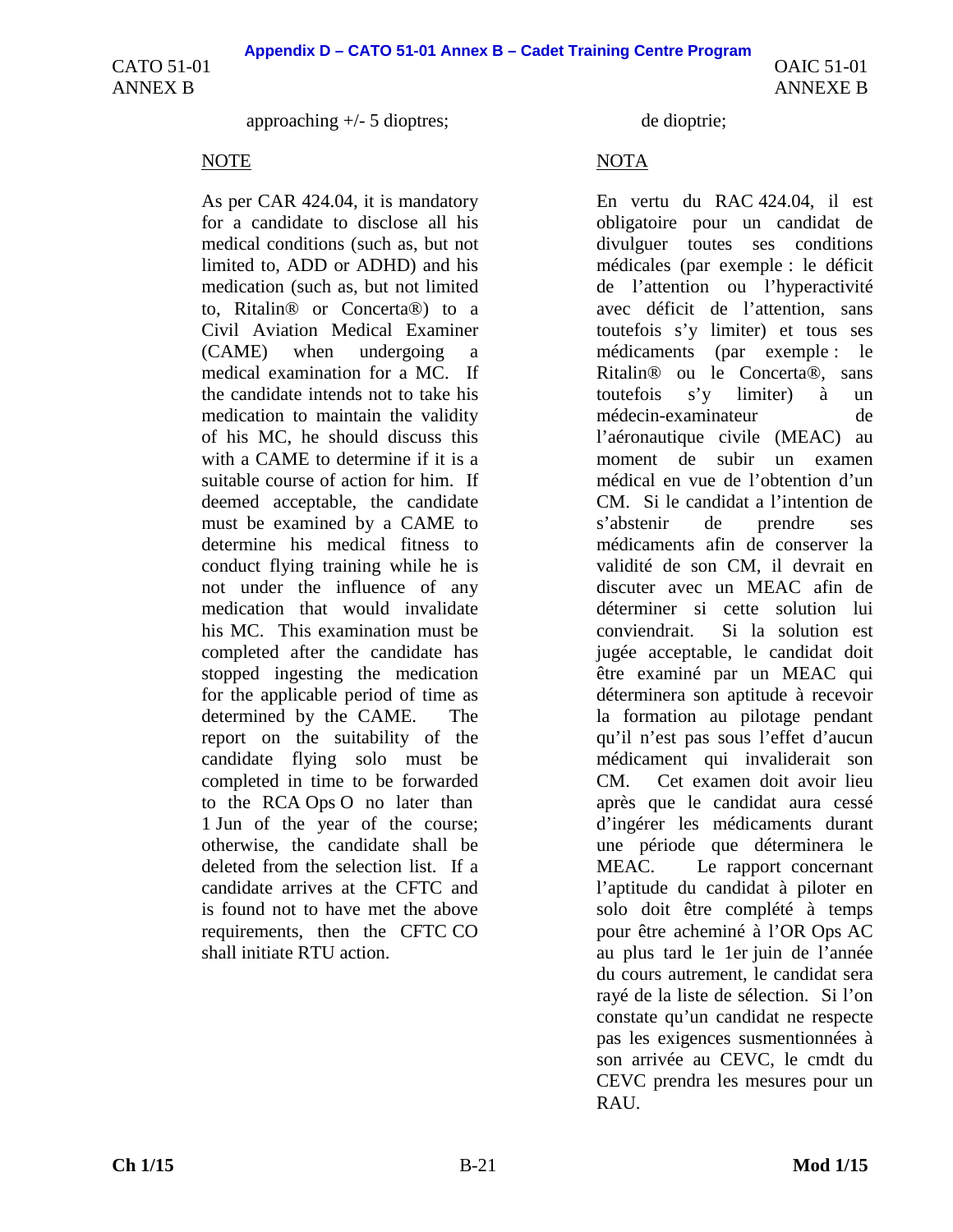- l. in any case, a copy of the MC must reach the RCA Ops O no later than 1 June of the year of the course; otherwise the candidate shall be DELETED from the selection list;
- m. the GPS includes daily intensive physical exertion, such as running and pushing gliders. Cadets should be made aware of that fact, and prepare accordingly;
- n. physical limitations GPS: This prerequisite is mandatory. The Schweizer 2-33 gliders used for the GPS impose certain physical limitations with respect to weight and size of the pilot. Therefore, the student pilot's size must promote comfortable positioning in the cockpit with good visibility in all directions as well as being able to reach the controls for full movement. The physical limitations for height and weight (in cadet PT gear, no shoes/boots, socks only) are:
	- (1) minimum: height 152.4 cm, weight 40.82 kg, and
	- (2) maximum: height 190.5 cm, weight 90.72 kg;
- l. dans tous les cas, une copie du CM doit parvenir à l'OR Ops AC au plus tard le 1er juin de l'année du cours autrement, le candidat sera RAYÉ DE LA LISTE de sélection;
- m. la BPP exige un effort physique intense quotidien, dont courir après et pousser les planeurs. Les cadets devraient en être informés et se préparer en conséquence;
- n. limitations physiques BPP: Ce critère d'admissibilité est obligatoire. Les planeurs Schweizer 2-33 utilisés pour la BPP imposent certaines limitations physiques quant au poids et à la taille du pilote. Par conséquent, la taille du pilote stagiaire doit lui permettre de s'installer à l'aise dans l'habitacle avec une bonne visibilité dans toutes les directions et d'être également en mesure d'atteindre les commandes pour les manier librement. Les limitations physiques pour la taille et le poids (en vêtements d'éducation physique des cadets, pas de souliers/bottes, bas seulement) sont:
	- (1) minimum: taille 152,4 cm, poids 40,82 kg, et
	- (2) maximum: taille 190,5 cm, poids 90,72 kg;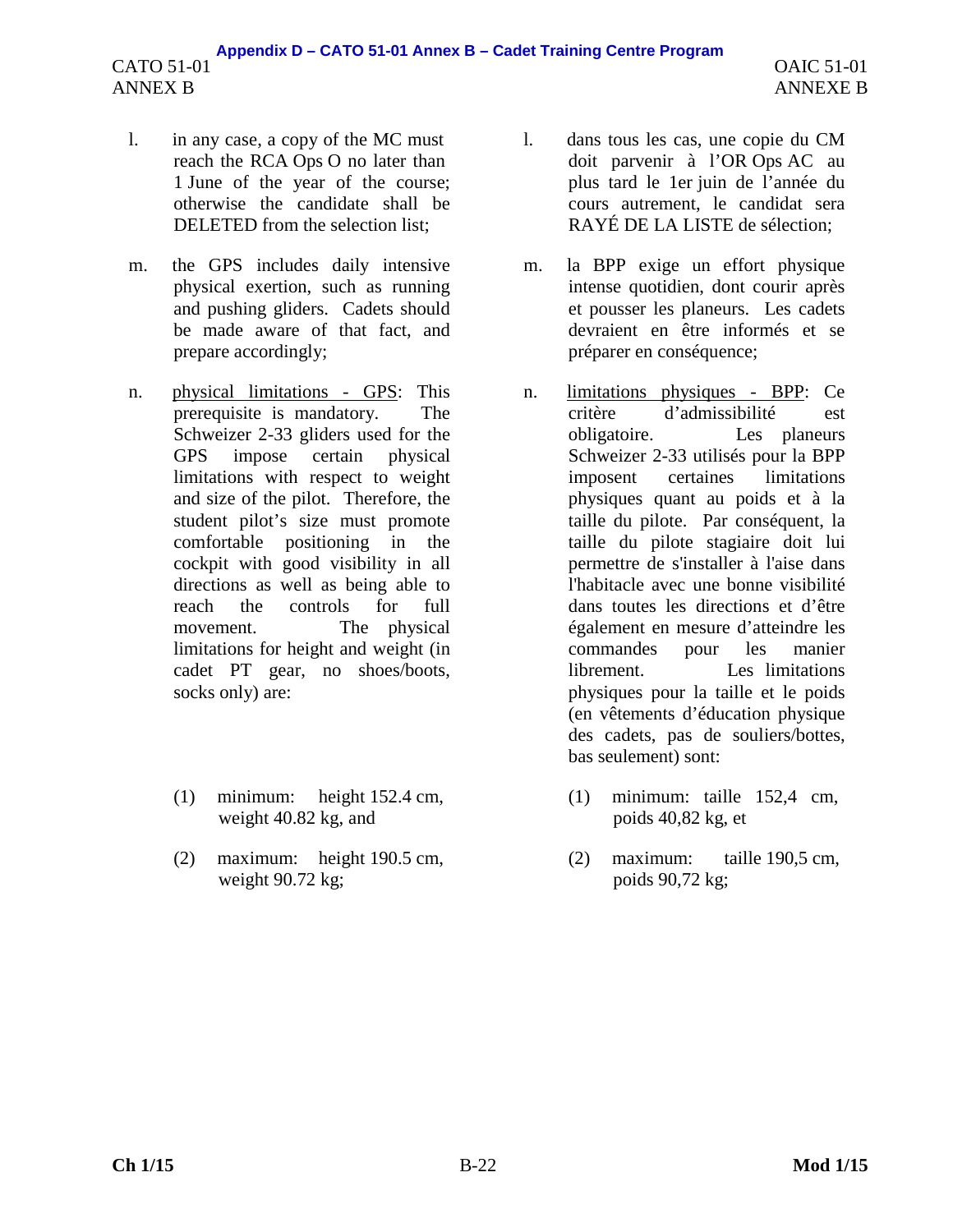CATO 51-01 ANNEX B

OAIC 51-01 ANNEXE B

Candidates must complete the GPS Height and Weight Form (CATO 54-26, Annex B) and it must be enclosed with their application file. To ensure that candidates meet the weight limitations, they will be weighed during the ACL PC selection board process. Those found to be over or under weight limitations and subsequently selected will be given until 1 June of the year of the course to meet the required weight. Should they not meet the limitations at that time, they will be deleted from the selected list. All candidates will be weighed again at the start of the course and if they do not meet the limitations at that time, they will be subject to RTU action.

o. physical limitations - PPS: This prerequisite is mandatory. The training aircraft used for the PPS impose certain physical limitations with respect to weight and size of the pilot. Therefore, the student pilot's size must promote comfortable positioning in the cockpit with good visibility in all directions as well as being able to reach the controls for full movement. The maximum weight (in cadet PT gear, no shoes/boots, socks only) for a student pilot is 111.13 kg (245 lbs);

# NOTE NOTA

Les candidats doivent compléter le formulaire pour la taille et le poids de la BPP (OAIC 54-26, annexe B) et le joindre à leur dossier de mise en candidature. Pour s'assurer que les candidats rencontrent les limitations de poids, ils seront pesés au cours du processus des comités de sélection du CP LCA. Ceux dont le poids est au-delà ou en deçà des limites et qui sont par la suite sélectionnés auront jusqu'au 1er juin de l'année du cours afin d'atteindre le poids exigé. S'ils n'ont pas réussi à l'atteindre à cette date, leur nom sera rayé de la liste de sélection. Tous les candidats seront pesés de nouveau au début du cours et s'ils ne rencontrent pas les limitations à ce moment, ils feront l'objet d'un RAU.

o. limitations physiques - BPA: Ce critère d'admissibilité est obligatoire. Les avions d'instruction utilisés pour la BPA imposent certaines limitations physiques quant au poids et à la taille du pilote. Par conséquent, la taille du pilote stagiaire doit lui permettre de s'installer à l'aise dans l'habitacle avec une bonne visibilité dans toutes les directions et d'être également en mesure d'atteindre les commandes pour les manier librement. Le poids maximum (en vêtements d'éducation physique des cadets, pas de souliers/bottes, bas seulement) d'un pilote stagiaire est de 111,13 kg (245 lb);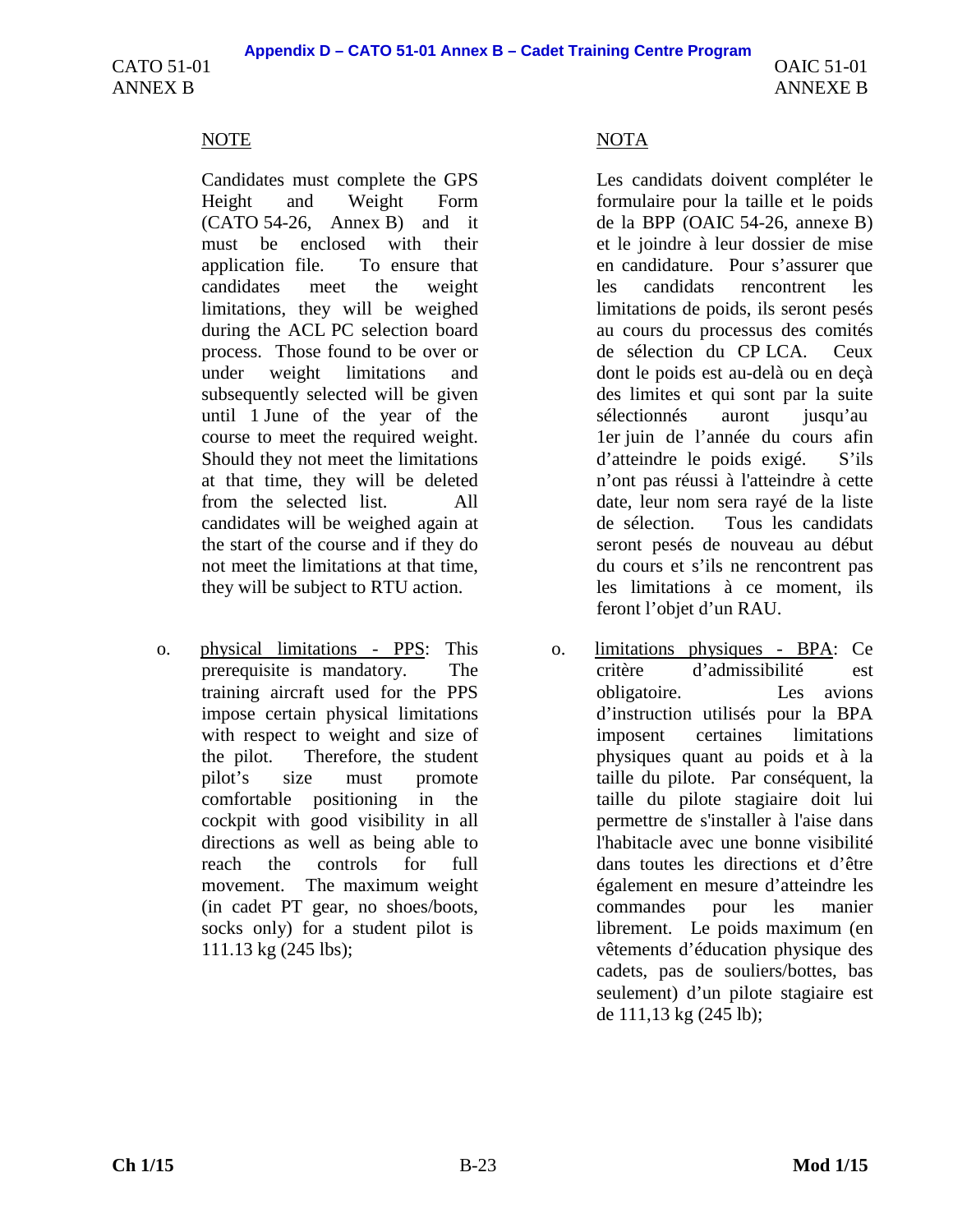Candidates must complete the PPS Height and Weight Form (CATO 54-27, Annex B) and it must be enclosed with their application file. To ensure that candidates meet the maximum weight limitation they will be weighed during the ACL PC Selection board process. Those found to be over  $111.13 \text{ kg}$ (245 lbs) and subsequently selected will be given until 1 June of the year of the course to meet the required maximum weight. Should they not meet the limitation at that time, they will be deleted from the selected list. All candidates will be weighed again at the start of the course and if they do not meet the limitation at that time, they will be subject to RTU action.

- p. required funds: Cadets must have the funds to pay for the Transport Canada examination fee and pilot licence application fee, for a total of \$160;
- q. previous licences GPS: Cadets who hold any Transport Canada pilot licence or permit are not eligible for the GPS;
- r. previous licences PPS: Cadets who hold any Transport Canada pilot licence or permit other than a glider pilot licence are not eligible for the PPS;
- s. PPS: Cadets who are RTU from the GPS for lack of aptitude,

# NOTE NOTE

Les candidats doivent compléter le formulaire pour la taille et le poids de la BPA (OAIC 54-27, annexe B) et le joindre à leur dossier de mise en candidature. Pour s'assurer que les candidats rencontrent la limite en ce qui a trait au poids maximum, ils seront pesés au cours du processus des comités de sélection du CP LCA. Ceux dont le poids est au-delà de 111,13 kg (245 lb) et qui sont par la suite sélectionnés auront jusqu'au 1er juin de l'année du cours afin d'atteindre la limite en ce qui a trait au poids maximum. S'ils n'ont pas réussi à l'atteindre à cette date, leur nom sera rayé de la liste de sélection. Tous les candidats seront pesés de nouveau au début du cours et s'ils ne rencontrent pas la limite à ce moment, ils feront l'objet d'un RAU.

- p. fonds requis: Les cadets doivent avoir les fonds nécessaires pour payer les frais d'examen et demande de licence de pilote de Transports Canada, soit 160\$;
- q. licences antérieures BPP: Les cadets détenant une licence ou un permis de pilote de Transports Canada ne sont pas admissibles à la BPP;
- r. licences antérieures BPA: Les cadets détenant une licence ou un permis de pilote de Transports Canada autre que la licence de pilote de planeur ne sont pas admissibles à la BPA;
- s. BPA: Les cadets qui sont RAU de la BPP pour manque d'aptitude, de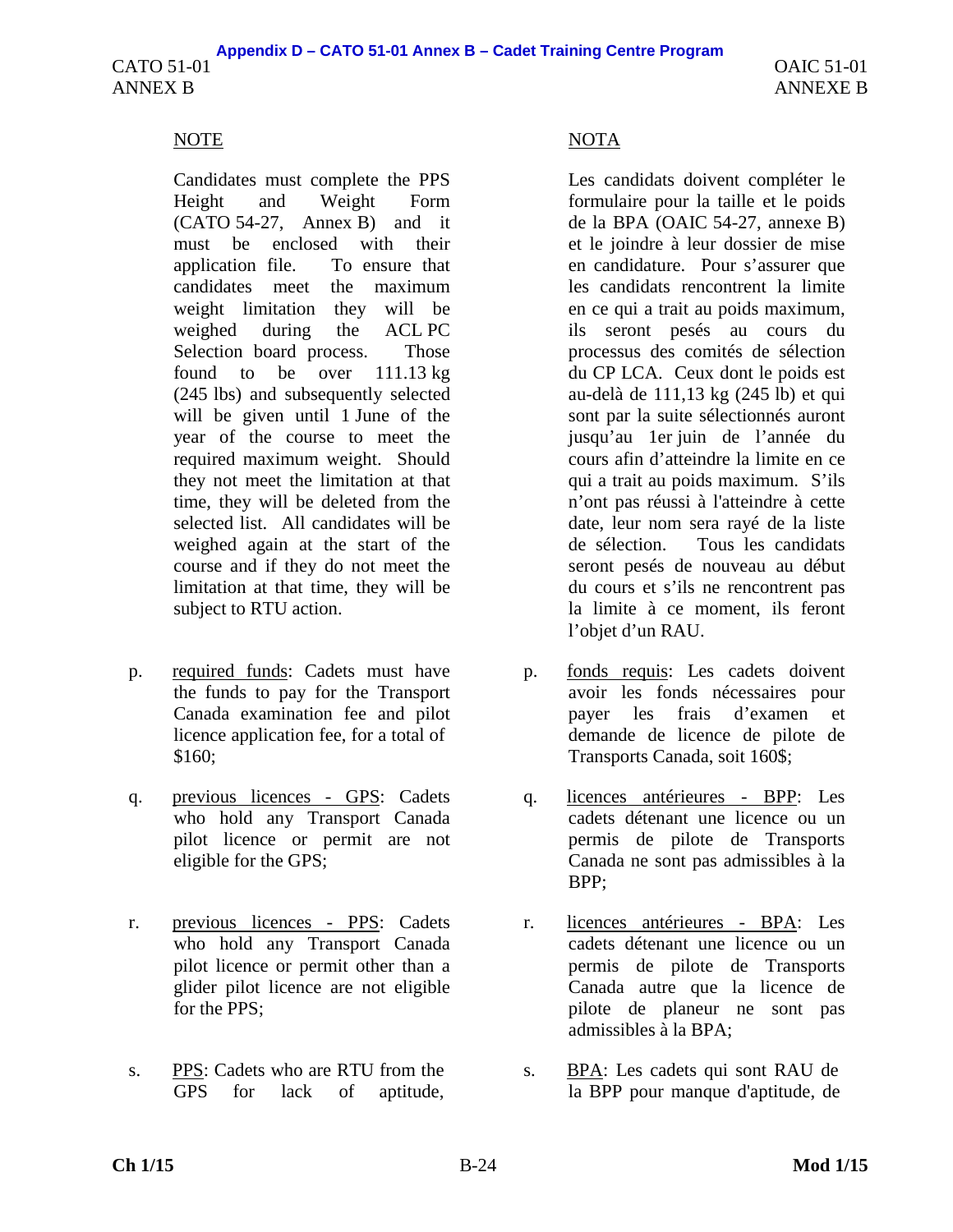### **Appendix D – CATO 51-01 Annex B – Cadet Training Centre Program**

CATO 51-01 ANNEX B

> motivation and/or application, misconduct, repeated air sickness, poor academic performance, failure on the TC written examination, failure to fly solo or failure to pass the final flight test, shall not be eligible for the PPS. Cadets who are RTU from the GPS for reasons out of their control (e.g. compassionate or medical), shall be eligible for the PPS; and

t. other references: For more info, see CATO 54-27 for the PPS and CATO 54-26 for the GPS.

# **ADVANCED AVIATION COURSE COURS D'AVIATION AVANCÉE**

47. The aim of the training is to develop a specialist with the skills and subject matter knowledge required to be an instructor and team leader for aviation activities within the Air cadet program.

- a. Duration: 3 weeks; a. Durée: 3 semaines;
- b. number of candidates: As determined by the region; and
- c. sqn proficiency level: Level three successfully completed by the end of the current training year.

48. The aim of the training is to further develop in cadets the fundamentals of aviation and inspire them to pursue specialist training in this subject area.

a. Duration: 3 weeks; a. Durée: 3 semaines;

motivation et/ou d'application, mauvaise conduite, épisodes répétés de mal de l'air, mauvais rendement académique, échec à l'examen écrit de TC, échec au vol en solo ou échec au test en vol final, ne seront pas éligibles à la BPA. Les cadets qui sont RAU de la BPP pour des raisons hors de leur contrôle (p. ex. compassion ou médical), seront éligibles à la BPA; et

t. autres références: Pour plus d'information, voir l'OAIC 54-27 pour la BPA et l'OAIC 54-26 pour la BPP.

47. Le but de l'instruction vise à former des spécialistes qui possèdent les compétences et les connaissances de la matière visée, lesquelles sont requises d'un instructeur et d'un chef d'équipe pour les activités d'aviation du programme des cadets de l'Air.

- 
- b. nombre de candidats: Tel que déterminé par la région; et
- c. niveau de qualification d'esc: Niveau trois complété avec succès à la fin de l'année d'instruction en cours.

# **BASIC AVIATION COURSE COURS D'AVIATION ÉLÉMENTAIRE**

48. Le but de l'instruction est d'accroître davantage les notions fondamentales de l'aviation chez les cadets et de les inciter à poursuivre une formation de spécialiste dans ce domaine d'intérêt.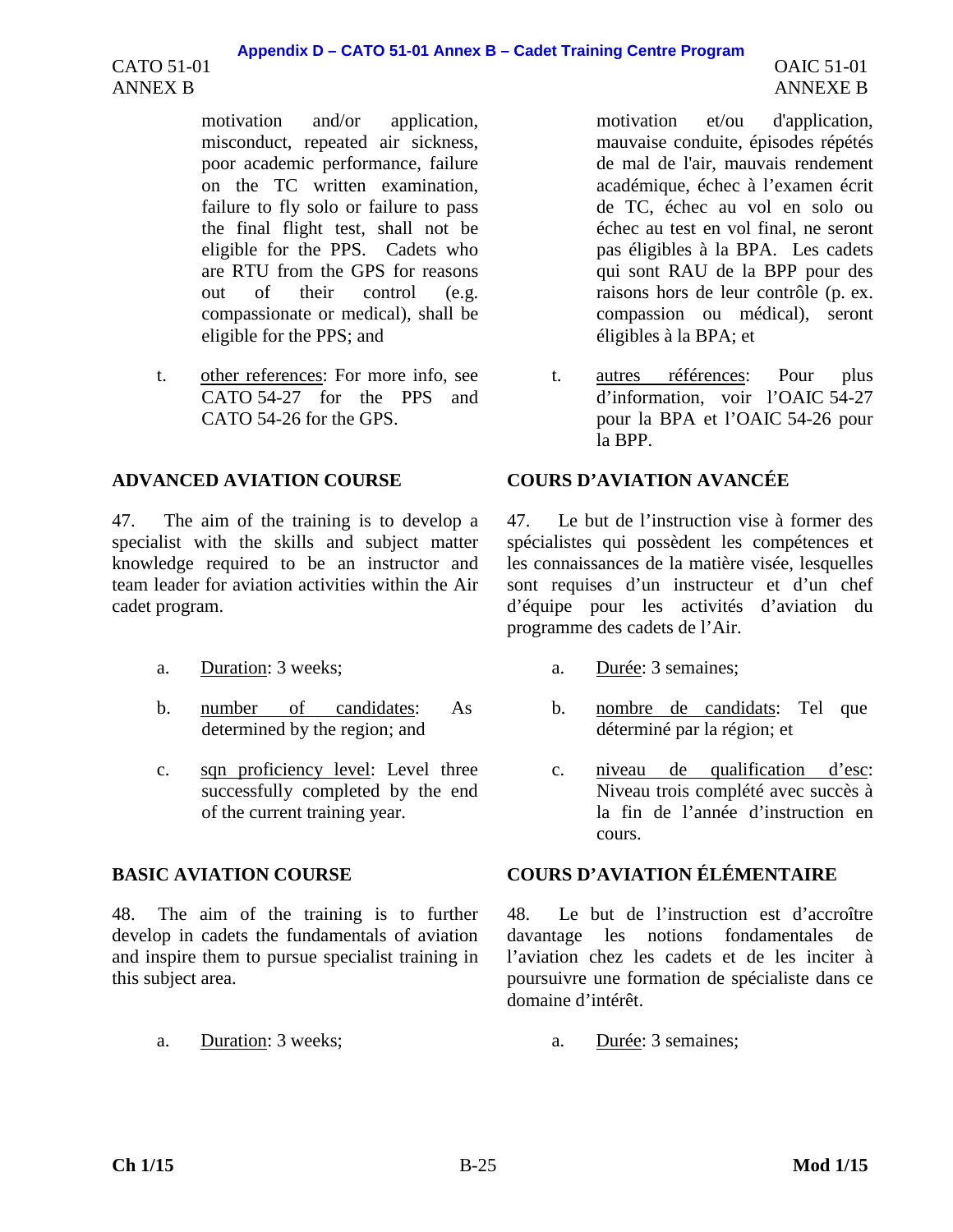b. number of candidates: As determined by the region; and

c. sqn proficiency level: Level two successfully completed by the end of the current training year.

### **ADVANCED AVIATION TECHNOLOGY COURSE – AIRPORT OPERATIONS**

49. The aim of the training is to introduce cadets to programming specific to airport operations. The aim will be accomplished through practical, hands-on learning modules that will reinforce theoretical notions. By establishing a dynamic learning environment and exposing the cadets to a variety of airport operations, they will be inspired to further pursue learning in this program area.

- a. Duration: 6 weeks; a. Durée: 6 semaines;
- b. maximum number of candidates: One per sqn; and

RCSUs/ACL PCs may permit one additional candidate per sqn to submit an application. If an additional candidate is authorized and both candidates meet the ACL Provincial Selection Board minimum standard of 60%, the candidate with the lowest total score on the Merit List shall be listed as PENDING.

c. sqn proficiency level: Level three successfully completed by the end of the current training year.

b. nombre de candidats: Tel que déterminé par la région; et

c. niveau de qualification d'esc: Niveau deux complété avec succès à la fin de l'année d'instruction en cours.

### **COURS DE TECHNOLOGIE AVANCÉE DE L'AVIATION – OPÉRATIONS D'UN AÉROPORT**

49. Le but de l'instruction est d'introduire les cadets à un programme spécifique aux opérations d'un aéroport. Le but sera atteint à travers des modules d'apprentissages pratiques qui renforceront les notions théoriques. En établissant un environnement d'apprentissage dynamique et en exposant le cadet à une variété d'opérations d'un aéroport, ils seront inspirés à poursuivre leur apprentissage dans cette sphère d'apprentissage.

- 
- b. nombre maximum de candidats: Un par esc; et

# NOTE NOTA

Les URSC/CP LCA peuvent permettre à un candidat additionnel par esc de soumettre sa candidature. Si un candidat additionnel est autorisé et les deux candidats satisfont à la note de passage minimum de 60% du comité de sélection provincial de la LCA, le candidat avec le pointage cumulatif le moins élevé sur la liste par ordre de mérite sera inscrit comme étant EN ATTENTE.

c. niveau de qualification d'esc: Niveau trois complété avec succès à la fin de l'année d'instruction en cours.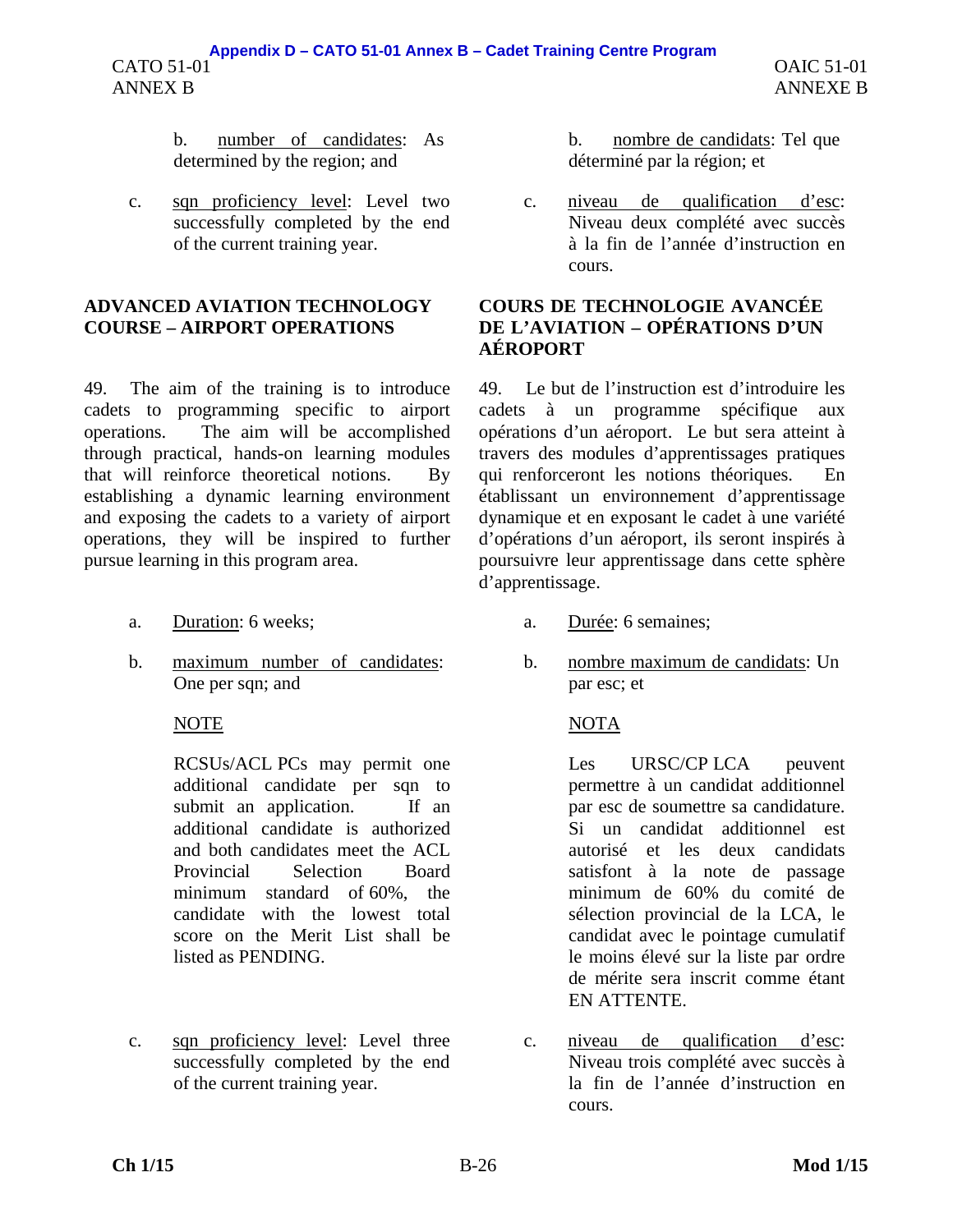CATO 51-01 ANNEX B

### **ADVANCED AVIATION TECHNOLOGY COURSE – AIRCRAFT MAINTENANCE**

50. The aim of the training is to introduce cadets to aircraft construction and maintenance. The aim will be accomplished through practical, hands-on learning modules that will reinforce theoretical notions. By establishing a dynamic learning environment and exposing the cadets to a variety of aircraft construction and maintenance functions, they will be inspired to further pursue learning in this program area.

- a. Duration: 6 weeks; a. Durée: 6 semaines;
- b. maximum number of candidates: One per sqn; and

RCSUs/ACL PCs may permit one additional candidate per sqn to submit an application. If an additional candidate is authorized and both candidates meet the ACL Provincial Selection Board minimum standard of 60%, the candidate with the lowest total score on the Merit List shall be listed as PENDING.

c. sqn proficiency level: Level three successfully completed by the end of the current training year.

### **COURS DE TECHNOLOGIE AVANCÉE DE L'AVIATION – ENTRETIEN D'AÉRONEF**

50. Le but de l'instruction est d'introduire les cadets à un programme spécifique à l'entretien des aéronefs. Le but sera atteint à travers des modules d'apprentissages pratiques qui renforceront les notions théoriques. En établissant un environnement d'apprentissage dynamique et en exposant le cadet à une variété de construction d'aéronefs et de fonctions d'entretien, ils seront inspirés à poursuivre leur apprentissage dans cette sphère d'apprentissage.

- 
- b. nombre maximum de candidats: Un par esc; et

### NOTE NOTA

Les URSC/CP LCA peuvent permettre à un candidat additionnel par esc de soumettre sa candidature. Si un candidat additionnel est autorisé et les deux candidats satisfont à la note de passage minimum de 60% du comité de sélection provincial de la LCA, le candidat avec le pointage cumulatif le moins élevé sur la liste par ordre de mérite sera inscrit comme étant EN ATTENTE.

c. niveau de qualification d'esc: Niveau trois complété avec succès à la fin de l'année d'instruction en cours.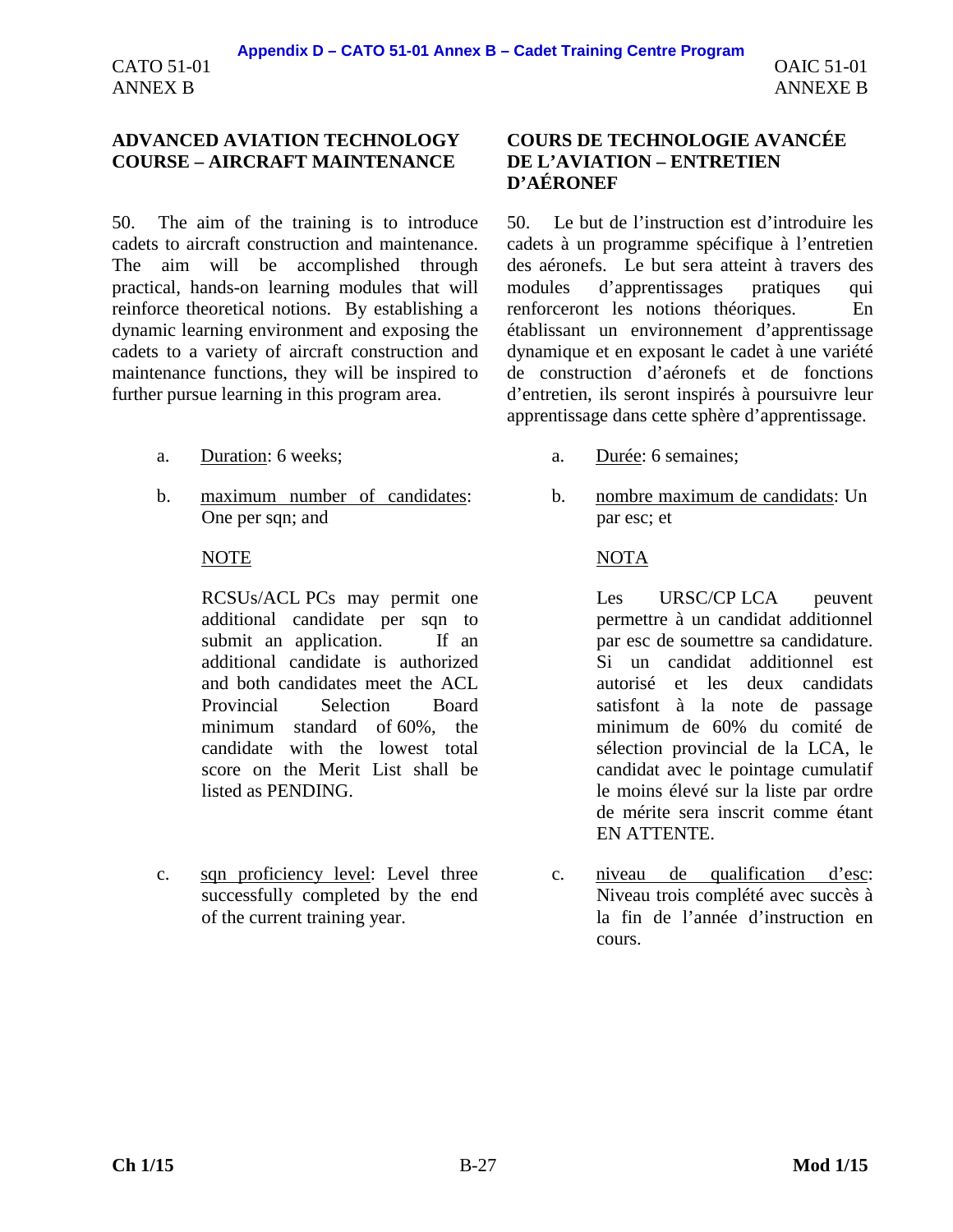51. The aim of the training is to develop a specialist with the skills and subject matter knowledge required to be an instructor and team leader for aerospace activities within the Air cadet program.

- 
- b. maximum number of candidates: One per sqn; and

### NOTE NOTA

RCSUs/ACL PCs may permit one additional candidate per sqn to submit an application. If an additional candidate is authorized and both candidates meet the ACL Provincial Selection Board minimum standard of 60%, the candidate with the lowest total score on the Merit List shall be listed as PENDING.

c. sqn proficiency level: Level three successfully completed by the end of the current training year.

### **BASIC AVIATION TECHNOLOGY AND AEROSPACE COURSE**

52. The aim of the training is to further develop in cadets the fundamentals of aerospace, airport operations and aircraft manufacturing and maintenance and inspire them to pursue specialist training in some or all of the subject areas.

# **ADVANCED AEROSPACE COURSE COURS D'AÉROSPATIALE AVANCÉE**

51. Le but de l'instruction vise à former des spécialistes qui possèdent les compétences et les connaissances de la matière visée requises d'un instructeur et chef d'équipe pour les activités aérospatiales du programme des cadets de l'Air.

- a. Duration: 6 weeks; a. Durée: 6 semaines;
	- b. nombre maximum de candidats: Un par esc; et

Les URSC/CP LCA peuvent permettre à un candidat additionnel par esc de soumettre sa candidature. Si un candidat additionnel est autorisé et les deux candidats satisfont à la note de passage minimum de 60% du comité de sélection provincial de la LCA, le candidat avec le pointage cumulatif le moins élevé sur la liste par ordre de mérite sera inscrit comme étant EN ATTENTE.

c. niveau de qualification d'esc: Niveau trois complété avec succès à la fin de l'année d'instruction en cours.

### **COURS DE TECHNOLOGIE DE L'AVIATION ET AÉROSPATIALE ÉLÉMENTAIRE**

52. Le but de l'instruction est d'accroître davantage chez les cadets les notions fondamentales sur l'aérospatiale, les connaissances sur les opérations d'aérodrome et celles sur la construction et maintenance des aéronefs afin de les inciter à poursuivre une formation de spécialiste dans l'un ou l'autre de ces domaines d'intérêt.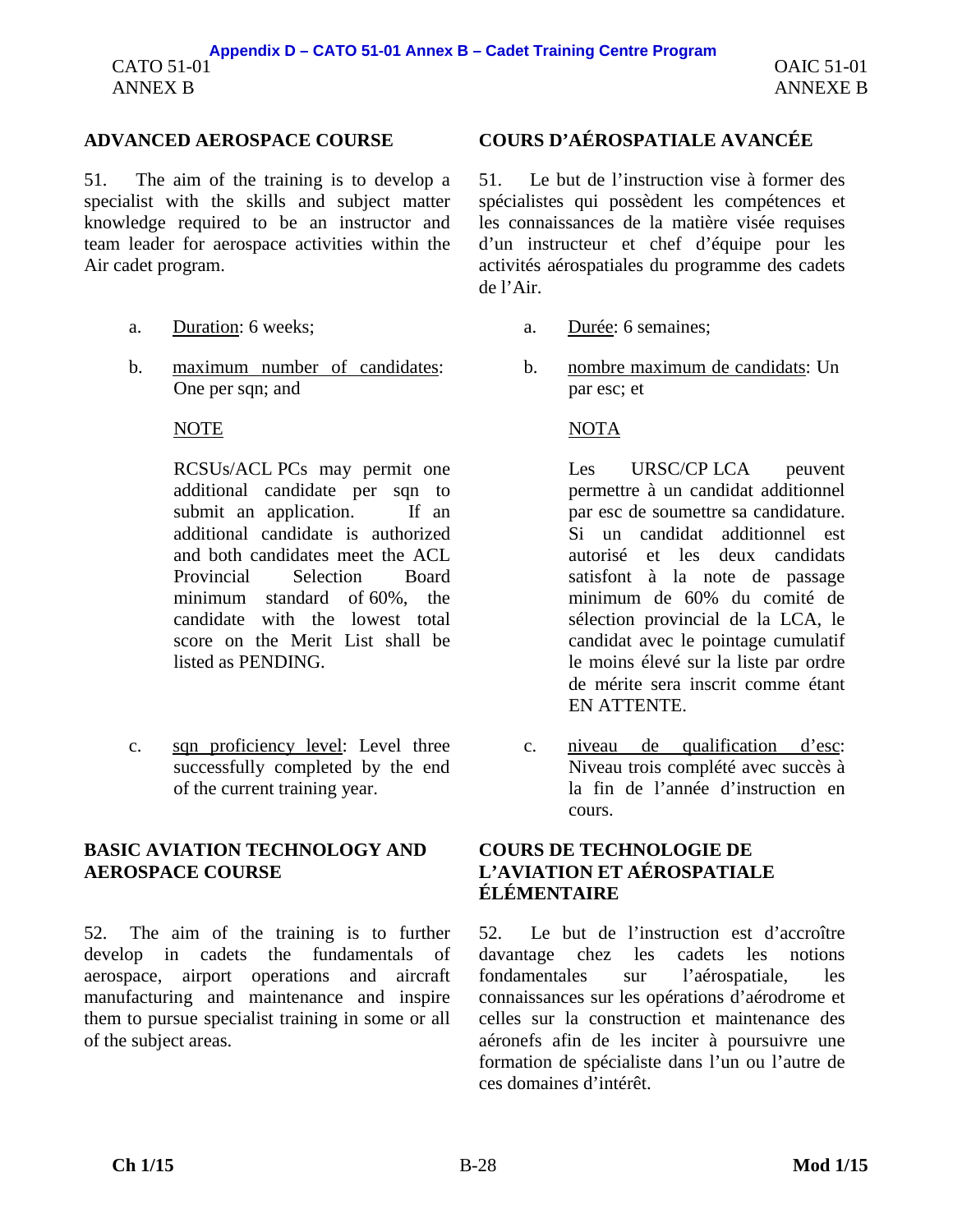# **Appendix D – CATO 51-01 Annex B – Cadet Training Centre Program**

CATO 51-01 ANNEX B

- 
- b. number of candidates: As determined by the region; and
- c. sqn proficiency level: Level two successfully completed by the end of the current training year.

## **DRILL AND CEREMONIAL INSTRUCTOR COURSE**

53. The aim of the training is to develop a specialist with the skills and subject matter knowledge required to be an instructor and team leader for drill and ceremonial activities.

- a. Duration: 6 weeks; a. Durée: 6 semaines;
- b. number of candidates: As determined by the region; and
- c. sqn proficiency level: Level three successfully completed by the end of the current training year.

# **BASIC DRILL AND CEREMONIAL COURSE**

54. The aim of the training is to prepare cadets to perform the role of a peer leader while building upon the leadership and drill and ceremonial knowledge and skills learned through the sqn program.

- 
- b. number of candidates: As determined by the region; and
- a. Duration: 3 weeks; a. Durée: 3 semaines;
	- b. nombre de candidats: Tel que déterminé par la région; et
	- c. niveau de qualification d'esc: Niveau deux complété avec succès à la fin de l'année d'instruction en cours.

# **COURS D'INSTRUCTEUR D'EXERCICE MILITAIRE ET CÉRÉMONIAL**

53. Le but de l'instruction vise à former des spécialistes qui possèdent les compétences et les connaissances de la matière visée, lesquelles sont requises d'un instructeur et chef d'équipe pour les activités de l'exercice militaire et du cérémonial.

- 
- b. nombre de candidats: Tel que déterminé par la région; et
- c. niveau de qualification d'esc: Niveau trois complété avec succès à la fin de l'année d'instruction en cours.

# **COURS D'EXERCICE MILITAIRE ET CÉRÉMONIAL ÉLÉMENTAIRE**

54. Le but de l'instruction est de préparer les cadets à jouer le rôle d'un pair leader tout en prenant appui sur les connaissances et habiletés en leadership, exercice militaire et cérémonial acquises au cours du programme des esc.

- a. Duration: 3 weeks; a. Durée: 3 semaines;
	- b. nombre de candidats: Tel que déterminé par la région; et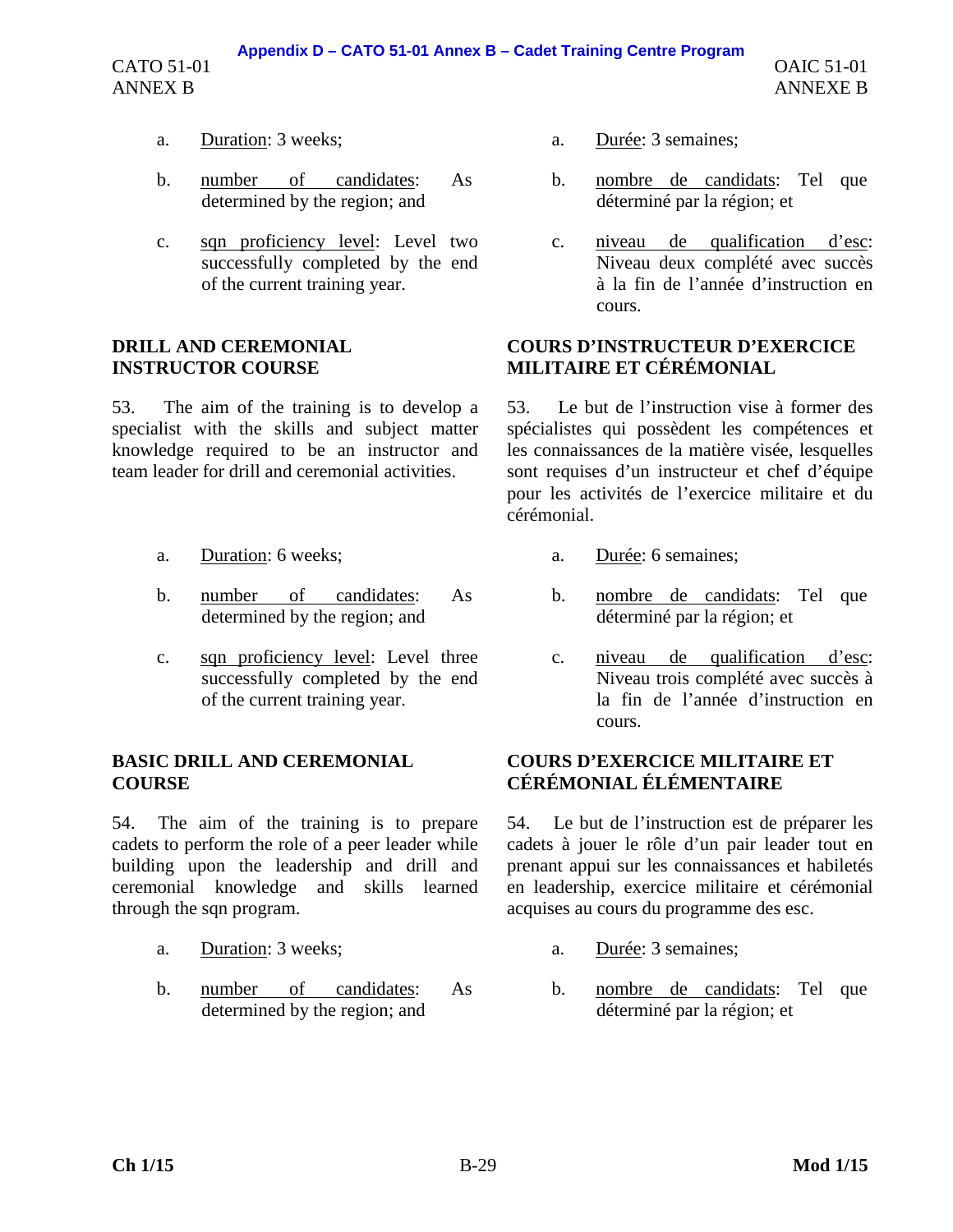c. sqn proficiency level: Level two successfully completed by the end of the current training year.

55. The aim of the training is to develop a specialist with the skills and subject matter knowledge required to be an instructor and team leader for aircrew survival activities within the Air cadet program.

- a. Duration: 6 weeks; a. Durée: 6 semaines;
- b. number of candidates: As determined by the region; and
- c. sqn proficiency level: Level three successfully completed by the end of the current training year.

56. The aim of the training is to further develop in cadets basic survival skills and inspire them to pursue specialist training in this subject area. This will allow them to participate as a skilled junior cadet in survival training as part of the sqn program.

- a. Duration: 3 weeks; a. Durée: 3 semaines;
- b. number of candidates: As determined by the region; and
- c. sqn proficiency level: Level two successfully completed by the end of the current training year.

c. niveau de qualification d'esc: Niveau deux complété avec succès à la fin de l'année d'instruction en cours.

### **SURVIVAL INSTRUCTOR COURSE COURS D'INSTRUCTEUR EN SURVIE**

55. Le but de l'instruction vise à former des spécialistes qui possèdent les compétences et les connaissances de la matière visée, lesquelles sont requises d'un instructeur et chef d'équipe pour les activités de survie pour équipage de vol du programme des cadets de l'Air.

- 
- b. nombre de candidats: Tel que déterminé par la région; et
- c. niveau de qualification d'esc: Niveau trois complété avec succès à la fin de l'année d'instruction en cours.

# **BASIC SURVIVAL COURSE COURS DE SURVIE ÉLÉMENTAIRE**

56. Le but de l'instruction est d'accroître davantage chez les cadets les techniques de survie de niveau élémentaire et de les inciter à poursuivre une formation de spécialiste dans ce domaine d'intérêt. Cela leur permettra de participer à titre de cadet subalterne qualifié à l'instruction de survie donnée dans le cadre du programme des esc.

- 
- b. nombre de candidats: Tel que déterminé par la région; et
- c. niveau de qualification d'esc: Niveau deux complété avec succès à la fin de l'année d'instruction en cours.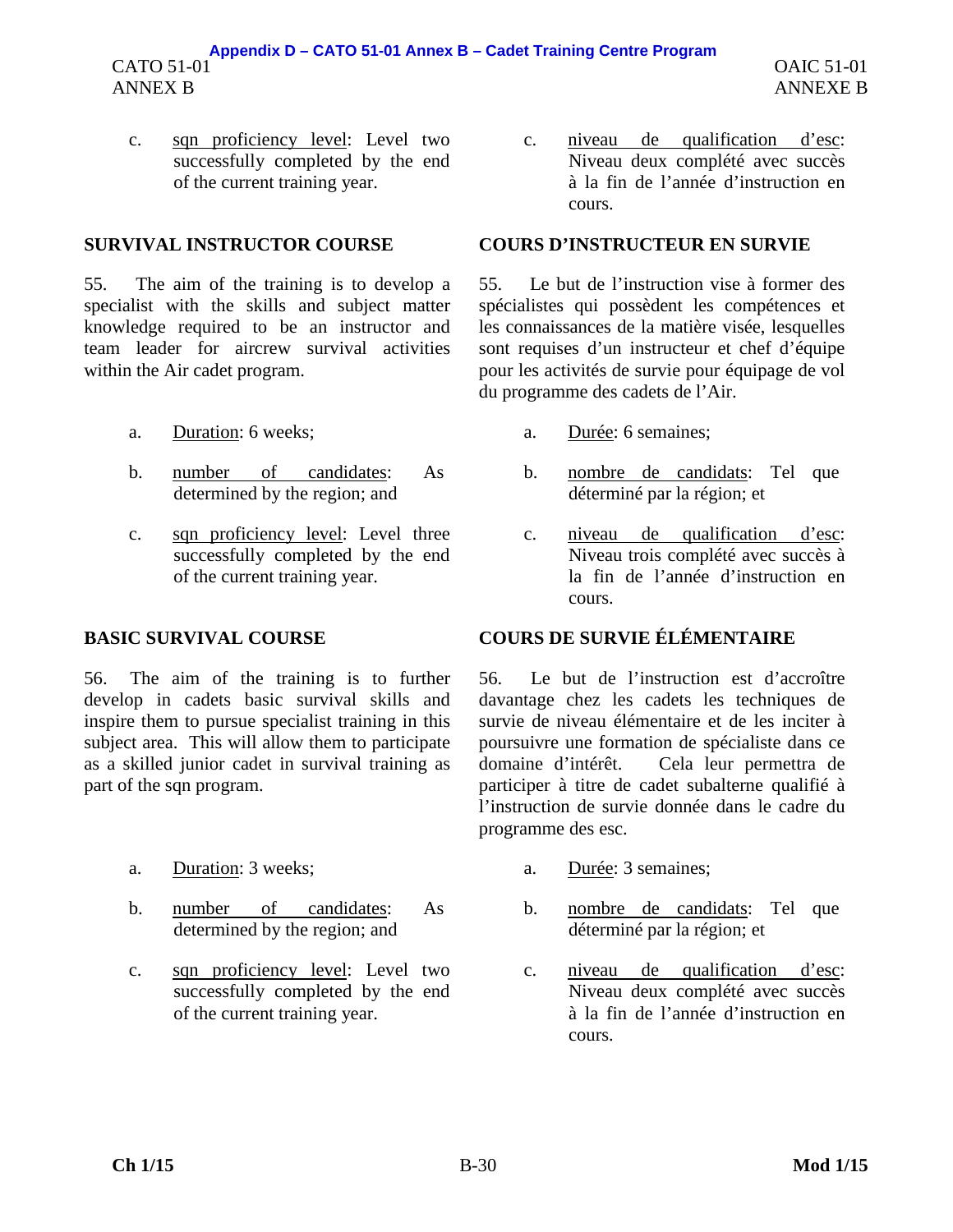### **FITNESS AND SPORTS INSTRUCTOR COURSE**

57. The aim of the training is to develop a specialist with the skills and subject matter knowledge required to perform the role of a fitness and sports instructor and a team leader for fitness and sports activities conducted at the sqn, during regionally directed activities and/or as a staff cadet at a CTC.

- a. Duration: 6 weeks; a. Durée: 6 semaines;
- b. number of candidates: As determined by the region; and
- c. sqn proficiency level: Level three successfully completed by the end of the current training year.

# **BASIC FITNESS AND SPORTS COURSE COURS DE CONDITIONNEMENT**

58. The aim of the training is to prepare cadets to perform the duties of a Basic Fitness and Sports Assistant while continuing to develop personal fitness and healthy living skills.

- a. Duration: 3 weeks; a. Durée: 3 semaines;
- b. number of candidates: As determined by the region; and
- c. sqn proficiency level: Level two successfully completed by the end of the current training year.

### **COURS D'INSTRUCTEUR DE CONDITIONNEMENT PHYSIQUE ET DE SPORTS**

57. Le but de l'instruction vise à former des spécialistes possédant les compétences et les connaissances de la matière visée requises pour jouer le rôle d'un instructeur de conditionnement physique et de sports et d'un chef d'équipe pour les activités sportives et de conditionnement physique à l'esc, pendant les activités dirigées à l'échelle régionale et/ou en tant que cadet-cadre au CEC.

- 
- b. nombre de candidats: Tel que déterminé par la région; et
- c. niveau de qualification d'esc: Niveau trois complété avec succès à la fin de l'année d'instruction en cours.

# **PHYSIQUE ET DE SPORTS ÉLÉMENTAIRE**

58. Le but est de préparer les cadets à exercer les fonctions d'un adjoint en conditionnement physique et sports élémentaire tout en développant des habitudes personnelles visant le maintien d'une bonne forme physique et d'une vie saine.

- 
- b. nombre de candidats: Tel que déterminé par la région; et
- c. niveau de qualification d'esc: Niveau deux complété avec succès à la fin de l'année d'instruction en cours.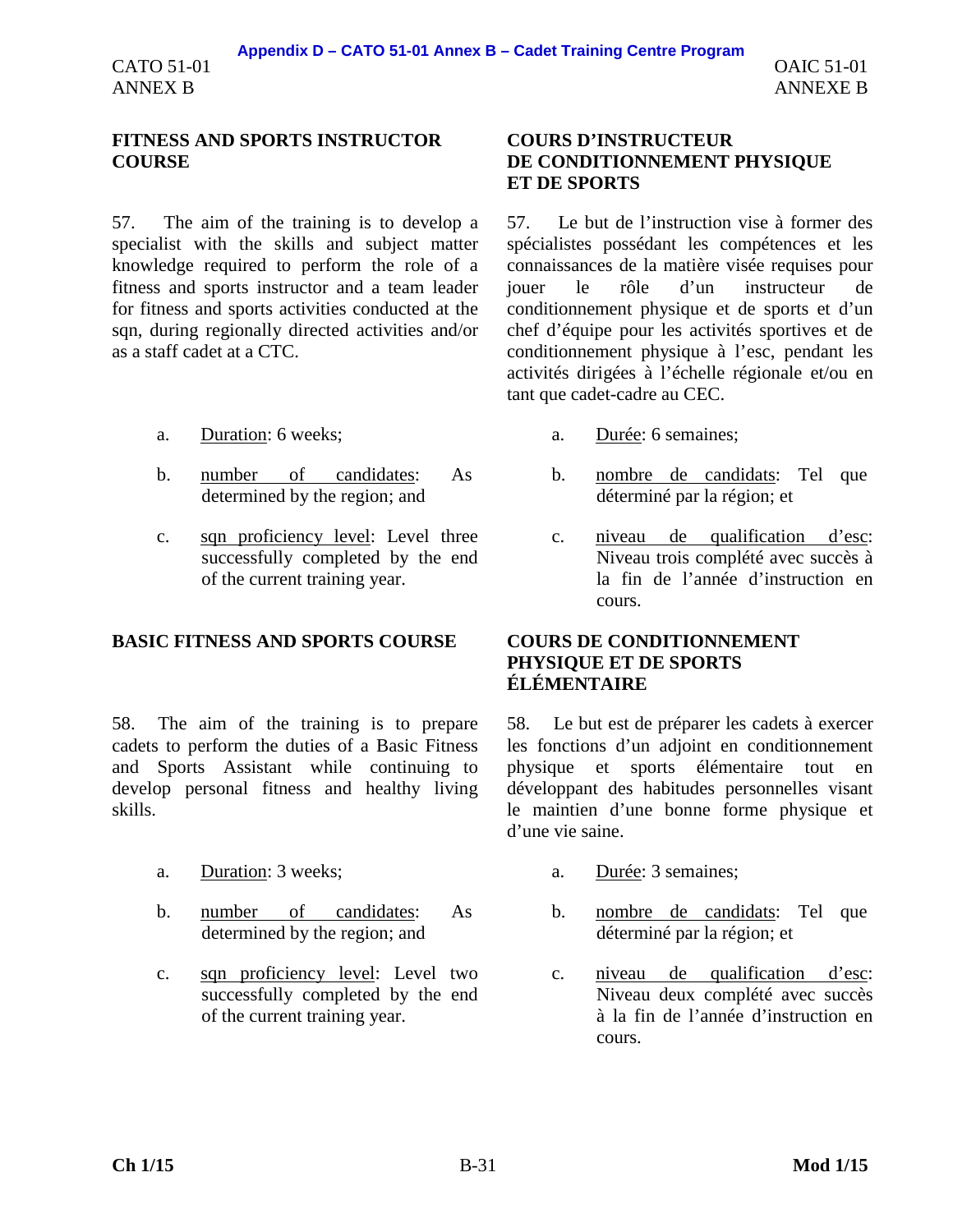# **AIR RIFLE MARKSMANSHIP INSTRUCTOR COURSE**

59. The aim of the training is to develop individual air rifle marksmanship and summer biathlon specialty skills while reinforcing and further developing the leadership and instructional techniques skills preparing the cadets to support these two specialty activities at the sqn, during regionally directed activities and/or as a staff cadet at a CTC.

- a. Duration: 6 weeks; a. Durée: 6 semaines;
- b. number of candidates: As determined by the region; and
- c. sqn proficiency level: Level three successfully completed by the end of the current training year.

### **MILITARY BAND - ADVANCED MUSICIAN COURSE**

60. The aim of the training is to develop the music proficiency of cadets and prepare them to support their sqn bands and related music activities.

- a. Duration: 6 weeks; a. Durée: 6 semaines;
- b. number of candidates: As determined by the region;
- c. music proficiency level: Have achieved level two; and
- d. sqn proficiency level: Level four successfully completed by the end of the current training year.

# **COURS D'INSTRUCTEUR DE TIR DE CARABINE À AIR COMPRIMÉ**

59. Le but de l'instruction est de développer les compétences personnelles en tir de précision avec la carabine à air comprimée et les compétences spécialisées pour participer au biathlon d'été, tout en renforçant et en améliorant les compétences en leadership et les techniques d'instruction afin de préparer les cadets à apporter un soutien à ces deux activités spécialisées à l'esc, pendant les activités dirigées à l'échelle régionale et/ou en tant que cadet-cadre au CEC.

- 
- b. nombre de candidats: Tel que déterminé par la région; et
- c. niveau de qualification d'esc: Niveau trois complété avec succès à la fin de l'année d'instruction en cours.

### **MUSIQUE MILITAIRE - COURS DE MUSICIEN AVANCÉ**

60. Le but de l'instruction est d'accroître la compétence des cadets en musique et de les préparer à venir en appui aux musiques de leur esc et aux activités de musique connexes.

- 
- b. nombre de candidats: Tel que déterminé par la région;
- c. niveau de compétence en musique: Avoir atteint le niveau deux; et
- d. niveau de qualification d'esc: Niveau quatre complété avec succès à la fin de l'année d'instruction en cours.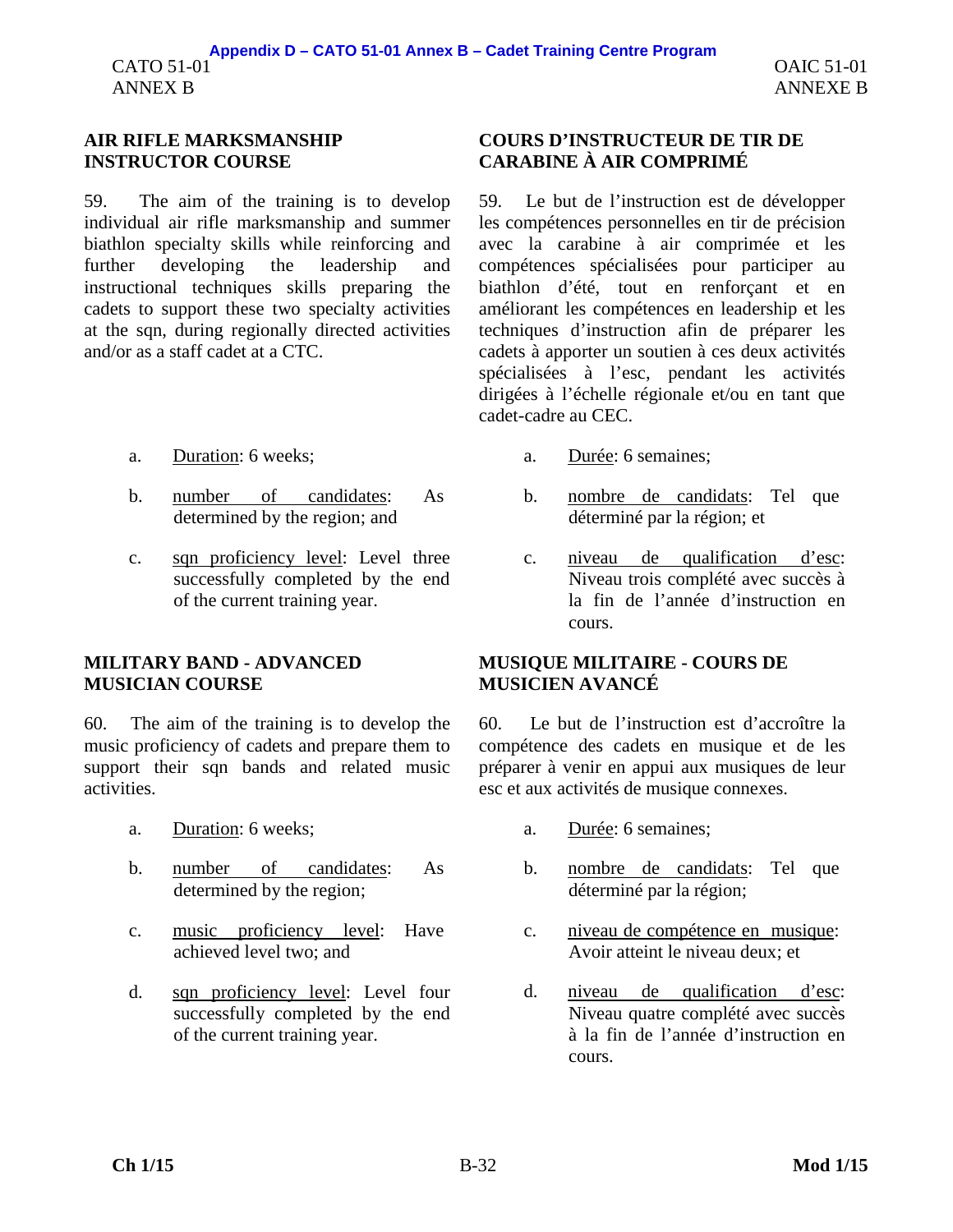CATO 51-01 ANNEX B

# **MILITARY BAND - INTERMEDIATE MUSICIAN COURSE**

61. The aim of the training is to develop the music proficiency of cadets and prepare them to support their sqn bands and related music activities.

- a. Duration: 6 weeks; a. Durée: 6 semaines;
- b. number of candidates: As determined by the region;
- c. music proficiency level: Have achieved level basic; and
- d. sqn proficiency level: Level three successfully completed by the end of the current training year.

# **MILITARY BAND - BASIC MUSICIAN COURSE**

62. The aim of the training is to develop the music proficiency of cadets and prepare them to support their sqn bands and related music activities.

- a. Duration: 3 weeks; a. Durée: 3 semaines;
- b. number of candidates: As determined by the region; and
- c. sqn proficiency level: Level two successfully completed by the end of the current training year.

# **PIPE BAND - ADVANCED MUSICIAN COURSE**

63. The aim of the training is to develop the music proficiency of cadets and prepare them to support their sqn bands and related music activities.

# **MUSIQUE MILITAIRE - COURS DE MUSICIEN INTERMÉDIAIRE**

61. Le but de l'instruction est d'accroître la compétence des cadets en musique et de les préparer à venir en appui aux musiques de leur esc et aux activités de musique connexes.

- 
- b. nombre de candidats: Tel que déterminé par la région;
- c. niveau de compétence en musique: Avoir atteint le niveau élémentaire; et
- d. niveau de qualification d'esc: Niveau trois complété avec succès à la fin de l'année d'instruction en cours.

# **MUSIQUE MILITAIRE - COURS DE MUSICIEN ÉLÉMENTAIRE**

62. Le but de l'instruction est d'accroître la compétence des cadets en musique et de les préparer à venir en appui aux musiques de leur esc et aux activités de musique connexes.

- 
- b. nombre de candidats: Tel que déterminé par la région; et
- c. niveau de qualification d'esc: Niveau deux complété avec succès à la fin de l'année d'instruction en cours.

### **CORPS DE CORNEMUSES - COURS DE MUSICIEN AVANCÉ**

63. Le but de l'instruction est d'accroître la compétence des cadets en musique et de les préparer à venir en appui aux musiques de leur esc et aux activités de musique connexes.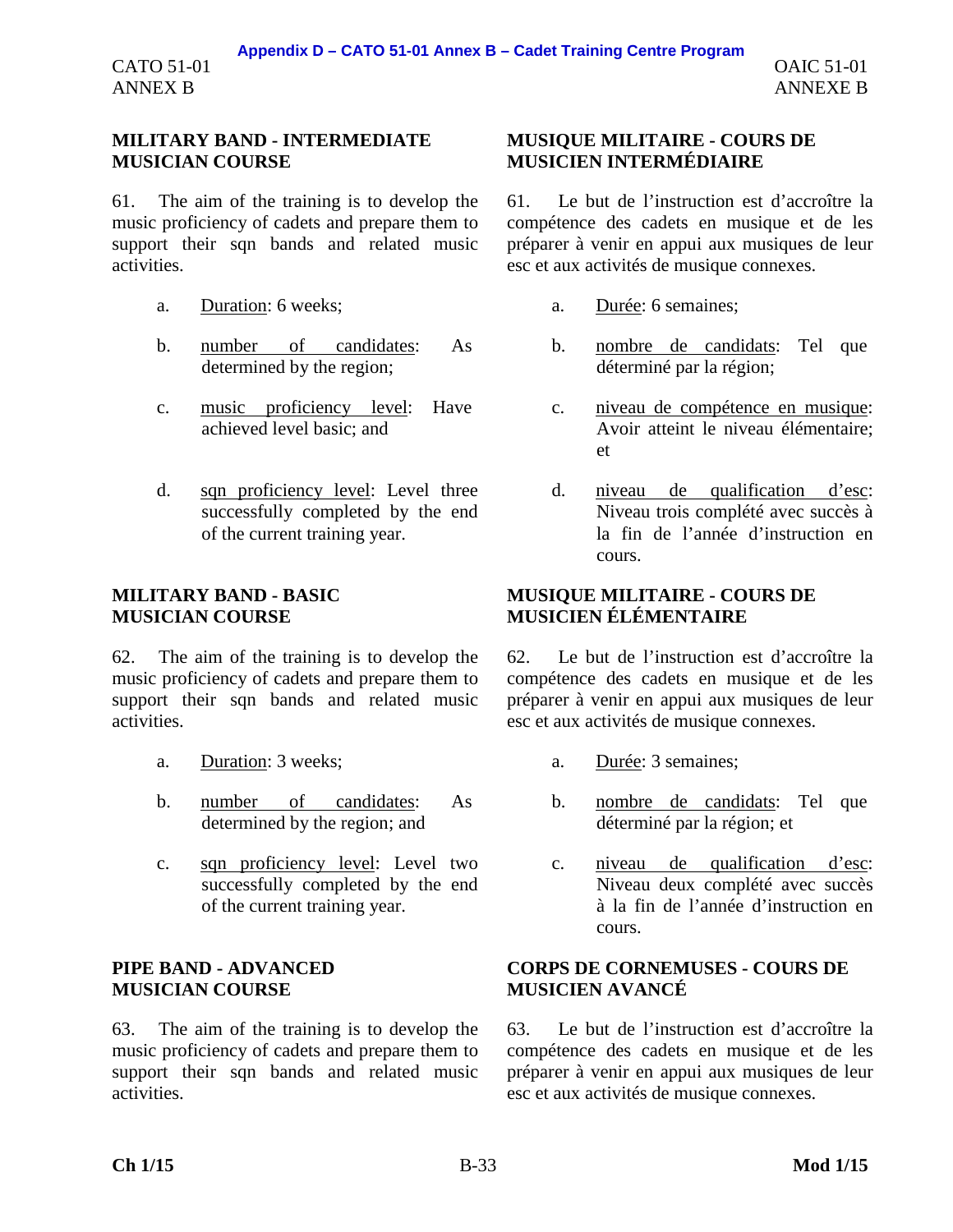- a. Duration: 6 weeks; a. Durée: 6 semaines;
- b. number of candidates: As determined by the region;
- c. music proficiency level: Have achieved level three; and
- d. sqn proficiency level: Level four successfully completed by the end of the current training year.

### **PIPE BAND - INTERMEDIATE MUSICIAN COURSE**

64. The aim of the training is to develop the music proficiency of cadets and prepare them to support their sqn bands and related music activities.

- 
- b. number of candidates: As determined by the region;
- c. music proficiency level: Have achieved level two: and
- d. sqn proficiency level: Level three successfully completed by the end of the current training year.

# **PIPE BAND - BASIC MUSICIAN COURSE CORPS DE CORNEMUSES – COURS DE**

65. The aim of the training is to develop the music proficiency of cadets and prepare them to support their sqn bands and related music activities.

- 
- b. number of candidates: As determined by the region; and
- 
- b. nombre de candidats: Tel que déterminé par la région;
- c. niveau de compétence en musique: Avoir atteint le niveau trois; et
- d. niveau de qualification d'esc: Niveau quatre complété avec succès à la fin de l'année d'instruction en cours.

### **CORPS DE CORNEMUSES - COURS DE MUSICIEN INTERMÉDIAIRE**

64. Le but de l'instruction est d'accroître la compétence des cadets en musique et de les préparer à venir en appui aux musiques de leur esc et aux activités de musique connexes.

- a. Duration: 6 weeks; a. Durée: 6 semaines;
	- b. nombre de candidats: Tel que déterminé par la région;
	- c. niveau de compétence en musique: Avoir atteint le niveau deux; et
	- d. niveau de qualification d'esc: Niveau trois complété avec succès à la fin de l'année d'instruction en cours.

# **MUSICIEN ÉLÉMENTAIRE**

65. Le but de l'instruction est d'accroître la compétence des cadets en musique et de les préparer à venir en appui aux musiques de leur esc et aux activités de musique connexes.

- a. Duration: 3 weeks; a. Durée: 3 semaines;
	- b. nombre de candidats: Tel que déterminé par la région; et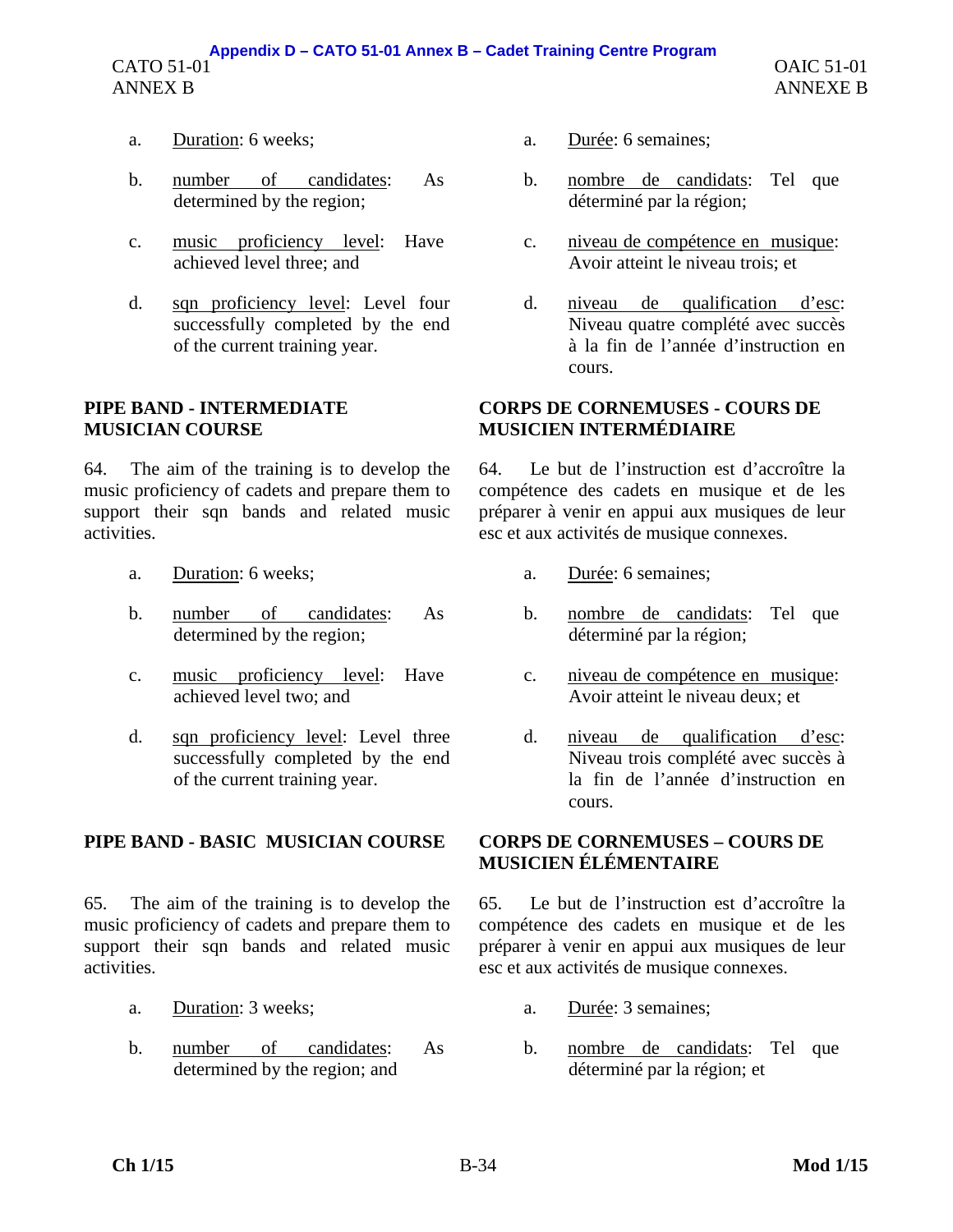# **Appendix D – CATO 51-01 Annex B – Cadet Training Centre Program**

c. sqn proficiency level: Level two successfully completed by the end of the current training year.

CATO 51-01 ANNEX B

66. The aim of the training is to introduce Air cadets to the CTC environment and exposes them to CTC program areas of interest.

- 
- b. number of candidates: As determined by the region; and
- c. sqn proficiency level: Level one successfully completed by the end of the current training year.

c. niveau de qualification d'esc: Niveau deux complété avec succès à la fin de l'année d'instruction en cours.

# **GENERAL TRAINING COURSE COURS D'INSTRUCTION GÉNÉRALE**

66. Le but de l'instruction est d'initier les cadets de l'Air à l'environnement des CEC et de les exposer aux divers champs d'intérêt du programme des CEC.

- a. Duration: 2 weeks; a. Durée: 2 semaines;
	- b. nombre de candidats: Tel que déterminé par la région; et
	- c. niveau de qualification d'esc: Niveau un complété avec succès à la fin de l'année d'instruction en cours.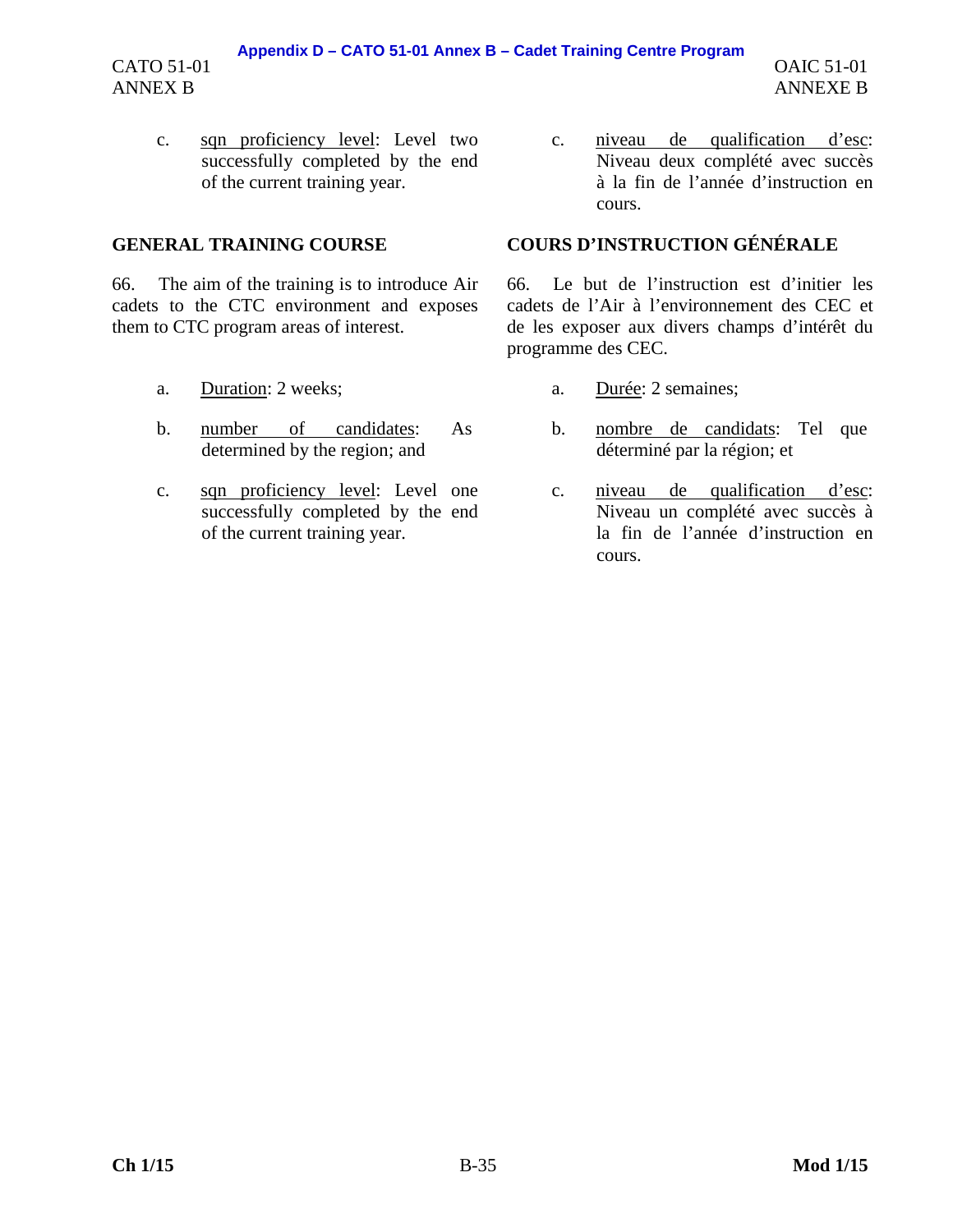### **INTERNATIONAL AIR CADET EXCHANGE AND OSHKOSH TRIP**

1. This Order provides policy, guidelines and direction governing the planning, organization, coordination and conduct of the International Air Cadet Exchange (IACE) and the Oshkosh Trip (OT). This order is effective upon receipt.

2. The Department of National Defence (DND) and the Air Cadet League of Canada (ACL) jointly sponsor an international cadet exchange program with Air cadet organizations around the world. As such, Canada is a member country of the IACE Association. Conducted annually the IACE program provides the opportunity for selected cadets to experience another culture. Normally, international exchange programs are the subject of bilateral agreements between the DND/ACL and foreign Air cadet organizations (or similar youth organizations).

3. DND sponsors the OT. Conducted annually, the OT provides an opportunity for selected cadets to visit another country. The destination is Oshkosh, Wisconsin in the United States, home to one of the most important Air shows in the world. Various activities linked to the world of aviation are also scheduled.

### **AUTHORITY AUTORITÉ**

4. The Senior Staff Officer of Air Cadets (SSO Air Cdts) is responsible for setting the policy for the IACE and the OT. Changes to this policy shall only be made with the approval of the SSO Air Cdts.

# **ÉCHANGE INTERNATIONAL DES CADETS DE L'AIR ET VOYAGE À OSHKOSH**

# **GENERAL GÉNÉRALITÉS**

1. Cette ordonnance établit la politique, les lignes directrices et l'orientation régissant la planification, l'organisation, la coordination et le déroulement de l'Échange international des cadets de l'Air (EICA) et du Voyage à Oshkosh (VO). La présente ordonnance entre en vigueur dès sa réception.

### **PROGRAMS PROGRAMMES**

2. Le Ministère de la Défense nationale (MDN) et la Ligue des cadets de l'Air du Canada (LCA) supportent conjointement un programme d'échange international de cadets avec des organisations de cadets de l'Air de partout dans le monde. Le Canada est donc un des pays membre de l'Association de l'EICA. Conduit annuellement, le programme de l'EICA donne l'opportunité pour les cadets sélectionnés d'expérimenter une autre culture. Normalement, le programme d'échange international est le fruit d'une entente bilatérale entre le MDN/LCA et les organisations de cadets de l'Air étrangères (ou organisations de jeunesse similaires).

3. Le MDN supporte le VO. Conduit annuellement, le VO donne l'opportunité pour les cadets sélectionnés de visiter un autre pays. La destination est Oshkosh, Wisconsin aux États-Unis où se déroule l'un des plus importants spectacles aériens au monde. Différentes activités liées au monde de l'aviation sont aussi au programme.

4. L'Officier supérieur d'état-major des cadets de l'Air (OSEM Cad Air) est responsable d'établir la politique relative à l'EICA et le VO. Tout changement à cette politique ne peut être autorisé que par l'OSEM Cad Air.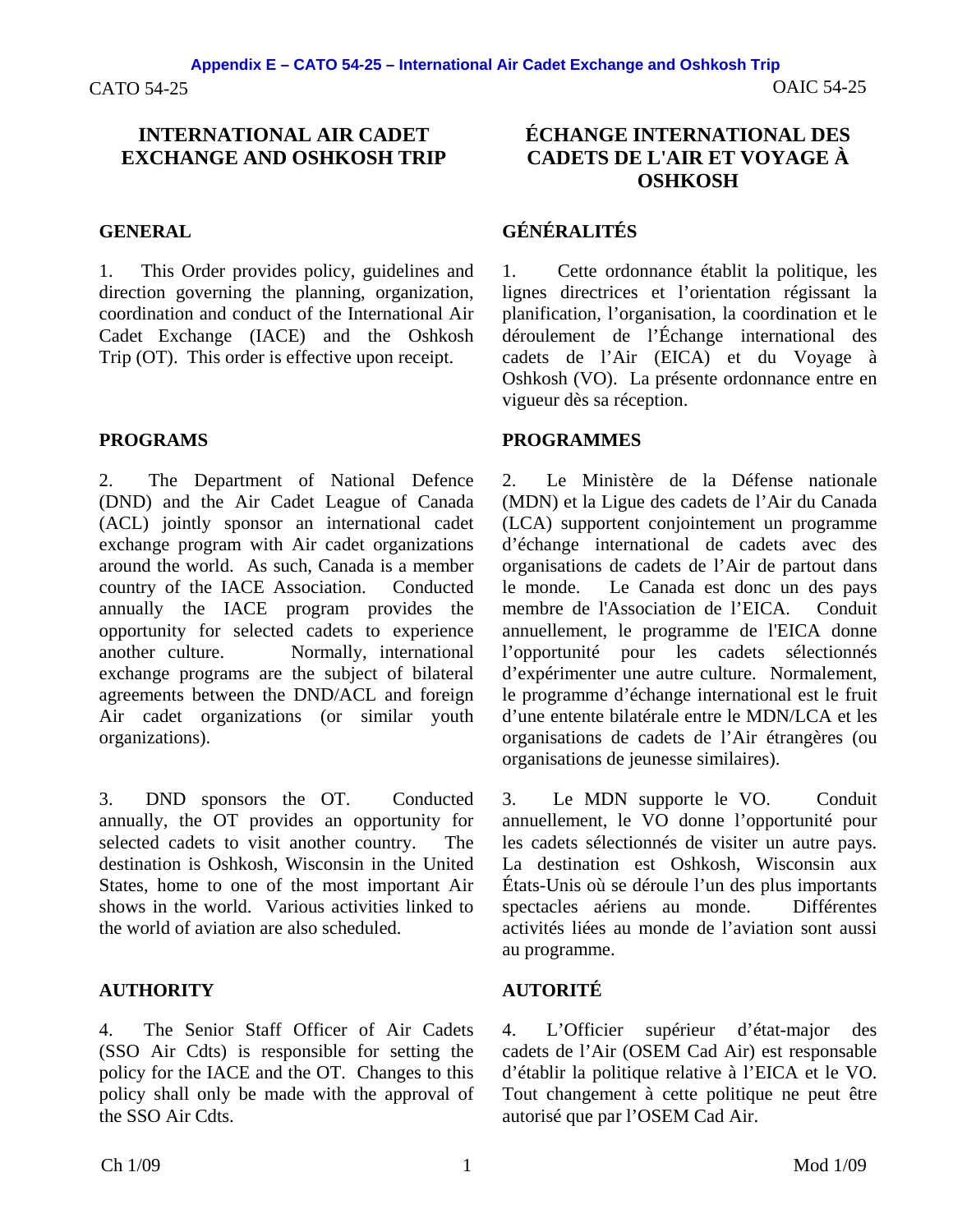# CATO 54-25 OAIC 54-25 **Appendix E – CATO 54-25 – International Air Cadet Exchange and Oshkosh Trip**

5. D Cdts 4-5 is responsible to the SSO Air Cdts for the planning, organization, coordination and delivery for all components of the IACE and the OT.

### **APPLICATION AND SELECTION OF CADETS**

6. Details on application procedures for cadets are found at CATO 51-01 Annex C.

7. Each year, in September, D Cdts 4-5 shall issue a document to Regional Cadet Support Units (RCSUs) and the ACL National Office concerning the cadet's selection process.

### **APPLICATION AND SELECTION OF STAFF CADETS**

8. For the IACE, two staff cadets are required to accompany the foreign cadets during their visit in Canada. These two staff cadets shall assist the two Canadian Host EOs in the performance of their duties. This advanced training opportunity for two Air cadets will encourage exchanges between the Canadian cadets and the foreign cadets. This interaction will be favourable for all members of the group. Air cadets from all regions may apply for these two positions.

9. Here are the details and essential prerequisites for the two staff cadet positions:

- a. RCSU: preferably, the two selected cadets will be from different RCSUs;
- b. gender: preferably, one male cadet and one female cadet should be selected;
- c. staff cadet rank: the rank for these two positions shall be WO2;

5. Le D Cad 4-5 est responsable auprès de l'OSEM Cad Air de la planification, l'organisation, la coordination et la conduite de tous les éléments de l'EICA et du VO.

### **MISE EN CANDIDATURE ET SÉLECTION DES CADETS**

6. Des détails sur les procédures de la mise en candidature des cadets figurent à l'annexe C de l'OAIC 51-01.

7. Chaque année, en septembre, un document sera émis aux Unités régionales de soutien aux cadets (URSC) et au siège national de la LCA par le D Cad 4-5 concernant le processus de sélection des cadets.

### **MISE EN CANDIDATURE ET SÉLECTION DES CADETS-CADRES**

8. Pour l'EICA, deux cadets-cadres sont requis pour accompagner les cadets étrangers lors de leur séjour au Canada. Ces deux cadets-cadres assisteront les deux OE hôtes canadiens dans l'exercice de leurs fonctions. Cette opportunité d'instruction avancée pour deux cadets de l'Air favorisera les échanges entre les cadets canadiens et les cadets étrangers. Cette interaction sera bénéfique à tous les membres du groupe. Les cadets de l'Air de toutes les régions pourront soumettre leur candidature pour ces deux postes.

9. Voici les détails et les critères d'admissibilité essentiels pour les deux postes de cadet-cadres:

- a. URSC: de préférence, les deux cadets sélectionnés seront d'URSC différentes;
- b. sexe: de préférence, un cadet et une cadette devraient être sélectionnés;
- c. grade de cadet-cadre: le rang pour ces deux postes sera Adj 2;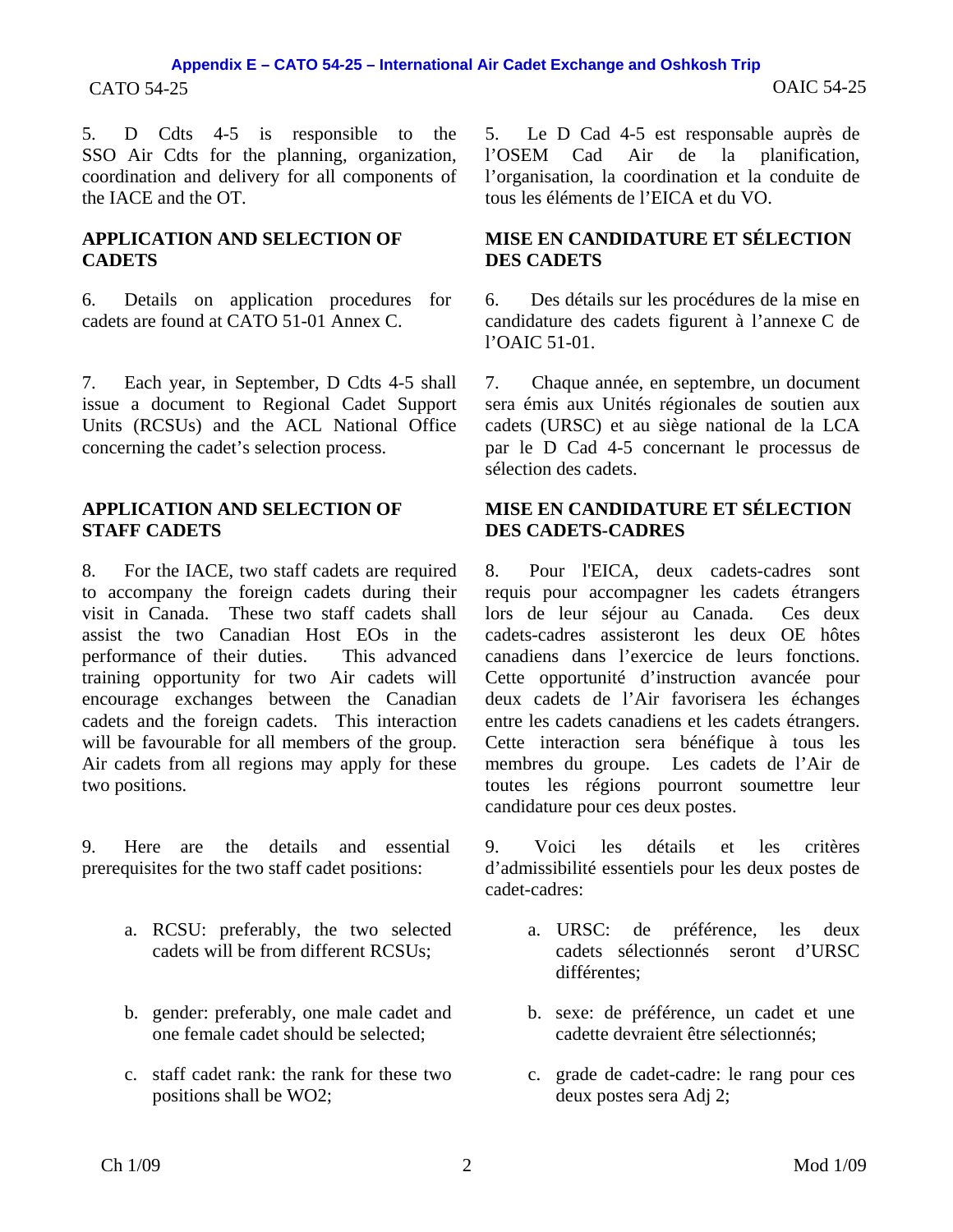# CATO 54-25 OAIC 54-25 **Appendix E – CATO 54-25 – International Air Cadet Exchange and Oshkosh Trip**

- d. dates: the advanced training dates are from mid July to the first week of August for a period of 21 days. Exact dates will vary slightly from year to year and shall be confirmed to RCSUs by D Cdts  $4-5$ :
- e. squadron (sqn) proficiency level: level 5 successfully completed;
- f. age: minimum 17 at the beginning of the advanced training and not be 19 before the end of the advanced training;
- g. rank at the sqn: preferably, WO1 or WO2;
- h. CSTC courses: IACE or a six-week course (preferably a Power Pilot Scholarship or a Glider Pilot Scholarship) successfully completed; and
- i. language abilities: at a minimum, ability to communicate in English must be functional. Bilingualism is an asset and must be specified on the application form.

10. Candidates shall submit their application using the appropriate form for an advanced training opportunity of their respective region. The applications forms shall be forwarded to the Reg Air Trg O no later than 1 February of each year.

11. RCSUs shall review all application forms received, make a brief statement on the capability and potential of each candidate and assign a priority to their list of candidates. All application forms accompanied with RCSU comments and priority list must be forwarded to D Cdts 4-5 no later than 1 March of each year.

- d. dates: les dates de l'instruction avancée sont de la mi-juillet à la première semaine d'août pour une période de 21 jours. Les dates exactes peuvent varier quelque peu d'une année à l'autre et elles seront confirmées aux URSC par le D Cad 4-5;
- e. niveau de qualification d'escadron (esc): niveau 5 complété avec succès;
- f. âge: minimum 17 ans au début de l'instruction avancée sans avoir atteint 19 ans avant la fin de l'instruction avancée;
- g. grade à l'esc: de préférence, Adj 1 ou Adj 2;
- h. cours aux CIEC: EICA ou un cours de six semaines (de préférence une Bourse de pilote d'avion ou une Bourse de pilote de planeur) complété avec succès; et
- i. habilités linguistiques: au minimum, la capacité de communiquer en anglais doit être fonctionnelle. Le bilinguisme est un atout et doit être indiqué sur le formulaire de mise en candidature.

10. Les candidats devront soumettre leur candidature à l'aide du formulaire approprié pour une opportunité d'instruction avancée de leur région respective. Les formulaires de mise en candidature devront parvenir à l'O Rég Entr (Air) au plus tard le 1<sup>er</sup> février de chaque année.

11. Les URSC doivent réviser tous les formulaires de mise en candidature reçus, faire un bref exposé sur la capacité et le potentiel de chaque candidat et assigner une priorité à leur liste de candidats. Tous les formulaires de mise en candidature accompagnés des commentaires et de la liste de priorité de l'URSC doivent parvenir au D Cad  $\overline{4\cdot5}$  au plus tard le  $1<sup>er</sup>$  mars de chaque année.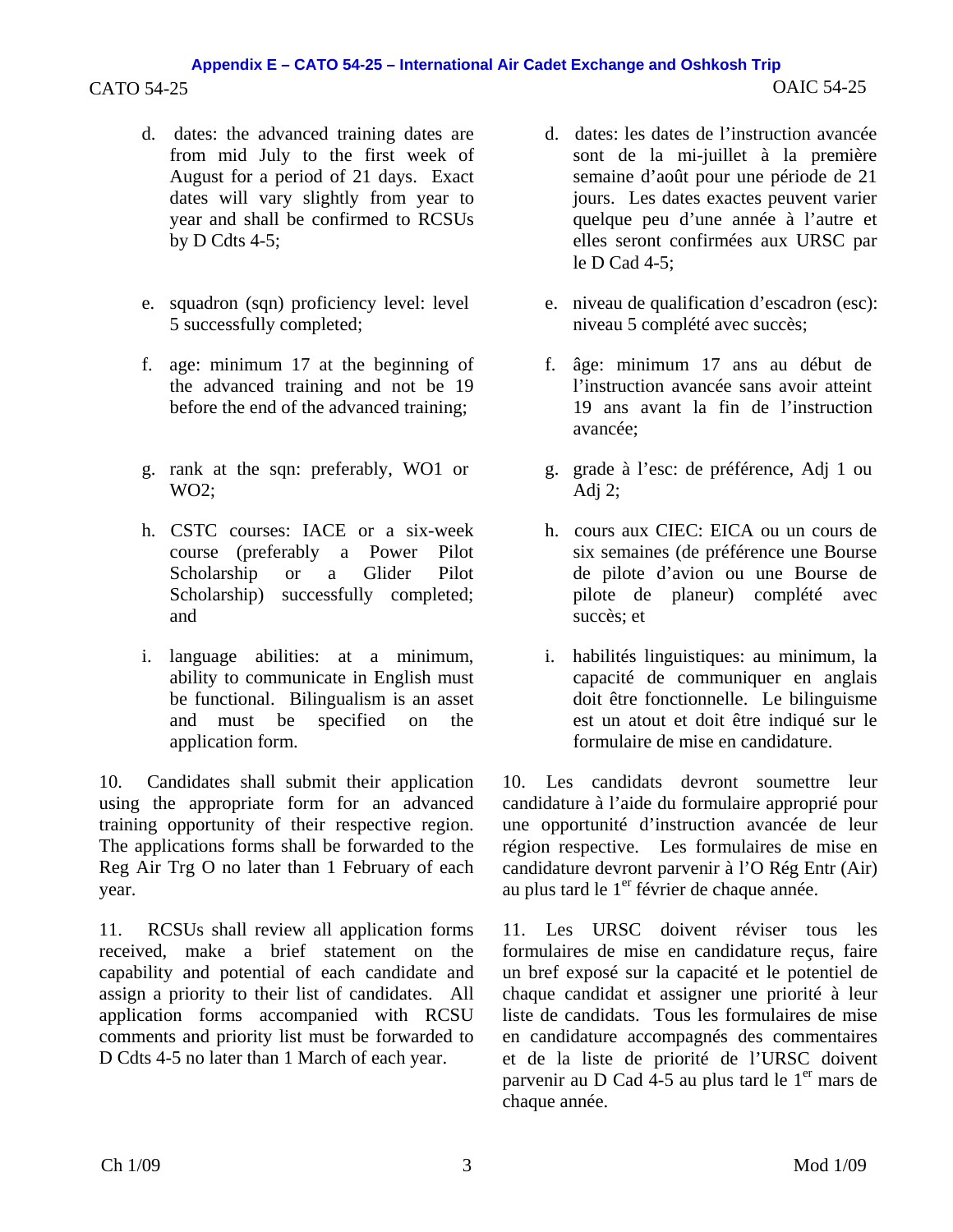12. The selection of the two staff cadets will take place early March and selection results shall be forwarded to RCSUs shortly thereafter.

13. RCSUs are responsible for all documents required by cadets selected from their own region (advanced training opportunity offer, travel documents, class B, claim, etc.).

### **APPLICATION AND SELECTION OF ESCORT OFFICERS**

14. CIC officers (Air) interested in participating in the IACE or the OT as an escort officer (EO) must submit the application form found at Annex A through their RCSU. CIC officers (Air) from all regions may apply for these positions.

15. For the IACE program in Canada, two officers are required, one as Senior Canadian Host EO and one as Canadian Host EO. These two officers will assist with the coordination of arrivals/departures of Canadian EOs and cadets at the Ottawa assembly point and the coordination of arrivals/departures of foreign EOs and cadets at the beginning and at the end of the program. Furthermore, these two officers will accompany and supervise foreign cadets in their visit to Canada in cooperation with foreign EOs. Officers applying for these two positions should be available for an employment period of four summers, two as Canadian Host EO and then two as Senior Canadian Host EO.

16. For the portion of the IACE program that takes place outside Canada, a certain number of EOs shall be required to accompany and supervise Canadian cadets in their visit to foreign countries, in cooperation with foreign Host EOs. Foreign countries requiring a Canadian EO shall be determined every year at the IACE Association planning conference.

12. La sélection des deux cadets-cadres aura lieu au début mars et l'annonce des résultats aux URSC suivra sans délais.

13. Les URSC sont responsables pour tous les documents requis par les cadets sélectionnés de leur propre région (offre pour l'opportunité d'instruction avancée, documents pour les déplacements, classe B, réclamation, etc.).

### **MISE EN CANDIDATURE ET SÉLECTION DES OFFICIERS D'ESCORTE**

14. Les officiers CIC (Aviation) intéressés à participer à l'EICA ou au VO à titre d'officier d'escorte (OE) doivent soumettre le formulaire de mise en candidature se trouvant à l'annexe A à travers leur URSC. Les officiers CIC (Aviation) de toutes les régions peuvent poser leur candidature pour ces postes.

15. Pour le programme de l'EICA au Canada, deux officiers sont requis; un OE hôte canadien senior et un OE hôte canadien. Ces deux officiers assisteront à la coordination des arrivées/départs des OE et cadets canadiens au point de rassemblement d'Ottawa et à la coordination des arrivées/départs des OE et cadets étrangers au début et à la fin du programme. De plus, ces deux officiers accompagneront et superviseront les cadets étrangers lors de leur visite au Canada en coopération avec les OE étrangers. Les officiers posant leur candidature pour ces deux postes devraient être disponibles pour une période d'emploi de quatre étés, deux à titre d'OE hôte canadien et par la suite deux à titre d'OE hôte canadien senior.

16. Pour la partie du programme de l'EICA qui a lieu à l'extérieur du Canada, un certain nombre d'OE est requis pour accompagner et superviser les cadets canadiens lors de leur visite à l'étranger et ce, en collaboration avec les OE hôtes étrangers. Les pays étrangers nécessitant un OE canadien seront déterminés à chaque année à la conférence de planification de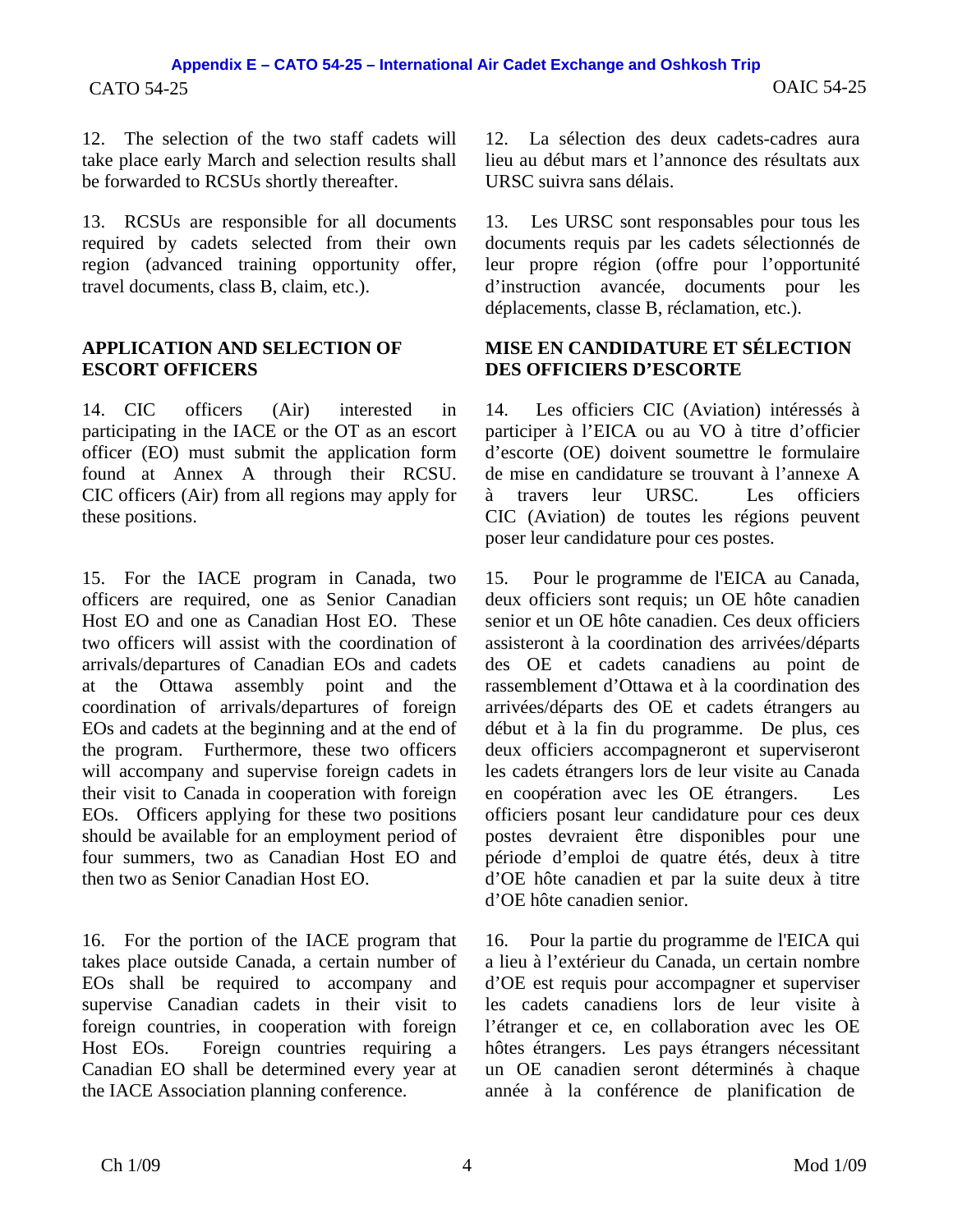### CATO 54-25 OAIC 54-25 **Appendix E – CATO 54-25 – International Air Cadet Exchange and Oshkosh Trip**

17. For the OT, four EOs are required. If possible, an officer who has already participated in this trip should fill one of the four positions; he will become the Senior EO.

18. Each year, following the IACE Association planning conference, usually in September, D Cdts 4-5 shall forward the following information to RCSUs:

- a. list of foreign countries requiring a CIC officer as Canadian EO; and
- b. scheduled employment dates for IACE and OT EOs.

19. The IACE and OT provide a unique opportunity, a CIC officer (Air) who wishes to apply must meet the following essential prerequisites:

- a. must hold, at a minimum, the rank of Capt for the IACE EO positions and the OT Senior EO position. Must hold, at a minimum, the rank of Lt for the three OT EO positions;
- b. for the IACE EO positions and the OT Senior EO position, must have a minimum of 7 years experience as a CIC officer. For the three OT EO positions, must have a minimum of 3 years experience as a CIC officer. Any equivalent will be considered;
- c. language abilities. At a minimum, ability to communicate in English must be functional. Bilingualism for all EO positions is an asset and must be specified on the application form;
- d. must be physically fit, free from any medical condition that will prevent them from taking part in all aspects of

l'association de l'EICA.

17. Pour le VO, quatre OE sont requis. Si possible, un officier qui a déjà participé à ce voyage devrait combler un des quatre postes, celui-ci agira à titre d'OE senior.

18. À chaque année, suite à la conférence de planification de l'association de l'EICA, normalement en septembre, le D Cad 4-5 fera suivre l'information suivante aux URSC:

- a. liste des pays étrangers nécessitant un officier CIC en tant qu'OE canadien; et
- b. dates d'emploi prévues pour les OE de l'EICA et du VO.

19. L'EICA et le VO présentent une opportunité unique, un officier CIC (Aviation) qui désire poser sa candidature doit rencontrer les critères d'admissibilité essentiels suivants:

- a. doit détenir, au minimum, le grade de Capt pour les postes d'OE de l'EICA et le poste d'OE senior du VO. Doit détenir, au minimum, le grade de Lt pour les trois postes d'OE du VO;
- b. pour les postes d'OE de l'EICA et le poste d'OE senior du VO, doit avoir un minimum de 7 ans d'expérience à titre d'officier du CIC. Pour les trois postes d'OE du VO, doit avoir un minimum de 3 ans d'expérience à titre d'officier du CIC. Toute équivalence considérée;
- c. habilités linguistiques. Au minimum, la capacité de communiquer en anglais doit être fonctionnelle. Le bilinguisme pour tous les postes d'OE est un atout et doit être indiqué sur le formulaire de mise en candidature;
- d. doit être en bonne condition physique, n'ayant aucune condition médicale les empêchant de participer dans tous les aspects du programme d'échange ou du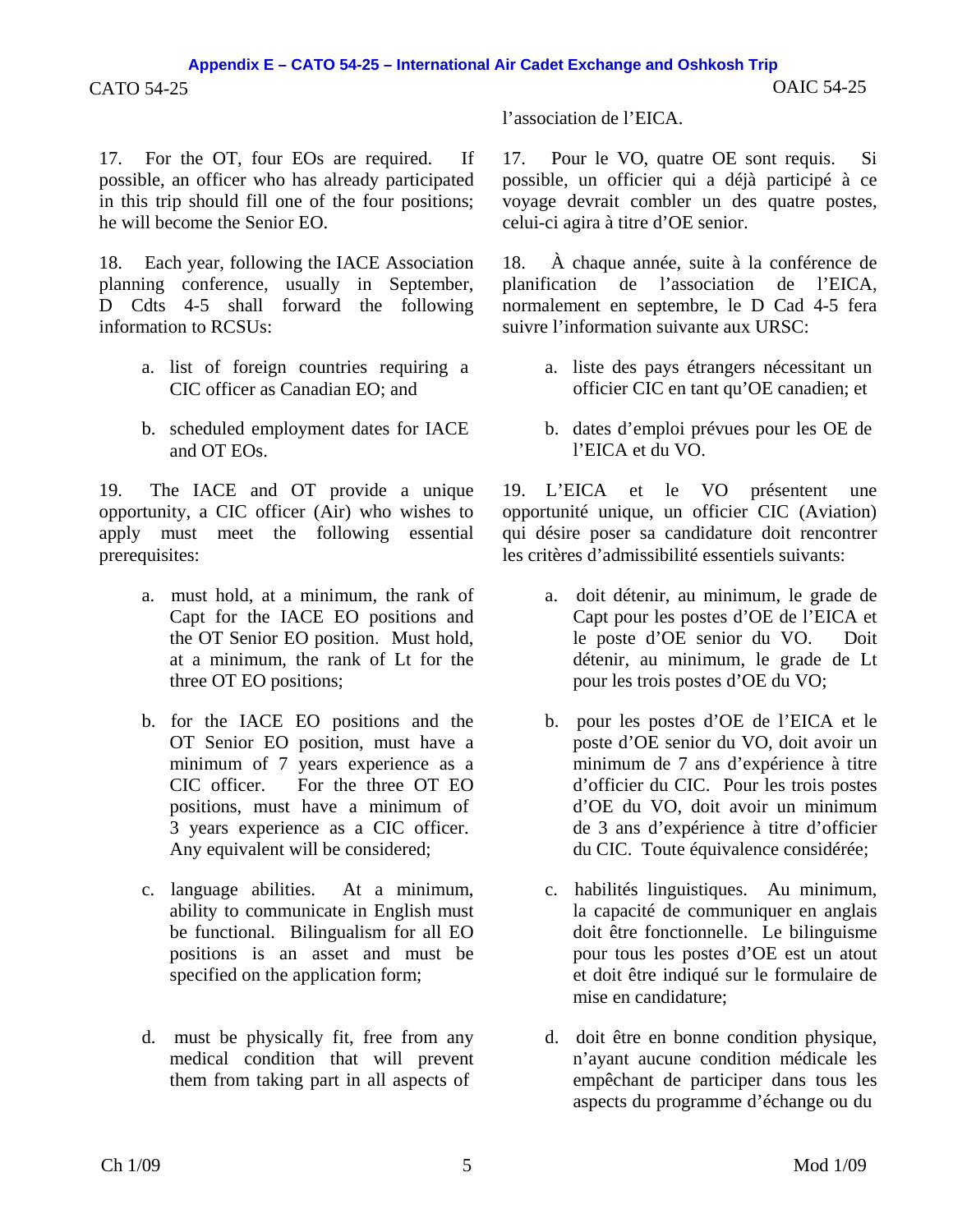the exchange program or trip; voyage;

- e. must have a good knowledge of the cadet sqn program, the Cadet Summer Training Centre (CSTC) program as well as Air cadets policies and orders;
- f. duties for all EO positions involves extensive supervision of cadets in an international forum, thus candidates must have strong interpersonal and problem solving skills;
- g. must be recommended by his unit Commanding Officer (CO), if he is not the CO;
- h. must be recommended by the Area Cadet Officer; and
- i. must be recommended by the Regional Staff Officer.

20. RCSUs shall review all application forms received, make a brief statement on the capability and potential of each candidate and assign a priority to their list of candidates. All application forms accompanied with RCSU comments and priority list must be forwarded to D Cdts 4-5 no later than 1 February of each year.

21. When assigning priorities to candidates, RCSUs shall take into account the following selection guidelines:

- a. preference given to officers who are on strength at a sqn or on strength of a regional list e.g., RGS;
- b. officers employed on a full-time basis at the RCSU or detachment will not normally be considered by the Director Cadets and Junior Canadian Rangers

- e. doit avoir une bonne connaissance du programme des escs, du programme des centres d'instruction d'été des cadets (CIEC) ainsi que des politiques et ordonnances des cadets de l'Air;
- f. les fonctions pour tous les postes d'OE demandent une supervision étroite des cadets dans un contexte international. Par conséquent, les candidats doivent avoir de fortes qualités d'entregent et un sens aigu de résolution de problèmes;
- g. doit être recommandé par le commandant (cmdt) de son unité, s'il n'est pas le cmdt;
- h. doit être recommandé par l'officier des cadets de secteur; et
- i. doit être recommandé par l'officier d'état-major régional.

20. Les URSC doivent réviser tous les formulaires de mise en candidature reçus, faire un bref exposé sur la capacité et le potentiel de chaque candidat et assigner une priorité à leur liste de candidats. Tous les formulaires de mise en candidature accompagnés des commentaires et de la liste de priorité de l'URSC doivent parvenir au D Cad 4-5 au plus tard le  $1<sup>er</sup>$  février de chaque année.

21. Lors de l'assignation des priorités aux candidats, les URSC doivent tenir compte des règles générales de sélection suivantes:

- a. préférence donnée aux officiers qui sont à l'effectif d'un esc ou à l'effectif d'une liste régionale p. ex. EVVR;
- b. les officiers qui sont à l'emploi de l'URSC ou d'un détachement sur une base permanente ne seront pas normalement considéré par le Directeur – Cadets et Rangers juniors canadiens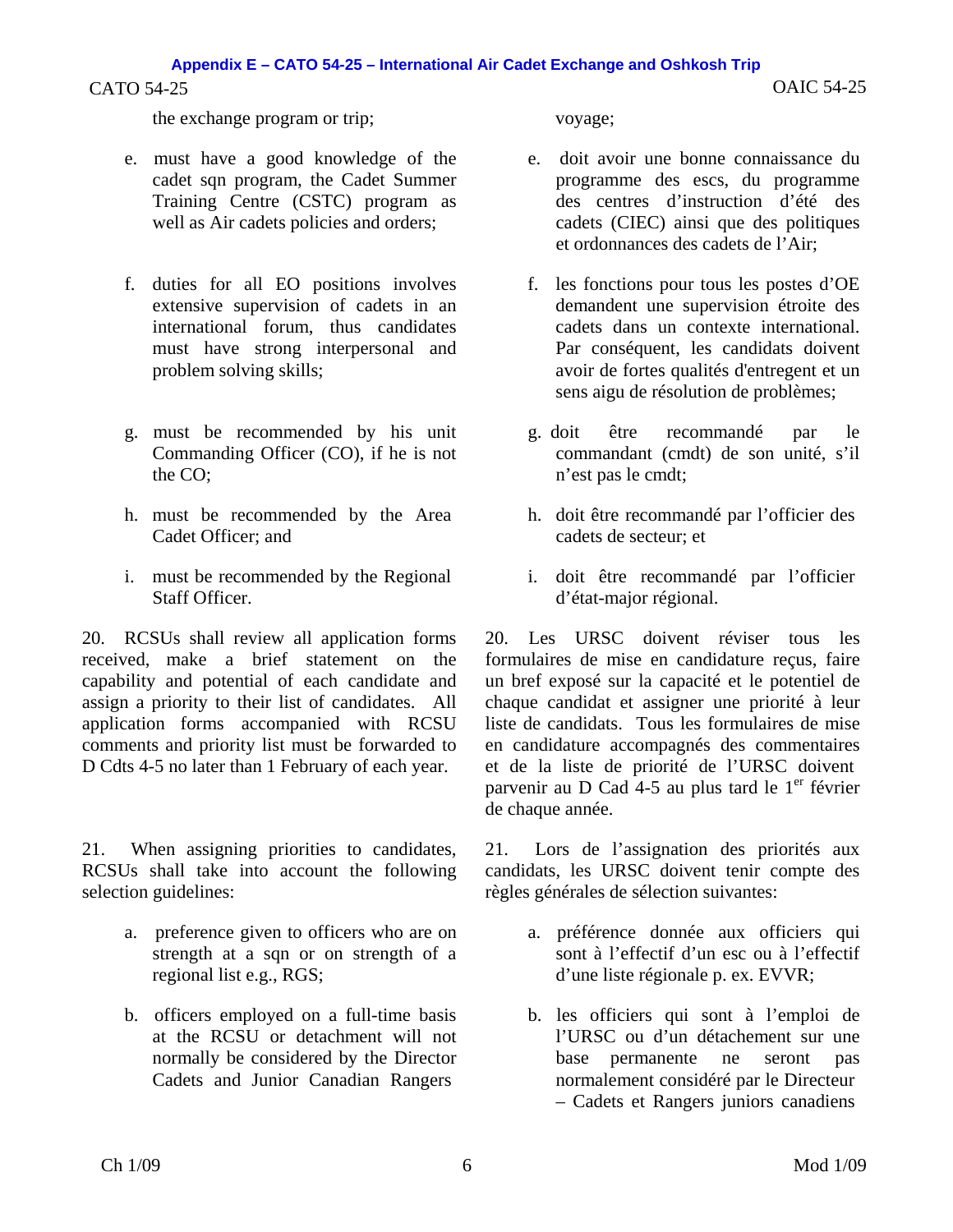- c. preference given to officers with recent experience in senior training or leadership positions at the sqn. Experience as sqn CO is an asset;
- d. sqn experience being considered first, then preference is given to officers with recent experience in senior training or leadership positions at the CSTCs;
- e. in addition to sqn and CSTC experience, additional training experiences with cadets are considered as assets;
- f. preference given to officers with a civilian job that includes leadership responsibilities, crisis management responsibilities or youth training and supervision;
- g. for the IACE Senior Canadian Host EO position, preference is given to those officers with previous experience as Canadian Host EO;
- h. for the IACE EO positions and the three OT EO positions, preference is given to those officers who have not been selected for these positions in the past; and
- i. for the OT Senior EO position, preference is given to those officers with previous experience as an OT EO.

22. The selection of all EO positions will take place early February and selection results shall be forwarded to RCSUs shortly thereafter.

23. Financial responsibilities associated with the IACE and OT are as follows:

(D Cdts & JCR) for an EO position; (D Cad & RJC) pour un poste d'OE;

- c. préférence donnée aux officiers avec une expérience récente à des postes d'instruction ou de leadership seniors à l'esc. L'expérience de cmdt d'esc est un atout;
- d. l'expérience à l'esc étant considérée en premier lieu, préférence donnée par la suite aux officiers avec une expérience récente à des postes d'instruction ou de leadership seniors aux CIEC;
- e. en plus de l'expérience à l'esc et aux CIEC, les expériences d'instruction additionnelles avec les cadets sont considérées comme des atouts;
- f. préférence donnée aux officiers avec un emploi civil qui comporte des responsabilités de leadership, des responsabilités de gestion de crise ou l'instruction et surveillance de jeunes;
- g. pour le poste d'OE hôte canadien senior de l'EICA, préférence donnée aux officiers avec une expérience antérieure d'OE hôte canadien;
- h. pour les postes d'OE de l'EICA et les trois postes d'OE du VO, préférence donnée aux officiers qui n'ont pas été sélectionnés pour ces postes dans le passé; et
- i. pour le poste d'OE senior du VO, préférence donnée aux officiers avec une expérience antérieure d'OE du VO.

22. La sélection pour tous les postes d'OE aura lieu au début février et l'annonce des résultats aux URSC suivra sans délais.

# **FINANCIAL RESPONSIBILITIES RESPONSABILITÉS FINANCIÈRES**

23. Les responsabilités financières relatives à l'EICA et le VO sont les suivantes: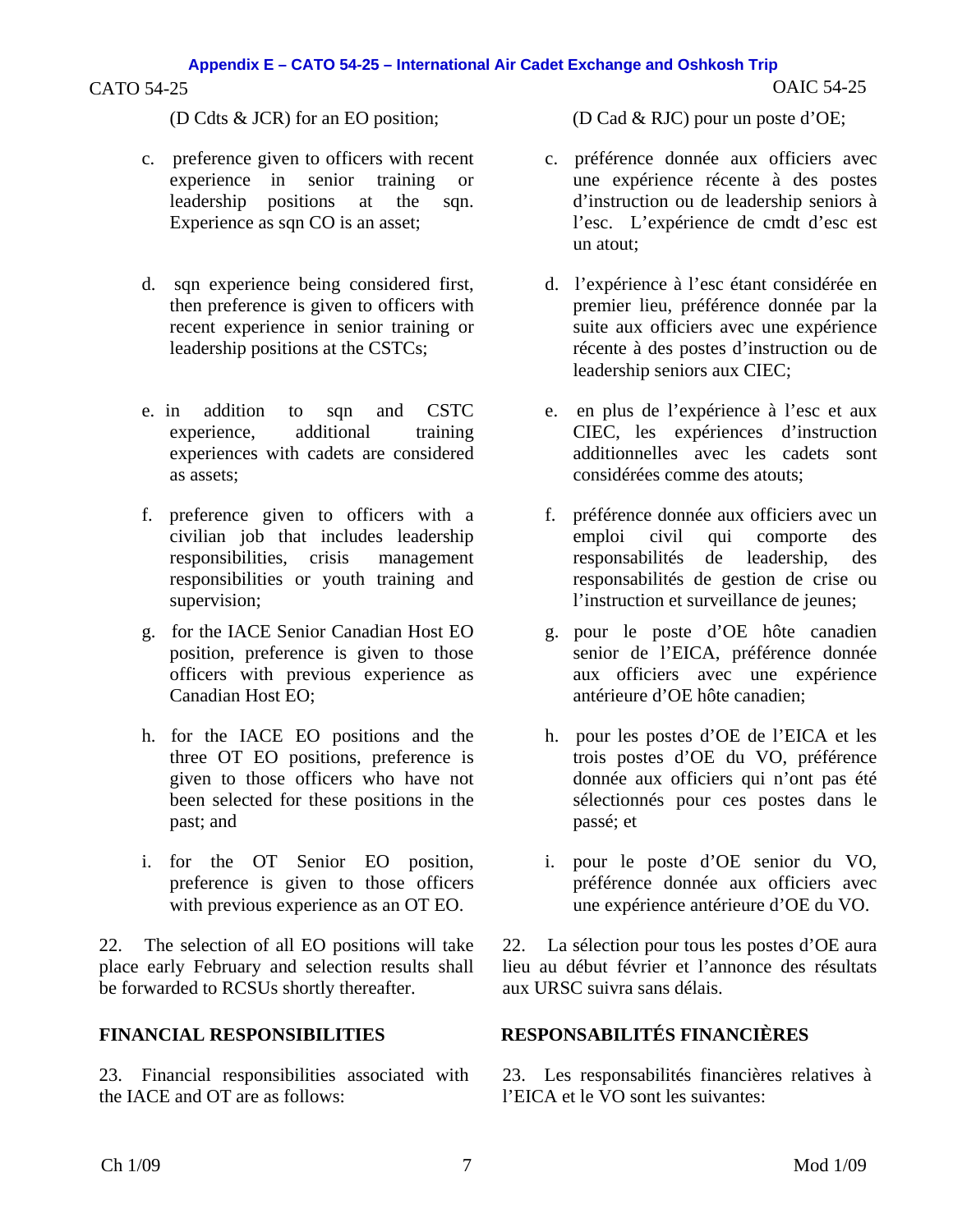### CATO 54-25 OAIC 54-25 **Appendix E – CATO 54-25 – International Air Cadet Exchange and Oshkosh Trip**

- a.  $D$  Cdts & JCR:  $\qquad \qquad$  a.  $D$  Cad & RJC:
	- (1) EOs and cadets transport costs for travel to/from the foreign country to be visited including travel to/from the Canadian assembly points,
	- (2) EOs transport costs for travel to/from Ottawa for the EOs briefing,
	- (3) staff cadets transport costs for travel to/from the Canadian assembly points,
	-
	- (5) staff cadets advanced training allocation,
	-
	- (7) costs of Canadian passports required by EOs and cadets,
	- (8) costs of visas required by EOs and cadets,
	- (9) costs of immunizations required by EOs and cadets,
	- (10) for the OT, costs of transport, accommodation and meals required by EOs and cadets for the entire trip, and
	- (11) for the OT, admission fees to sites, activities, tours and events associated with the official visit program;
- - (1) costs of transport, accommodation and meals required by the visiting
- - (1) coûts du transport des OE et cadets pour les déplacements aller/retour au pays étranger à être visité ainsi que les déplacements aller/retour aux points de rassemblement canadiens,
	- (2) coûts du transport des OE pour les déplacements aller/retour à Ottawa pour le briefing des OE,
	- (3) coûts du transport des cadetscadres pour les déplacements aller/retour aux points de rassemblement canadiens,
- (4) EOs pay, (4) rémunération des OE,
	- (5) allocation d'instruction avancée des cadets-cadres,
- (6) cadets training allocation, (6) allocation d'instruction des cadets,
	- (7) coûts des passeports canadiens requis par les OE et cadets,
	- (8) coûts des visas requis par les OE et cadets,
	- (9) coûts des immunisations requises par les OE et cadets,
	- (10) pour le VO, coûts du transport, logement et repas requis par les OE et cadets pour la durée complète du voyage, et
	- (11) pour le VO, frais d'admission aux emplacements, activités, excursions et événements associés au programme de visite officiel;
- b. host country (IACE only): b. pays hôte (EICA seulement):
	- (1) coûts du transport, logement et repas requis par le groupe de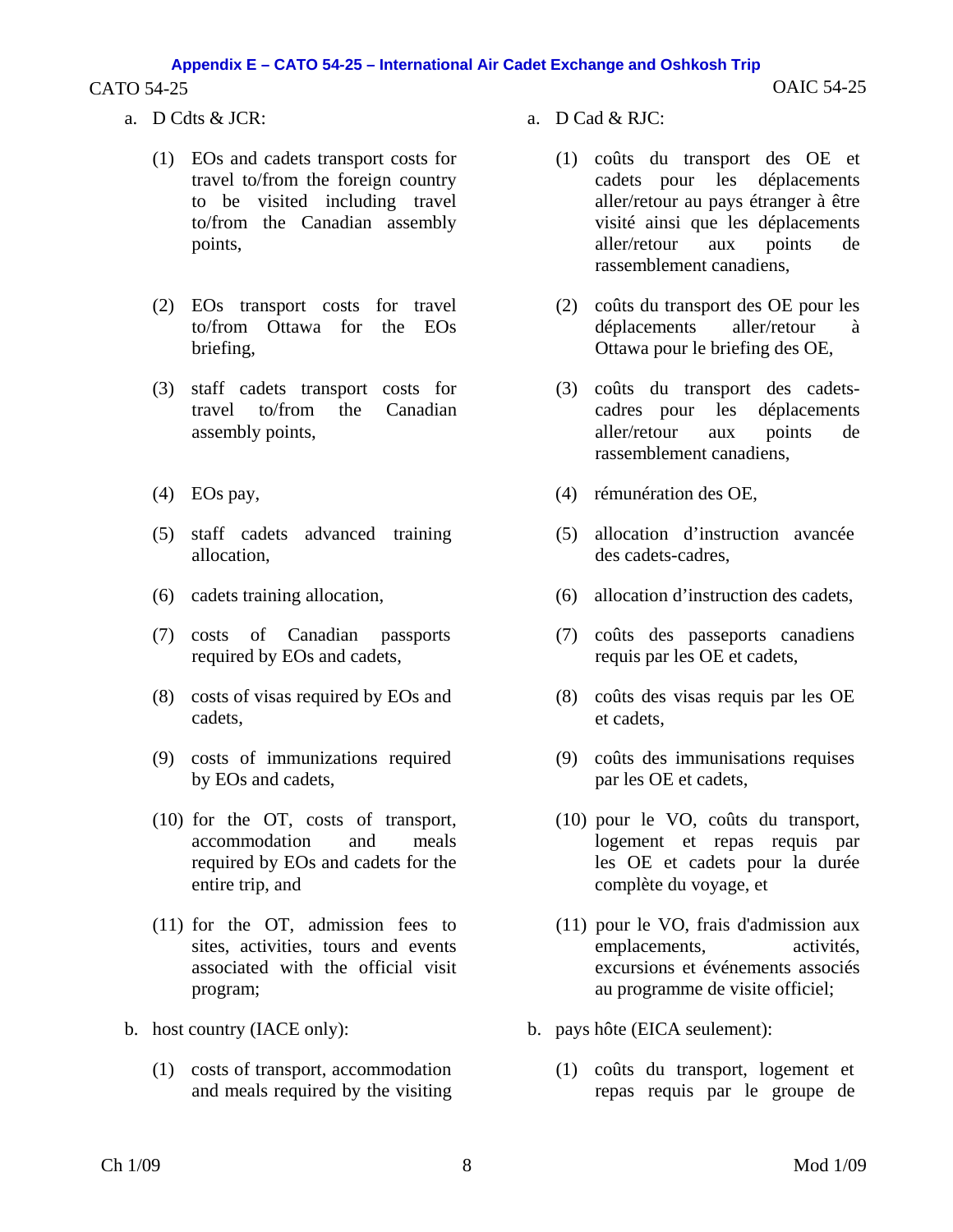group in the host country, and visite dans le pays hôte, et

(2) admission fees to sites, activities, tours and events associated with the official visit program; and

Note: Canada's responsibilities as host country for the IACE program are shared between the DND represented by D Cdts & JCR and the ACL in accordance with an agreement reviewed every year in November.

- c. EOs and cadets: c. OE et cadets:
	- (1) personal expenses and purchases, (1) dépenses et achats personnels,
	- (2) for the IACE, cost for the official IACE clothing package, and
	- (3) admission fees to sites, activities, tours and events not associated with the official visit program.

24. Expenditure classification. For expenses funded by D Cdts & JCR, financial coding to be used shall forward to RCSUs by D Cdts 4-5.

25. RCSUs are responsible for issuing finance documents required for pay, claims and advances of public funds for EOs of their region as follows:

- a. CF 899 Reserve Force Route Letter and Attendance Report – Class "B", for the employment period as EO, including domestic and international travel;
- b. CF 898 Reserve Force Route Letter and Attendance Report – Class "A", for

(2) frais d'admission aux emplacements, activités, excursions et événements associés au programme de visite officiel; et

Nota: les responsabilités du Canada en tant que pays hôte pour le programme de l'EICA sont partagées entre le MDN par l'entremise du D Cad & RJC et la LCA selon une entente révisée à chaque année en novembre.

- -
	- (2) pour l'EICA, coût de la trousse de vêtements officiels de l'EICA, et
	- (3) frais d'admission aux emplacements, activités, excursions et événements qui ne sont pas associés au programme de visite officiel.

24. Classification des dépenses. Pour les dépenses financées par le D Cad & RJC, le D Cad 4-5 fera suivre les codes financiers à utiliser aux URSC.

### **FINANCE DOCUMENTS DOCUMENTS AYANT TRAIT À LA FINANCE**

25. Les URSC sont responsables d'émettre les documents ayant trait à la finance requis pour la solde, les réclamations et les avances de fonds publics pour les OE de leur région comme suit:

- a. CF 899 Force de réserve Feuille de route et registre de présence – classe «B», pour la période d'emploi d'OE, incluant les déplacements à l'intérieur du Canada et internationaux;
- b. CF 898 Force de réserve Feuille de route et registre de présence – classe «A», pour la participation à la réunion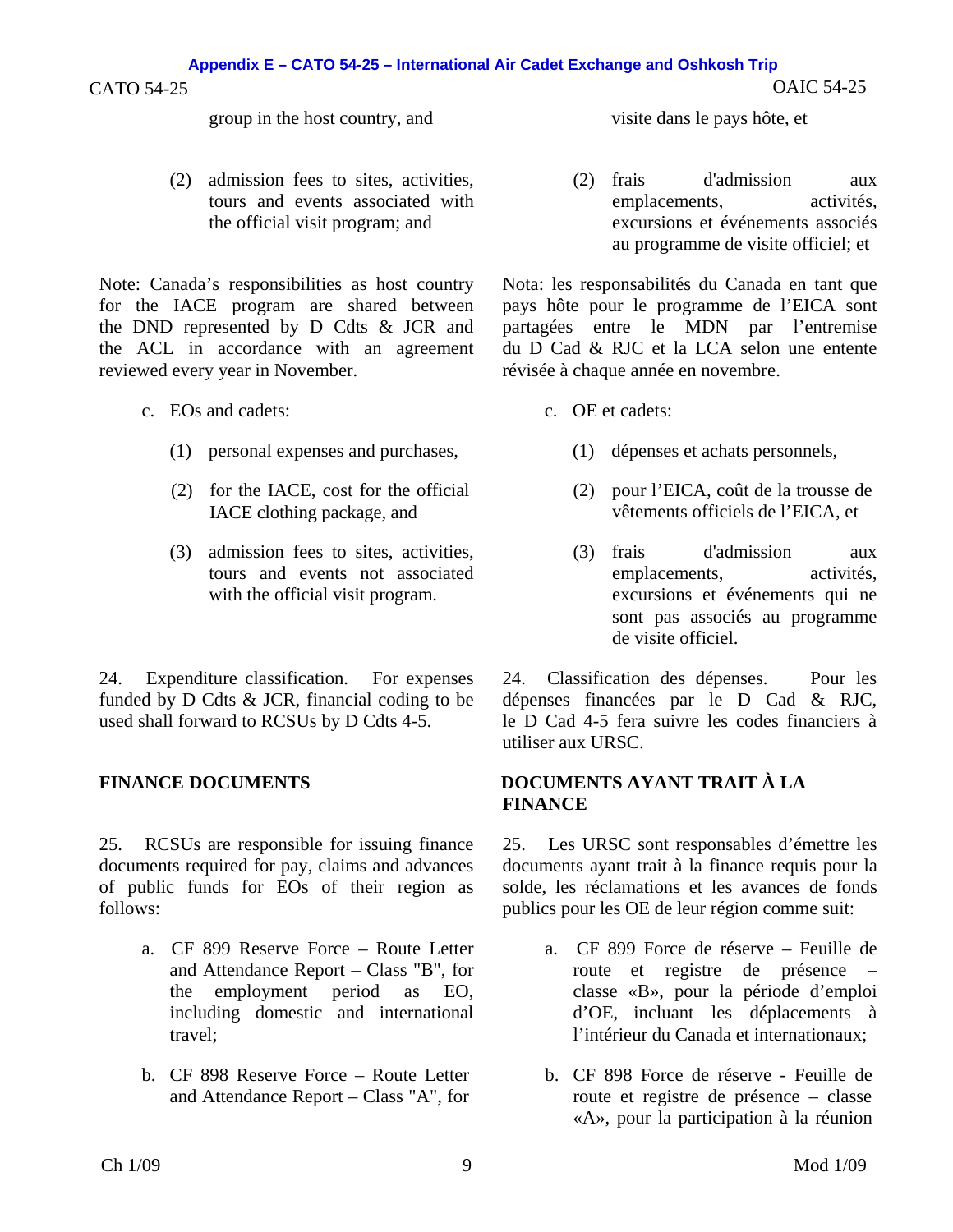attendance to the EOs briefing; des OE;

- c. DND 99 Travel Order and Claim, to cover legitimate expenses made by the EO for himself for the employment period as EO and also a second DND 99 for attendance to the EOs briefing. EOs to be issued with an advance of funds on their claims as required; and
- d. CF 52 General Allowance Claim and DND 432 Request for Accountable Advance of Public Funds, to cover legitimate expenses made by the EO for cadets under his responsibility during the exchange or trip. Expenses made by the EO for himself shall not be included with the CF 52 as these are met by the DND 99. The exact amount of the advance of funds shall be determined and communicated to the RCSU by D Cdts 4-5. Receipts must be obtained by the EO for all expenditures and included when finalizing the claim after completion of the exchange or trip. Guidelines are as follows:
	- (1) the following expenses are eligible:
		- (a) transport, accommodation and meals costs associated with the official visit program but not provided,
		- (b) admission fees to sites, activities, tours and events associated with the official visit program but not provided,
		-

- c. DND 99 Ordre de mission et demande d'indemnité, pour couvrir les dépenses légitimes faites par l'OE pour lui-même durant la période d'emploi d'OE ainsi qu'un deuxième DND 99 pour sa participation à la réunion des OE. Les OE pourront recevoir une avance de fonds sur leurs réclamations au besoin; et
- d. CF 52 Formule générale de demande d'indemnité et DND 432 Demande d'avance comptable sur les fonds publics, pour couvrir les dépenses légitimes faites par l'OE pour les cadets sous sa responsabilité pendant l'échange ou le voyage. Les dépenses faites par l'OE pour lui-même ne doivent pas être incluses avec le CF 52 alors que le DND 99 est utilisé à cette fin. Le montant exact de l'avance de fonds sera déterminé et communiqué à l'URSC par le D Cad 4-5. Des reçus doivent être obtenus par l'OE pour toutes les dépenses et doivent être inclus avec la réclamation lorsque celle-ci est finalisée à la fin de l'échange ou du voyage. Voici les règles générales à ce sujet:
	- (1) les dépenses suivantes sont éligibles:
		- (a) coûts du transport, logement et repas associés au programme de visite officiel mais qui ne sont pas fournis,
		- (b) frais d'admission aux emplacements, activités, excursions et événements associés au programme de visite officiel mais qui ne sont pas fournis,
- (c) exchange rate/commission (c) taux de change des devises et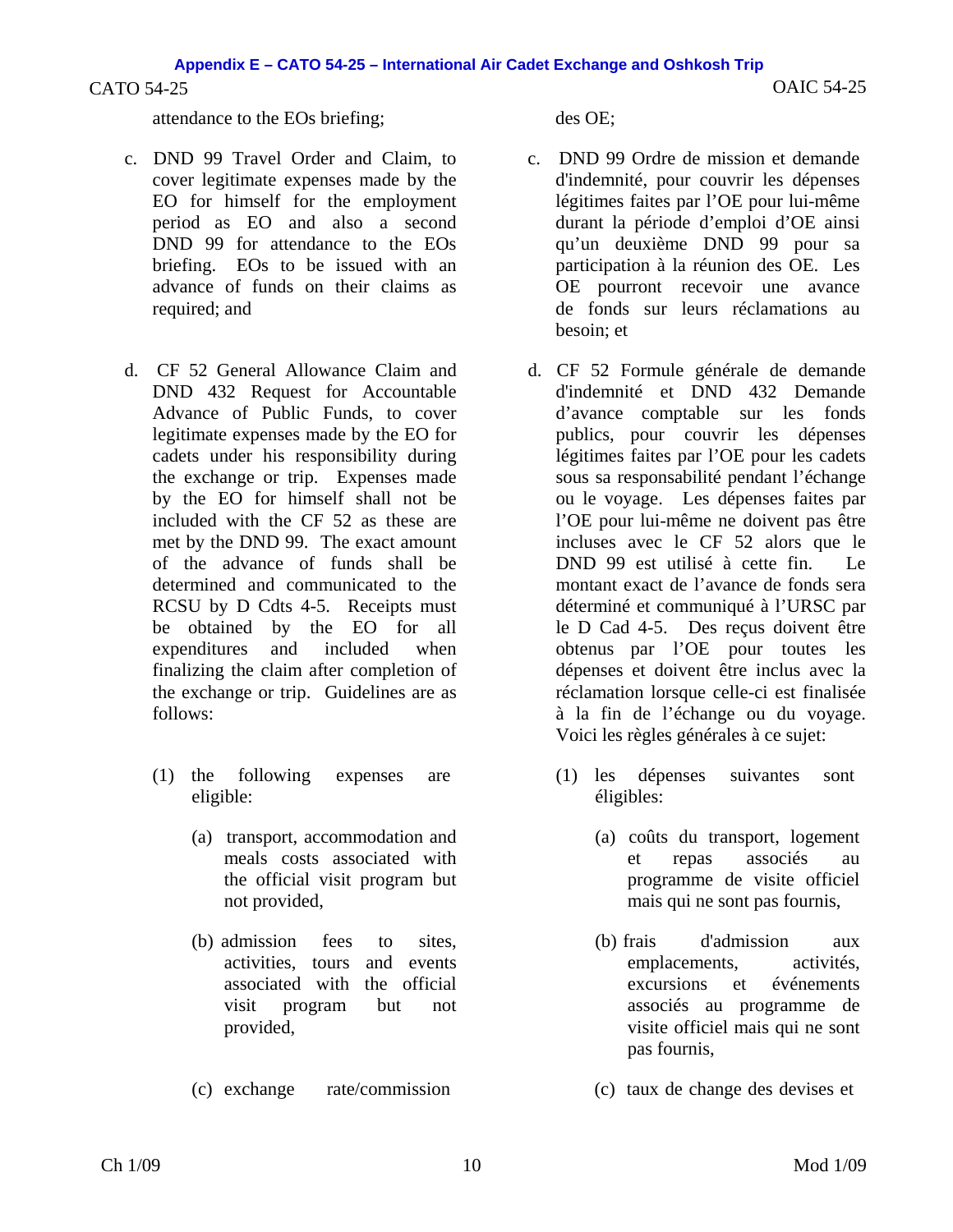### CATO 54-25 OAIC 54-25

### charges on currency, la commission,

- (d) costs of emergency medical and dental services when they cannot be obtained from the host country without charge or the Canadian Forces Blue Cross Card is not accepted,
- (e) costs of bottled water required by cadets, and
- (f) cadets laundry fees when not provided without charge, and
- (2) the following expenses are not eligible:
	- (a) transport, accommodation and meals costs not associated with the official visit program,
	- (b) admission fees to sites, activities, tours and events not associated with the official visit program,
	- (c) personal expenses including gifts, souvenirs, toilet articles, shoe polish, tips, dry cleaning etc.,
	- (d) personal supplies and services,
	- (e) local or long distance personal calls, and
	-

26. Bank Fees. EOs may deposit their cash advance into their personal bank accounts and draw the funds, as necessary, from local

- (d) coûts des services médicaux ou dentaires d'urgence, s'ils ne sont pas offerts gratuitement par le pays hôte ou que la carte Croix Bleue des Forces canadiennes n'est pas acceptée,
- (e) coûts des bouteilles d'eau requis par les cadets, et
- (f) frais de lessive des cadets s'ils ne sont pas offerts gratuitement, et
- (2) les dépenses suivantes ne sont pas éligibles:
	- (a) coûts du transport, logement et repas qui ne sont pas associés au programme de visite officiel,
	- (b) frais d'admission aux emplacements, activités, excursions et événements qui ne sont pas associés au programme de visite officiel,
	- (c) dépenses personnelles incluant cadeaux, souvenirs, articles de toilette, cirage à soulier, pourboires, nettoyage à sec, etc.,
	- (d) articles et services personnels,
	- (e) appels locaux ou interurbains personnels, et
- (f) alcoholic beverages. (f) boissons alcoolisées.

26. Frais de banque. Les OE peuvent déposer leur avance de fond dans leur compte de banque personnel et retirer les fonds, lorsque nécessaire,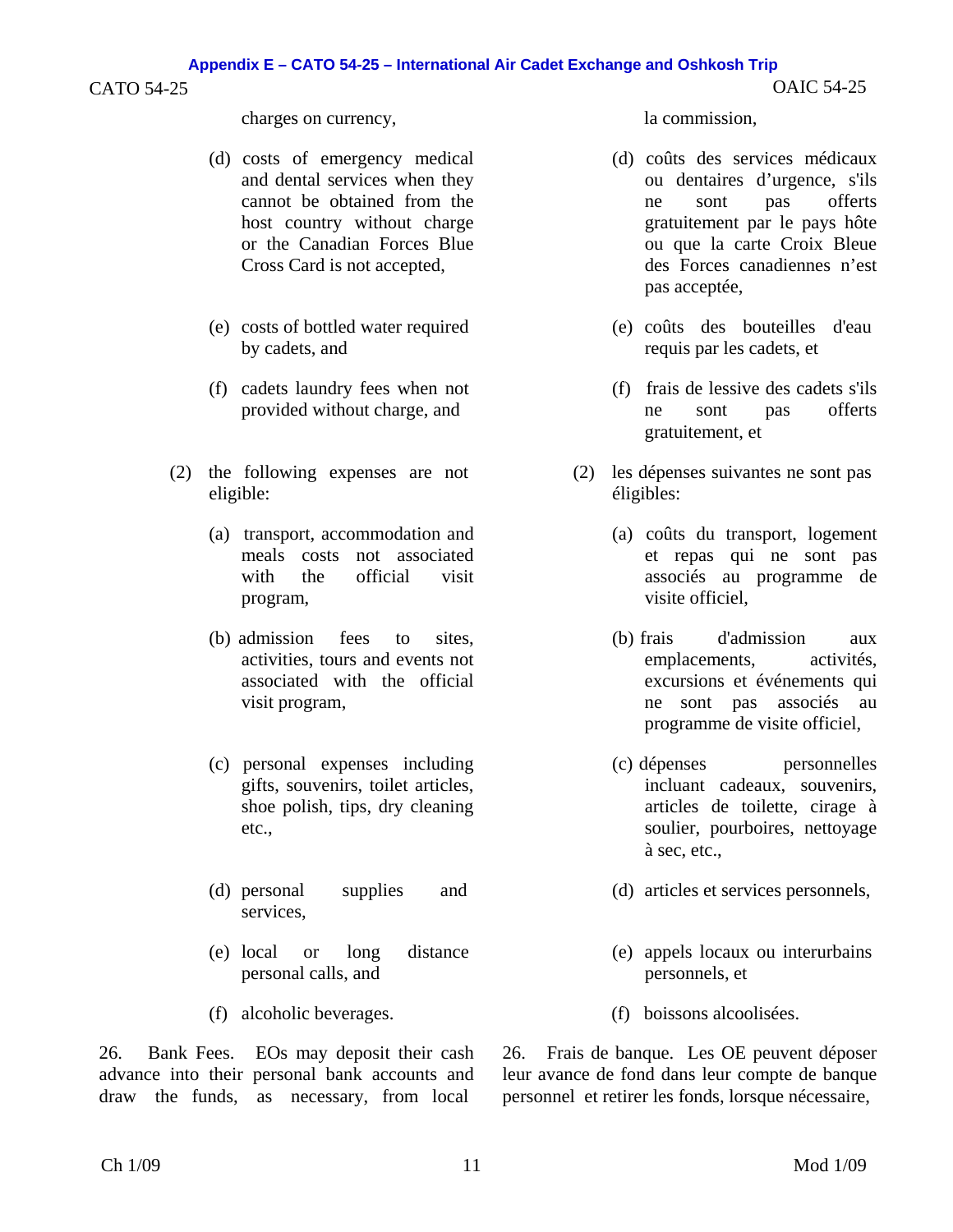Automated Teller Machines (ATMs) or write personal cheques. The bank fees associated with using ATMs may be claimed by EOs and reimbursed under the following conditions:

- a. transactions may have taken place before, during or after the exchange or trip period;
- b. amounts withdrawn (via ATM or personal cheques) or transferred should not exceed the sum of the advance;
- c. fees claimed may only be for those transactions directly related to performance of their EO duty. This does not include, for example, payment of a personal bill through an ATM while away on EO duty; and
- d. in order to limit bank fees, and wherever practical and safe, amounts should be withdrawn less often and for greater amounts, e.g., one withdrawal of \$100 may generate fees of \$5, but 10 withdrawals of \$10 could generate fees up to \$50. As usual, common sense should prevail.

27. In anticipation of finalizing the Accountable Advance of Public Funds after completion of the exchange or trip, the EO shall maintain a record of incurred expenses to cover legitimate expenses made by the EO for cadets under his responsibility during the exchange or trip. The date and details of each expense made will be shown including the place where the expense was made. A copy of the record of incurred expenses must be included with the EO's after activity report.

à n'importe quel guichet automatique ou encore, écrire un chèque personnel. Les frais de banque associés à ces diverses possibilités peuvent être réclamés par l'OE et seront remboursés selon les conditions suivantes:

- a. les transactions peuvent avoir eu lieu avant, pendant ou après la période de l'échange ou du voyage;
- b. les sommes retirées (via le guichet automatique ou par chèque personnel) ou transférées ne doivent pas dépasser le total de l'avance;
- c. les frais réclamés ne doivent être que ceux reliés à l'exercice de leur fonction d'OE. Ceci n'inclus pas, par exemple, le paiement d'une facture personnelle à un guichet automatique pendant l'absence en période d'OE; et
- d. dans le but de réduire les frais de banque, à chaque fois que ce sera sécuritaire et pratique, des sommes plus importantes devraient être retirées de manière moins fréquentes, p. ex. un retrait de \$100 peut générer des frais de \$5, mais 10 retraits de \$10 pourraient générer jusqu'à \$50 de frais. Comme à l'habitude, le bon sens est de mise.

27. En ce qui a trait au règlement de l'avance comptable sur les fonds publics à la fin de l'échange ou du voyage, l'OE doit tenir à jour un rapport des dépenses encourues pour couvrir les dépenses légitimes faites par l'OE pour les cadets sous sa responsabilité pendant l'échange ou le voyage. La date et les détails de chaque dépense engagée doivent être inscrits, de même que l'endroit où la dépense a été effectuée. Une copie du rapport des dépenses encourues doit être incluse au compte-rendu de fin d'activité de l'OE.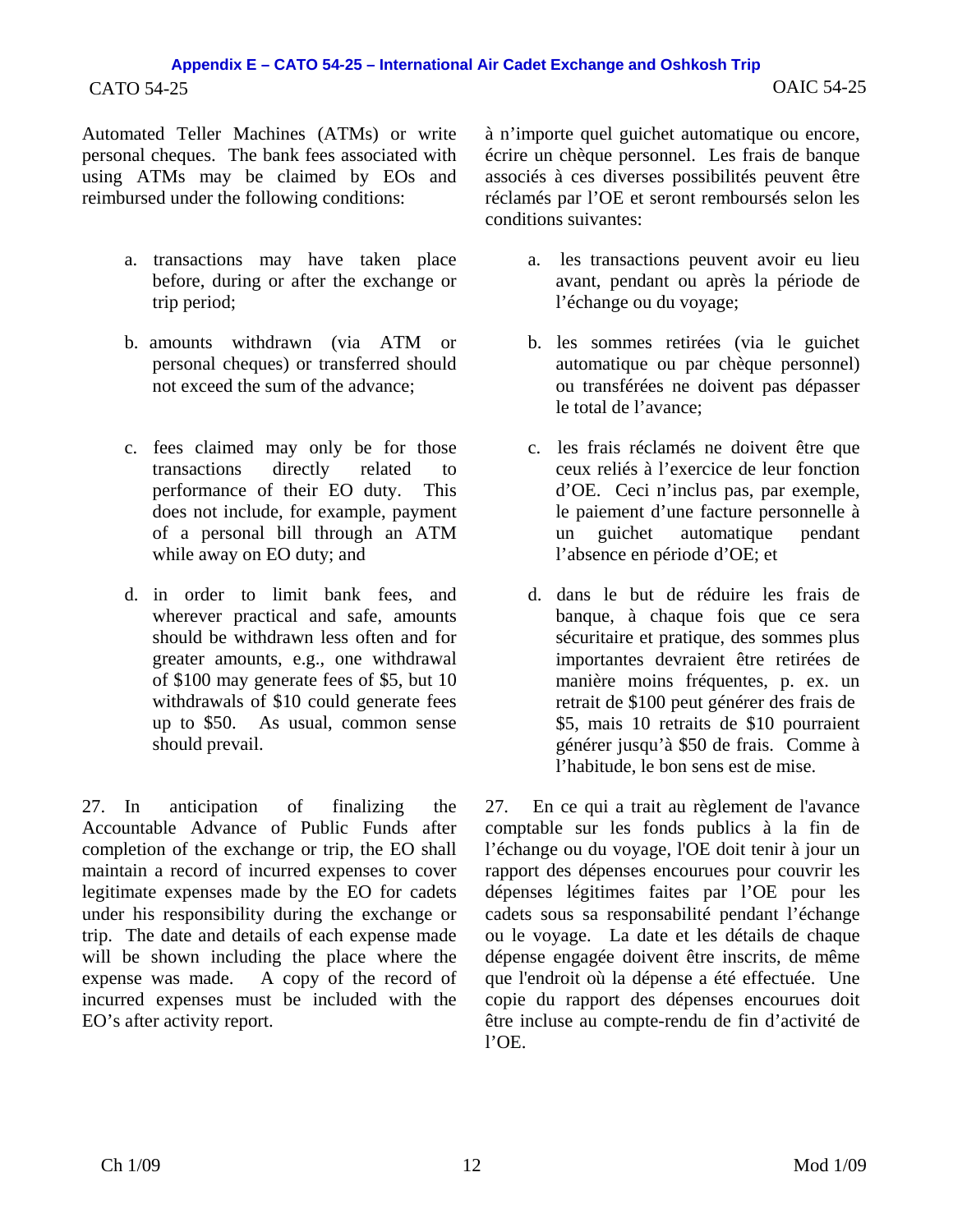28. At the end of the exchange or trip, all finance documents will be settled by the parent region. For accounting purposes, a copy of all completed finance documents shall be forwarded to D Cdts  $4-5-2$ .

# **TRANSPORT TRANSPORT**

29. RCSUs are responsible for issuing travel documents required for EOs and cadets of their region and make sure they arrive at Canadian assembly points on the dates specified in cooperation with D Cdts 5-2-4. Transport for the return home shall be organized to coincide with the dates at the end of the exchange or trip.

30. Upon arrival at the Canadian assembly point, a staff member will meet EOs and cadets to transport them to their accommodations or escort them to their next departure point.

31. Movement staff from RCSUs will organise ground transport to and from arrival and departure points (Airports, Bus Stations, etc.) for Canadian EOs and cadets staging through their region.

32. D Cdts 4-5 will organise ground transport to and from arrival and departure points (Airports, Bus Stations, etc.) for foreign and Canadian EOs and cadets staging through Ottawa.

33. For the IACE, D Cdts 5-2-4 is responsible for air transport to and from the foreign country to be visited by Canadian EOs and cadets.

34. For the IACE, foreign EOs and cadets visiting Canada shall travel by bus (highway cruiser) when in Canada. D Cdts 4-5 is responsible for making the request for those buses.

28. À la fin de l'échange ou du voyage, tous les documents ayant trait à la finance seront réglés par la région d'appartenance. À des fins de comptabilisation, une copie de tous les documents complétés doit être envoyée au D Cad 4-5-2.

29. Les URSC sont responsables d'émettre les documents ayant trait aux déplacements requis pour les OE et cadets de leur région et de s'assurer qu'ils arrivent aux points de rassemblements canadiens aux dates spécifiées en coopération avec le D Cad 5-2-4. Le transport pour le retour à la maison sera organisé de manière à coïncider avec les dates de la fin de l'échange ou du voyage.

30. À l'arrivée au point de rassemblement canadien, un membre du personnel rencontrera les OE et cadets pour les conduire au lieu de l'hébergement ou les accompagner au point de départ suivant.

31. Le personnel des mouvements des URSC organiseront le transport terrestre de et vers les points d'arrivée et de départ (aéroports, terminus d'autobus, etc.) pour les OE et cadets canadiens voyageant à travers leur région.

32. Le D Cad 4-5 organisera le transport terrestre de et vers les points d'arrivée et de départ (aéroports, terminus d'autobus, etc.) pour les OE et cadets étrangers et canadiens voyageant à travers Ottawa.

33. Pour l'EICA, le D Cad 5-2-4 est responsable du transport aérien de et vers le pays étranger à être visité par les OE et les cadets canadiens.

34. Pour l'EICA, les OE et cadets de pays étrangers visitant le Canada voyageront par autobus (autocar de luxe) lors de leur visite au Canada. Le D Cad 4-5 sera responsable de faire la demande pour ces autobus.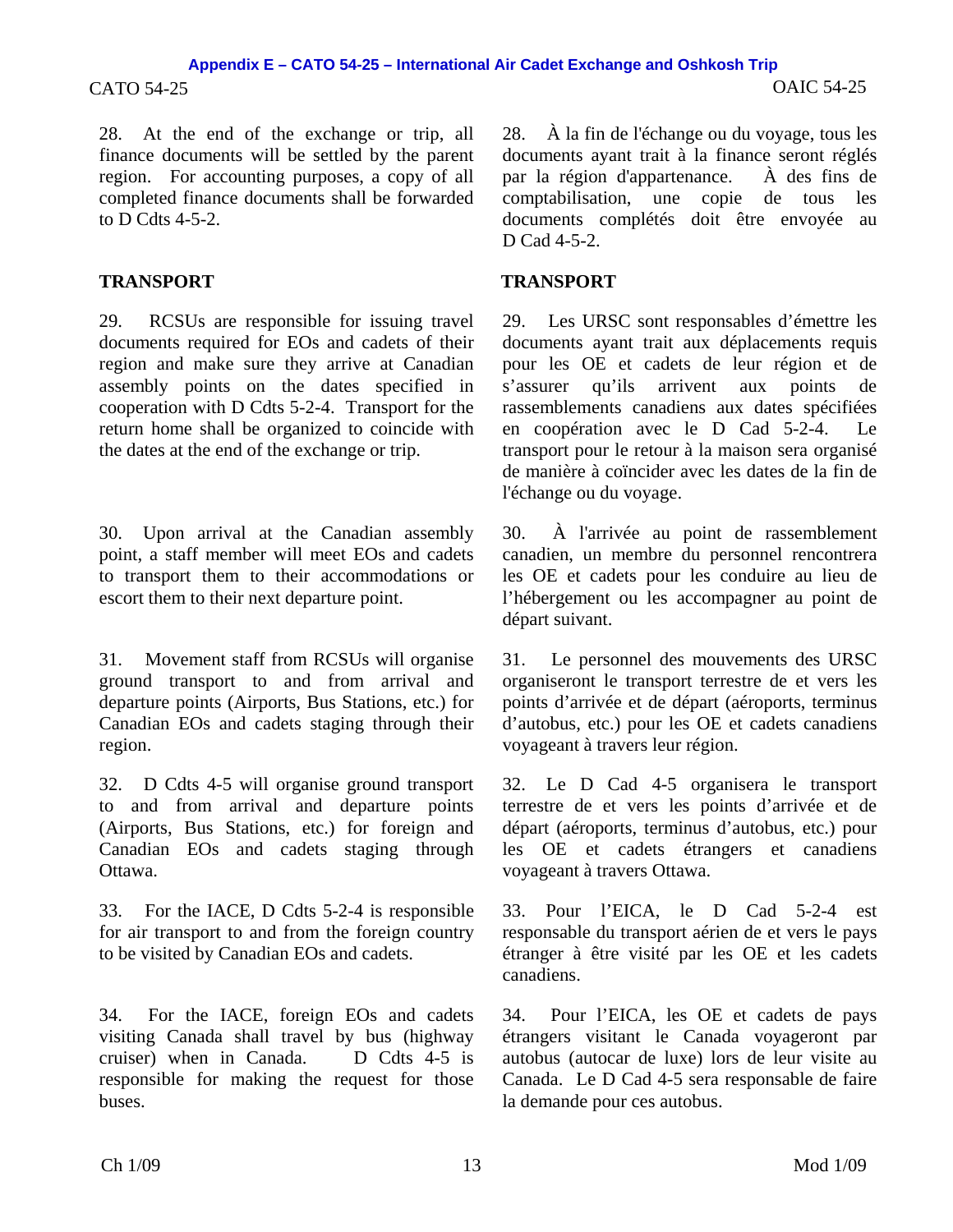# CATO 54-25 OAIC 54-25 **Appendix E – CATO 54-25 – International Air Cadet Exchange and Oshkosh Trip**

35. For the OT, Canadian EOs and cadets shall travel by bus (highway cruiser) when in the United States. D Cdts 4-5 is responsible for making the request for the bus through RCSU (C).

36. The D Cdts & JCR movement officer issues an annual transportation directive. All EOs and cadets shall comply with this directive. RCSUs are responsible for informing EOs and cadets who have been selected of the directive's contents.

37. Luggage restrictions will be strictly followed. Details will be included in the Joining Instructions. Reimbursement of the excess luggage fees is not authorized.

38. EOs shall receive a briefing on their duties by D Cdts & JCR staff. Usually, this briefing will take place at the beginning of May.

39. For the IACE, the visit program for each country may be found on the IACE Association website at www.iacea.com.

40. For the OT, the visit program shall be included with the joining instructions.

41. D Cdts 4-5 will forward IACE and OT joining instructions to EOs and cadets through RCSUs.

35. Pour le VO, les OE et cadets canadiens voyageront par autobus (autocar de luxe) lors de leur visite aux États-Unis. Le D Cad 4-5 sera responsable de faire la demande pour l'autobus à travers l'URSC (C).

### **BAGGAGE RESTRICTIONS RESTRICTIONS CONCERNANT LES BAGAGES**

36. L'officier des mouvements de la D Cad & RJC distribue une directive annuelle sur le transport. Tous les OE et cadets doivent respecter cette directive. Les URSC sont responsables d'informer les OE et cadets sélectionnés du contenu de cette directive.

37. Les restrictions de bagage devront être strictement respectées. restrictions seront fournis dans les instructions de ralliement. Le remboursement des frais encourus pour les bagages en excès n'est pas autorisé.

### **ESCORT OFFICERS BRIEFING BRIEFING DES OFFICIERS D'ESCORTE**

38. Les OE assisteront à un briefing portant sur leurs fonctions qui sera dirigée par le personnel de la D Cad & RJC. Normalement, ce briefing aura lieu au début de mai.

### **VISIT PROGRAM PROGRAMME DE VISITE**

39. Pour l'EICA, le programme de visite de chaque pays se trouve au site internet de l'association de l'EICA au www.iacea.com.

40. Pour le VO, le programme de visite sera inclus avec les instructions de ralliement.

# **JOINING INSTRUCTIONS INSTRUCTIONS DE RALLIEMENT**

41. Les instructions de ralliement seront distribuées aux OE et aux cadets de l'EICA et du VO par le D Cad 4-5 via les URSC.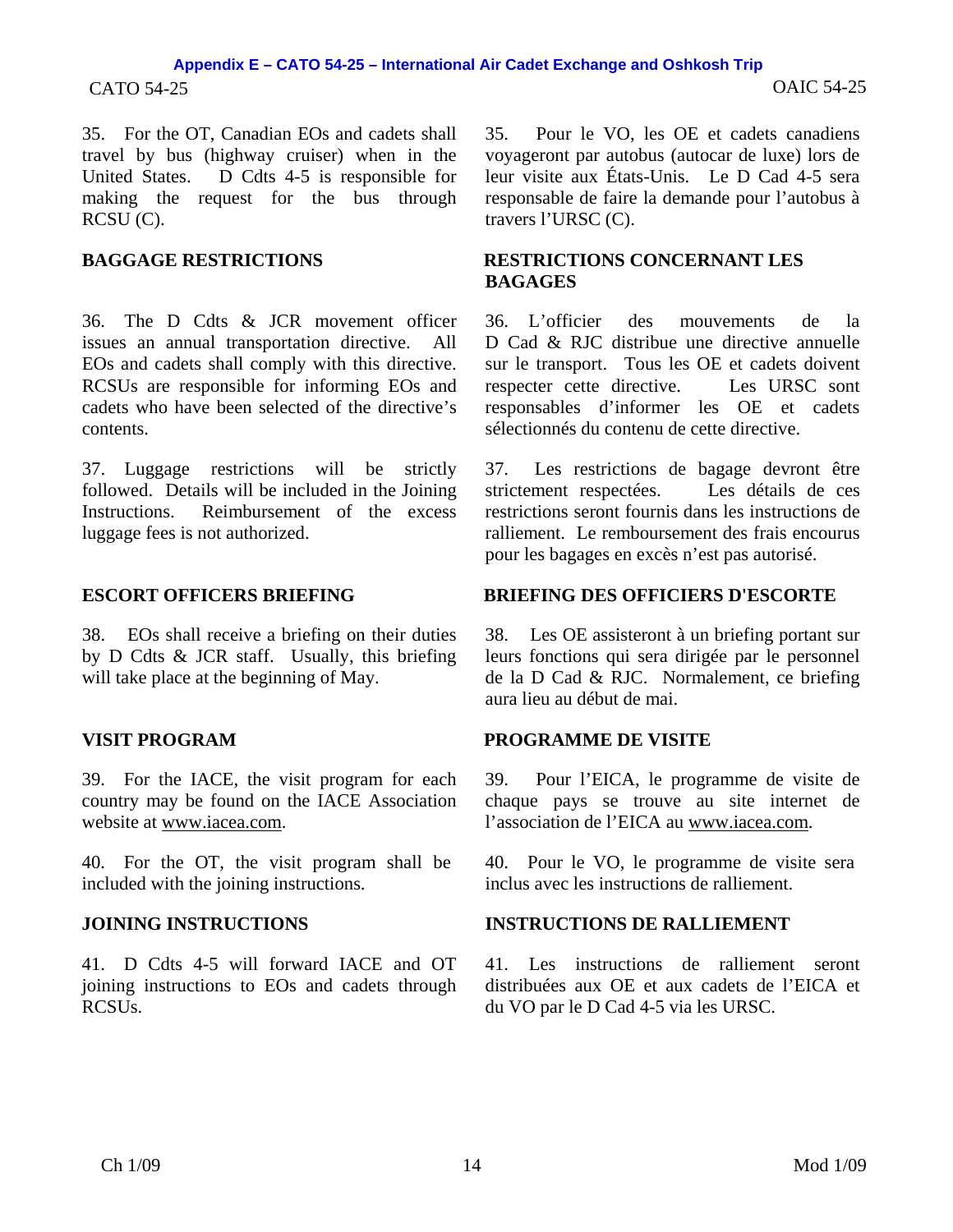### CATO 54-25 OAIC 54-25

# **STOPOVERS IN FOREIGN COUNTRIES ESCALES EN PAYS ÉTRANGERS**

42. Stopovers in foreign countries immediately before or after the exchange or trip period are not authorized. EOs and cadets must travel on the scheduled dates with the group they have been assigned to.

43. All EOs and cadets selected for the IACE and the OT who are Canadian citizens shall be required to obtain a valid Canadian passport, if they do not already have one. Please note that a passport is not required at the time of application. Those who do not have a valid passport shall start the procedures to obtain their passport as soon as they are made aware of their selection. Only selected EOs and cadets shall be reimbursed by DND for the cost of the passport including the cost of photos by submitting a claim (CF 52) accompanied with receipts to their respective Detachment or RCSU.

# **VISA VISA**

44. Some EOs and cadets participating in the IACE may require a visa depending on the country they will be visiting. The cost for all required visas shall be the responsibility of DND. D Cdts & JCR staff shall give instructions concerning the requirement of a visa and procedures to obtain it.

### **IMMUNIZATION IMMUNISATION**

45. EOs and cadets are responsible for ensuring that their level of immunization meets the World Health Organization minimum standard for the area of the world they are to visit. Only selected EOs and cadets shall be reimbursed by DND for the cost of the immunization by submitting a claim (CF 52) accompanied with receipts to their respective Detachment or RCSU.

42. Aucune escale en pays étranger n'est autorisée immédiatement avant ou après la période de l'échange ou du voyage. Les OE et les cadets doivent voyager aux dates prévues avec le groupe auquel ils ont été assignés.

# **CANADIAN PASSPORT PASSEPORT CANADIEN**

43. Tous les OE et cadets sélectionnés pour l'EICA et le VO ayant une citoyenneté canadienne devront obtenir un passeport canadien valide s'ils n'en ont pas déjà un. Signalons qu'il n'est pas nécessaire d'avoir un passeport au moment de la mise en candidature. Ceux qui n'ont pas un passeport valide doivent commencer les procédures pour l'obtention de leur passeport aussitôt qu'ils sont avisés de leurs sélections. Seulement les OE et cadets sélectionnés seront remboursés par le MDN pour le coût du passeport incluant le coût des photos en soumettant une réclamation (CF 52) avec reçus à leur détachement ou URSC.

44. Certains OE et cadets de l'EICA peuvent avoir besoin d'un visa selon le pays qu'ils visiteront. Le MDN sera responsable pour le coût de tous les visas requis. Le personnel de la D Cad & RJC fera suivre les instructions concernant le besoin d'un visa et les procédures pour l'obtenir.

45. Les OE et cadets sont responsables de s'assurer que leurs immunisations rencontrent les normes prescrites par l'Organisation mondiale de la Santé pour la partie du monde qu'ils visiteront. Seulement les OE et cadets sélectionnés seront remboursés par le MDN pour le coût de toute immunisation requise en soumettant une réclamation (CF 52) avec reçus à leur détachement ou URSC.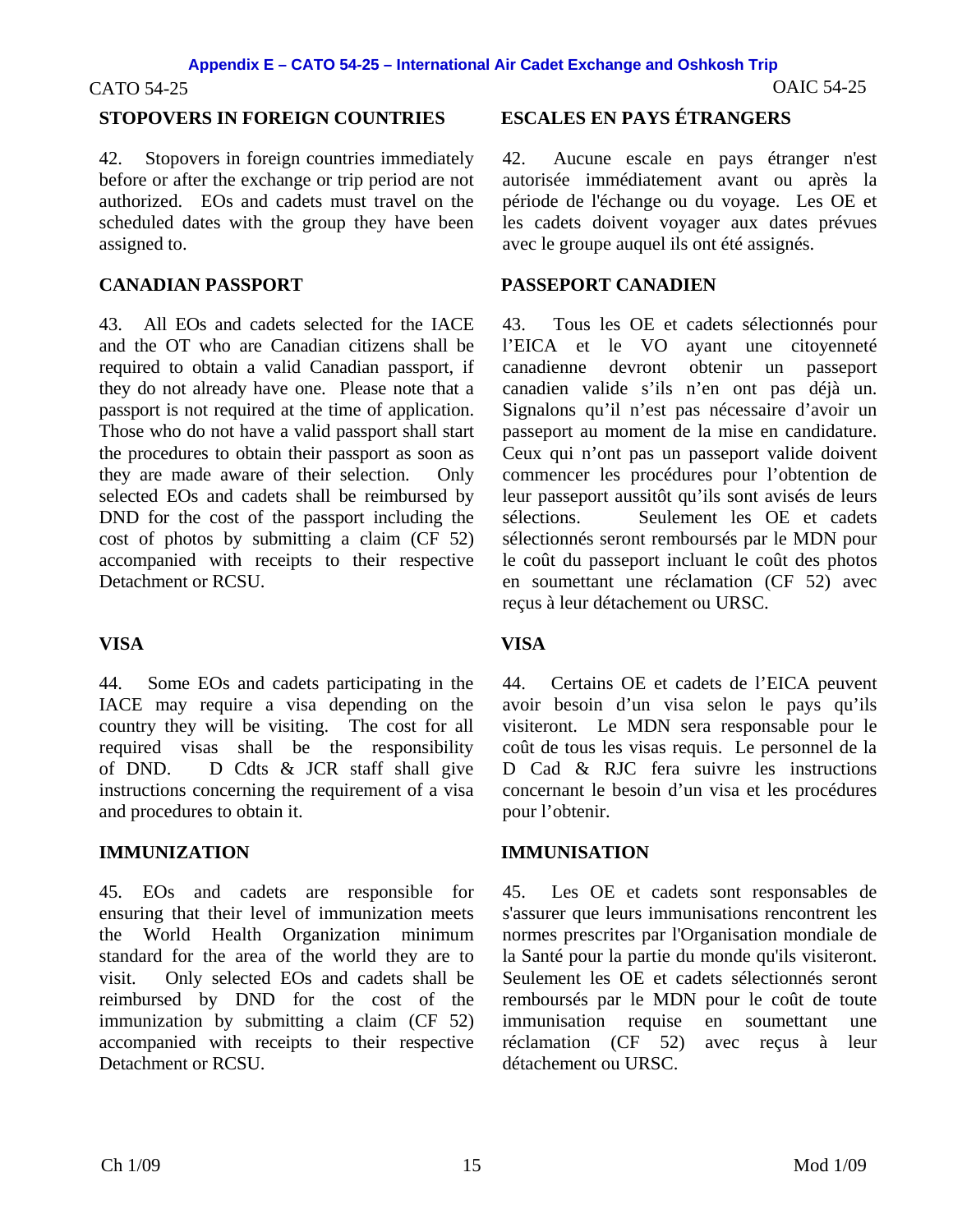46. EOs and cadets are entitled to medical and dental coverage in Canada and abroad. In the event of injury or illness, participants will receive medical care at public expense. Emergency dental care will also be provided at public expense.

47. While in Canada, medical services will be provided in accordance with CFAO 34-45 and emergency dental treatment will be provided in accordance with CFAO 35-4 and QR&O Chapter 35.

48. While travelling outside of Canada, Medical and dental care will be provided in accordance with CATO 16-05.

49. EOs and cadets taking prescription or over-the-counter medication shall bring a sufficient supply with them, in its original package, along with detailed instructions from the pharmacist or manufacturer on its proper use. EOs and cadets are responsible for the dispensing of their own medication. They are to ensure the medication does not expire during the exchange or trip.

50. For the OT, EOs and cadets shall wear their uniform while travelling to/from the Canadian assembly point and also a few times during the trip, but most of the time EOs and cadets shall wear their own civilian clothes.

51. For the IACE, EOs shall not wear the Canadian Forces uniform and cadets shall not wear the cadet uniform during the entire period of the exchange. Instead, cadets shall wear official IACE clothing and their own civilian clothing. It is mandatory for selected cadets to purchase the official IACE clothing package. IACE EOs may also purchase this package but it

### **DENTAL AND MEDICAL CARE SOINS DENTAIRES ET MÉDICAUX**

46. Les OE et cadets ont droits à une couverture médicale et dentaire au Canada et à l'extérieur. Dans le cas de blessure ou maladie, les participants peuvent recevoir les soins médicaux aux frais de l'État. Les soins dentaires d'urgence sont aussi aux frais de l'État.

47. Pendant le séjour au Canada, les soins médicaux seront fournis conformément à l'OAFC 34-45 et les soins dentaires d'urgence seront fournis conformément à l'OAFC 35-4 et l'ORFC Chapitre 35.

48. Lors du séjour à l'extérieur du Canada, les soins médicaux et dentaires se feront conformément à l'OAIC 16-05.

# **MEDICATION MÉDICAMENTS**

49. Les OE et cadets qui doivent consommer certains médicaments, prescrits ou non prescrits, doivent en avoir suffisamment avec eux, dans leur emballage original avec les instructions d'utilisation du pharmacien ou manufacturier clairement identifiées. Les OE et cadets ont la responsabilité de suivre eux-mêmes leur posologie. Ils doivent aussi s'assurer que leurs médicaments n'expireront pas durant l'échange ou le voyage.

### **CLOTHING HABILLEMENT**

50. Pour le VO, les OE et cadets porteront leur uniforme durant le trajet aller-retour au point de rassemblement canadien et quelques fois durant le voyage, mais la majorité du temps les OE et cadets porteront leurs propres vêtements civils.

51. Pour l'EICA, l'uniforme des Forces canadiennes ne sera pas porté par les OE et l'uniforme des cadets ne sera pas porté par les cadets pour la période complète de l'échange. Au lieu, les cadets porteront des vêtements officiels de l'EICA et leurs propres vêtements civils. Il est obligatoire pour les cadets sélectionnés d'acheter la trousse de vêtements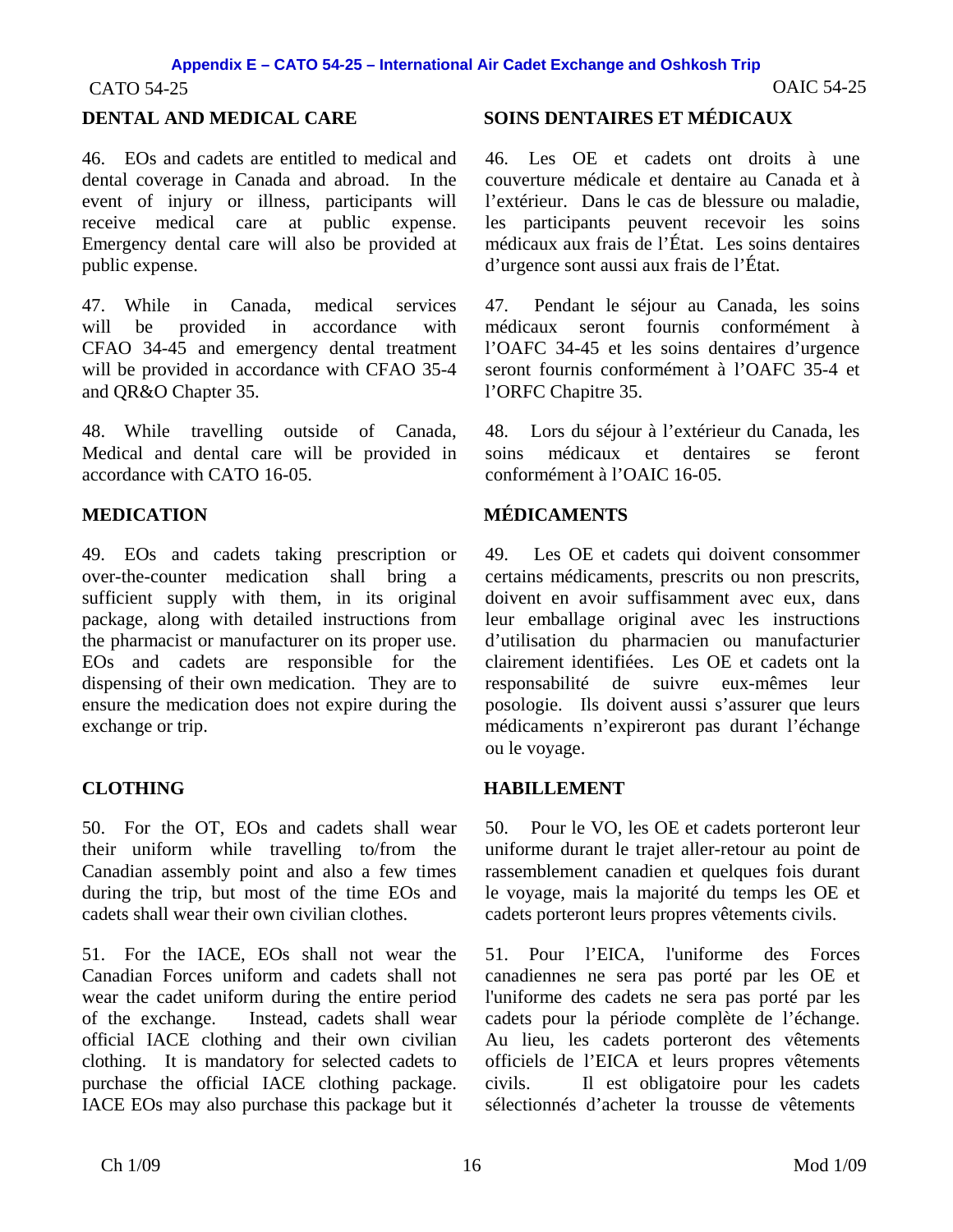### CATO 54-25 OAIC 54-25 **Appendix E – CATO 54-25 – International Air Cadet Exchange and Oshkosh Trip**

is not mandatory for them. EOs not purchasing the IACE clothing package are required to have equivalent civilian clothing for wear during the entire period of the exchange. The ACL National Office shall forward the official IACE clothing package purchase details to selected EOs and cadets. Additional details on this subject shall also be included in the joining instructions.

### **DISCIPLINE DISCIPLINE**

52. Even when IACE and OT cadets are outside Canada, they must conform to the following CATOs:

- 
- 
- c. CATO 13-24 Harassment Prevention and Resolution; and
- d. CATO 15-22 Conduct and Discipline Cadets.

53. Sqn COs and EOs shall inform and advise participating cadets on the above discipline related policies.

54. Cadets will be seen in the countries they visit as representatives of the best in Canadian youth. They will be expected to live up to this ideal in every respect and must be emotionally prepared to accept the food, travel arrangements, hospitality and the lifestyle of the people of a different cultural background.

55. The EO may return to unit (RTU) any cadet who is having a negative effect on the performance of the group or the reputation of

officiels de l'EICA. Les OE de l'EICA peuvent également acheter cette trousse mais ce n'est pas obligatoire pour eux. Les OE n'achetant pas la trousse de vêtements officiels de l'EICA devront avoir des vêtements civils équivalents qu'ils porteront pour la période complète de l'échange. Le siège national de la LCA fera suivre les détails pour l'achat de la trousse de vêtements officiels de l'EICA aux OE et cadets sélectionnés. Des détails additionnels à ce sujet seront également inclus dans les instructions de ralliement.

52. Même lorsque les cadets de l'EICA et du VO sont à l'extérieur du Canada, ils doivent se conformer aux OAIC suivantes:

- a. CATO 13-22 Smoking Policy; a. OAIC 13-22 Politique Usage du tabac;
- b. CATO 13-23 Drug and Alcohol Policy; b. OAIC 13-23 Politique sur les drogues et l'alcool;
	- c. OAIC 13-24 Prévention et résolution du harcèlement; et
	- d. OAIC 15-22 Conduite et discipline Cadets.

53. Les cmdts d'esc ainsi que les OE doivent informer et aviser les cadets participants à propos des politiques ci-dessus.

# **RETURN TO UNIT RETOUR À L'UNITÉ**

54. Les cadets seront vus dans les pays visités comme des représentants du meilleur de la jeunesse canadienne. Par conséquent, ils devront se montrer à la hauteur à tous les points de vue et devront être psychologiquement prêts à accepter des modes de transport, de la nourriture, une hospitalité et une culture qui diffèrent des nôtres.

55. L'OE pourra retourner à l'unité (RAU) tout cadet qui, de par son attitude ou son comportement, nuit au rendement du groupe ou à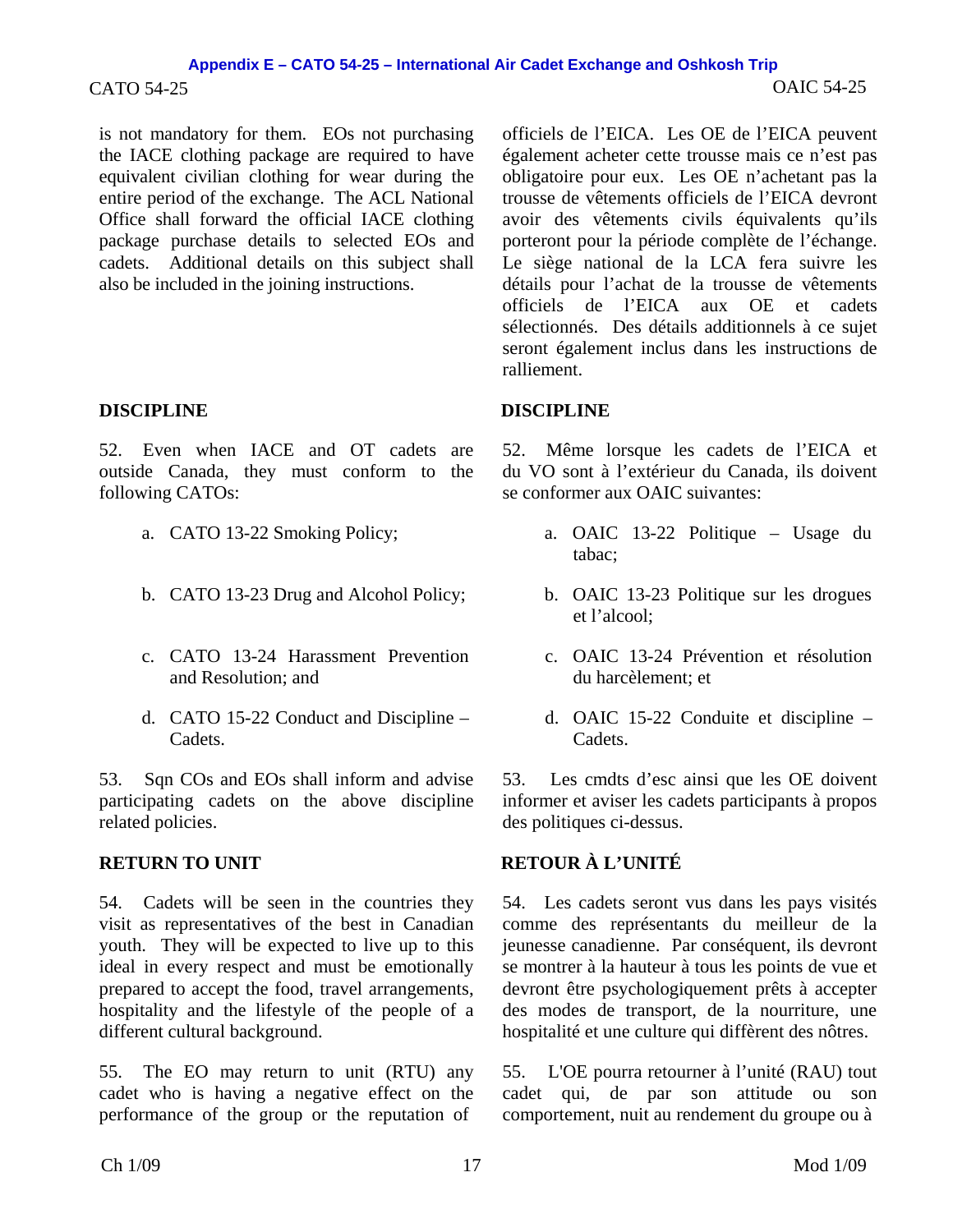# CATO 54-25 OAIC 54-25 **Appendix E – CATO 54-25 – International Air Cadet Exchange and Oshkosh Trip**

Canada. No RTU action shall be initiated by the EO until authorization is received from D Cdts 4-5. In the eventuality that a cadet is RTU, D Cdts 4-5 shall coordinate all aspects of the RTU including transport back to Canada if the cadet is abroad.

56. A support request for the IACE and the OT shall be forwarded to RCSUs by D Cdts 4-5.

57. At the end of their period of employment, EOs must submit an after activity report covering their respective exchange or trip. The record of incurred expenses as indicated at paragraph 27 shall be included with the after activity report. It is imperative that the after activity report be submitted to D Cdts 4-5 no later than one week after the completion of the exchange or trip. Any information that may be of benefit to the planning of future exchanges and trips must be included. EOs must maintain a daily log, throughout their exchange or trip, to assist them in preparing the after activity report.

la réputation du Canada. Aucunes procédures de RAU ne sera entreprises par l'OE avant d'avoir obtenu l'autorisation du D Cad 4-5. Dans l'éventualité qu'un cadet est RAU, le D Cad 4-5 sera responsable de tous les aspects du RAU incluant le transport de retour au Canada si le cadet est à l'étranger.

### **SUPPORT REQUEST TO RCSUS DEMANDE DE SOUTIEN AUX URSC**

56. Le D Cad 4-5 fera suivre une demande de soutien pour l'EICA et le VO aux URSC.

### **AFTER ACTIVITY REPORT COMPTE-RENDU DE FIN D'ACTIVITÉ**

57. À la fin de leur période d'emploi, les OE doivent soumettre un compte-rendu de fin d'activité en rapport avec leur échange ou voyage respectif. Une copie du rapport des dépenses encourues, tel qu'indiqué au paragraphe 27, doit être incluse avec le compte-rendu de fin d'activité. Il est primordial que le compte-rendu soit remis au D Cad 4-5 au plus tard une semaine après la fin de l'échange ou du voyage. Toute information pouvant servir à la planification des échanges et voyages futurs doit y figurer. Les OE doivent tenir, tout au long de leur échange ou voyage, un registre journalier qui leur sera d'une grande utilité au moment de rédiger le compte-rendu de fin d'activité.

OPI: SSO Air Cdts Date: Jun 09 Amendment: Ch 1/09 BPR: OSEM Cad Air Date: juin 09 Modificatif: Mod 1/09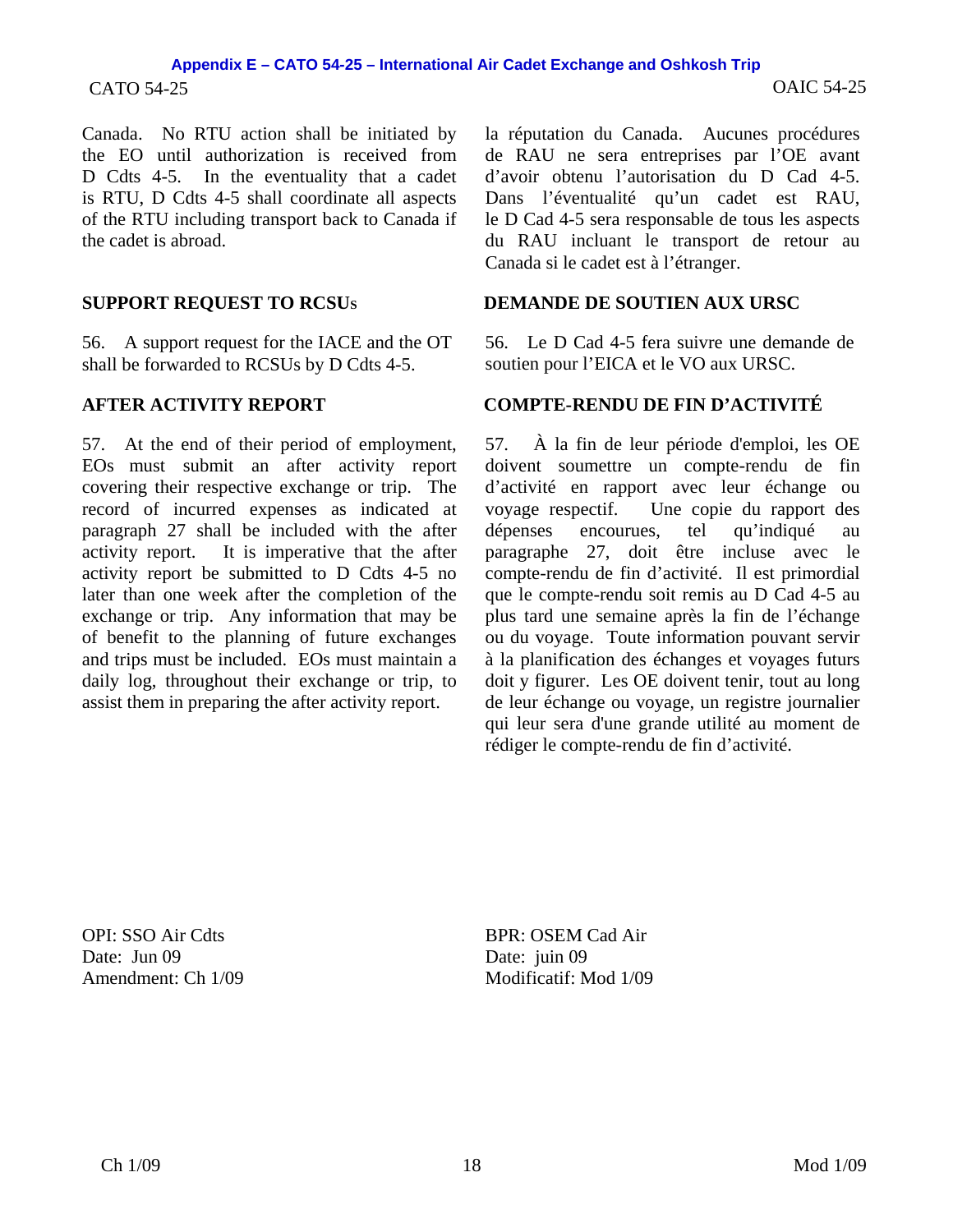1. The Glider Pilot Scholarship (GPS) is a component of the Air Cadet Gliding Program (ACGP) that also includes the spring and fall familiarization programs and a winter maintenance program.

2. This order must be read in conjunction with CATO 51-01 Annex B CSTC Program.

# **ACTIVITIES ACTIVITÉS**

3. The activities taking place during the GPS, in order of priority, are as follows:

- a. to qualify selected cadets for a Transport Canada (TC) glider pilot licence in accordance with criteria detailed in Canadian Aviation Regulations (CARs);
- b. to provide glider familiarization flying to cadets attending the Basic Aviation Course and/or the Advanced Aviation Course; and
- c. to provide glider familiarization flying to cadets attending other summer training courses.

### **RESPONSIBILITIES AND RELATIONSHIPS**

4. The ACGP is managed through a partnership between the Department of National Defence (DND) and the Air Cadet League (ACL) of Canada and is governed by a renewable Contract for Goods and Services. Gliders and tow aircraft utilized in the ACGP are owned by the various ACL Provincial Committees (PCs), are civilian-registered in

# **GLIDER PILOT SCHOLARSHIP BOURSE DE PILOTE DE PLANEUR**

# **GENERAL GÉNÉRALITÉS**

1. La Bourse de pilote de planeur (BPP) est une composante du Programme de vol à voile des cadets de l'Air (PVVCA) qui comprend également les programmes de familiarisation du printemps et de l'automne ainsi que le programme d'entretien hivernal.

2. Cette ordonnance doit être consultée de concert avec l'OAIC 51-01 annexe B Programme des CIEC.

3. Voici, par ordre d'importance, les activités poursuivies dans le cadre de la BPP:

- a. qualifier les cadets sélectionnés en vue de l'obtention de la licence de pilote de planeur de Transports Canada (TC), selon les critères énoncés dans les Règlements de l'aviation canadienne (RAC);
- b. offrir aux cadets participant au cours d'aviation élémentaire et/ou cours d'aviation avancée des vols de familiarisation en planeur; et
- c. offrir aux cadets participant à d'autres cours d'instruction d'été des vols de familiarisation en planeur.

### **RESPONSABILITÉS ET LIENS HIÉRIARCHIQUES**

4. Le PVVCA est régi par un contrat d'association entre le Ministère de la défense nationale (MDN) et la Ligue des Cadets de l'air (LCA) du Canada. Il est assujetti à un protocole d'entente qui est renouvelable. Les planeurs et les avions remorqueurs utilisés dans le cadre du PVVCA appartiennent aux différents comités provinciaux (CP) de la LCA et sont immatriculés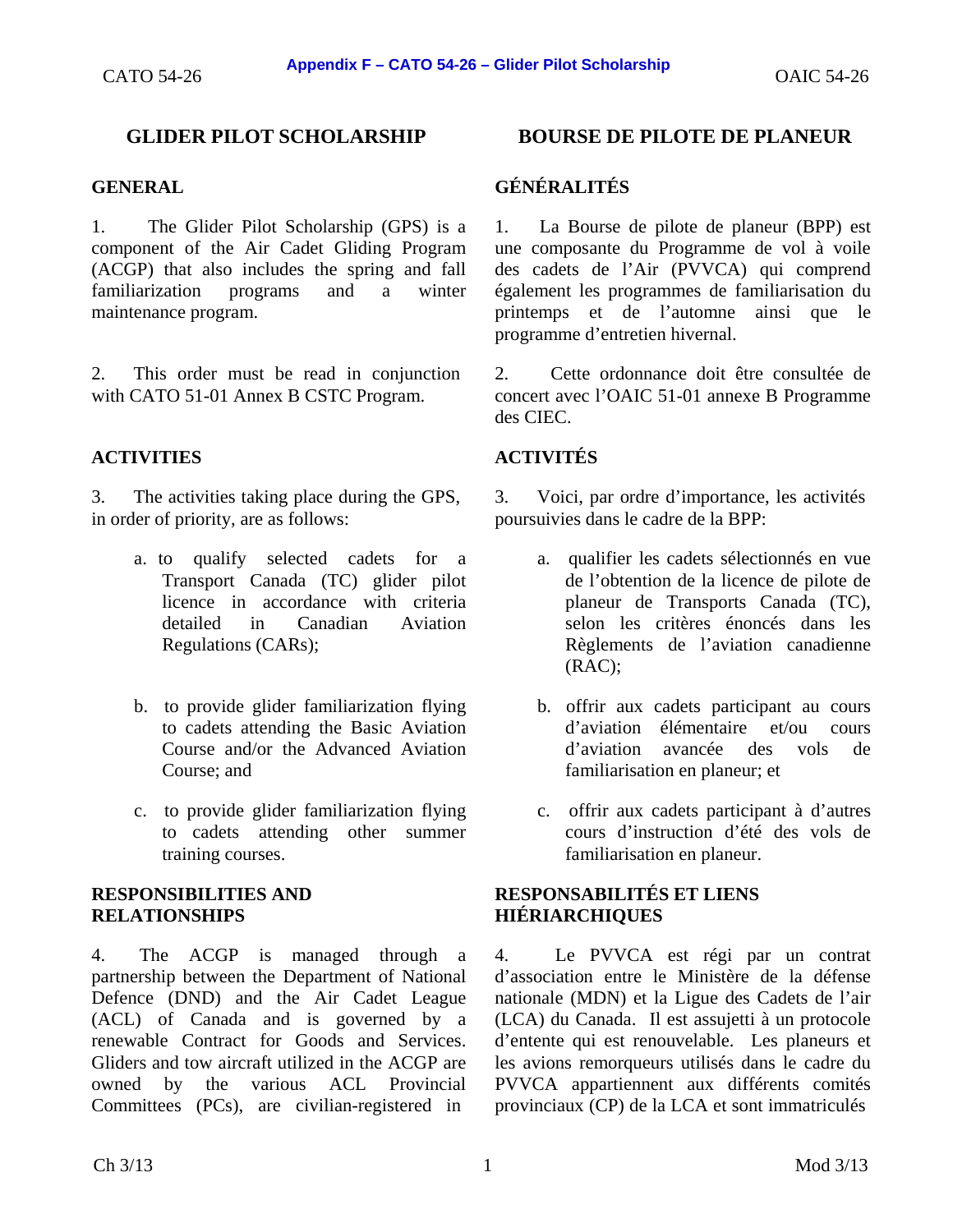accordance with CARs and are fully insured (hull and liability) by the ACL.

5. At the request of the ACL, the National Cadet Air Operations Officer (NCA Ops O) on behalf of DND exercises operational and technical control of the ACGP in accordance with TC policies, directives, and regulations augmented by policies, directives, standards and procedures that are promulgated by DND. In recognition of this partnership, TC has granted legal custody and control of the aircraft to DND, while allowing the aircraft to maintain civilian registry. As part of the partnership, when requested, DND will inform the applicable PC of the location and use of the aircraft.

6. The ACGP is a national program operated in accordance with policies, directives, standards and instructions promulgated by Director Cadets and Junior Canadian Rangers (D Cdts & JCR) and Air Force Training (AF Trg). D Cdts & JCR has delegated responsibility for administration of the program to the NCA Ops O.

7. The ACGP is executed by the various Regional Cadet Support Units (RCSUs). Regional Cadet Air Operations Officers (RCA Ops Os) are responsible for the conduct of the ACGP within each region in accordance with TC regulations and in accordance with DND National operational, training and maintenance policies, standards, and instructions.

8. Each candidate for the GPS is required to pass a CF Qualifying Exam; this is a written exam on aviation subject material. A study guide is listed at Annex A.

9. Each year, the D/NCA Ops O shall produce 9. À chaque année, l'adjoint à l'ON Ops AC

civilement conformément au RAC. La LCA assure intégralement ces appareils (dommages à la coque et responsabilité).

5. À la demande de la LCA, l'Officier national des opérations aériennes cadets (ON Ops AC) au nom de le MDN exerce le contrôle opérationnel et technique du PVVCA, conformément aux politiques, aux directives et aux règlements de TC que viennent compléter les politiques, les directives, les normes et les procédures établies par le MDN. En vertu de ce contrat d'association, TC a accordé la garde légale et le contrôle des aéronefs au MDN tout en permettant que les appareils utilisés soient immatriculés civilement. Lorsque demandé, à titre de partenaire, le MDN informera le CP approprié de l'emplacement et de l'utilisation de l'aéronef.

6. Le PVVCA est un programme national qui est administré conformément aux politiques, aux directives, aux normes et aux instructions établies par le Directeur – Cadets et des rangers juniors canadiens (D Cad & RJC) et par l'Instruction de la Force aérienne (Instr FA). Le D Cad & RJC a confié la responsabilité de l'administration du programme à l'ON Ops AC.

7. Les Unités régionales de soutien aux cadets (URSC) administrent le PVVCA. Les Officiers régionaux des opérations aériennes cadets (OR Ops AC) sont responsables de la mise en œuvre du PVVCA dans chaque région, conformément aux règlements de TC et aux politiques, aux normes et aux instructions nationales du MDN en ce qui concerne les opérations, l'entraînement et la maintenance.

### **CF QUALIFYING EXAM EXAMEN D'ADMISSION DES FC**

8. Chaque candidat à la BPP doit passer un examen d'admission des FC, ceci est un examen écrit portant sur des sujets relatifs à l'aviation. Un guide d'étude est fourni à l'annexe A.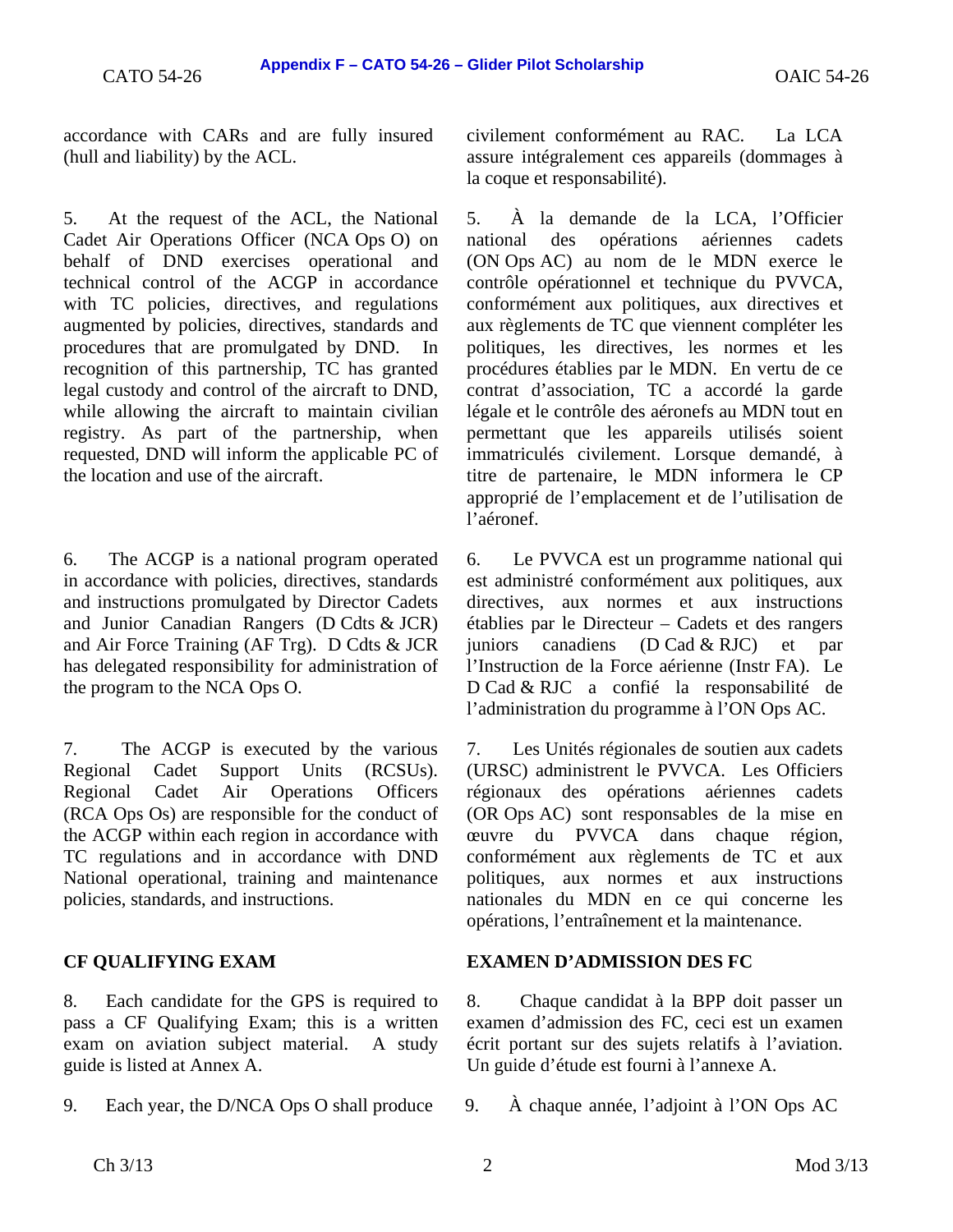the CF Qualifying Exam and be responsible for its distribution to RCSUs no later than 30 November.

10. RCSUs are responsible for all aspects of the CF Qualifying Exam in their own region; distribution, timings, invigilation and marking. RCSUs shall ensure an alternate date to write the exam is made available to cadets who are legitimately unable to write on the primary date. Also RCSUs shall collect and secure all copies immediately following the writing of the exam.

### **ASSIGNMENT OF CADETS OUTSIDE OF THEIR HOME REGION**

11. As required and following consultation with the concerned RCA Ops O, the NCA Ops O may authorize the assignment of cadets to Regional Gliding Schools (RGSs) outside of their home region. The gaining and losing RCSUs shall then coordinate all necessary financial, administrative and logistical requirements.

12. RCSUs shall issue Joining Instructions to each cadet selected for the GPS. The Joining Instructions shall emphasize the demanding study time required to become a pilot, the cease training (CT) policy and also the documents and funds required.

13. Air and ground training shall be conducted in accordance with the ACGP Manual (A-CR-CCP-242/PT-005), Chapter 3.

14. A student's total flying time at course completion shall not normally exceed the sera responsable de produire l'examen d'admission des FC ainsi que de le distribuer aux URSC au plus tard le 30 novembre.

10. Les URSC sont responsables de tous les aspects de l'examen d'admission des FC pour leur propre région; la distribution, quand il aura lieu, la surveillance et la correction. Les URSC doivent s'assurer qu'une date alternative soit arrangée pour les cadets absents lors de l'examen d'admission initial et qui ont une raison valide pour cette absence. Également les URSC doivent s'assurer de ramasser et ranger en lieu sûr toutes les copies immédiatement après la fin de la période d'examen.

# **AFFECTATION DE CADETS À L'EXTÉRIEUR DE LEUR RÉGION D'APPARTENANCE**

11. Au besoin et après avoir consulté l'OR Ops AC concerné, l'ON Ops AC peut autoriser l'affection de cadets à des Écoles de vol à voile régionale (EVVR) à l'extérieur de leur région d'appartenance. Les URSC qui perdent ou gagnent des candidats doivent alors coordonner tous les détails financiers, administratifs et logistiques nécessaires.

# **JOINING INSTRUCTIONS INSTRUCTIONS DE RALLIEMENT**

12. Les URSC doivent distribuer des instructions de ralliement à chaque cadet sélectionné pour la BPP. Les instructions de ralliement doivent souligner le temps d'étude requis pour devenir un pilote, la politique de cessation de l'instruction (CI) ainsi que les documents et l'argent personnel requis.

# **COURSE SYLLABUS PROGRAMME DE COURS**

13. L'instruction en vol et au sol doit se dérouler conformément au chapitre 3 du Manuel du PVVCA (A-CR-CCP-242/PT-006).

14. À la fin du cours, le total des heures de vol d'un stagiaire ne doit normalement pas dépasser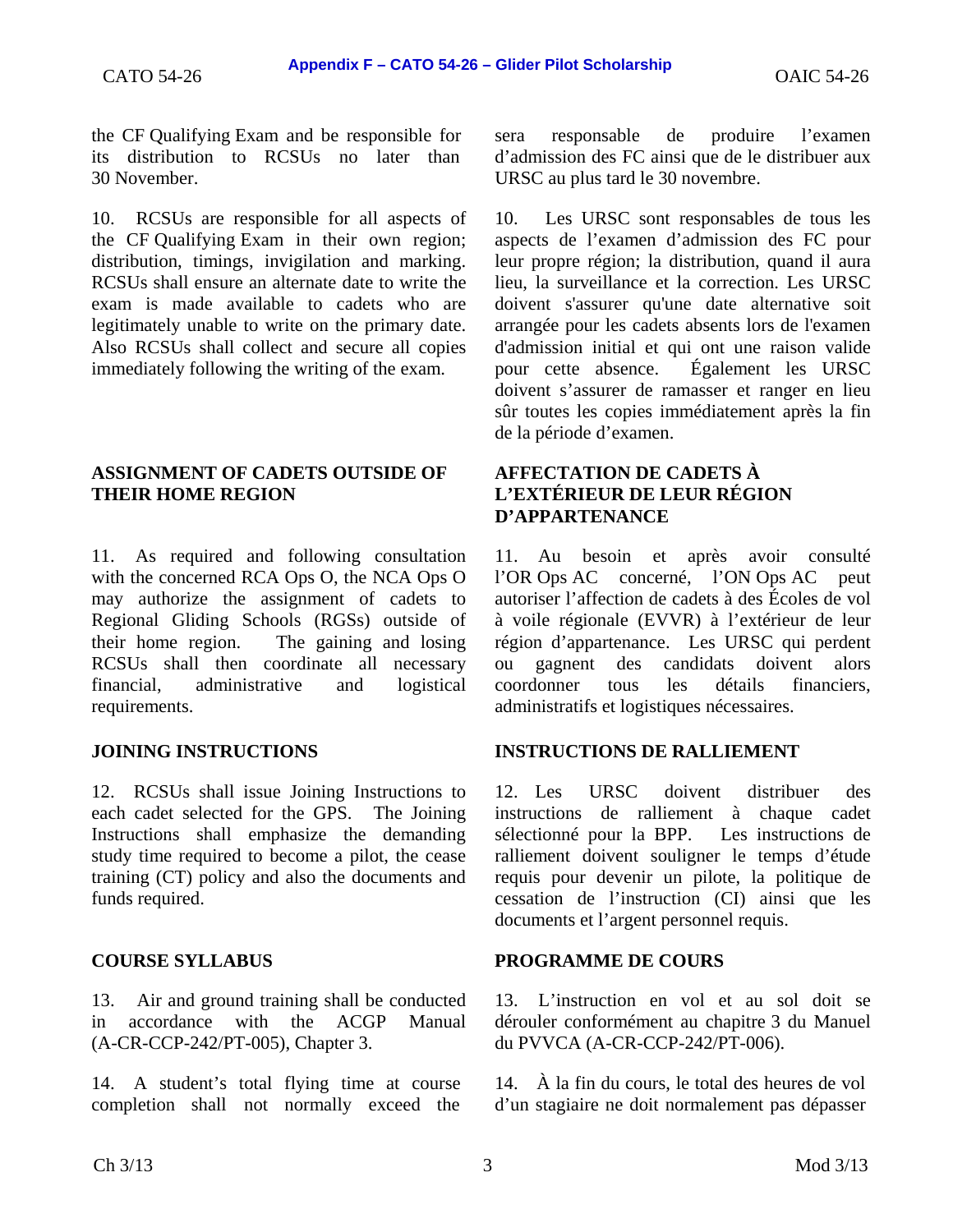programmed dual instructional time and solo flying time. In exceptional circumstances, such as unserviceable aircraft and poor weather conditions, which may preclude attainment of mission objectives, RGSs may authorize additional review flying time as detailed in the ACGP Manual.

# **COURSE DURATION AND DATES DURÉE ET DATES DU COURS**

15. The course shall be conducted over a six or seven-week period, normally during the months of July and August. However, each region may have different starting dates for the GPS due to differences in start and end dates for provincial educational institutions. RCSUs shall determine course start and end dates and advises D Cdts & JCR as soon as possible.

16. If it is determined that circumstances may preclude the completion of the course as scheduled, e.g. poor weather conditions, aircraft un-serviceability, etc., the RCA Ops O shall immediately notify the NCA Ops O in order that alternative plans may be arranged. D Cdts & JCR is the sole authority to approve course extensions.

17. Flight Safety (FS) is the most important consideration in the conduct of the GPS. RCSU COs and RGS COs shall ensure that an aggressive and comprehensive FS program is developed and implemented, emphasizing supervision, knowledge and self-discipline.

18. A Unit Flight Safety Officer (UFSO) position shall be established and filled at each RGS. The person selected for the position shall:

les heures de vol prescrites pour le vol d'instruction en double et le vol en solo. Lors de circonstances exceptionnelles, par exemple, en raison de défectuosités des aéronefs ou de mauvaises conditions météorologiques qui ont pu empêcher le stagiaire d'atteindre les objectifs de la mission, les EVVR peuvent autoriser des heures de vol additionnelles pour la révision tel que détaillé dans le Manuel du PVVCA.

15. Le cours doit être étalé sur une période de six ou sept semaines, habituellement pendant les mois de juillet et août. Toutefois, les dates du début de la BPP dans chaque région peuvent être différentes du fait que les dates de début et de fin de classes des divers établissements d'enseignement provinciaux diffèrent. Les URSC doivent fixer les dates de début et de fin du cours et en informer le D Cad & RJC aussitôt que possible.

16. Si en raison de circonstances imprévues, le cours ne peut être terminé selon l'échéancier, p. ex. conditions météorologiques défavorables, aéronefs inutilisables, etc., l'OR Ops AC doit immédiatement en informer l'ON Ops AC pour que des solutions de rechange puissent être mises au point. Le D Cad & RJC est l'autorité unique pour l'approbation des extensions de cours.

# **FLIGHT SAFETY SÉCURITÉ DES VOLS**

17. La Sécurité des vols (SV) est l'aspect le plus important de l'exécution de la BPP. Les cmdt des URSC et des EVVR doivent veiller à l'élaboration et à la mise en œuvre d'un programme de SV à la fois dynamique et complet mettant l'accent sur la surveillance, le savoir et la discipline personnelle.

18. Un poste d'officier de la sécurité des vols de l'unité (OSVU) doit être créé et doté dans chaque EVVR. La personne sélectionnée pour le poste doit: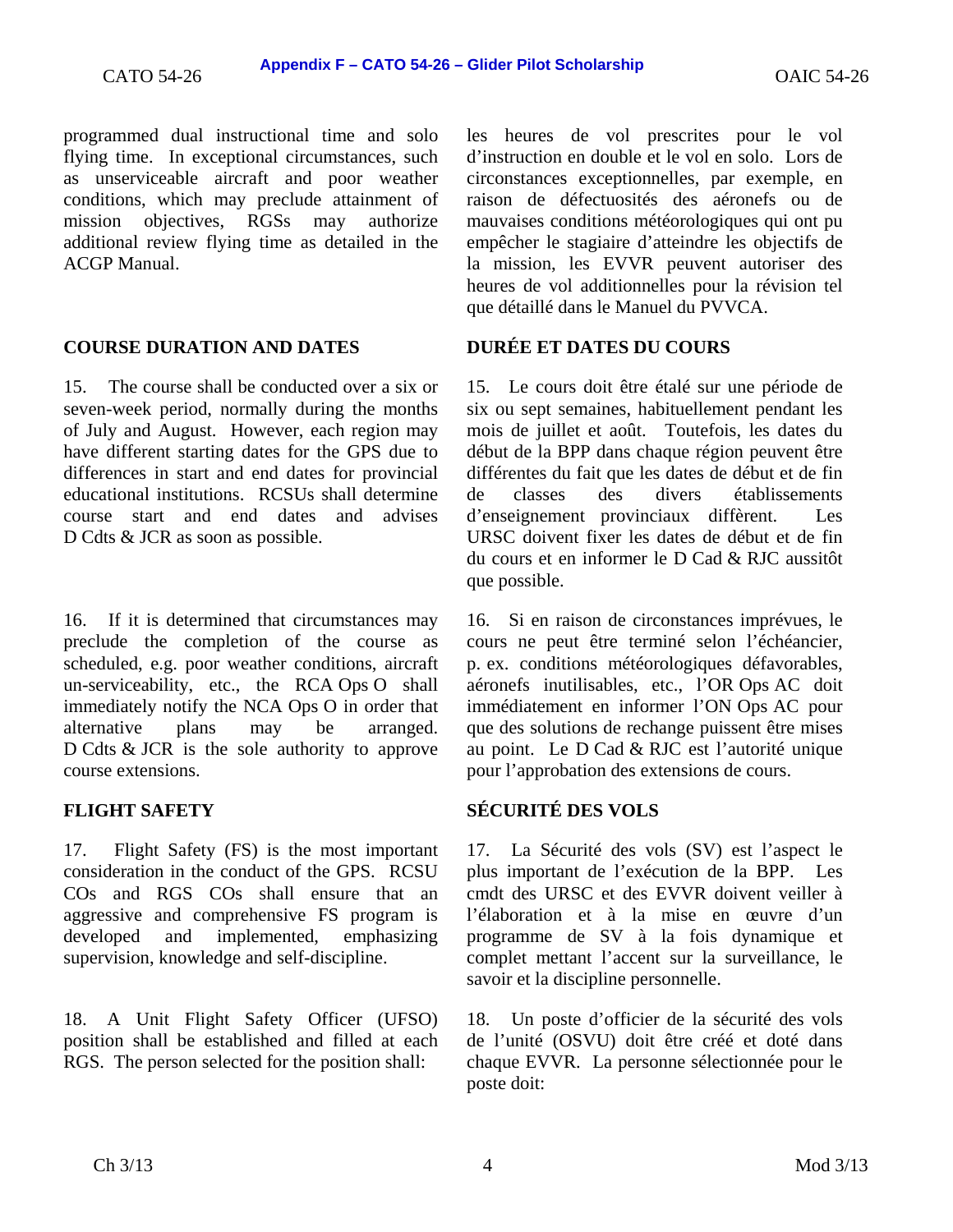- a. have successfully completed a CF Flight Safety Officer course; and
- b. be a current and proficient glider instructor or tow pilot.

19. The UFSO's primary duty shall be FS. Additionally, the UFSO may undertake glider instructional duties on an as-required basis, and may regularly be employed as a tow pilot. The UFSO, if so qualified, may also act in the capacity of a Standards Officer reporting directly to the RGS CO; however, the UFSO shall not be assigned a hard supervisory position, i.e. DCO, CFI, Flt Comd, etc.

20. Incident/accident reporting and investigation shall be carried out in accordance with the Flight Safety for the CF manual (A-GA-135-001/AA-001). Region Commanders are the convening authority for Summary Investigations and Director of Flight Safety (DFS) is the authority for convening Flight Safety Investigations (FSI). The D/NCA Ops O will assist by providing names of potential Board Presidents, Investigation Officers, etc., as necessary. Regions will normally be responsible for obtaining necessary aircrew and technical members.

21. At least once during the training period, RGS COs shall practise the RGS Emergency Response Plan.

- a. avoir complété avec succès un cours d'officier de sécurité des vols des FC; et
- b. détenir un titre valide de compétence comme instructeur de vol à voile ou pilote d'avion remorqueur.

19. L'OSVU doit se consacrer en priorité à la SV. Il peut en outre accomplir certaines tâches d'instruction de vol à voile selon les besoins et être employé comme pilote d'avion remorqueur de façon régulière. L'OSVU peut également, s'il est qualifié en ce domaine, agir comme officier des normes relevant directement du cmdt de l'EVVR; toutefois, l'OSVU ne doit pas être désigné à un poste de supervision défini, comme les postes de cmdt/A, de CIV, de cmdt d'escadrille, etc.

20. Les rapports et les enquêtes sur les incidents et les accidents doivent être faits conformément au manuel Sécurité des vols dans les FC (A-GA-135-001/AA-001). Les commandants régionaux sont l'autorité pour convoquer des enquêtes sommaires et le Directeur de la sécurité des vols (DSV) a l'autorité pour convoquer des enquêtes de sécurité des vols (ESV). Au besoin, l'adjoint à l'ON Ops AC fournira les noms de personnes qui pourraient présider une commission ou agir comme enquêteurs, etc. Les régions s'occuperont habituellement de réunir les membres d'équipage et les techniciens dont la participation est nécessaire.

21. Les cmdt des EVVR doivent organiser un exercice de mise en œuvre du plan d'intervention en cas d'urgence au moins une fois pendant la période d'instruction.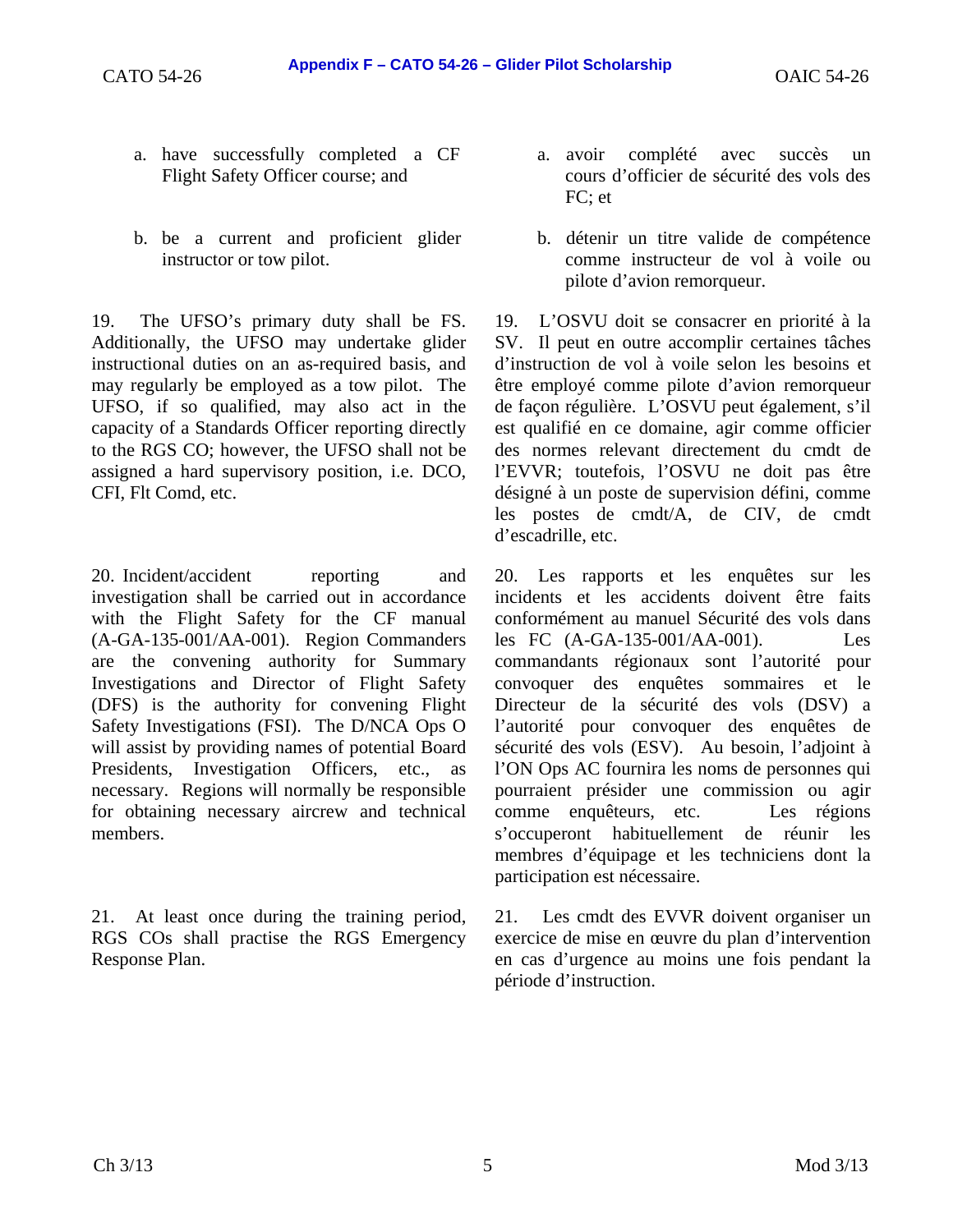### **STUDENT GLIDER PILOTS/INSTRUCTOR RATIO**

22. Because flight line supervision is critical to FS, and considering that the primary duties of the CFI and Flt Comds are supervisory in nature, the CFI and Flt Comds shall not normally be assigned instructional responsibilities for specific students; however, if the requirement exists, the maximum number shall be one student. D/Flt Comds shall not normally carry students; however, if the requirement exists, the maximum number shall be two students. Flight line instructors shall not carry more than four students and, if possible, first-year instructors shall not carry more than three students.

23. The RGS CO shall initiate CT action in accordance with the following:

- a. does not meet the physical limitations as specified at Annex B;
- b. lack of aptitude, motivation and/or application;
- 
- 
- 
- f. failure on the initial trial of the TC written examination (the pass mark is 60%). However, provided that academic performance leading up to the TC written examination has been acceptable, the RGS CO may allow the student to rewrite this examination;
- g. failure on the rewrite of the TC written g. échec à la reprise de l'examen écrit de

### **RATIO PILOTES DE PLANEUR STAGIAIRES/INSTRUCTEUR**

22. Du fait que la supervision sur la ligne de vol est un élément essentiel de la SV et que l'essentiel des tâches du CIV et des cmdts d'escadrille porte sur la supervision, le CIV et les cmdts d'escadrille ne doivent habituellement pas se voir confier des responsabilités d'instruction à l'égard de stagiaires en particulier; toutefois, si le besoin existe, ils pourront s'occuper d'un seul stagiaire. Les cmdt adjoints d'escadrille n'ont habituellement aucun stagiaire; toutefois, si le besoin existe, ils se verront confier deux stagiaires au maximum. Les instructeurs d'escadrille seront responsables de quatre stagiaires tout au plus et, dans la mesure du possible, les instructeurs qui en sont à leur première année d'expérience ne doivent pas s'en voir confier plus de trois.

### **CEASE TRAINING CESSATION DE L'INSTRUCTION**

23. Le cmdt de l'EVVR doit prendre des mesures de CI pour les motifs suivants:

- a. ne rencontre pas les limitations physiques tel qu'indiqué à l'annexe B;
- b. manque d'aptitude, de motivation ou d'application;
- c. misconduct; c. mauvaise conduite;
- d. repeated air sickness; d. épisodes répétés de mal de l'air;
- e. poor academic performance; e. mauvais rendement académique;
	- f. échec à l'essai initial de l'examen écrit de TC (la note de passage est de 60%). Toutefois, si le rendement académique avant l'examen écrit de TC a été acceptable, le cmdt de l'EVVR pourra permettre au stagiaire de reprendre cet examen;
	-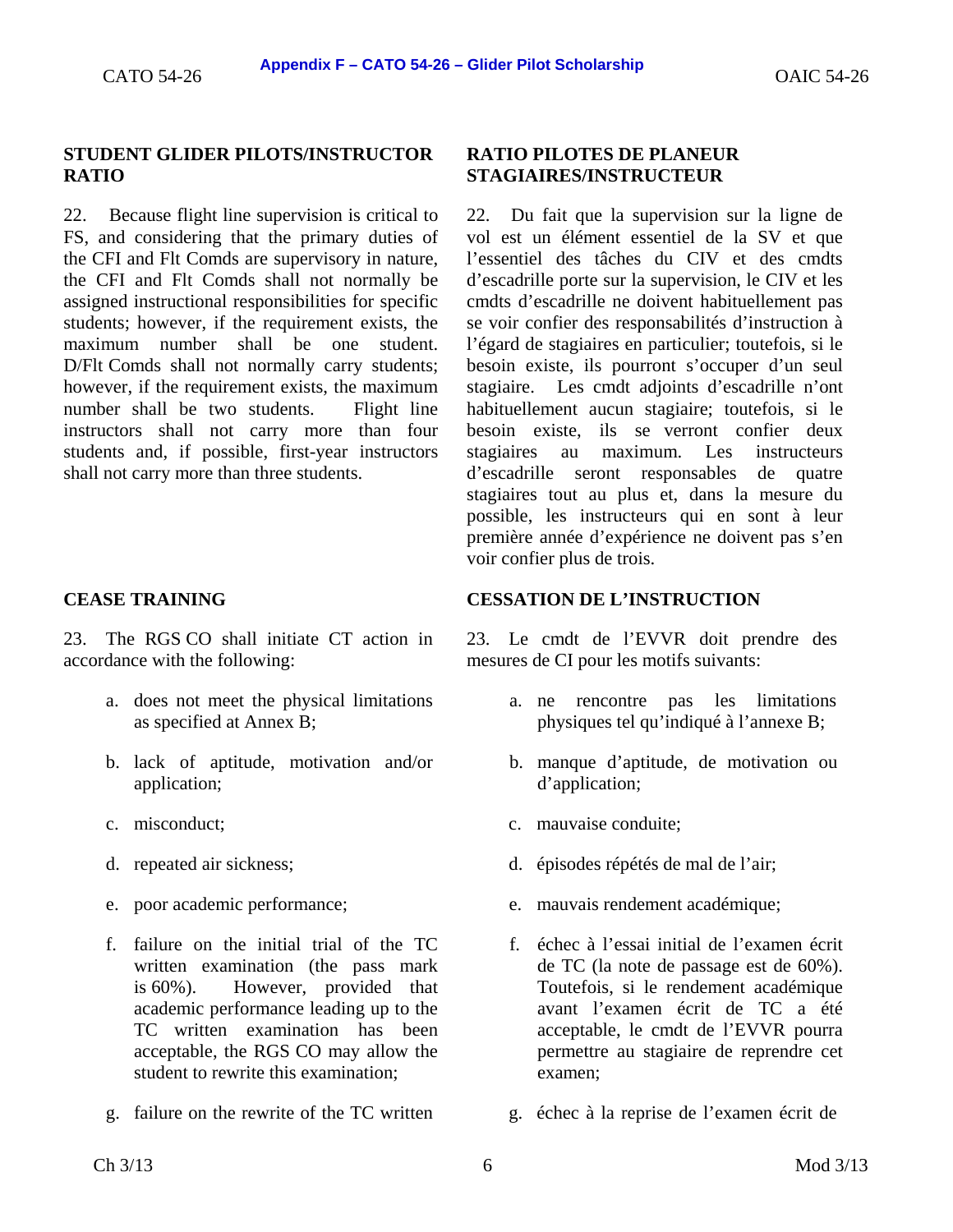- 
- i. failure to pass the final flight test.  $\qquad \qquad$  i. échec au test en vol final.

24. An early decision on CT action is necessary to permit a replacement cadet to arrive in time to complete the course.

25. In addition to standard RTU procedures, when CT action is taken, the RGS CO, through the RCSU, shall notify the NCA Ops O, who in turn will notify the ACL National Headquarters. The ACL National Headquarters will then inform the home PC.

26. RCSUs shall equip the student pilots, staff cadets and staff in accordance with scale D08-113. Flight line dress shall be consistent with this approved scale such that the military character of the training program is maintained.

27. RCSUs shall ensure that sufficient quantities of the Glider Pilot Log Book (A-CR-CCP-262/PT-001) are ordered early enough to ensure availability for the course. The D/NCA Ops O is responsible for distribution.

28. RCSUs shall ensure that sufficient quantities of Glider Pilot Wings (NSN 8455-21-907-9249) are ordered early enough to ensure availability for the graduation parade. The D/NCA Ops O is responsible for distribution.

29. In addition to the ACGP Manual (the primary training document), RCSUs are to make

- h. failure to fly solo; and h. échec au vol en solo; et
	-

24. Il convient de prendre une décision sans tarder pour la CI afin de permettre à un cadet en remplacement d'arriver à temps pour compléter le cours.

25. En plus des procédures de RAU normales, lorsqu'il prend des mesures de CI, le cmdt de l'EVVR doit, par l'entremise de l'URSC, en informer l'ON Ops AC qui, à son tour, en avise le siège national de la LCA. Le siège national de la LCA informera alors le CP approprié.

# **CLOTHING HABILLEMENT**

26. Les URSC doivent équiper les pilotes stagiaires, les cadets-cadres ainsi que le personnel conformément au barème D08-113. Les tenues de la ligne de vol doivent être conformes à ce barème de façon à préserver le caractère militaire du programme d'instruction.

# **GLIDER PILOT LOG BOOK LIVRE DE VOL DU PILOTE DE PLANEUR**

27. Les URSC doivent obtenir des quantités suffisantes du Livre de vol du pilote de planeur (A-CR-CCP-262/PT-001) et les avoir en main avant le début du cours. L'adjoint à l'ON Ops AC est responsable de la distribution.

# **GLIDER PILOT WINGS AILES DE PILOTE DE PLANEUR**

28. Les URSC doivent obtenir des quantités suffisantes d'ailes de pilote de planeur (NNO 8455-21-907-9249) et les avoir en main avant la parade de graduation. L'adjoint à l'ON Ops AC est responsable de la distribution.

### **TRAINING MANUALS MANUELS D'INSTRUCTION**

29. En plus du manuel du PVVCA (le document d'instruction principal), les URSC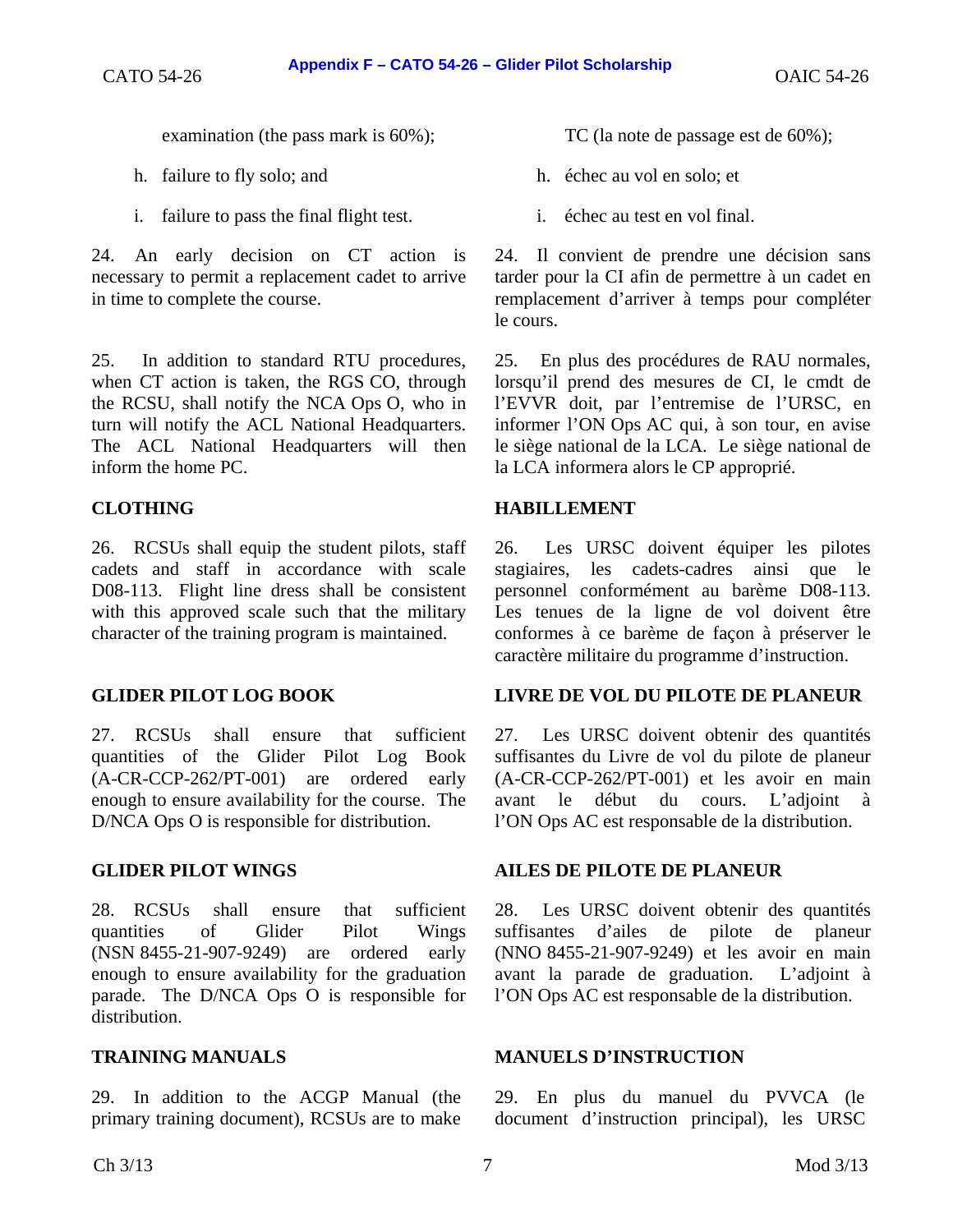sure the following manuals are available at the RGS. The D/NCA Ops O is responsible for distribution:

- a. From The Ground Up (A-CR-CCP-263/PT-001), one copy per cadet undergoing training in English; and
- b. "Entre Ciel et Terre", one copy per cadet undergoing training in French.

30. RCSUs may also provide the following additional reference publications:

- 
- b. Soaring Instruction Manual (Soaring Association of Canada);
- c. Radio Telephone Operator Handbook; c. le manuel de radiotéléphonie;
- 
- 
- f. The Joy of Soaring (Soaring Society of America); and
- g. Gliding (Derek Piggott), (A-CR-CCP-245/PT-001).

### **REQUIRED DOCUMENTS AND FUNDS DOCUMENTS ET FONDS REQUIS**

31. Cadets shall have in their possession the following upon arrival at the RGS:

- a. a valid Category 3 or 1 Medical Certificate (MC) from TC (a MC based on a self-declaration by the cadet shall not be acceptable);
- b. proof of age in accordance with CARs; b. une preuve d'âge tel qu'exigé par le

doivent s'assurer que les manuels suivants sont disponibles à l'EVVR. L'adjoint à l'ON Ops AC est responsable de la distribution:

- a. « From The Ground Up », un exemplaire par cadet qui suit l'instruction en anglais; et
- b. Entre ciel et terre (A-CR-CCP-263/PT-002), un exemplaire par cadet qui suit l'instruction en français.

30. Les URSC peuvent également fournir les manuels de référence suivants:

- a. Aeronautical Information Manual; a. le Manuel d'information aéronautique;
	- b. le manuel d'instruction de vol à voile (Association canadienne de vol à voile);
	-
- d. TC Flight Training Manual; d. le manuel de pilotage de TC;
- e. TC Flying the Weather VFR; e. le manuel de météorologie du pilote VFR, de TC;
	- f. « The Joy of Soaring » (« Soaring Society of America »); et
	- g. « Gliding » (Derek Piggott), (A-CR-CCP-245/PT-001).

31. Les cadets doivent être en possession de ce qui suit à leur arrivée à l'EVVR:

- a. un certificat médical (CM) valide de TC de catégorie 3 ou 1 (un CM basé sur une auto déclaration du cadet est inacceptable);
- RAC;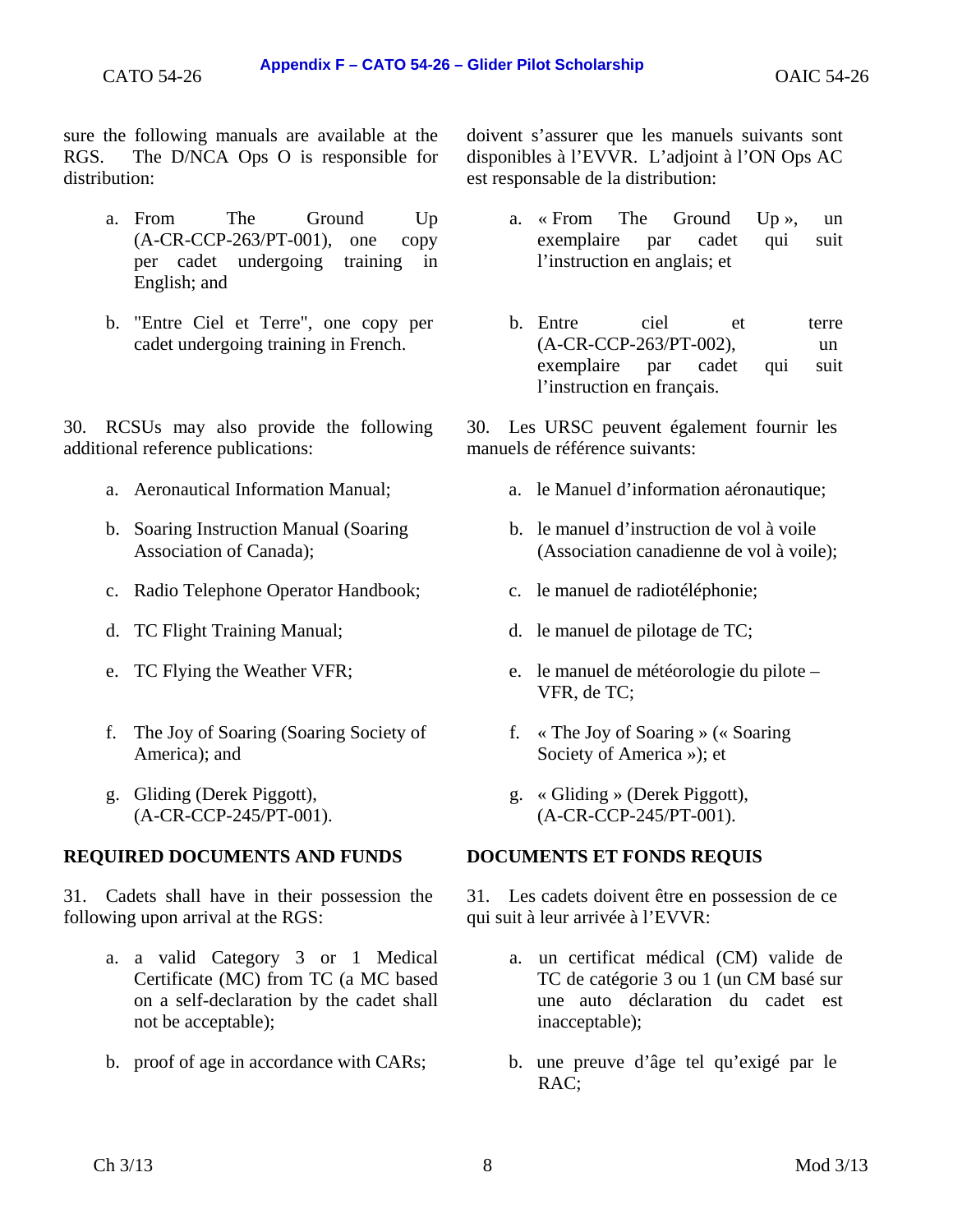- c. valid photo ID to present to the TC examiner if required;
- 
- e. personal funds to pay for both the TC examination fee and the TC Glider Pilot Licence application fee.

### **MAINTENANCE, REPAIR AND SPARE PARTS - TOW AIRCRAFT AND GLIDERS**

32. The provision of tow aircraft and glider maintenance, repair and spare parts are governed by the contract between DND and the ACL and also supplementary directives issued by DGAEPM (TH) 8, the National Technical Authority.

# PETROL, OIL AND LUBRICANTS PRODUITS PÉTROLIERS

33. RCSUs are responsible for the provision of Petrol, Oil and Lubricants (POL).

34. DND liability for loss of or damage to tow aircraft and/or gliders, as a result of an insurance claim, is governed by the contract between DND and the ACL.

- c. une carte d'identité valide avec photo à présenter à l'examinateur de TC, au besoin;
- d. a passport photo; and d. une photo passeport; et
	- e. une somme d'argent personnelle pour acquitter les frais d'examens de TC ainsi que les frais pour la demande de licence de pilote de planeur de TC.

### **ENTRETIEN, RÉPARATION ET PIÈCES DE RECHANGE - AVIONS REMORQUEURS ET PLANEURS**

32. La fourniture des services d'entretien, de réparation et des pièces de rechange à l'égard des avions remorqueurs et planeurs est régie par le contrat entre le MDN et la LCA et également par les directives supplémentaires publiées par le DPEAG (ATH) 8, l'autorité technique nationale.

33. Les URSC doivent fournir les produits pétroliers (PP).

### **HULL AND LIABILITY INSURANCE ASSURANCE CONTRE LES DOMMAGES MATÉRIELS ET SUR LA RESPONSABILITÉ**

34. Les obligations du MDN en ce qui a trait à la perte ou à l'endommagement d'avions remorqueurs et/ou des planeurs à la suite d'une demande d'indemnité sont régies par le contrat entre le MDN et la LCA.

OPI: NCA Ops O Date: Jun 13 Amendment: Ch 3/13 BPR: ON Ops AC Date: juin 13 Modificatif: mod 3/13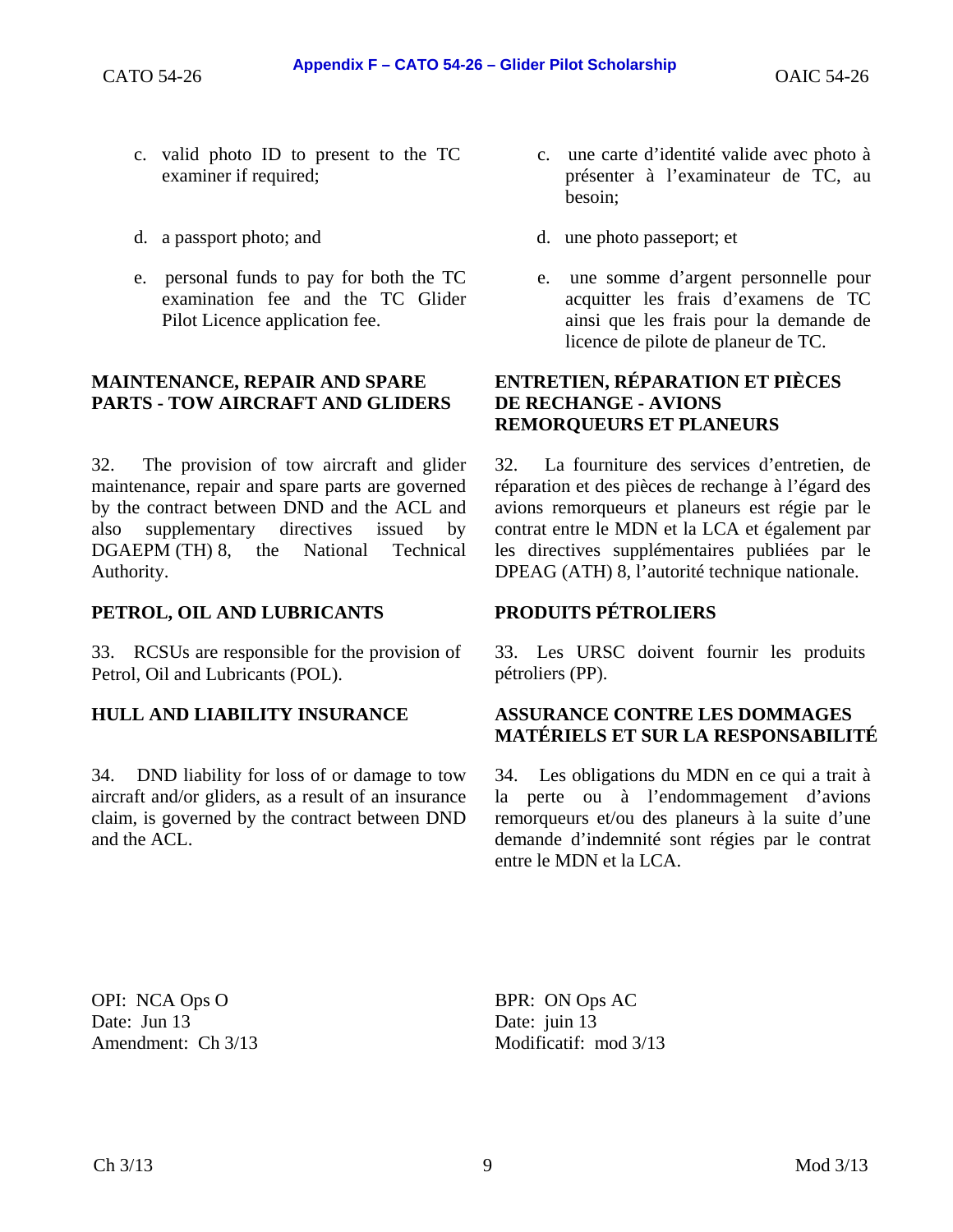# **POWER PILOT SCHOLARSHIP BOURSE DE PILOTE D'AVION**

1. The Power Pilot Scholarship (PPS) is a seven-week course of flying and ground school training intended to qualify approximately 255 Air cadets annually for a Transport Canada (TC) Private Pilot Licence in accordance with criteria stated in Canadian Air Regulations (CARs). These courses are given by Flight Training Units (FTUs) members of either the Air Transport Association of Canada (ATAC) or "l'Association québécoise du transport aérien (AQTA)".

# **AUTHORITY AUTORITÉ**

2. Director General Reserves and Cadets (DGRC) has been delegated the authority to negotiate and enter into contracts with ATAC and AQTA for the PPS. Director Cadets and Junior Canadian Rangers (D Cdts & JCR) has been delegated the management responsibility for the PPS. In accordance with normal centralized control and decentralized execution procedures, Regional Cadet Support Units (RCSUs) are responsible for the conduct of the PPS.

3. The National Cadet Air Operations Officer (NCA Ops O) is the national OPI responsible for the day-to-day management and administration of the PPS and he is responsible to D Cdts & JCR. The DNCA Ops O is responsible for the supervision of the contracts with respect to compliance and payment. RCSUs have delegated the responsibility for the conduct of the regional PPS to the Region Cadet Air Operations Officer (RCA Ops O). Successful management, supervision and execution of the PPS are contingent upon effective liaison between the national and regional OPIs.

# **GENERAL GÉNÉRALITÉS**

1. La Bourse de pilote d'avion (BPA) consiste en un cours de formation en vol et au sol d'une durée de sept semaines destiné à qualifier environ 255 cadets de l'Air annuellement pour l'obtention d'une licence de pilote privé de Transports Canada (TC) selon les critères énoncés dans le Règlement de l'Aviation Canadienne (RAC). Ces cours sont donnés par les unités de formation au pilotage (UFP) membres de l'Association du transport aérien du Canada (ATAC) ou de l'Association québécoise du transport aérien (AQTA).

2. Le Directeur général – Réserves et cadets (DGRC) s'est vu confier l'autorité pour négocier et approuver des contrats avec l'ATAC et l'AQTA pour la BPA. Le Directeur – Cadets et Rangers juniors canadiens (D Cad & RJC) s'est vu confier la responsabilité de la gestion de la BPA. Selon le principe reconnu de centralisation des contrôles et de décentralisation de l'exécution, les Unités régionales de soutien aux cadets (URSC) ont la responsabilité du déroulement de la BPA.

3. L'officier national des opérations aériennes des cadets (ON Ops AC) est le BPR national chargé de la gestion et de l'administration de la BPA au quotidien et il se rapporte au D Cad & RJC. L'adjoint à l'ON Ops AC supervise l'application des contrats, c'est-à-dire qu'il veille au respect des clauses contractuelles et aux paiements. Les URSC confient la responsabilité du déroulement de la BPA à l'officier régional des opérations aériennes des cadets (OR Ops AC). L'efficacité des activités de gestion, de supervision et de mise en œuvre de la BPA dépendent de la qualité de la liaison entre les BPR au niveau national et régional.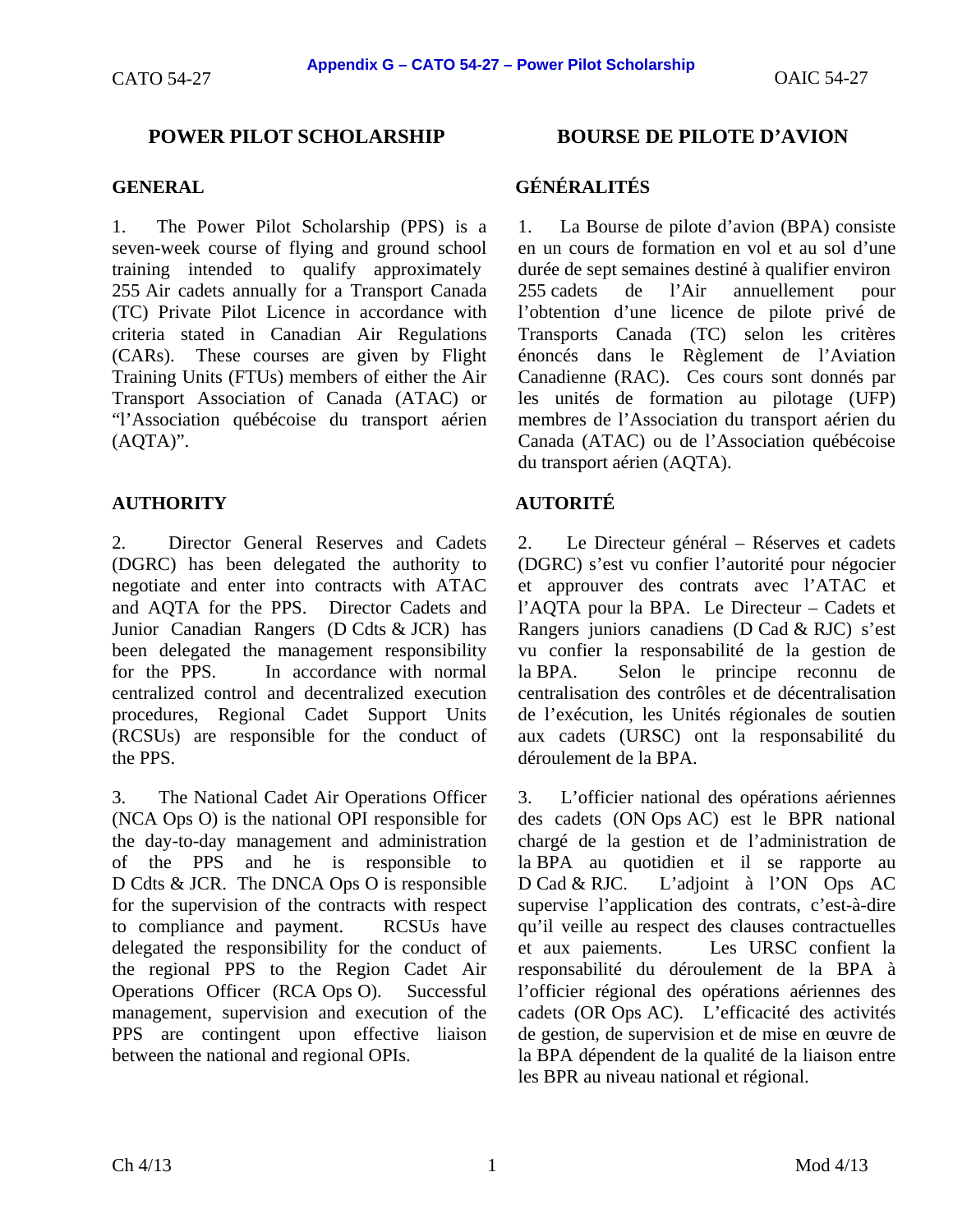### **SELECTION OF FLIGHT TRAINING UNITS**

4. The selection process of FTUs comprises the following steps:

- a. no later than 15 October each year, ATAC and AQTA must forward to the DNCA Ops O a list of FTUs from their own association who wish to be considered to conduct training in regards to the PPS for the next summer;
- b. upon receipt of the list of FTUs from ATAC and AQTA, the DNCA Ops O shall forward to each RCA Ops O a list of FTUs located within their own region who have submitted an application;
- c. upon receipt of the list of FTUs from the DNCA Ops O, RCA Ops O shall carry out an on-site inspection of each FTU and shall subsequently conduct a comparative evaluation of all FTUs in accordance with the "Flying Training Unit Inspection and Comparative Evaluation Guide". The result of the comparative evaluation shall be a regional merit list of all FTUs applying. RCA Ops personnel responsible for conducting the inspections and comparative evaluations shall be familiar with CARs, Part IV, subparts 5 and 6 dealing with flight training and FTUs;
- d. in November at the annual Air Cadet Flying Training Conference, the regional merit lists of FTUs are reviewed. For those FTUs not recommended, a detailed written explanation of the reasons why they are

# **SÉLECTION DES UNITÉS DE FORMATION AU PILOTAGE**

4. Voici les étapes du processus de sélection des UFP:

- a. au plus tard le 15 octobre à chaque année, l'ATAC et l'AQTA doit faire suivre au l'adjoint à l'ON Ops AC une liste des UFP de leur propre association qui désirent être en liste pour donner la formation en ce qui a trait à la BPA;
- b. après avoir reçu la liste des UFP de l'ATAC et de l'AQTA, l'adjoint à l'ON Ops AC fera suivre à chaque OR Ops AC une liste des UFP qui se retrouvent dans leur propre région ayant soumis une demande de mise en candidature;
- c. après avoir reçu la liste des UFP du l'adjoint à l'ON Ops AC, les OR Ops AC doivent procéder à une inspection sur place de chaque UFP et devront ensuite faire une évaluation comparative de toutes les UFP conformément au **«**Guide d'évaluation comparative et d'inspection des unités de formation au pilotage**»**. Le résultat de cette évaluation comparative doit prendre la forme d'une liste au mérite régionale des UFP qui ont postulées. Le personnel des Ops AC de la région chargé des inspections et des évaluations comparatives doit bien connaître le RAC, partie IV, sous-paragraphe 5 et 6 sur la formation de vol ainsi que les UFP;
- d. en novembre à la conférence annuelle des opérations aériennes des cadets de l'Air, les listes au mérite régionales des UFP sont révisées. Dans le cas des UFP qui n'ont pas été recommandées, un rapport circonstancié exposant les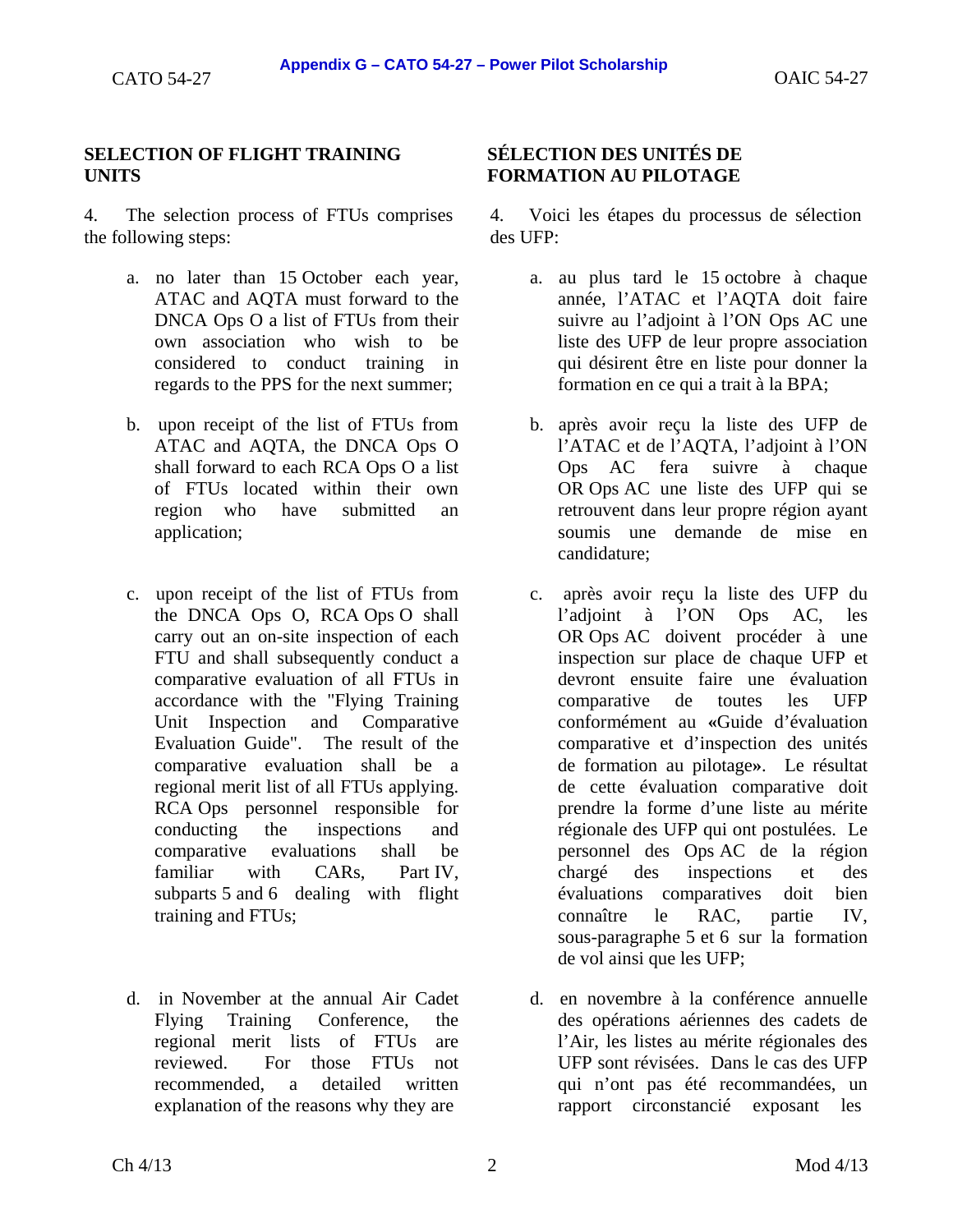- e. from the regional merit lists, D Cdts & JCR approves the list of selected FTUs based on regional recommendations and national considerations. The DNCA Ops O shall then advise ATAC, AQTA, the Air Cadet League (ACL) National Headquarters and RCSUs; and
- f. in January the contract between DND and ATAC and also the contract between DND and AQTA are finalized and distributed to the RCA Ops O.

5. Each candidate for the PPS is required to pass a CF Qualifying Exam; this is a written exam on aviation subject material. A study guide is listed at Annex A.

6. Each year, the DNCA Ops O shall produce the CF Qualifying Exam and be responsible for its distribution to RCSUs no later than 30 November.

7. RCSUs are responsible for all aspects of the CF Qualifying Exam in their own region; distribution, timings, invigilation and marking. Also RCSUs shall collect and secure all copies immediately following the writing of the exam.

### **ASSIGNMENT OF CADETS TO FLIGHT TRAINING UNITS**

8. Upon receipt of the final list of selected cadets for the PPS, RCA Ops Os shall assign their cadets to FTUs in their own region and notify the DNCA Ops O and the ACL National Headquarters.

rejected is required; motifs du rejet est exigé;

- e. à partir des listes au mérite régionales, le D Cad & RJC approuve la liste des UFP sélectionnées compte tenu des recommandations régionales et des considérations nationales. L'adjoint à l'ON Ops AC informera par la suite l'ATAC, l'AQTA, le siège national de la Ligue des cadets de l'Air (LCA) et les URSC; et
- f. en janvier le contrat entre le MDN et l'ATAC ainsi que le contrat entre le MDN et l'AQTA sont finalisés et distribués aux OR Ops AC.

# **CF QUALIFYING EXAM EXAMEN D'ADMISSION DES FC**

5. Chaque candidat à la BPA doit passer un examen d'admission des FC, ceci est un examen écrit portant sur des sujets relatifs à l'aviation. Un guide d'étude est fourni à l'annexe A.

6. À chaque année, l'adjoint à l'ON Ops AC sera responsable de produire l'examen d'admission des FC ainsi que de le distribuer aux URSC au plus tard le 30 novembre.

7. Les URSC sont responsables de tous les aspects de l'examen d'admission des FC pour leur propre région; la distribution, quand il aura lieu, la surveillance et la correction. Également les URSC doivent s'assurer de ramasser et ranger en lieu sûr toutes les copies immédiatement après la fin de la période d'examen.

### **AFFECTATION DES CADETS AUX UNITÉS DE FORMATION AU PILOTAGE**

8. Lorsqu'ils reçoivent la liste définitive de cadets sélectionnés pour la BPA, les OR Ops AC doivent assigner leurs cadets dans les différentes UFP de leur propre région et en informer l'adjoint à l'ON Ops AC et le siège national de la LCA.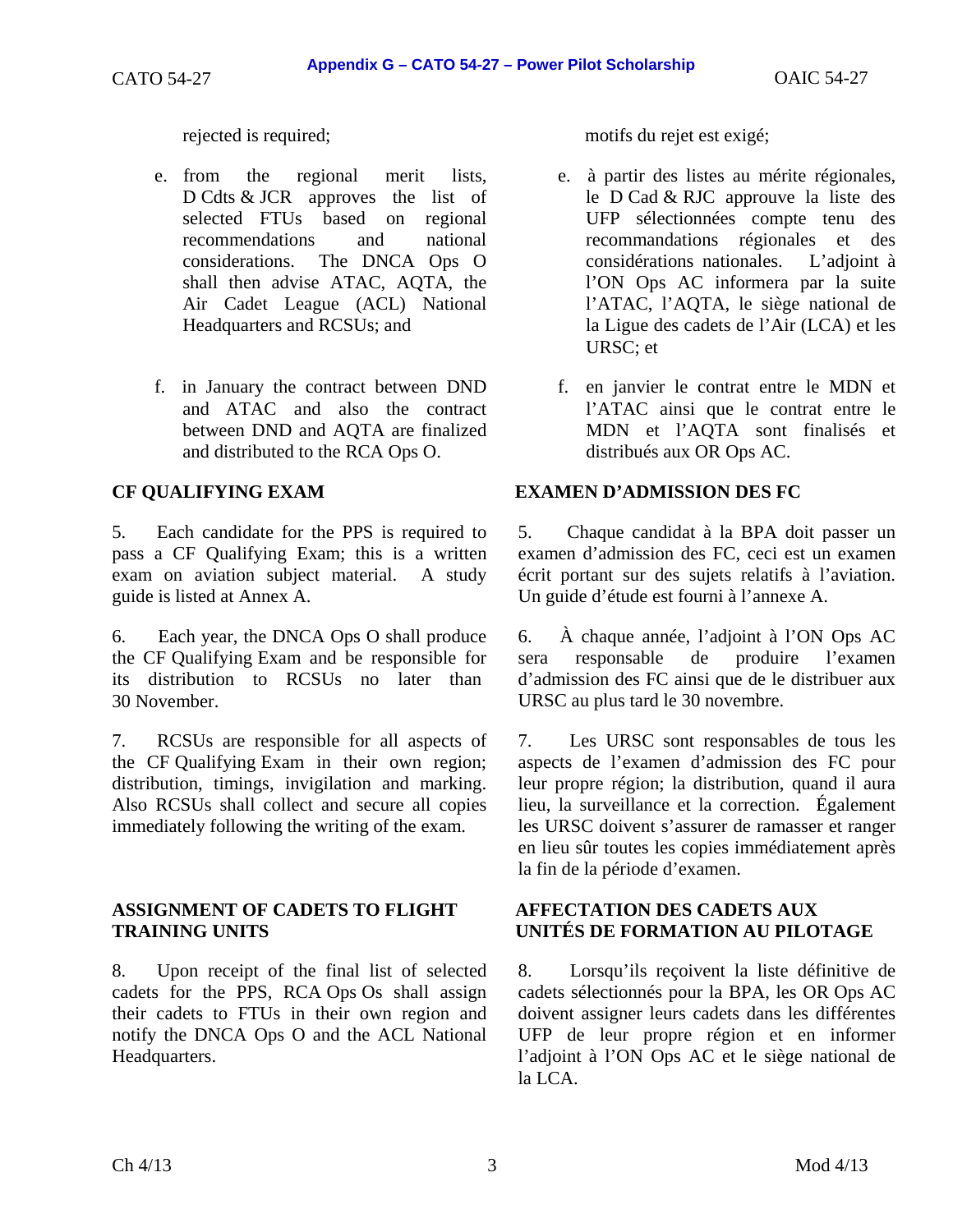9. RCSUs shall issue Joining Instructions to each cadet selected for the PPS. The Joining Instructions shall emphasize the demanding study time required to become a pilot, the cease training (CT) policy and also the documents and funds required.

### **COURSE DURATION AND DATES DURÉE ET DATES DU COURS**

10. The course shall be conducted over a seven-week period, normally during the months of July and August. However, each region may have different starting dates for the PPS due to differences in start and end dates for provincial educational institutions. RCSUs shall determine course start and end dates and advises D Cdts & JCR as soon as possible.

11. If it is determined that circumstances may preclude the completion of the course as scheduled, e.g. poor weather conditions, aircraft un-serviceability, etc., the RCA Ops O shall immediately notify the NCA Ops O in order that alternative plans may be arranged. Simultaneously, the Chief Flying Instructor (CFI)/Manager of the FTU shall notify the parent association. D Cdts  $&$  JCR is the sole authority to approve course extensions.

12. At least one supervisory officer (SO) shall be appointed by the RCA Ops O for each FTU within the region to ensure effective supervision of the cadets undergoing training at each individual location.

13. The SOs shall be selected on the basis of demonstrated personal attributes of leadership, supervisory and communication skills, aviation qualifications and interest, initiative, motivation

### **JOINING INSTRUCTIONS INSTRUCTIONS DE RALLIEMENT**

9. Les URSC doivent distribuer des instructions de ralliement à chaque cadet sélectionné pour la BPA. Les instructions de ralliement doivent souligner le temps d'étude requis pour devenir un pilote, la politique de cessation de l'instruction (CI) ainsi que les documents et l'argent personnel requis.

10. Le cours doit être étalé sur une période de sept semaines, habituellement pendant les mois de juillet et août. Toutefois, les dates du début de la BPA dans chaque région peuvent être différentes du fait que les dates de début et de fin de classes des divers établissements d'enseignement provinciaux diffèrent. Les URSC doivent fixer les dates de début et de fin du cours et en informer le D Cad & RJC aussitôt que possible.

11. Si en raison de circonstances imprévues, le cours ne peut être terminé selon l'échéancier, p. ex. conditions météorologiques défavorables, aéronefs inutilisables, etc., l'OR Ops AC doit immédiatement en informer l'ON Ops AC pour que des solutions de rechange puissent être mises au point. Parallèlement, le chef instructeur de vol (CIV)/gérant de l'UFP doit en informer son association d'appartenance. Le D Cad & RJC est l'autorité unique pour l'approbation des extensions de cours.

### **SUPERVISORY OFFICERS OFFICIERS DE SURVEILLANCE**

12. Au moins un officier de surveillance (OS) doit être nommé par l'OR Ops AC pour chaque UFP à l'intérieur de la région afin d'assurer la surveillance concrète des cadets participant à la formation à chaque endroit spécifique.

13. Les OS doivent être sélectionnés en fonction de leurs aptitudes personnelles éprouvées aux chapitres du leadership, de la surveillance et de la communication, de leurs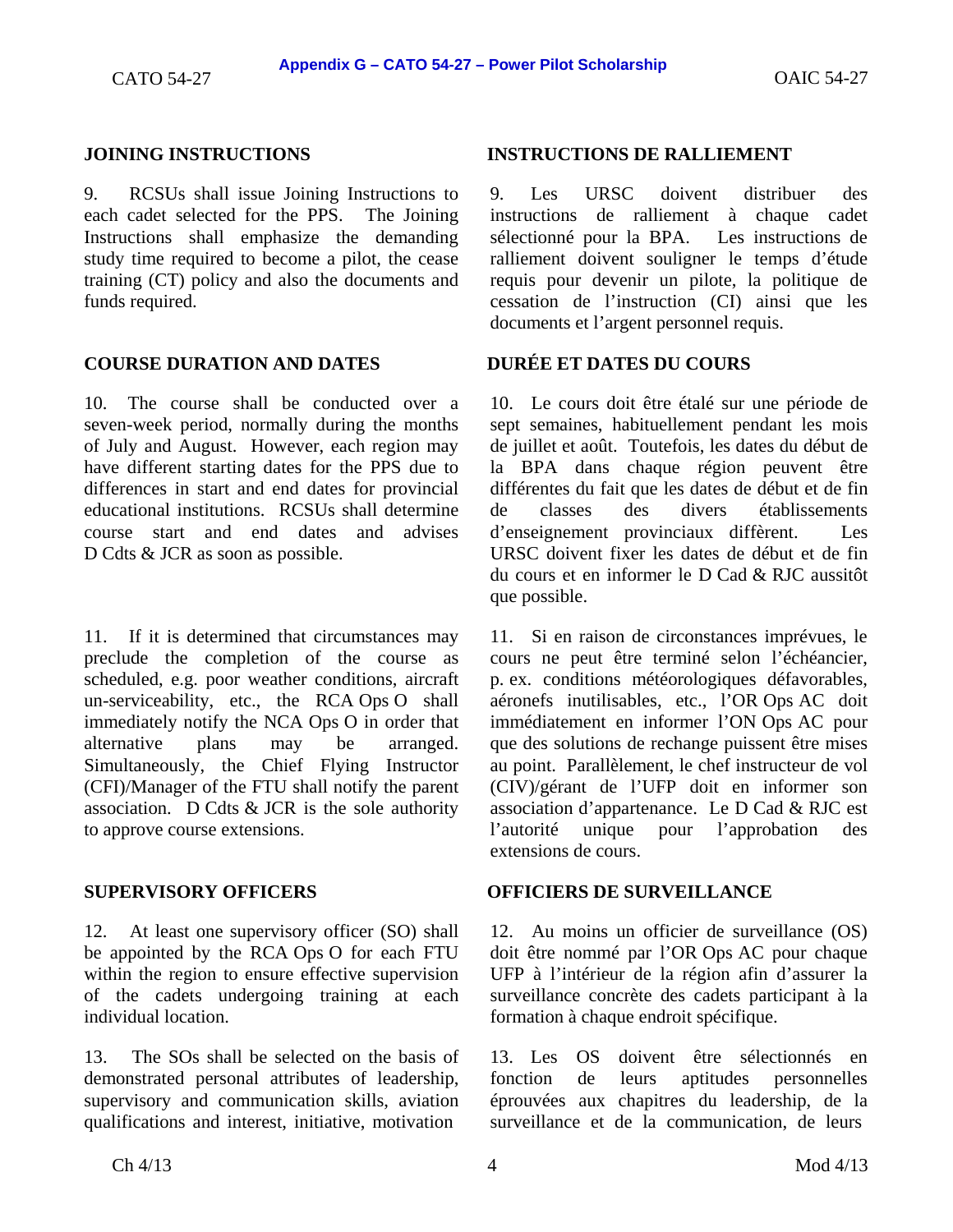14. Before the SOs report to their designated locations, they shall receive a comprehensive RCSU/RCA Ops O briefing covering their duties and responsibilities, and details of the FTU. SO responsibilities shall include:

- a. a welcome/initial briefing to the cadets and the staff of the FTU; emphasize the demanding study time required to become a pilot, the CT policy and the importance of an effective ground school study program including the regularly scheduled study periods managed by the SO;
- b. the supervision of cadets with respect to dress, discipline, fraternization, medical problems, recreational activities, off-duty rules and procedures, rations and quarters, transportation, etc.;
- c. the preparation and distribution of weekly routine orders which shall specify working hours, supervised study periods, cadet duty rosters, dress regulations, off-limit areas, local regulations, etc.;
- d. a comprehensive knowledge of the published occurrence response plan, aircraft accident response plan and medical response plan;
- e. establishing and maintaining effective liaison with the CFI/Manager of the FTU with respect to flying and ground training programs, aircraft maintenance

and reliability. qualifications et de leur intérêt dans l'aviation, de leur initiative, de leur motivation et de leur fiabilité.

> 14. Avant de se présenter à leur lieu d'affectation, les OS doivent recevoir un briefing complet de l'URSC/l'OR Ops AC sur leurs fonctions et responsabilités et sur les particularités de l'UFP. Voici quelles sont les responsabilités de l'OS:

- a. prononcer un mot de bienvenue/briefing initial aux cadets et le personnel de l'UFP; souligner le temps d'étude requis pour devenir un pilote, la politique de CI et l'importance d'un programme de formation au sol assorti de périodes d'étude régulières inscrite à l'horaire gérées par l'OS;
- b. assurer la surveillance des cadets en ce qui concerne la tenue vestimentaire, la discipline, la fraternisation, les questions de santé, les activités récréatives, les règles et procédures régissant les périodes libres, les vivres et le logement, le transport, etc.;
- c. assurer la rédaction et la distribution d'ordres courants hebdomadaires dans lesquels sont précisés les heures ouvrables, les périodes d'étude dirigées, le tableau de service des cadets, les règlements sur la tenue vestimentaire, les endroits hors limite, les règlements locaux, etc.;
- d. avoir une connaissance approfondie des plans publiés et prévoyant les interventions en cas d'incident, en cas d'accident impliquant un aéronef et en cas d'urgence médicale;
- e. établir et entretenir une liaison efficace avec le CIV/gérant de l'UFP en ce qui a trait aux programmes de formation au sol et en vol, à la maintenance des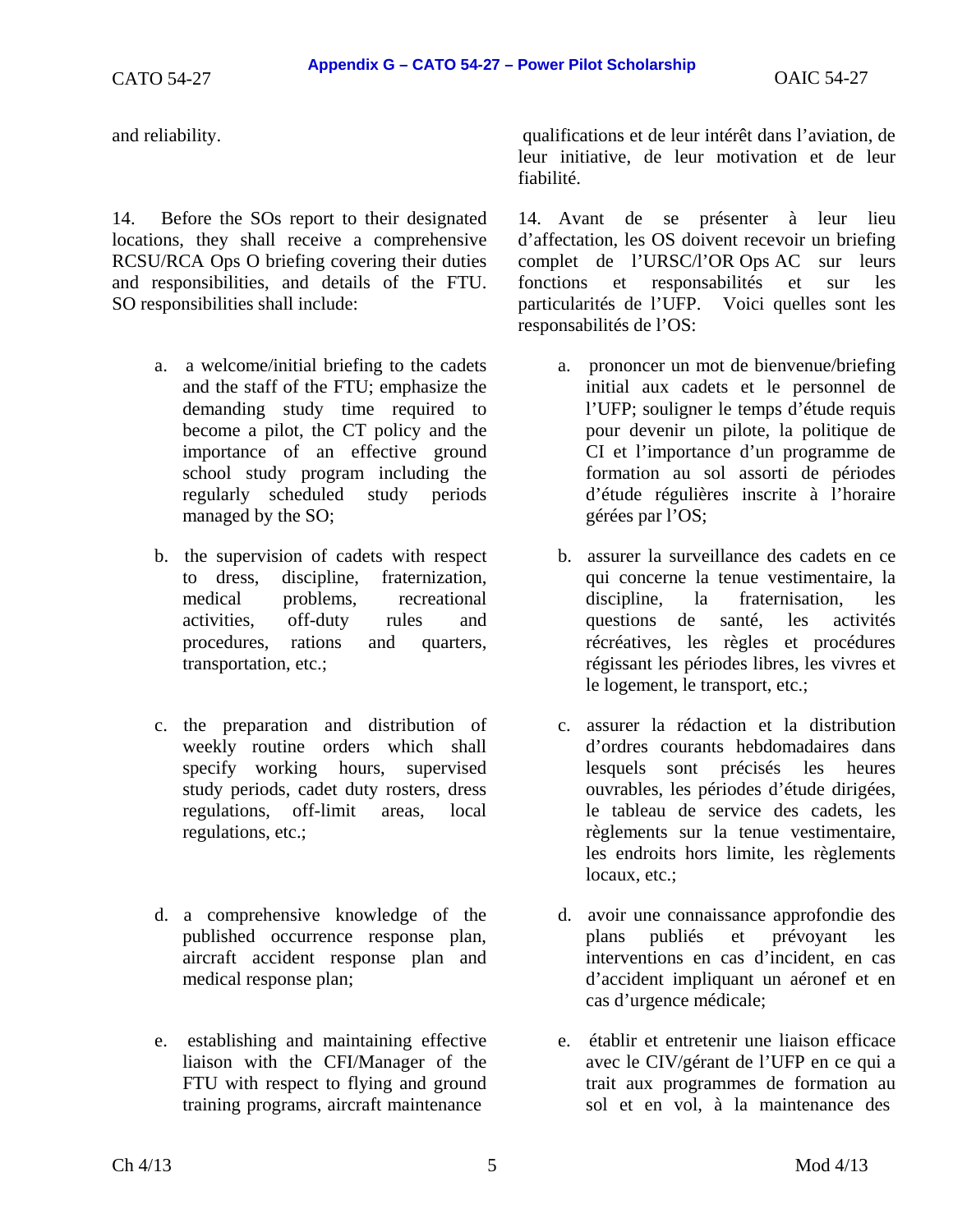f. a thorough understanding of the conditions and responsibilities of both parties as detailed in the DND/ATAC and/or DND/AQTA contracts.

15. RCA Ops Os shall establish procedures that will allow the SOs temporary relief from duties at regular intervals throughout the seven weeks.

16. Both the CFI/Manager of the FTU and the SO are responsible for initiating CT action. The CFI/Manager is the authority when the reason concerns flying or ground training such as aptitude, airsickness, etc. The SO is the authority for reasons such as motivation, application, misconduct, etc. Notwithstanding these individual authorities, the SO and the CFI/Manager shall discuss all CT recommendations before a decision is made. The final authority on CT action is the RCA Ops O.

17. The CFI/Manager of the FTU and/or the SO shall initiate CT action in accordance with the following:

- a. does not meet the physical limitation as specified at Annex B;
- b. lack of aptitude, motivation and/or application;
- 
- 
- 
- 

and flight safety; and aéronefs et à la sécurité des vols; et

f. avoir une compréhension approfondie des conditions et responsabilités énoncées dans les contrats liant le MDN et l'ATAC et/ou le MDN et l'AQTA.

15. Les OR Ops AC doivent prévoir des procédures grâce auxquelles les OS pourront, à intervalles réguliers, être relevés temporairement de leurs fonctions au cours de la période de formation de sept semaines.

### **CEASE TRAINING CESSATION DE L'INSTRUCTION**

16. Le CIV/gérant de l'UFP et l'OS sont les personnes compétentes pour prendre des mesures de CI. Le CIV/gérant est l'autorité compétente lorsque les motifs portent sur la formation au sol ou en vol, c'est-à-dire sur les aptitudes, le mal de l'air, etc. L'OS est l'autorité compétente lorsque les motifs ont trait à la motivation, à l'application, à la mauvaise conduite, etc. Quel que soit les compétentes individuelles, l'OS et le CIV/gérant doivent discuter de toutes les recommandations de CI avant qu'une décision ne soit prise. De plus, avant que des mesures de CI ne soit prisent, l'OR Ops AC sera consulté. L'autorité finale des mesures de CI est l'OR Ops AC.

17. Le CIV/gérant de l'UFP et/ou l'OS doit prendre des mesures de CI pour les motifs suivants:

- a. ne rencontre pas la limitation physique tel qu'indiqué à l'annexe B;
- b. manque d'aptitude, de motivation ou d'application;
- c. misconduct; c. mauvaise conduite;
- d. repeated air sickness; d. épisodes répétés de mal de l'air;
- e. poor academic performance; e. mauvais rendement académique;
- f. failure on the initial trial of the TC f. échec à l'essai initial de l'examen écrit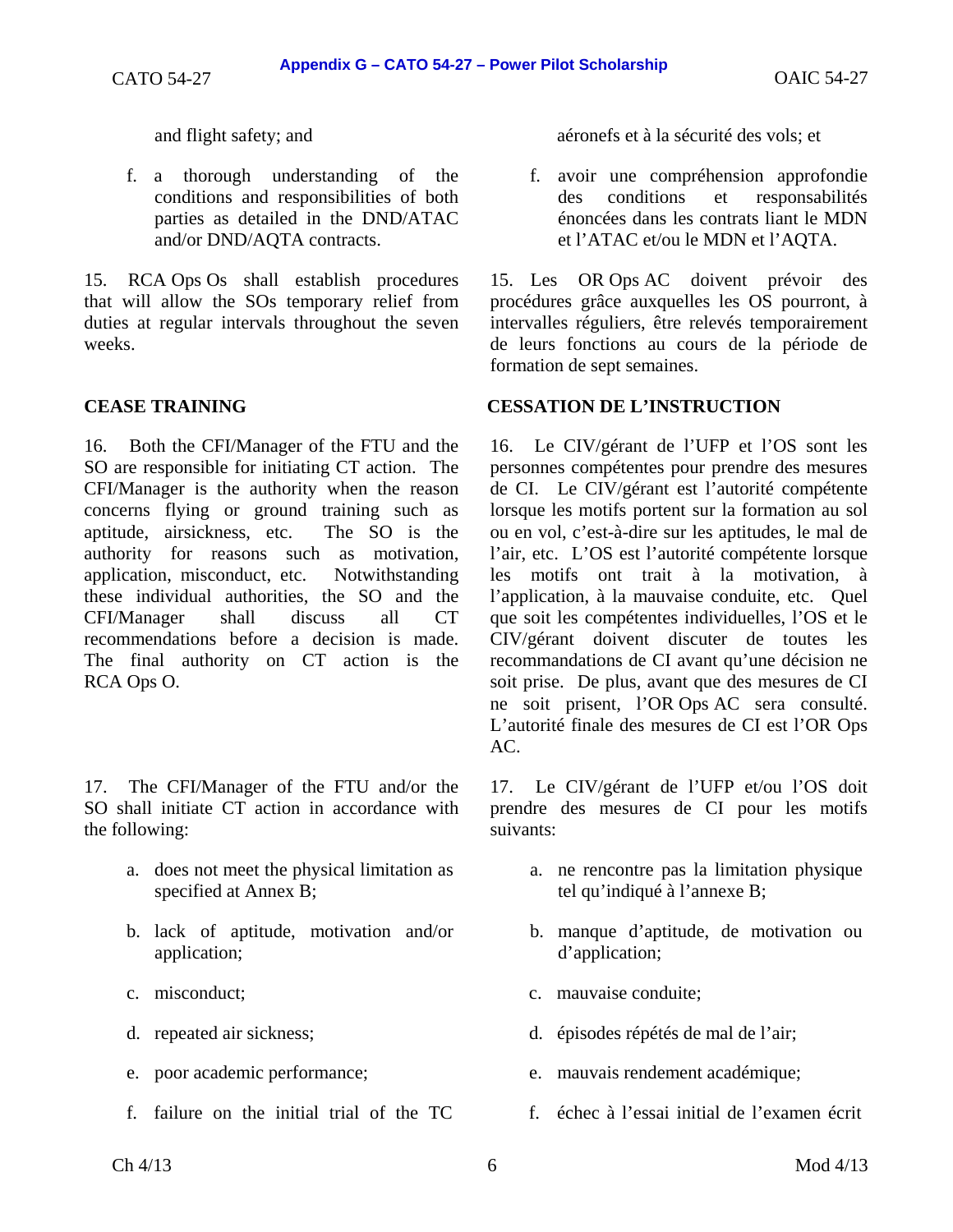written examination (the pass mark is 60%). However, provided that academic performance leading up to the TC written examination has been acceptable, the CFI may allow the

g. failure on the rewrite of any of the four sections of the TC written examination (the pass mark for every section is 60%);

student to rewrite this examination;

- h. failure to flying solo after 14 hours of dual flying instruction, except upon the written recommendation of the CFI to extend the dual flying instruction a maximum of an additional 2 hours; and
- i. failure to pass the final flight test. However, provided that student is eligible, the CFI may allow a repeat to a final flight test item.

18. An early decision on CT action is necessary to permit a replacement cadet to arrive in time to complete the course. Replacement cadets will not be loaded on the course after the completion of the first week of training. At that point, there will not be sufficient time to complete the course.

19. When a cadet is RTU'd, the SO shall notify the RCA Ops O.

20. Considering the mandatory 45 hours of ground school provided under contract by the FTU, considering the TC rule that a failed section of the TC written examination can only be rewritten after a 14-day waiting period and considering that the course is only seven weeks long, the TC written examination shall normally be scheduled during the fourth week of the course. This way, the examination timing will

de TC (la note de passage est de 60%). Toutefois, si le rendement académique avant l'examen écrit de TC a été acceptable, le CIV pourra permettre au stagiaire de reprendre cet examen;

- g. échec à la reprise d'une des quatre sections de l'examen écrit de TC (la note de passage pour chaque section est de 60%);
- h. échec au vol en solo après 14 heures d'instruction de vol en double commande, sauf sur la recommandation écrite du CIV afin prolonger la période d'instruction en double commande d'un maximum de 2 heures; et
- i. échec au test en vol final. Toutefois, si le stagiaire est éligible, le CIV pourra permettre une reprise d'un item du test en vol final.

18. Il convient de prendre une décision sans tarder pour la CI afin de permettre à un cadet en remplacement d'arriver à temps pour compléter le cours. Les cadets en remplacements ne seront pas inscrits sur le cours après la première semaine d'instruction complète. A ce moment, il n'y aura plus suffisamment de temps pour compléter le cours.

19. Lorsqu'un cadet est RAU, l'OS doit aviser l'OR Ops AC.

### **TC WRITTEN EXAMINATION TIMING HORAIRE DE L'EXAMEN ÉCRIT DE TC**

20. Compte tenu du fait que l'UFP doit par contrat donner 45 heures de formation au sol, que selon la règle de TC la reprise de l'examen écrit de TC portant sur une section pour laquelle le cadet a eu un échec ne peut avoir lieu qu'après une période d'attente de 14 jours et que le cours ne dure que sept semaines, l'examen écrit de TC doit normalement se tenir au cours de la quatrième semaine du cours. De la sorte, il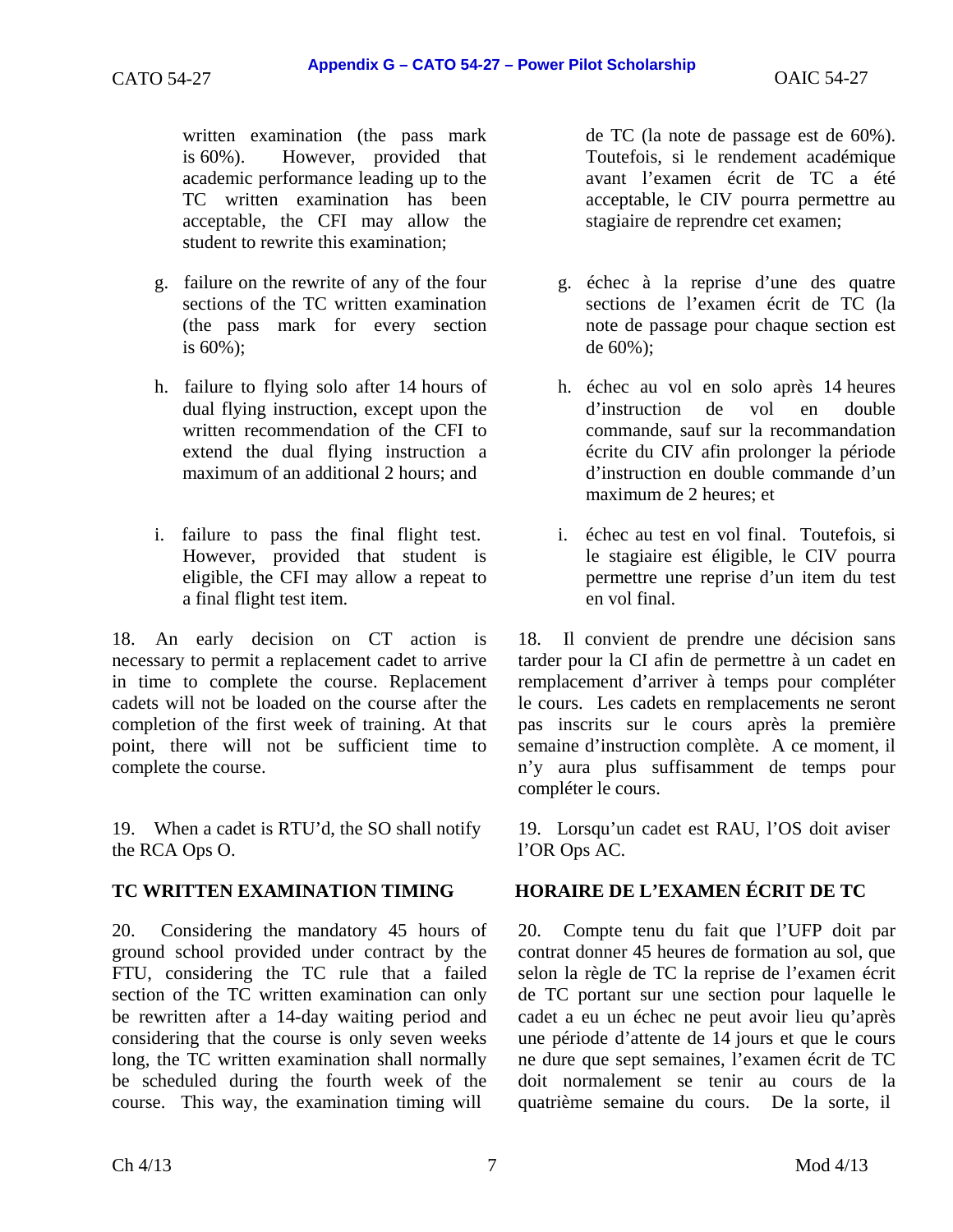then ensure that at least three and one-half weeks of ground school and study are available, and that the TC waiting period can be accommodated. Rewrites of a failed section must be accomplished no later than the sixth week of the course.

### **RATIONS AND QUARTERS VIVRES ET LOGEMENT**

21. RCSUs shall arrange rations and quarters for cadets and staff.

22. RCSUs shall equip the student pilots, staff cadets and staff in accordance with scale D08-113. Flight line dress shall be consistent with this approved scale such that the military character of the training program is maintained.

23. RCSUs shall ensure that sufficient quantities of the Pilot Log Book (A-CR-CCP-261/PT-001) are ordered early enough to ensure availability for the course. The DNCA Ops O is responsible for distribution.

24. RCSUs shall ensure that sufficient quantities of Power Pilot Wings (NSN 8455-21-907-9248) are ordered early enough to ensure availability for the graduation parade. The DNCA Ops O is responsible for distribution.

25. RCSUs are to make sure the following manuals are available at the RGS. The DNCA Ops O is responsible for distribution:

restera encore trois semaines et demie de formation au sol et d'étude, et la période d'attente de TC pourra être respectée. Les examens de reprise portant sur une section en particulier doivent se tenir au plus tard au cours de la sixième semaine de cours.

21. Les URSC doivent s'occuper des vivres et du logement des cadets et du personnel.

### **CLOTHING TENUE VESTIMENTAIRE**

22. Les URSC doivent équiper les pilotes stagiaires, les cadets-cadres ainsi que le personnel conformément au barème D08-113. Les tenues de la ligne de vol doivent être conformes à ce barème de façon à préserver le caractère militaire du programme d'instruction.

### **PILOT LOG BOOKS LIVRE DE VOL DU PILOTE**

23. Les URSC doivent obtenir des quantités suffisantes du Livre de vol du pilote (A-CR-CCP-261/PT-001) et les avoir en main avant le début du cours. L'adjoint à l'ON Ops AC est responsable de la distribution.

### **POWER PILOT WINGS AILES DE PILOTE D'AVION**

24. Les URSC doivent obtenir des quantités suffisantes d'ailes de pilote d'avion (NNO 8455-21-907-9248) et les avoir en main avant la parade de graduation. L'adjoint à l'ON Ops AC est responsable de la distribution.

### **TRAINING MANUALS MANUELS D'INSTRUCTION**

25. Les URSC doivent s'assurer que les manuels suivants sont disponibles à l'EVVR. L'adjoint à l'ON Ops AC est responsable de la distribution :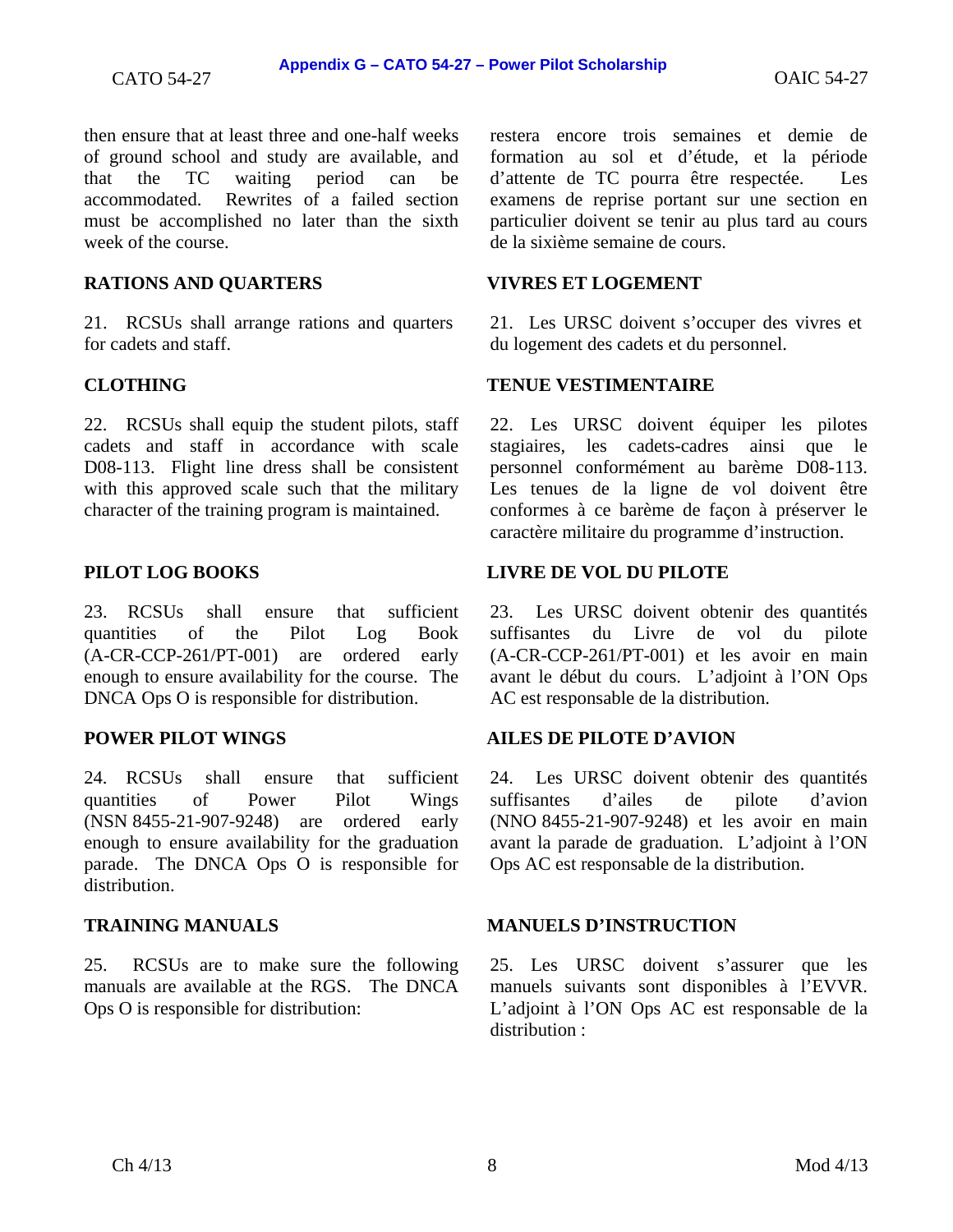- a. From The Ground Up (A-CR-CCP-263/PT-001), one copy per cadet undergoing training in English; and
- b. "Entre Ciel et Terre", one copy per cadet undergoing training in French.

26. RCSUs shall also provide the following additional course material:

- a. one current issue of the Canadian Flight Supplement, GPH 205;
- 
- 
- 

27. The following additional course material, will be provided by the FTU:

- a. one Aeronautical Information Manual  $(AIM);$
- b. one TC Flight Training Manual; b. un manuel de pilotage de TC;
- c. two aeronautical charts of the applicable flying training areas as determined by the FTU;
- d. one aircraft manual as per training aircraft; and
- 

### **REQUIRED DOCUMENTS AND FUNDS DOCUMENTS ET FONDS REQUIS**

28. Cadets shall have in their possession the following upon arrival at the FTU:

> a. a valid Medical Certificate (MC) from TC (a MC based on a self-declaration by the cadet shall not be acceptable);

- a. « From The Ground Up », un exemplaire par cadet qui suit l'instruction en anglais; et
- b. Entre ciel et terre (A-CR-CCP-263/PT-002), un exemplaire par cadet qui suit l'instruction en français.

26. Les URSC doivent également distribuer les fournitures additionnelles suivantes:

- a. une édition à jour du Supplément de vol du Canada, GPH 205;
- b. one air navigation computer E6B; b. un ordinateur de navigation aérienne E6B;
- c. one Douglas protractor; and c. un rapporteur d'angles Douglas; et
- d. one navigation scale ruler. d. une règle de navigation graduée.

27. Le matériel additionnel de cours suivant, sera fourni par l'UFP:

- a. un manuel d'information aéronautique (MIA);
- 
- c. deux cartes aéronautiques des secteurs d'instruction en vol appropriées telles que déterminées par l'UFP;
- d. un manuel d'aéronef selon l'aéronef d'instruction; et
- e. one Pilot Training Record. e. un dossier de formation du pilote.

28. Les cadets doivent être en possession de ce qui suit à leur arrivée à l'UFP:

> a. un certificat médical (CM) valide de TC (un CM basé sur une auto déclaration du cadet est inacceptable);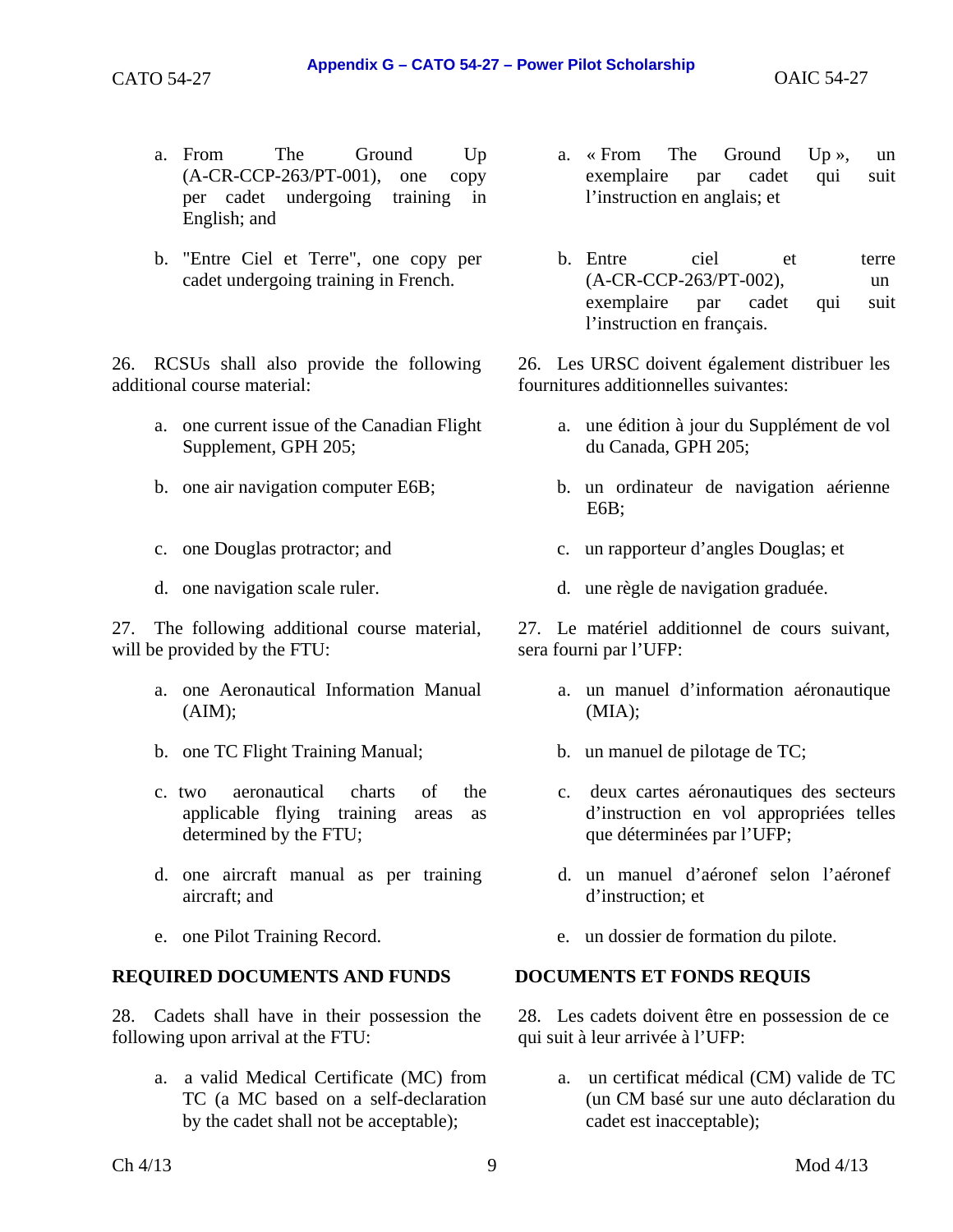- 
- c. valid photo ID to present to the TC examiner if required;
- d. a passport photo or aviation document booklet; and
- e. personal funds to pay for both the TC examination fee and the Private Pilot Licence application fee.

### **SUPERVISORY OFFICER'S REPORT RAPPORT DE L'OFFICIERS DE**

29. The contents of the SO Report shall include an analysis of the course in comparison to that proposed by the flying school/club in the Assessment Guide. The analysis must identify shortcomings and problem areas. For each finding, a recommendation for improvement shall be identified by the SO.

- b. proof of age in accordance with CARs; b. une preuve d'âge tel qu'exigé par le RAC;
	- c. une carte d'identité valide avec photo à présenter à l'examinateur de TC, au besoin;
	- d. une photo passeport ou le carnet de documents d'aviation; et
	- e. une somme d'argent personnelle pour acquitter les frais d'examens de TC ainsi que les frais pour la demande de licence de pilote privé de TC.

# **SURVEILLANCE**

29. Dans son rapport, l'OS doit faire l'analyse du cours par rapport à celle proposée par l'école/le club dans le guide d'évaluation. Cette analyse doit identifier les lacunes et les problèmes. Pour chaque problème relevé, l'OS doit formuler une recommandation sur les améliorations à apporter.

OPI: NCA Ops O Date: Jun 13 Amendment: Ch 4/13 BPR: ON Ops AC Date: juin 13 Modificatif : Mod 4/13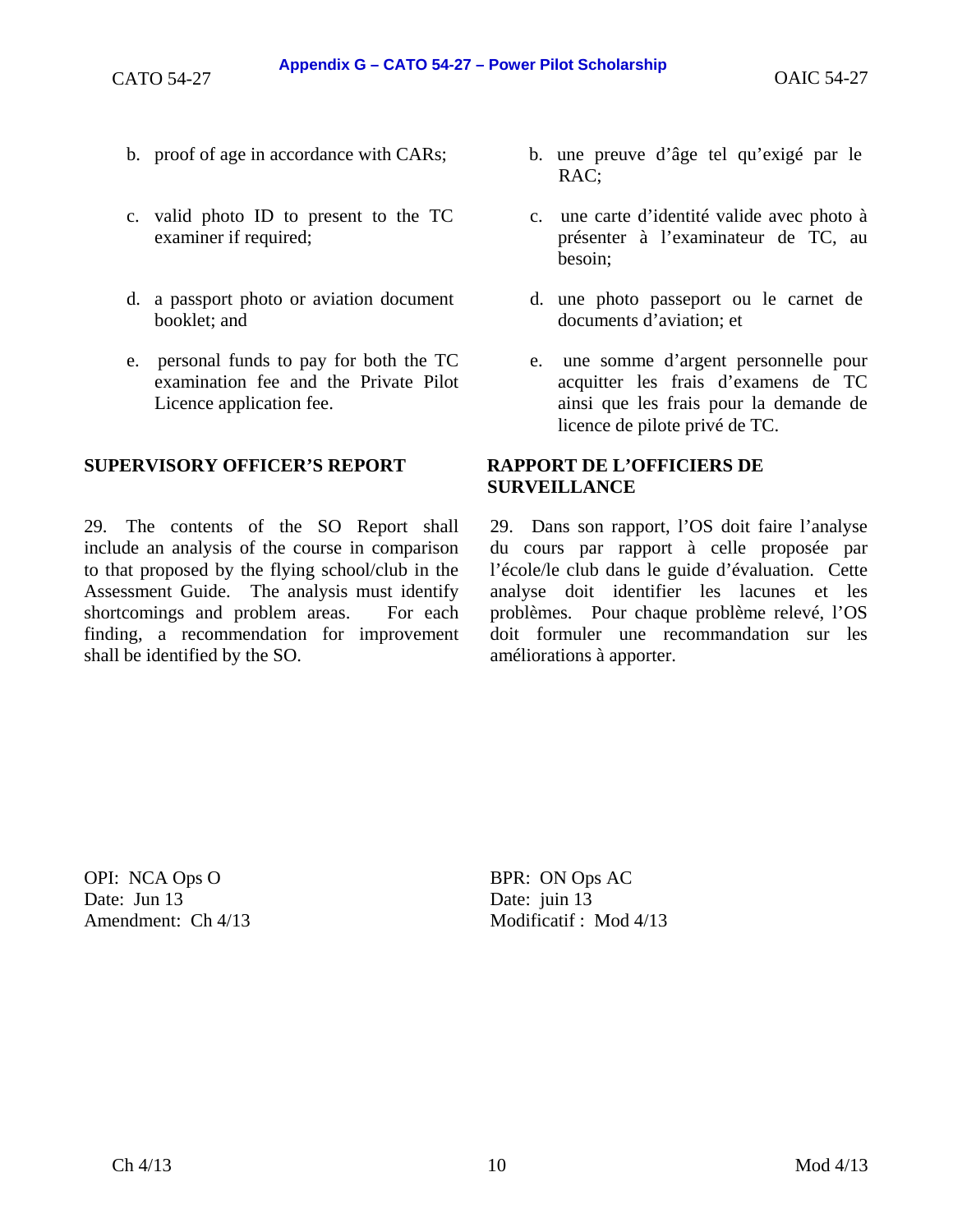CENTRAL REGION CADET SUPPLEMENTARY ORDERS

1085-12-1 (RC Admin 0)

Regional Cadet Support Unit (Central) Canadian Forces Base Borden PO Box 1000. Station Main Borden ON LOM 1CO

October 2015

### 401/15 AIR CADET UNIT OFFICIAL POPULATION AND AUTHORIZED ESTABLISHMENTS FOR TRAINING YEAR 2015-2016

Reference : CATO 21-03

1. Based upon the Canadian Cadet Organizations population table within FORTRESS, Annex A lists the official population and authorized establishments for Central Region Air Cadet units, effective l September 2015, for training year 2015-2016.

2. Where a change in unit population results in a change to the number of allowable officer positions for a given unit, the unit commanding officer shall initiate the documentation required to comply with the new establishment.

#### ORDONNANCESSUPPLEMENTAffiESDES CADETS DE LA REGION DU CENTRE

1085-12-1 (0 Admin CR)

Unite regionale de soutien aux cadets (Centre) Base des Forces canadiennes Borden C.P. 1000, Succursale Main Borden ON LOM 1CO

Le octobre 2015

#### 401/15 POPULATION OFFICIELLE ET EFFECTIFS REGLEMENTAIRES DES UNITES DE CADETS DEL'AIR POUR L'ANNEE D'INSTRUCTION 2015-2016

Reference : OAIC 21-03

I. L'annexe A pn!sente les population par unite et les effectifs reglementaires etablis a partir du tableau officiel de l 'effectif du corps canadien de cadets qui figure dans FORTERESSE, pour les unites de cadets de !'air de Ia Region du Centre, en vigueur â compter du I er septembre 2015, pour I'annee d·insttuction 2015-2016.

2. Si un changement dans le population d'une unite modifie le nombre de pastes d'officier auxquels cette unite a droit, le commandant de !'unite doit produire Ia documentation necessaire pour se conformer au nouvel effectif.

#### 1/2 CRCSO/OSCRC 40J/I5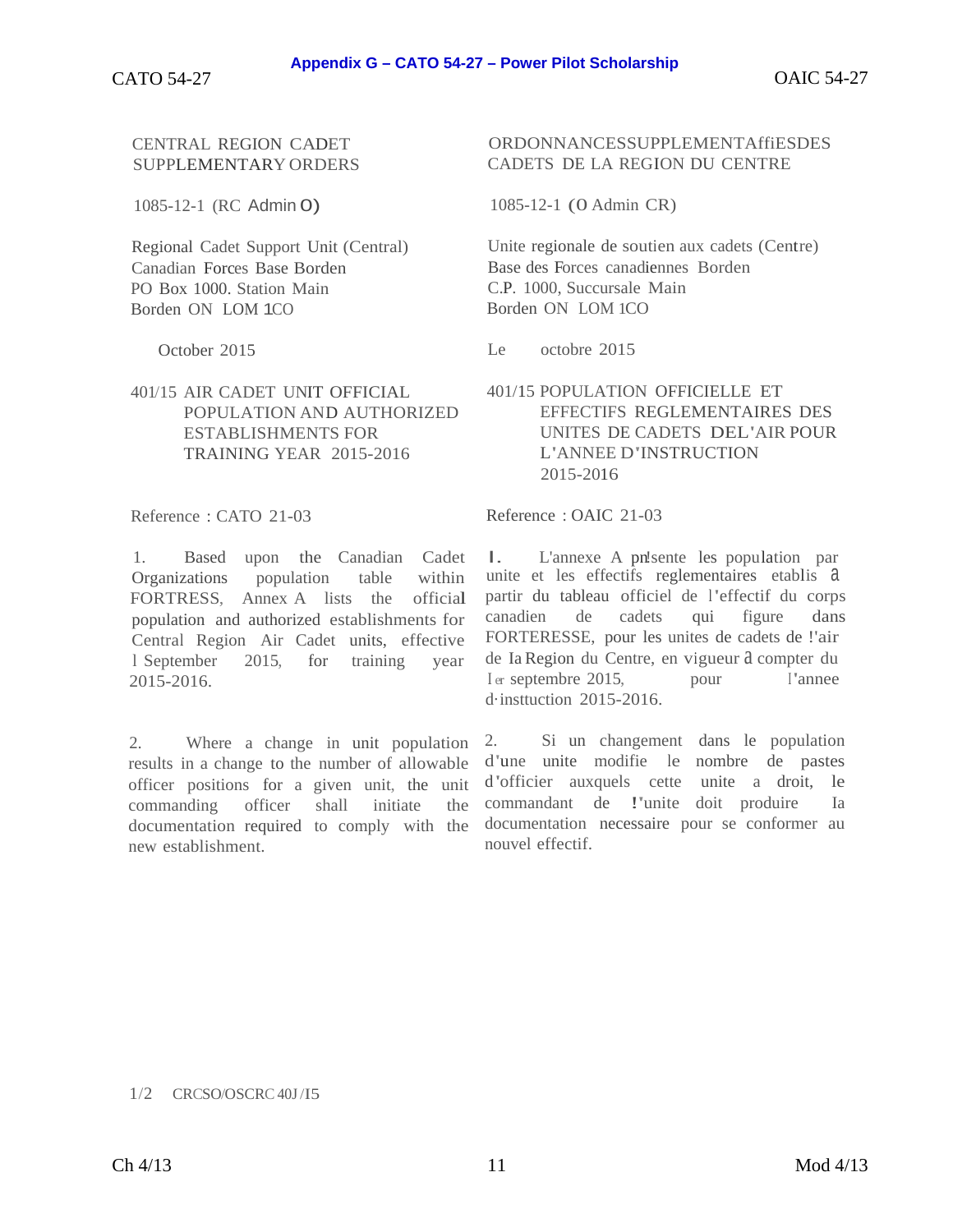Application may be made through the  $3.$ applicable Detachment to increase a unit's population should attendance records, over a six to eight week period, indicate that d'augmentation sustained growth has taken place. Attendance records shall be included as supporting population increase.

Le commandant de l'Unite regionale de soutien aux cadets (Centre) Lieutenant-colonel

R.A. Evans Lieutenant-Colonel Commanding Officer Regional Cadet Support Unit (Central)

Annex A: RCSU CENTRAL AIR CADET UNIT OFFICIAL POPULATION AND **AUTHORIZED ESTABLISHMENTS FOR** TRAINING YEAR 2015-2016 (EFFECTIVE 1 SEPTEMBER 2015)

Si ses registres de presence indiquent une 3. croissance soutenue pendant six a huit semaines, presenter une une unite peut demande de son population par l'entremise du detachement conceme. Les registres de presence doivent etre inclus dans Ia documentation with any request for a documentation produite a l'appui de toute demande d'augmentation de population.

> Annexe A: POPULATION OFFICIELLE ET EFFECTIFS REGLEMENTAIRES DES UNITES DE CADETS DE L'AJR DE L'URSC (CENTRE) POUR L'ANNEE D'JNSTRUCTION 2015-2016 (EN VIGUEUR A COMPTER DU 1ER SEPTEMBRE 2015)

 $2/2$  CRCSO/OSCRC 401/15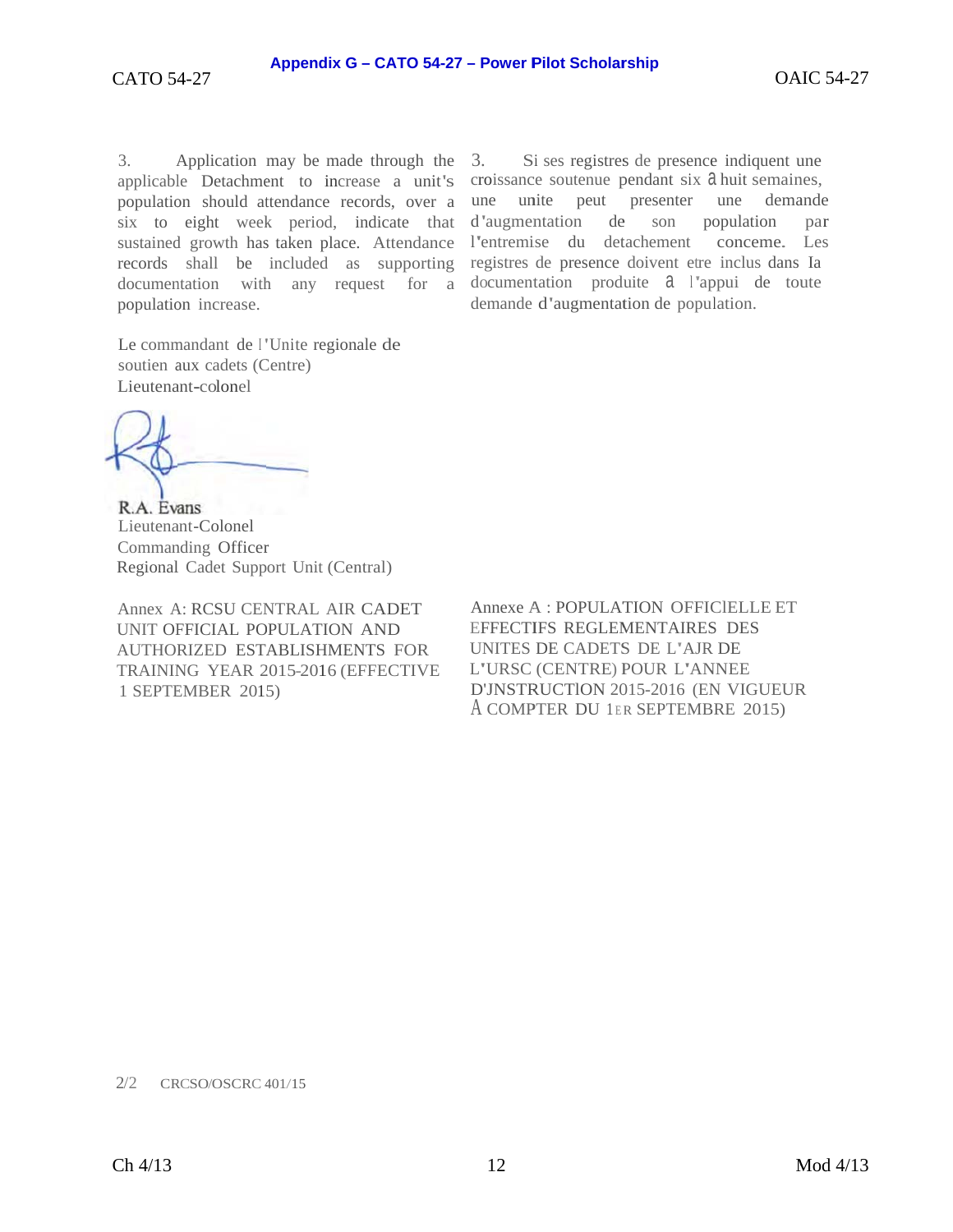**OSCRC 401/15** Annex A CRCSO 401/15 Annexe A RCSU CENTRAL AIR CADET UNIT OFFICIAL POPULATION AND AUTHORIZED ESTABLISHMENTS FOR TRAINING YEAR 2015-2016 (EFFECTIVE I SEPTEMBER 2015)/ POPULATION OFFICIELLE ET EFFECTIFS REGLEMENTAIRES DES UNITES DE CADETS DE L'AIR DE L'URSC (CENTRE) POUR L'AIR D'INSTRUCTION 2015-2016 (EN VIGUEUR À COMPTERDU LER SEPTEMBRE 2015)

#### DETACHMENT TRENTON/DETACHEMENT TRENTON  $\mathbf{L}$

| <b>UNIT</b><br>unue | LOCATION/<br>vtlle  | OFFICLAL<br>POPULATION/<br>Population offictelle |                | <b>AUTHORIZED COATS POSITIONS BY RANK/</b><br>Nombre de postes du SALOC<br>autonses par grade | TOTAL NUMBER OF<br><b>AlrriIORIZED</b><br>POSITIONS/<br>Nombre total de | <b>TOTAL NUMBER OF</b><br><b>AUTHORIZED</b><br>SPECIALIST DA YSI<br>Nombre de JOumee |                             |
|---------------------|---------------------|--------------------------------------------------|----------------|-----------------------------------------------------------------------------------------------|-------------------------------------------------------------------------|--------------------------------------------------------------------------------------|-----------------------------|
|                     |                     |                                                  | MAJ<br>maJ     | <b>CAPT</b><br>capt                                                                           | LTI2LT/OCDT<br>Lt/slt/clof                                              | J!UStes autonses                                                                     | de specmhstes<br>autorisecs |
| $\overline{2}$      | Whitby              | 106                                              | 1              | $\overline{2}$                                                                                | 5                                                                       | 8                                                                                    | 8                           |
| 58                  | Kingston            | 67                                               | 0              | $\overline{2}$                                                                                | 5                                                                       | 7                                                                                    | 7                           |
| 151                 | Oshawa              | 155                                              | 1              | 3                                                                                             | 6                                                                       | 10                                                                                   | 10                          |
| 172                 | Bowmanville         | 79                                               | $\overline{0}$ | $\overline{2}$                                                                                | 5                                                                       | 7                                                                                    | 7                           |
| 173                 | Trenton             | 45                                               | $\overline{O}$ | 2                                                                                             | $\overline{4}$                                                          | 6                                                                                    | б                           |
| 253                 | Lancaster           | 19                                               | $\overline{O}$ | $\overline{2}$                                                                                | 3                                                                       | 5                                                                                    | 5                           |
| 325                 | Cornwall            | 75                                               | $\overline{O}$ | $\overline{2}$                                                                                | 5                                                                       | 7                                                                                    | 7                           |
| 379                 | Alexandria          | 33                                               | $\overline{O}$ | $\overline{2}$                                                                                | 4                                                                       | б                                                                                    | б                           |
| 534                 | Peterborough        | 69                                               | $\bigcirc$     | 2                                                                                             | 5                                                                       | 7                                                                                    | 7                           |
| 585                 | <b>Smiths Falls</b> | 48                                               | $\overline{O}$ | 2                                                                                             | $\overline{4}$                                                          | б                                                                                    | 6                           |
| 598                 | Cobourg             | 28                                               | $\overline{O}$ | $\overline{2}$                                                                                | 3                                                                       | 5                                                                                    | 5                           |
| 608                 | <b>Belleville</b>   | 63                                               | $\bigcirc$     | $\overline{2}$                                                                                | 5                                                                       | 7                                                                                    | 7                           |
| 661                 | Prescott            | 36                                               | $\overline{O}$ | $\overline{2}$                                                                                | 4                                                                       | б                                                                                    | 6                           |
| 704                 | Astra               | 56                                               | $\overline{O}$ | $\overline{2}$                                                                                | $\overline{4}$                                                          | б                                                                                    | 6                           |
| 718                 | Port Hope           | 29                                               | $\overline{O}$ | $\overline{2}$                                                                                | 3                                                                       | 5                                                                                    | 5                           |
| 851                 | Picton              | 34                                               | $\overline{O}$ | $\overline{2}$                                                                                | $\overline{4}$                                                          | 6                                                                                    | 6                           |
| 856                 | Pickering           | 154                                              | 1              | 3                                                                                             | 6                                                                       | 10                                                                                   | 10                          |
| 870                 | <b>Brockville</b>   | 35                                               | $\overline{O}$ | $\overline{2}$                                                                                | $\overline{4}$                                                          | 6                                                                                    | 6                           |
| 999                 | Amherstview         | 26                                               | $\overline{O}$ | $\overline{2}$                                                                                | 3                                                                       | 5                                                                                    | 5                           |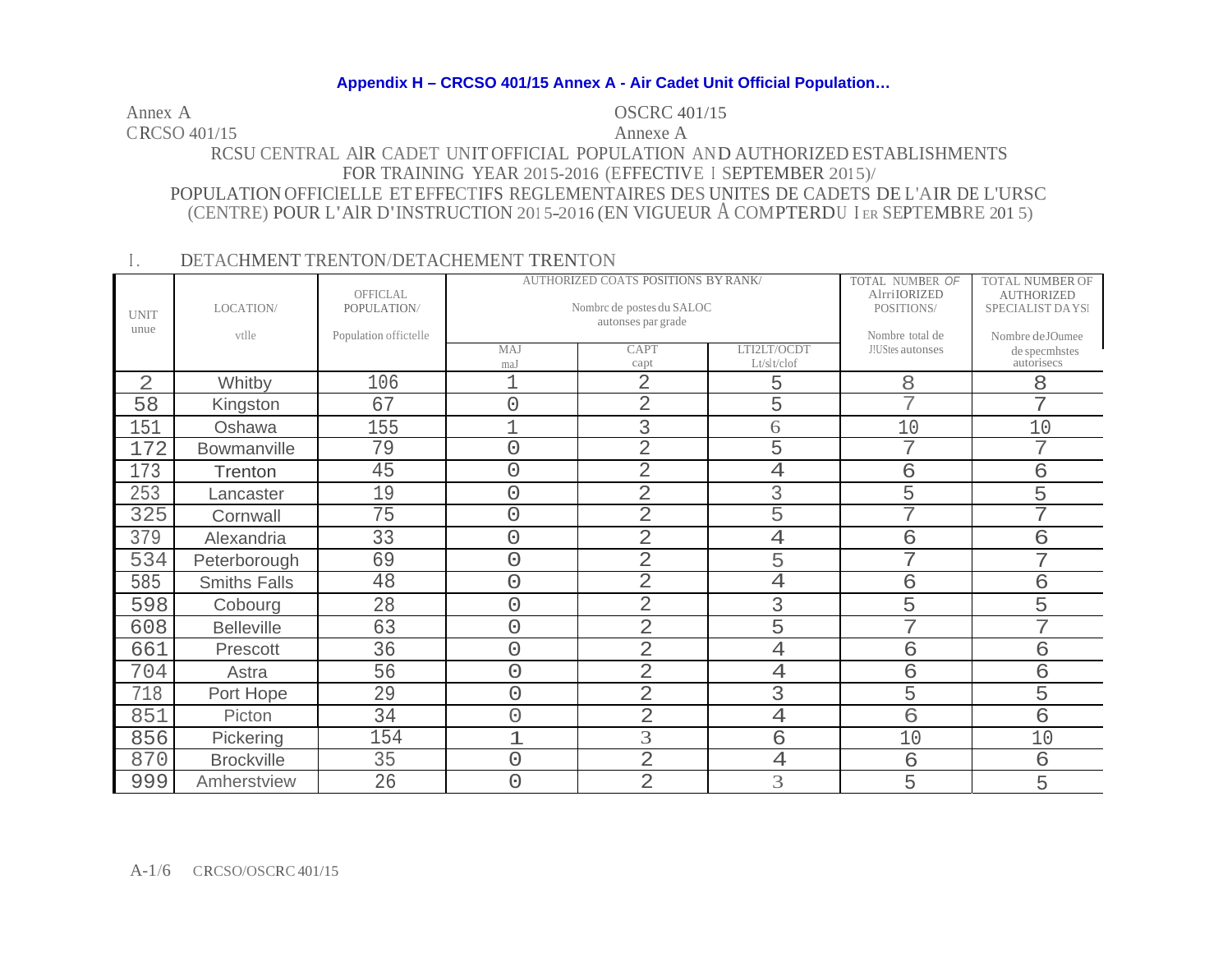| <b>UNIT</b> | LOCATION/            | <b>OFFICIAL</b><br>POPULATION/ |                                                                | <b>AUIIORIZED COATS POSITIONS BY RANK/</b><br>Nombre de postes du SALOC<br>autorises par grade | <b>TOTAL NUMBER OF</b><br><b>AUTIIORIZED</b><br>POSITIONS/ | <b>TOTAL NUMBER OF</b><br><b>AUTHORIZED</b><br>SPECIALIST DAYS |                                                   |
|-------------|----------------------|--------------------------------|----------------------------------------------------------------|------------------------------------------------------------------------------------------------|------------------------------------------------------------|----------------------------------------------------------------|---------------------------------------------------|
| unite       | vtlle                | Pupulauon otlictelle           | CAPT<br><b>LTnLTIOCDT</b><br>MAJ<br>Ltlsltlelof<br>mai<br>capt |                                                                                                |                                                            | Nombre total de<br>postes autorises                            | Nombre de journce<br>de speetaltstes<br>autonsees |
| 8           | <b>Richmond Hill</b> | 131                            | 1                                                              | 3                                                                                              | 5                                                          | 9                                                              | 9                                                 |
| 85          | <b>Grand Valley</b>  | 36                             | $\overline{O}$                                                 | 2                                                                                              | $\overline{4}$                                             | б                                                              | б                                                 |
| 94          | Newmarket            | 92                             | $\mathbf 1$                                                    | $\overline{2}$                                                                                 | 5                                                          | 8                                                              | 8                                                 |
| 102         | <b>Barrie</b>        | 125                            | $\mathbf 1$                                                    | 3                                                                                              | 5                                                          | 9                                                              | $\mathcal{Q}$                                     |
| 110         | West Hill            | 147                            | $\mathbf 1$                                                    | 3                                                                                              | 5                                                          | 9                                                              | 9                                                 |
| 132         | <b>Brampton</b>      | 143                            | $\mathbf 1$                                                    | 3                                                                                              | 5                                                          | 9                                                              | 9                                                 |
| 140         | Aurora               | 76                             | $\overline{O}$                                                 | $\overline{2}$                                                                                 | 5                                                          | 7                                                              | 7                                                 |
| 142         | Etobicoke            | 117                            | $\overline{1}$                                                 | $\overline{2}$                                                                                 | 5                                                          | 8                                                              | 8                                                 |
| 164         | Shelburne            | 54                             | $\overline{O}$                                                 | $\overline{2}$                                                                                 | $\overline{4}$                                             | б                                                              | б                                                 |
| 166         | North York           | 165                            | 1                                                              | 3                                                                                              | 6                                                          | 10                                                             | 10                                                |
| 167         | Owen Sound           | 49                             | $\overline{O}$                                                 | $\overline{2}$                                                                                 | $\overline{4}$                                             | 6                                                              | $\sigma$                                          |
| 180         | <b>Toronto</b>       | 169                            | $\mathbf 1$                                                    | 3                                                                                              | 6                                                          | 10                                                             | 10                                                |
| 188         | Downsview            | 131                            | $\mathbf 1$                                                    | 3                                                                                              | 5                                                          | 9                                                              | 9                                                 |
| 197         | Acton                | 37                             | 0                                                              | $\overline{2}$                                                                                 | $\overline{4}$                                             | 6                                                              | б                                                 |
| 242         | Erin                 | 34                             | $\overline{0}$                                                 | $\overline{2}$                                                                                 | $\overline{4}$                                             | 6                                                              | 6                                                 |
| 246         | Toronto              | 53                             | 0                                                              | $\overline{2}$                                                                                 | $\overline{4}$                                             | 6                                                              | 6                                                 |
| 283         | Vaughan              | 137                            | $\mathbf 1$                                                    | 3                                                                                              | 5                                                          | 9                                                              | 9                                                 |
| 330         | Toronto              | 90                             | $\overline{1}$                                                 | $\overline{2}$                                                                                 | 5                                                          | 8                                                              | 8                                                 |
| 351         | Unionville           | 233                            | 1                                                              | $\ensuremath{4}$                                                                               | 7                                                          | 12                                                             | 12                                                |
| 540         | Oakville             | 141                            | 1                                                              | 3                                                                                              | 5                                                          | 9                                                              | 9                                                 |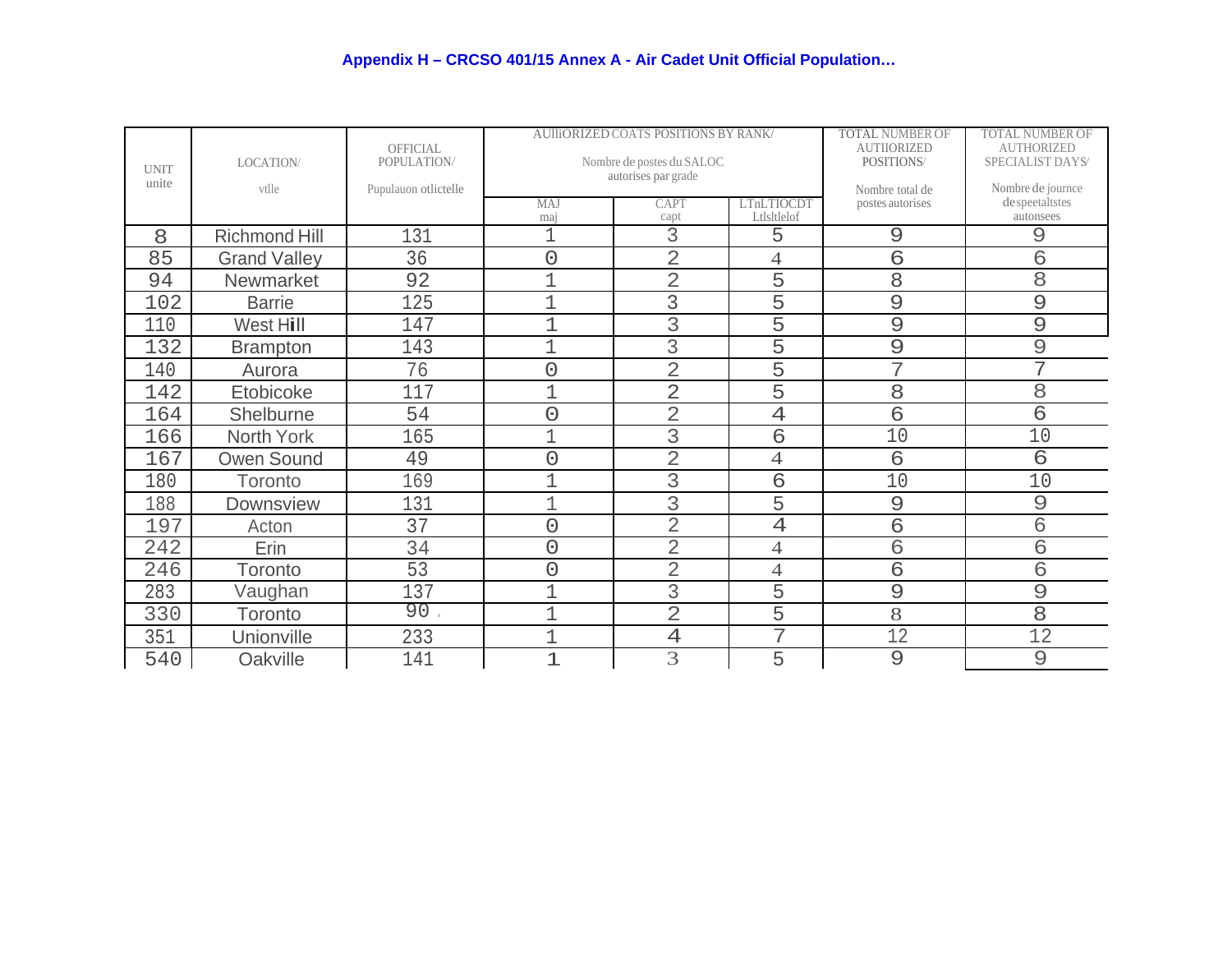| <b>IINIT</b><br>unite | LOCATION/<br>VIlle   | <b>OFFICIAL</b><br>POPULATION/<br>Population ot11cielle |                | <b>AUIIiORIZED COATS POSITIONS BY RANK/</b><br>Nombre de postes du SALOC<br>autonscs por grade | <b>TOTAL NUMBER OF</b><br><b>AUlliORIZED</b><br>POSITIONS/<br>Nombre total de | <b>TOTAL NUMBER OF</b><br><b>AUlliORIZED</b><br>SPECIALIST DAYS/<br>Nomhre de JOUmee |                              |
|-----------------------|----------------------|---------------------------------------------------------|----------------|------------------------------------------------------------------------------------------------|-------------------------------------------------------------------------------|--------------------------------------------------------------------------------------|------------------------------|
|                       |                      |                                                         | MAJ<br>maJ     | CAPT<br>capt                                                                                   | LT/2LT/OCDT<br>Ltlsltlelof                                                    | postcs autonses                                                                      | de spec1alistcs<br>autonsees |
| 618                   | Toronto              | 51                                                      | $\overline{O}$ | $\overline{2}$                                                                                 | $\overline{4}$                                                                | 6                                                                                    | б                            |
| 631                   | Scarborough          | 105                                                     | 1              | $\overline{2}$                                                                                 | 5                                                                             | 8                                                                                    | 8                            |
| 659                   | Newmarket            | 47                                                      | $\overline{O}$ | $\overline{2}$                                                                                 | 4                                                                             | 6                                                                                    | б                            |
| 700                   | Weston               | 218                                                     |                | $\overline{4}$                                                                                 | 7                                                                             | 12                                                                                   | 12                           |
| 707                   | Stouffville          | 51                                                      | $\bigcirc$     | $\overline{2}$                                                                                 | $\overline{4}$                                                                | 6                                                                                    | б                            |
| 714                   | Wasaga Beach         | 32                                                      | $\overline{O}$ | $\overline{2}$                                                                                 | $\overline{4}$                                                                | 6                                                                                    | 6                            |
| 715                   | <b>Burlington</b>    | 62                                                      | $\overline{O}$ | $\overline{2}$                                                                                 | 5                                                                             | 7                                                                                    | 7                            |
| 734                   | Alliston             | 62                                                      | 0              | $\overline{2}$                                                                                 | 5                                                                             | 7                                                                                    | 7                            |
| 756                   | Georgetown           | 60                                                      | 0              | $\overline{2}$                                                                                 | 5                                                                             | 7                                                                                    | 7                            |
| 758                   | <b>Brampton</b>      | 189                                                     | $\mathbf{I}$   | $\overline{4}$                                                                                 | б                                                                             | 11                                                                                   | 11                           |
| 778                   | <b>Richmond Hill</b> | 163                                                     | $\mathbf 1$    | 3                                                                                              | б                                                                             | 10                                                                                   | 10                           |
| 789                   | Mississauga          | 152                                                     | 1              | 3                                                                                              | 6                                                                             | 10                                                                                   | 10                           |
| 800                   | Mississauga          | 211                                                     | $\mathbf 1$    | $\overline{4}$                                                                                 | 7                                                                             | 12                                                                                   | 12                           |
| 818                   | Toronto              | 57                                                      | $\overline{O}$ | $\overline{2}$                                                                                 | $\overline{4}$                                                                | б                                                                                    | 6                            |
| 820                   | Milton               | 100                                                     | $\mathbf{1}$   | $\overline{2}$                                                                                 | 5                                                                             | 8                                                                                    | 8                            |
| 845                   | Mississauga          | 208                                                     | $\mathbf{I}$   | $\overline{4}$                                                                                 | 6                                                                             | 11                                                                                   | 11                           |
| 876                   | Toronto              | 74                                                      | $\overline{O}$ | $\overline{2}$                                                                                 | 5                                                                             | 7                                                                                    | 7                            |
| 883                   | Markham              | 160                                                     | $\mathbf{1}$   | 3                                                                                              | $\sqrt{6}$                                                                    | 10                                                                                   | 10                           |
| 892                   | Caledon              | 131                                                     | $\overline{1}$ | 3                                                                                              | 5                                                                             | 9                                                                                    | $\mathcal{G}$                |

A-3/6 CRCSO/OSCRC 401/15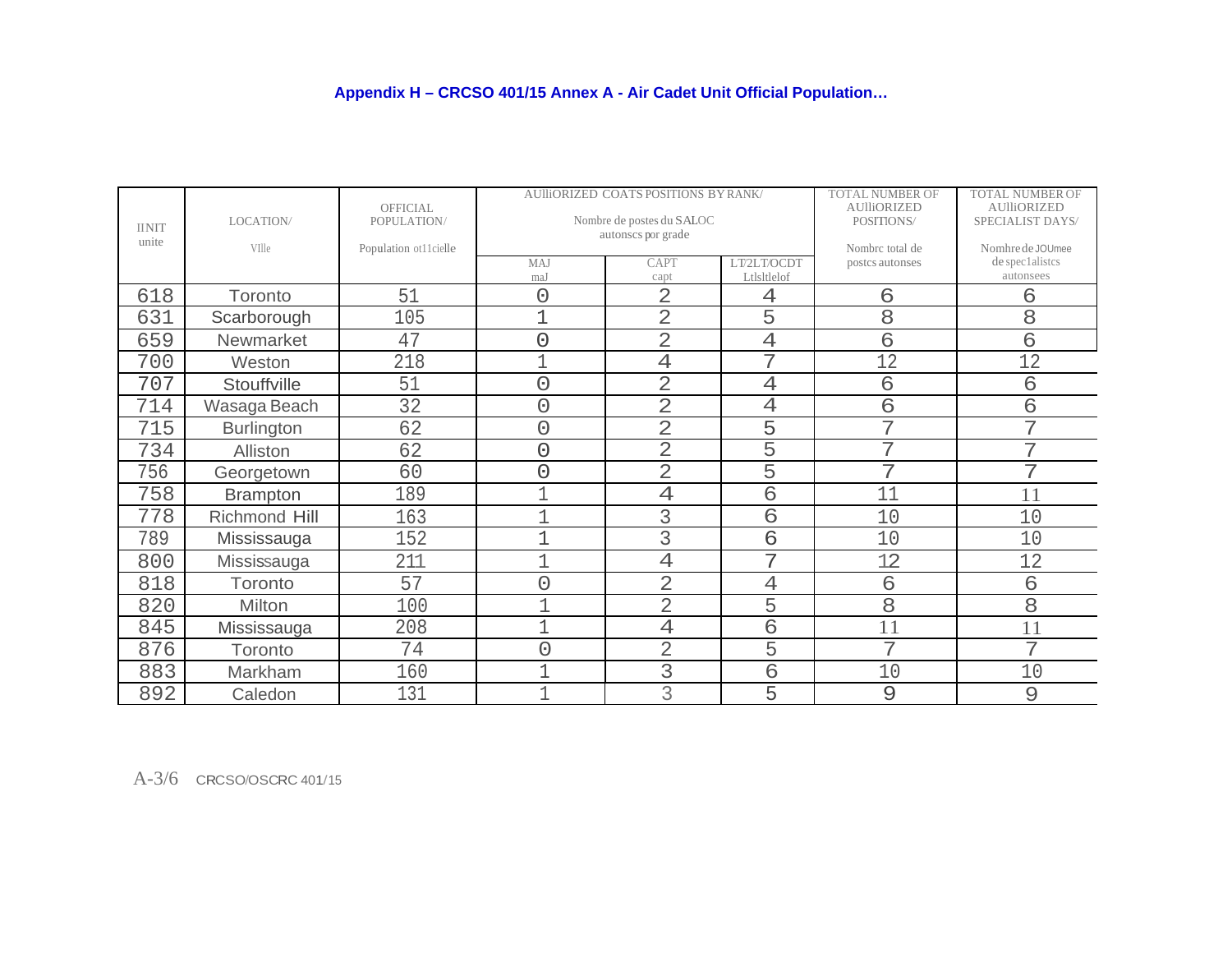|             |                      | <b>OFFICIAL</b>       | AUntORIZED COATS POSITIONS BY RANK/ |                                                  |                           | TOTAL NUMBER OF<br><b>AUTHORIZED</b> | TOTAL NUMBER OF<br><b>AUTHORIZED</b> |
|-------------|----------------------|-----------------------|-------------------------------------|--------------------------------------------------|---------------------------|--------------------------------------|--------------------------------------|
| <b>UNIT</b> | LOCATION/            | POPULATION/           |                                     | Nombre de postes du SALOC<br>autorises par grade | POSITIONS/                | SPECIALIST DAYS/                     |                                      |
| umte        | ville                | Population officiellc |                                     |                                                  |                           | Nombre total de                      | Nombre de joumee                     |
|             |                      |                       | MAJ<br>mat                          | <b>CAPT</b><br>capt                              | LT/2LT/OCDT<br>U/slll lof | postes autonses                      | de specialistes<br>autorisees        |
| 3           | Strathroy            | 34                    | $\overline{0}$                      | $\overline{2}$                                   | 4                         | 6                                    | 6                                    |
| 19          | <b>Stratford</b>     | 32                    | $\overline{0}$                      | $\overline{2}$                                   | $\overline{4}$            | 6                                    | 6                                    |
| 23          | <b>St Catharines</b> | 67                    | $\overline{0}$                      | $\overline{2}$                                   | 5                         |                                      | 7                                    |
| 27          | Ingersoll            | 106                   | 1                                   | $\overline{2}$                                   | 5                         | 8                                    | 8                                    |
| 44          | Sarnia               | 31                    | $\overline{0}$                      | $\overline{2}$                                   | 4                         | 6                                    | 6                                    |
| 62          | Grimsby              | 112                   | 1                                   | $\overline{2}$                                   | 5                         | 8                                    | 8                                    |
| 79          | Port Colborne        | 33                    | $\overline{0}$                      | $\overline{2}$                                   | $\overline{4}$            | 6                                    | 6                                    |
| 80          | Kitchener            | 83                    | $\overline{0}$                      | $\overline{2}$                                   | 5                         | $\overline{7}$                       | $\overline{7}$                       |
| 87          | Weiland              | 39                    | $\overline{0}$                      | $\overline{2}$                                   | $\overline{4}$            | 6                                    | 6                                    |
| 104         | <b>Brantford</b>     | 77                    | $\overline{0}$                      | $\overline{2}$                                   | 5                         | $\overline{\phantom{a}}$             | $\overline{7}$                       |
| 121         | Guelph               | 116                   | $\mathbf{1}$                        | $\overline{2}$                                   | 5                         | 8                                    | 8                                    |
| 126         | Niagara Falls        | 52                    | $\overline{0}$                      | $\overline{2}$                                   | 4                         | 6                                    | 6                                    |
| 128         | <b>Beamsville</b>    | 36                    | $\overline{0}$                      | $\overline{2}$                                   | $\overline{4}$            | 6                                    | 6                                    |
| 136         | Ayr                  | 21                    | $\overline{0}$                      | $\overline{2}$                                   | 3                         | 5                                    | 5                                    |
| 150         | Hamilton             | 38                    | $\overline{0}$                      | $\overline{2}$                                   | 4                         | 6                                    | 6                                    |
| 153         | Tillsonburg          | 43                    | $\overline{0}$                      | $\overline{2}$                                   | $\overline{4}$            | 6                                    | 6                                    |
| 183         | Kincardine           | 22                    | $\overline{0}$                      | $\overline{2}$                                   | 3                         | 5                                    | 5                                    |
| 201         | Dorchester           | 26                    | $\overline{0}$                      | $\overline{2}$                                   | 3                         | 5                                    | 5                                    |
| 291         | <b>Blenheim</b>      | 31                    | $\overline{0}$                      | $\overline{2}$                                   | $\overline{4}$            | 6                                    | 6                                    |
| 294         | Chatham              | 39                    | $\overline{0}$                      | $\overline{2}$                                   | 4                         | 6                                    | 6                                    |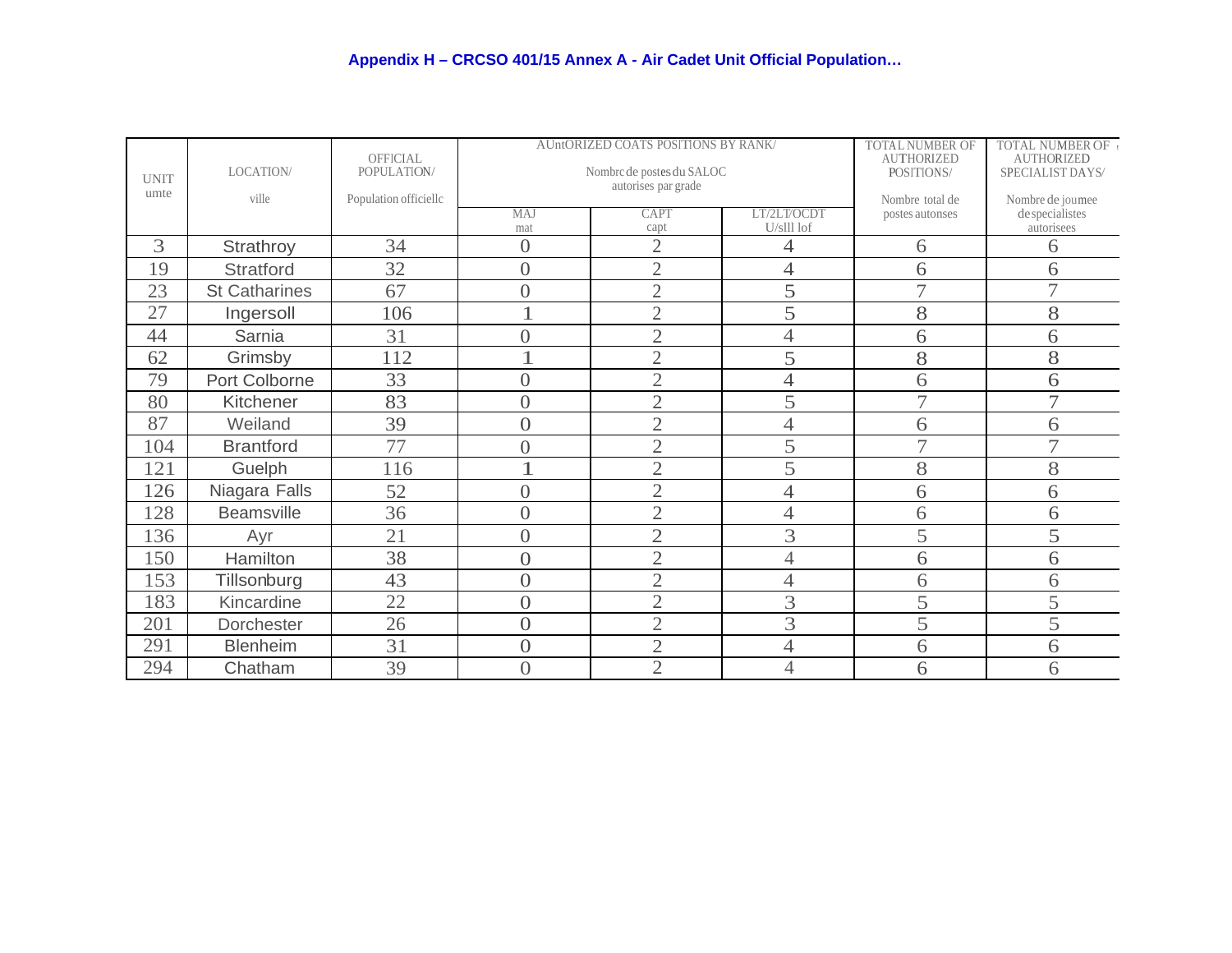| <b>UNIT</b><br>unite | LOCATION/<br>VllfC  | <b>OFFICIAL</b><br>POPULATION/<br>Population officidle |                | AUTHORIZED COATS POSn'IONS BY RANKI<br>Nornbrc de postes du SALOC<br>autorises par grade | TOTANUMBER OF<br><b>AUTHORIZED</b><br>POSITIONS/<br>Nombre total de | TOTAL NUMBER OF<br><b>AUTHORIZED</b><br>SPECIALIST OA VS/<br>Nombre de Joumce |                              |
|----------------------|---------------------|--------------------------------------------------------|----------------|------------------------------------------------------------------------------------------|---------------------------------------------------------------------|-------------------------------------------------------------------------------|------------------------------|
|                      |                     |                                                        | MAJ<br>maJ     | CAPT<br>capt                                                                             | LT/2LT/OCDT<br>Lt/slt/elof                                          | postes autorises                                                              | de speciahst.:s<br>autonsees |
| 296                  | Cambridge           | 85                                                     | $\overline{0}$ | $\overline{2}$                                                                           | 5                                                                   | 7                                                                             |                              |
| 337                  | Fort Erie           | S <sub>O</sub>                                         | $\overline{0}$ | $\overline{2}$                                                                           | 4                                                                   | 6                                                                             | 6                            |
| 340                  | Port Elgin          | 36                                                     | $\overline{0}$ | $\mathfrak{2}$                                                                           | $\overline{4}$                                                      | 6                                                                             | 6                            |
| 364                  | Windsor             | 147                                                    | 1              | 3                                                                                        | 5                                                                   | 9                                                                             | 9                            |
| 530                  | Waterloo            | 49                                                     | $\overline{0}$ | $\overline{2}$                                                                           | $\overline{4}$                                                      | 6                                                                             | 6                            |
| 532                  | Goderich            | 37                                                     | $\overline{0}$ | $\overline{2}$                                                                           | $\overline{4}$                                                      | 6                                                                             | 6                            |
| 535                  | Leamington          | $\overline{27}$                                        | $\overline{0}$ | $\overline{2}$                                                                           | 3                                                                   | 5                                                                             | 5                            |
| 543                  | Wingham             | 20                                                     | $\overline{0}$ | $\overline{2}$                                                                           | 3                                                                   | 5                                                                             | 5                            |
| 599                  | London              | 27                                                     | $\overline{0}$ | $\overline{2}$                                                                           | 3                                                                   | 5                                                                             | 5                            |
| 611                  | Dunnville           | 47                                                     | $\overline{0}$ | $\overline{2}$                                                                           | $\overline{4}$                                                      | 6                                                                             | 6                            |
| 614                  | London              | 61                                                     | $\overline{0}$ | $\overline{2}$                                                                           | $\overline{5}$                                                      | $\overline{7}$                                                                | $\overline{7}$               |
| 713                  | <b>Stoney Creek</b> | 48                                                     | $\overline{0}$ | $\overline{2}$                                                                           | $\overline{4}$                                                      | 6                                                                             | 6                            |
| 735                  | <b>Dundas</b>       | 40                                                     | $\overline{0}$ | $\overline{2}$                                                                           | $\overline{4}$                                                      | 6                                                                             | 6                            |
| 741                  | <b>StThomas</b>     | 67                                                     | $\overline{0}$ | $\overline{2}$                                                                           | 5                                                                   | $\overline{7}$                                                                | $\overline{7}$               |
| 769                  | Listowel            | 26                                                     | $\overline{0}$ | $\overline{2}$                                                                           | 3                                                                   | 5                                                                             | 5                            |
| 779                  | Mount Hope          | 86                                                     | $\overline{0}$ | $\overline{2}$                                                                           | 5                                                                   | $\overline{7}$                                                                | $\tau$                       |
| 809                  | Virgil              | 30                                                     | $\overline{0}$ | $\overline{2}$                                                                           | $\overline{4}$                                                      | 6                                                                             | 6                            |
| 812                  | Hanover             | 43                                                     | $\overline{0}$ | $\overline{2}$                                                                           | 4                                                                   | 6                                                                             | 6                            |
| 822                  | <b>Breslau</b>      | 83                                                     | $\overline{0}$ | $\overline{2}$                                                                           | 5                                                                   | 7                                                                             | $\overline{7}$               |
| 826                  | Hamilton            | 54                                                     | $\overline{0}$ | $\overline{2}$                                                                           | 4                                                                   | 6                                                                             | 6                            |
| 862                  | London              | 60                                                     | $\overline{0}$ | $\overline{2}$                                                                           | 5                                                                   | 7                                                                             | $\overline{7}$               |
| 895                  | Mount Forest        | 23                                                     | $\overline{0}$ | $\overline{2}$                                                                           | 3                                                                   | 5                                                                             | 5                            |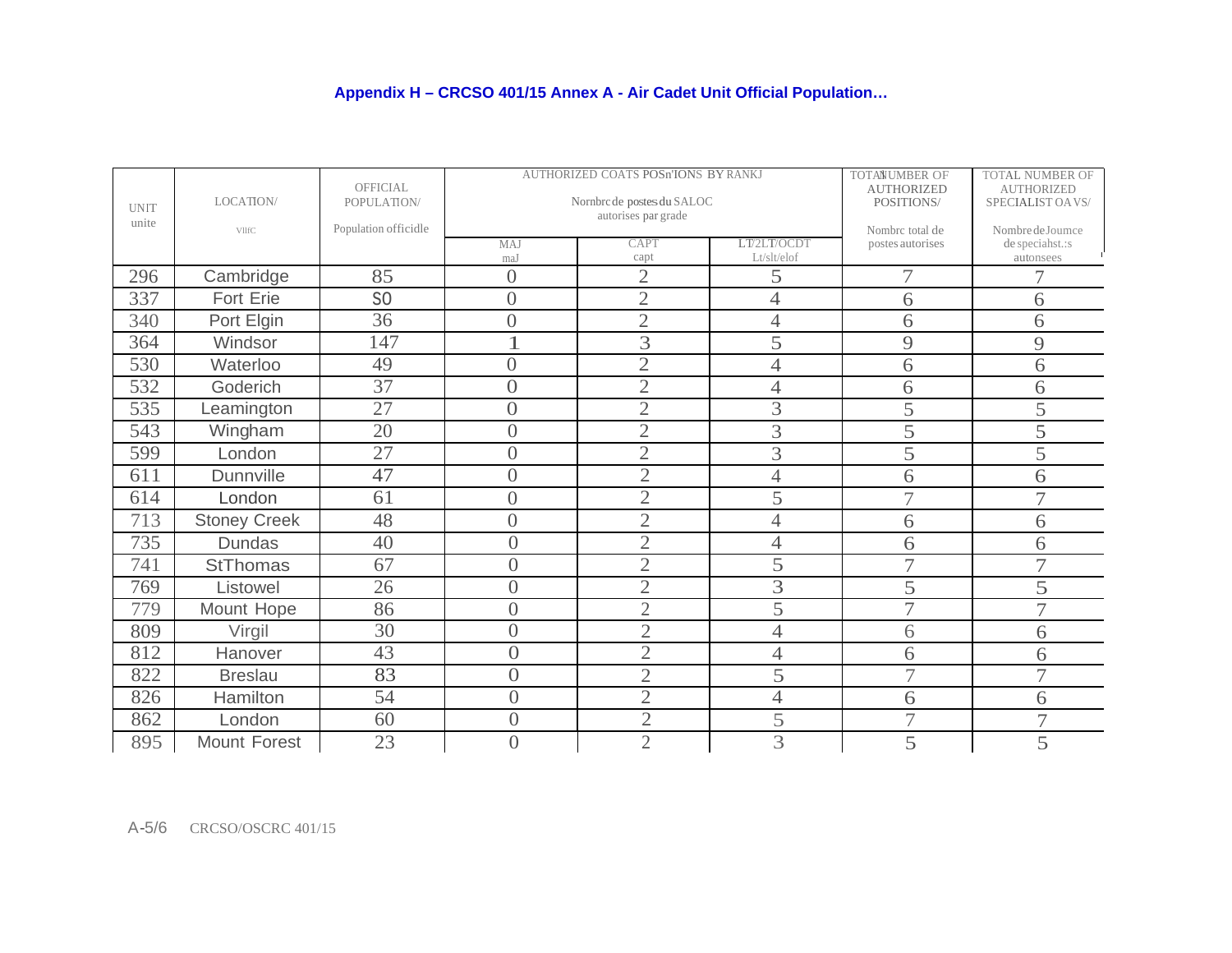| <b>UNIT</b><br>unite | LOCATION/<br>VIlle     | OFFICIAL<br>POPULATION/<br>Populauon offic1clle |                | AUTHORIZED COATS POSITIONS BY RANK/<br>Nombre de postcs du SALOC<br>autonses par gl1lde | TOTAL NUMBER OF<br><b>AUTHORIZED</b><br>POSITIONS/<br>Nombre total de | <b>TOTAL NUMBER OF</b><br><b>AUTHORIZED</b><br>SPECIALIST DAYS<br>Nombrc de JOumee |                              |
|----------------------|------------------------|-------------------------------------------------|----------------|-----------------------------------------------------------------------------------------|-----------------------------------------------------------------------|------------------------------------------------------------------------------------|------------------------------|
|                      |                        |                                                 | MAJ<br>mai     | CAPT<br>capt                                                                            | LT/2LT/OCDT<br>Ltlsltlelof                                            | postes autorises                                                                   | de spec1alistes<br>autonsees |
| 10                   | <b>Timmins</b>         | 24                                              | $\overline{0}$ | $\overline{2}$                                                                          | 3                                                                     | 5                                                                                  | 5                            |
| 66                   | <b>Thunder Bay</b>     | 35                                              | $\overline{0}$ | $\overline{2}$                                                                          | $\overline{4}$                                                        | 6                                                                                  | 6                            |
| 84                   | <b>Thunder Bay</b>     | 32                                              | $\overline{0}$ | $\overline{2}$                                                                          | $\overline{4}$                                                        | 6                                                                                  | 6                            |
| 99                   | Orillia                | 59                                              | $\overline{0}$ | $\mathfrak{2}$                                                                          | $\overline{4}$                                                        | 6                                                                                  | 6                            |
| 155                  | <b>Sault Ste Marie</b> | 48                                              | $\overline{0}$ | $\overline{2}$                                                                          | $\overline{4}$                                                        | 6                                                                                  | 6                            |
| 200                  | <b>Greater Sudbury</b> | 64                                              | $\overline{0}$ | $\overline{2}$                                                                          | 5                                                                     | 7                                                                                  | 7                            |
| 227                  | Geraldton              | 27                                              | $\overline{0}$ | $\overline{2}$                                                                          | 3                                                                     | 5                                                                                  | 5                            |
| 288                  | <b>Kirkland Lake</b>   | 16                                              | $\overline{0}$ | $\overline{2}$                                                                          | 3                                                                     | 5                                                                                  | 5                            |
| 295                  | Parry Sound            | 35                                              | $\overline{0}$ | $\overline{2}$                                                                          | 4                                                                     | 6                                                                                  | 6                            |
| 355                  | Englehart              | 18                                              | $\overline{0}$ | $\overline{2}$                                                                          | 3                                                                     | 5                                                                                  | 5                            |
| 547                  | North Bay              | 69                                              | $\overline{0}$ | $\overline{2}$                                                                          | 5                                                                     | 7                                                                                  | $\overline{\phantom{0}}$     |
| 600                  | Atikokan               | 20                                              | $\overline{0}$ | $\overline{2}$                                                                          | 3                                                                     | $\overline{5}$                                                                     | 5                            |
| 638                  | Pembroke               | 79                                              | $\overline{0}$ | $\overline{2}$                                                                          | $\overline{5}$                                                        | $\tau$                                                                             | $\tau$                       |
| 645                  | Kenora                 | 22                                              | $\overline{0}$ | $\overline{2}$                                                                          | $\overline{3}$                                                        | 5                                                                                  | 5                            |
| 653                  | Renfrew                | 36                                              | $\overline{0}$ | $\overline{2}$                                                                          | 4                                                                     | 6                                                                                  | 6                            |
| 696                  | <b>Blind River</b>     | 18                                              | $\overline{0}$ | $\overline{2}$                                                                          | 3                                                                     | 5                                                                                  | 5                            |
| 724                  | Midland                | 58                                              | $\overline{0}$ | $\overline{2}$                                                                          | $\overline{4}$                                                        | 6                                                                                  | 6                            |
| 792                  | <b>Iroquois Falls</b>  | 23                                              | $\overline{0}$ | $\overline{2}$                                                                          | 3                                                                     | 5                                                                                  | 5                            |
| 844                  | <b>Huntsville</b>      | 41                                              | $\overline{0}$ | $\overline{2}$                                                                          | $\overline{4}$                                                        | 6                                                                                  | 6                            |
| 900                  | Marathon               | 12                                              | $\overline{0}$ | $\overline{2}$                                                                          | 3                                                                     | 5                                                                                  | 5                            |
| 906                  | <b>Vermillion Bay</b>  | 24                                              | $\overline{0}$ | $\overline{2}$                                                                          | 3                                                                     | 5                                                                                  | 5                            |
| 908                  | <b>Fort Frances</b>    | 23                                              | $\overline{0}$ | $\overline{2}$                                                                          | 3                                                                     | 5                                                                                  | 5                            |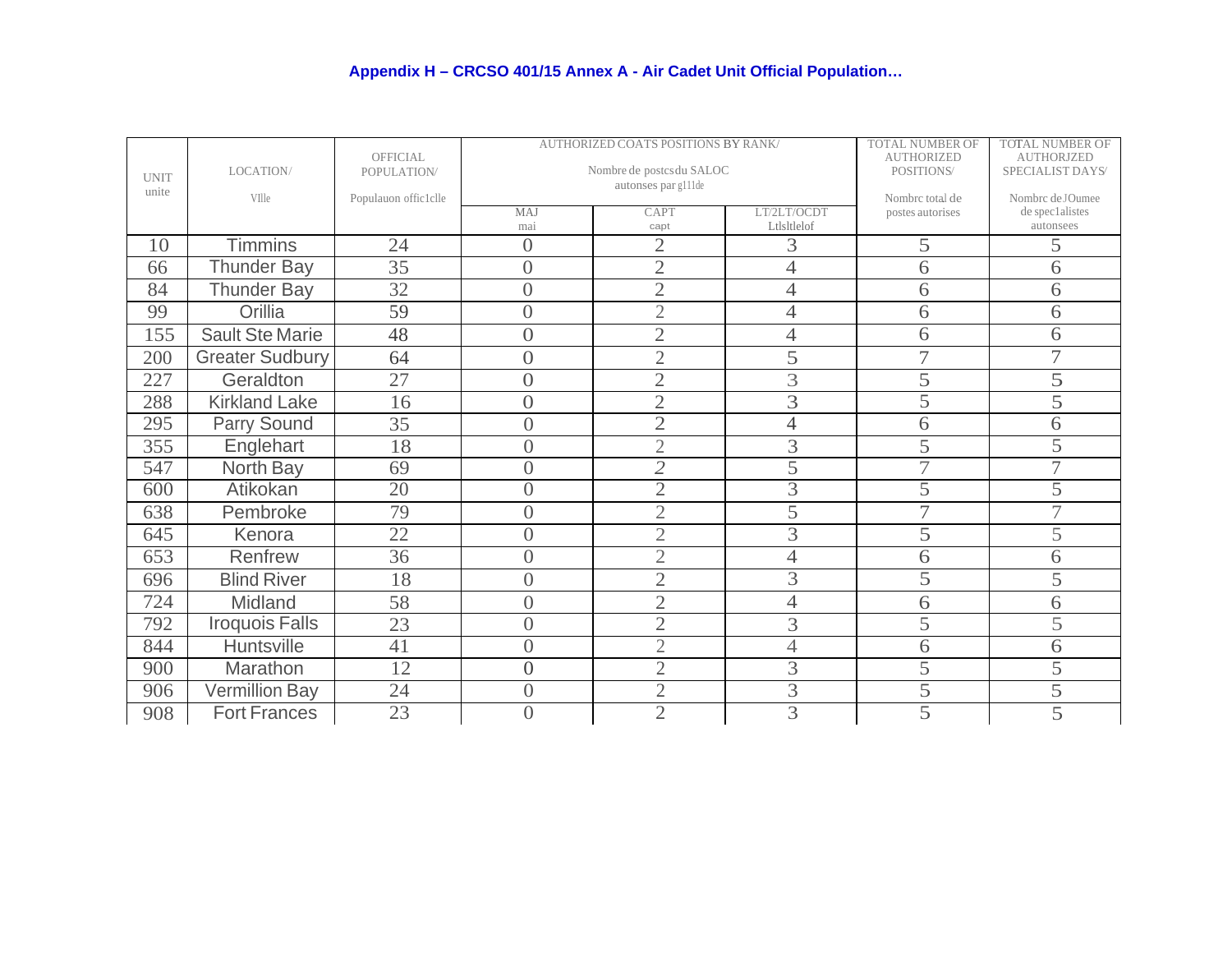



- TO: **Home Schooled Cadets Squadron Commanding Officers Squadron Sponsoring Committee Chairs**
- FROM: **Craig Hawkins**
- DATE: 12 November 2015
- **SUBJECT:** Home Schooled Cadets Academic Assessment
- REF: National Course Handbook
- $1<sub>1</sub>$ All cadets applying for national courses are required to submit a transcript from an Ontario School as part of their application package. This is used to determine the academic component of the overall mark for the merit list. Depending on the national course, the academic assessment is worth 20 percent of the final mark. The academic assessment looks at a combination of factors including current grade, level of study and academic achievement.
- $2.$ Some cadets do not attend publically funded or private schools, or study the Ontario curriculum. These "home-schooled" cadets are usually studying an alternative program developed in consultation with outside agencies and their parents. When they apply for a national course, it is necessary to come up with an academic score based on their alternative programs.
- 3. Each home schooled cadet is required to prepare a portfolio including an overview of their program, samples of the resources that they use and samples of their work. This portfolio is used in conjunction with an interview to help arrive at a mark for the Academic Assessment component of their application. First-time home schooled cadets have a face-to-face interview with a qualified educator.

Home schooled cadets who are applying for a subsequent course and have already had their initial interview must submit an updated portfolio. There will also be a short telephone interview with the cadet to update their files and to clarify any questions.

- 4. The portfolio should include the following:
	- An overview of the cadet's program: describe briefly how the program operates on a daily basis, listing the subjects that are studied, courses of study that are used, who marks the assignments and assigns the final grade etc.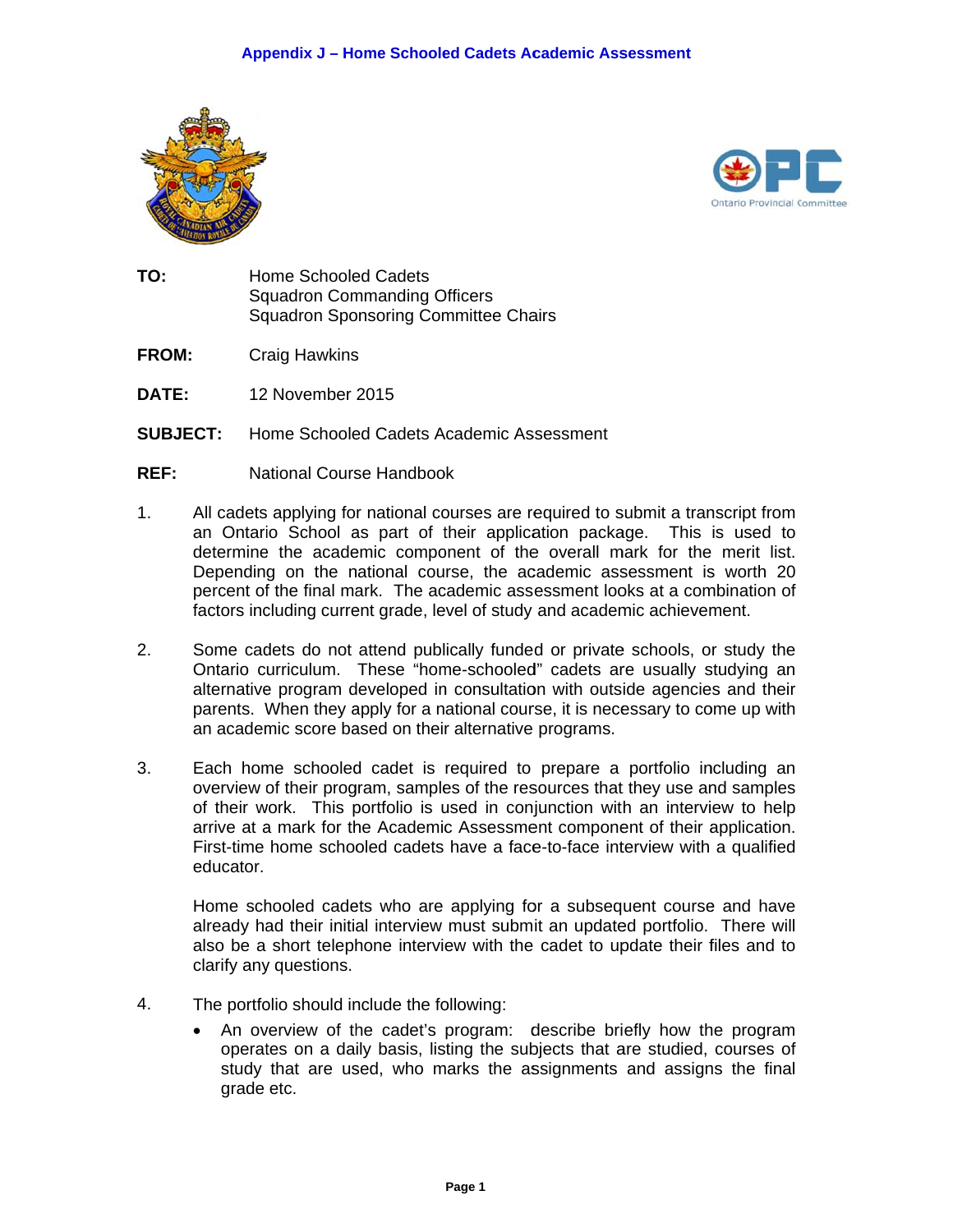- If textbooks or formal program documents are used, include a copy of the index. (Note: for first time home-schooled cadets, bring the text book to the interview.)
- Samples of student work that has been assessed. This could include tests, essay, pictures of models or projects etc.
- Lists of field trips or special activities that have been part of the homeschool program
- Other items of interest
- 5. Home schooled cadets who are attending their first interview can bring this material with them to the interview. The interview normally takes about 30 minutes. The cadet will take all material in the portfolio home with them.
- 6. Interviews for home-schooled cadets will be held at the OPC office date to be confirmed. To assist with scheduling, the Commanding Officer should **contact the OPC office no later than 15 January 2015** to advise the office of the name of any home-schooled cadets that require interviews.
- 7. Home schooled who are applying for a subsequent course will not need a faceto-face interview. They can send their portfolio to the following address

 Craig Hawkins 1326 Everton Road Midland, ON. L4R 5J6

The portfolio should reach the above address **no later than 29 January 2016**. Once the portfolio has been reviewed, a phone call will be placed to the candidate to answer any questions and to update their file. This telephone call will occur no later than 13 February 2015. The portfolio will not be returned unless the cadet makes a specific request.

8. Commanding officers are asked to share this information with home-school cadets in their squadron that are applying for national courses. The information can also be shared with the cadet's parents. If the cadets or parents have any questions, they can contact me at:

> Phone: 705-526-2194 E-Mail: hawkinsfamily@rogers.com

- 9. For additional information on educational assessment, refer to pages 14-15 of the National Course Handbook: 2015 Summer Courses, available on the OPC website.
- 10. Thank you for your ongoing support and assistance in this matter.

Craig Hawkins Past Chair Ontario Provincial Committee Air Cadet League of Canada